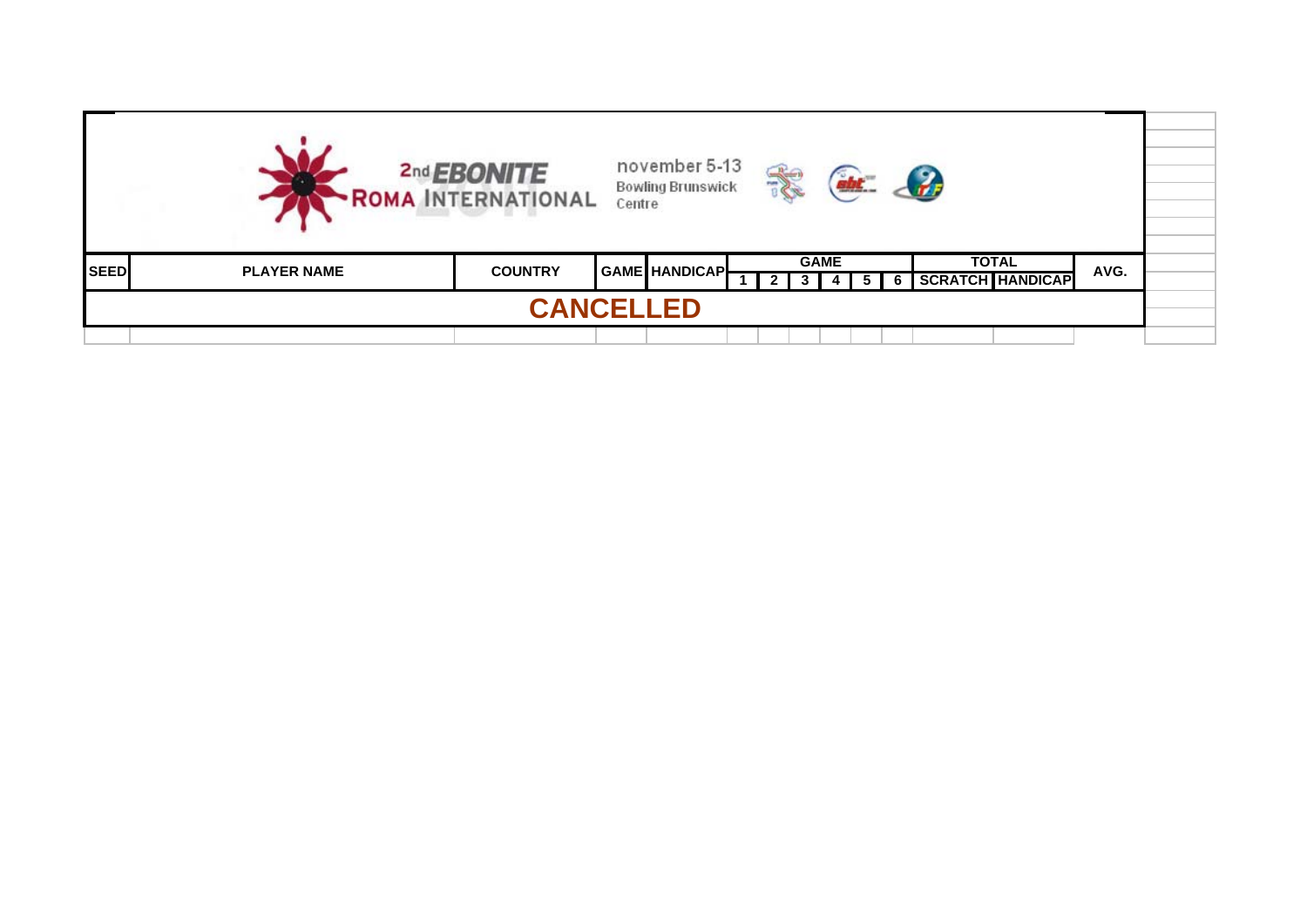



|             |                                    |                |                |                      |     |                         |                | <b>GAME</b>                 |                |   |      | <b>TOTAL</b>            |        |
|-------------|------------------------------------|----------------|----------------|----------------------|-----|-------------------------|----------------|-----------------------------|----------------|---|------|-------------------------|--------|
| <b>SEED</b> | <b>PLAYER NAME</b>                 | <b>COUNTRY</b> |                | <b>GAME HANDICAP</b> |     | $\overline{\mathbf{2}}$ | $\overline{3}$ | 4                           | 5 <sub>1</sub> | 6 |      | <b>SCRATCH HANDICAP</b> | AVG.   |
|             | <b>TUCCIMEI, Saverio</b>           | Italy          | 6              | $\mathbf{0}$         |     |                         |                | 225 203 186 202 194 237     |                |   | 1247 | 1247                    | 207,83 |
| 2           | IORIO, Aldo                        | Italy          | 6              | $\mathbf 0$          |     |                         |                | 186 177 187 210 191 192     |                |   | 1143 | 1143                    | 190,50 |
| 3           | <b>FIGUEROA, Maria Rafaelita</b>   | Philippines    | $6\phantom{.}$ | 48                   |     |                         |                | 166 208 190 200 148 170     |                |   | 1082 | 1130                    | 188,33 |
| 4           | CIATTONI, Simona                   | Italy          | $\overline{6}$ | 48                   |     |                         |                | 164 220 177 157 210 148     |                |   | 1076 | 1124                    | 187,33 |
| 5           | <b>MADDALONI</b> , Antonio         | Italy          | 6              | $\mathbf{0}$         |     |                         |                | 165 210 171 222 149 198     |                |   | 1115 | 1115                    | 185,83 |
| 6           | <b>DE BARTOLO, Antonio</b>         | Italy          | 6              | $\boldsymbol{0}$     |     |                         |                | 213 180 164 192 202 155     |                |   | 1106 | 1106                    | 184,33 |
|             | ODDI, Stefano                      | Italy          | $6\phantom{a}$ | $\mathbf{0}$         |     |                         |                | 169 185 167 166 199 212     |                |   | 1098 | 1098                    | 183,00 |
| 8           | CAFARO, Luciana                    | Italy          | 6              | 48                   |     |                         |                | 178 160 164 160 180 180     |                |   | 1022 | 1070                    | 178,33 |
| 9           | GIULIANI, Luciano                  | Italy          | $\overline{6}$ | $\mathbf{0}$         |     |                         |                | 155 200 135 184 193 197     |                |   | 1064 | 1064                    | 177,33 |
| 10          | <b>TORSANI, Leandro</b>            | Italy          | 6              | $\mathbf 0$          |     |                         |                | 211 146 173 204 167 160     |                |   | 1061 | 1061                    | 176,83 |
| 11          | QUATELA, Nunzio                    | Italy          | 6              | $\mathbf{0}$         | 187 |                         |                | 160 194 168 179 170         |                |   | 1058 | 1058                    | 176,33 |
| 12          | RONDAN, Aly                        | Italy          | 6              | 0                    |     |                         |                | 182 183 205 172 178 137     |                |   | 1057 | 1057                    | 176,17 |
| 13          | ZONCU, Carlo                       | Italy          | $6\phantom{a}$ | $\pmb{0}$            |     |                         |                | 203 169 188 166 129 198     |                |   | 1053 | 1053                    | 175,50 |
| 14          | FERMO, Randy                       | Philippines    | 6              | $\boldsymbol{0}$     |     |                         |                | 186 197 146 176 157 191     |                |   | 1053 | 1053                    | 175,50 |
| 15          | CHIRICO, Daniele                   | Italy          | 6              | $\mathbf{0}$         | 157 |                         |                | 155 192 169 188 182         |                |   | 1043 | 1043                    | 173,83 |
| 16          | ROVOLETTO, Luca                    | Italy          | 6              | 0                    |     |                         |                | 184 180 199 162 159 159     |                |   | 1043 | 1043                    | 173,83 |
| 17          | MADDALONI, Enrico                  | Italy          | $6\phantom{1}$ | $\mathbf{0}$         | 177 |                         |                | 222 211 165 141 127         |                |   | 1043 | 1043                    | 173,83 |
| 18          | MONTESI, Enrico                    | Italy          | 6              | $\mathbf 0$          |     |                         |                | 140 177 201 147 176 190     |                |   | 1031 | 1031                    | 171,83 |
|             | <b>MARTINO, Alessandro</b>         | Italy          | $6\phantom{a}$ | $\mathbf{0}$         |     |                         |                | 138 189 185 186 175 153     |                |   | 1026 | 1026                    | 171,00 |
| 20          | GUIDI, Andrea                      | Italy          | 6              | $\mathbf 0$          |     |                         |                | 154 143 182 135 204 200     |                |   | 1018 | 1018                    | 169,67 |
|             | <b>FABI, Massimo</b>               | Italy          | 6              | $\mathbf{0}$         |     |                         |                | 176 165 168 157 136 209     |                |   | 1011 | 1011                    | 168,50 |
| 22          | <b>GIGLIESI MORRESI, Francesco</b> | Italy          | 6              | $\pmb{0}$            |     |                         |                | 166 146 164 172 159 195     |                |   | 1002 | 1002                    | 167,00 |
| 23          | <b>TOMARELLI, Rodolfo</b>          | Italy          | $6\phantom{.}$ | $\mathbf 0$          |     |                         |                | 152 179 160 163 195 146     |                |   | 995  | 995                     | 165,83 |
| 24          | CECCHINELLI, Fabio                 | Italy          | $\overline{6}$ | $\pmb{0}$            |     |                         |                | 200 133 138 190 140 186     |                |   | 987  | 987                     | 164,50 |
| 25          | <b>TOZZI, Stefano</b>              | Italy          | $6\phantom{a}$ | $\mathbf{0}$         |     |                         |                | 184 129 153 173 184 157     |                |   | 980  | 980                     | 163,33 |
| 26          | MONACHESI, Andrea                  | Italy          | 6              | $\boldsymbol{0}$     | 151 |                         |                | 149   184   172   189   130 |                |   | 975  | 975                     | 162,50 |
| 27          | MICCOLI, Cosimo                    | Italy          | $6\phantom{a}$ | $\mathbf{0}$         |     |                         |                | 175 152 142 161 170 171     |                |   | 971  | 971                     | 161,83 |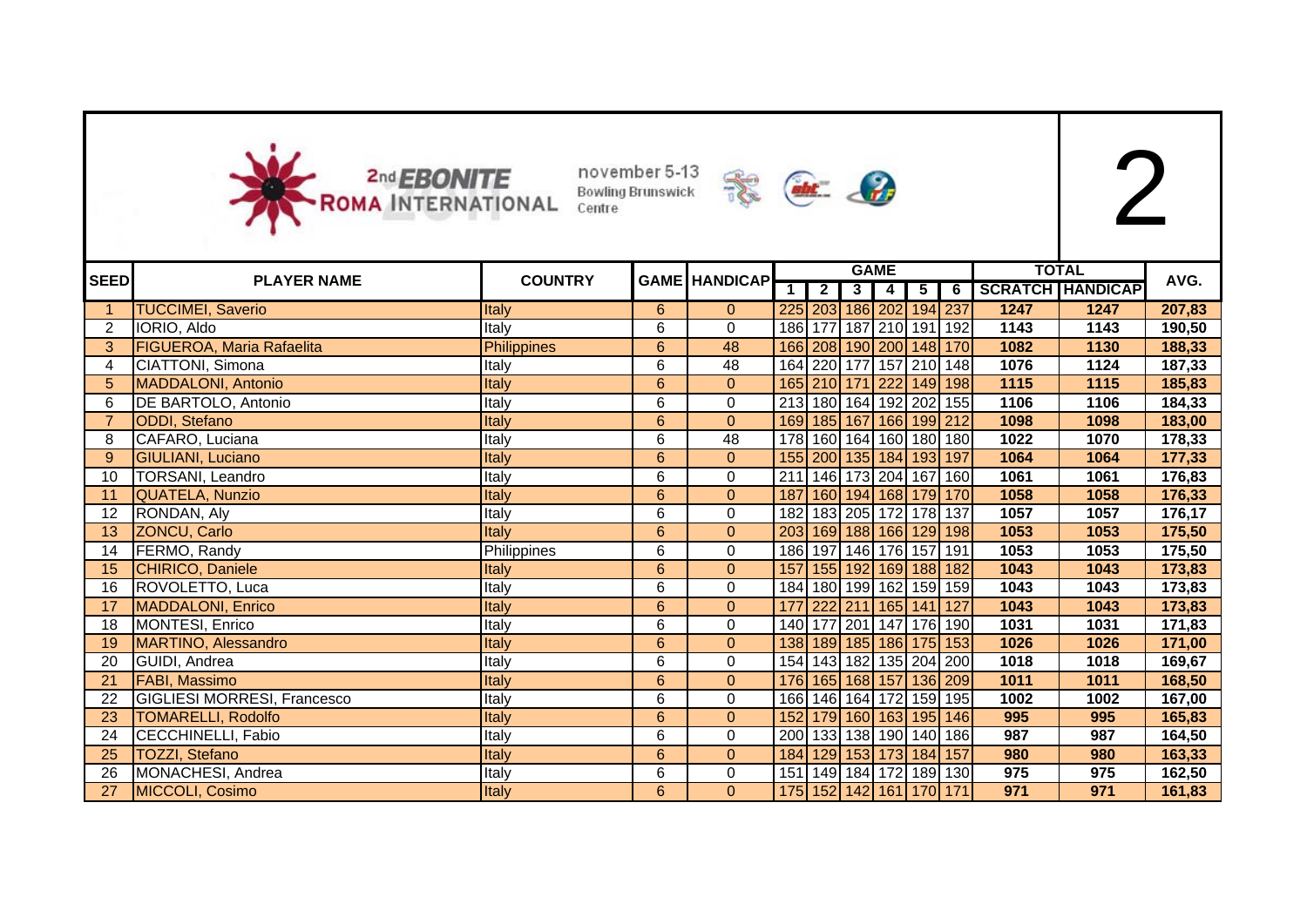| 28 | MARROCCO, Valentino         | Italy        | 6            | $\mathbf 0$    | 152   123   132   170   171   205 |    |                |                         |                                   | 953 | 953 | 158,83 |
|----|-----------------------------|--------------|--------------|----------------|-----------------------------------|----|----------------|-------------------------|-----------------------------------|-----|-----|--------|
| 29 | PAPARAZZO, Francesco        | <b>Italy</b> | 6            | $\overline{0}$ |                                   |    |                |                         | 162 124 181 163 149 173           | 952 | 952 | 158,67 |
| 30 | SELVAZZO, Enrico            | Italy        | 6            | 0              |                                   |    |                |                         | 153 143 175 144 193 142           | 950 | 950 | 158,33 |
| 31 | QUINTIERI, Luigi Antonio    | Italy        | 6            | $\mathbf{0}$   |                                   |    |                |                         | 116 196 180 167 128 159           | 946 | 946 | 157,67 |
| 32 | DI SISTO, Massimiliano      | Italy        | 6            | 0              |                                   |    |                |                         | 129 179 141 182 147 164           | 942 | 942 | 157,00 |
| 33 | ROSCANI, Valter             | Italy        | 6            | $\overline{0}$ |                                   |    |                |                         | 149 179 136 170 145 163           | 942 | 942 | 157,00 |
| 34 | SARAO, Giorgio              | Italy        | 6            | $\mathbf 0$    |                                   |    |                |                         | 168 132 142 179 150 154           | 925 | 925 | 154,17 |
| 35 | <b>FASCIA, Fabio</b>        | <b>Italy</b> | 6            | $\overline{0}$ |                                   |    |                |                         | 156 138 157 154 112 182           | 899 | 899 | 149,83 |
| 36 | FINE, Patrizia              | Italy        | 6            | 48             |                                   |    |                |                         | 147   140   127   159   124   145 | 842 | 890 | 148,33 |
| 37 | AURELI, Alfonso             | <b>Italy</b> | 6            | $\mathbf{0}$   |                                   |    |                |                         | 139 156 127 157 144 163           | 886 | 886 | 147,67 |
| 38 | FULVO, Michele              | Italy        | 6            | 0              |                                   |    |                |                         | 143   189   120   140   168   124 | 884 | 884 | 147,33 |
| 39 | <b>PALLOTTINO, Leonardo</b> | <b>Italy</b> | 6            | $\overline{0}$ |                                   |    |                |                         | 117 136 155 169 168 123           | 868 | 868 | 144,67 |
| 40 | <b>MARITI, Enrico</b>       | Italy        | 6            | $\mathbf 0$    | 133  132  128  169  135  149      |    |                |                         |                                   | 846 | 846 | 141,00 |
| 41 | <b>RIVELLI, Giorgio</b>     | Italy        | 6            | $\overline{0}$ |                                   |    |                | 157 162 130 122 142 111 |                                   | 824 | 824 | 137,33 |
| 42 | <b>FERRICCIONI, Daniela</b> | Italy        | 6            | 48             | 102   129   135   126   132   138 |    |                |                         |                                   | 762 | 810 | 135,00 |
| 43 | <b>FRANCINI, Vittoria</b>   | <b>Italy</b> | $6^{\circ}$  | 48             |                                   |    |                |                         | 126 115 101 145 113 129           | 729 | 777 | 129,50 |
| 44 | RANIA, Mario                | Italy        | $\mathbf{2}$ | 0              | 149 106                           | 0I | $\overline{0}$ | 0I                      |                                   | 255 | 255 | 127,50 |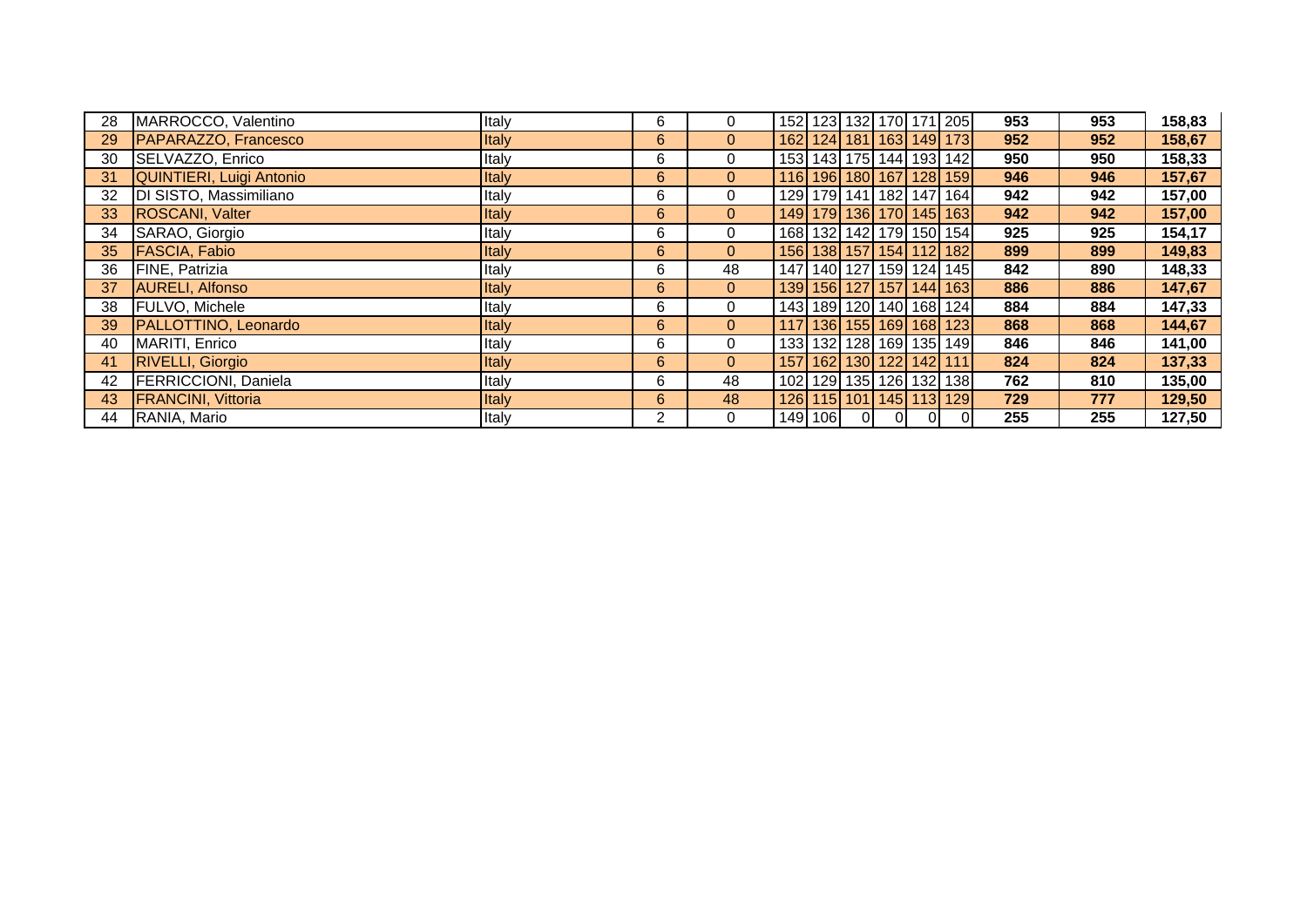



|             |                                |                |                |                      |                |                |                         | <b>GAME</b>    |                |                         |      | <b>TOTAL</b>            |        |
|-------------|--------------------------------|----------------|----------------|----------------------|----------------|----------------|-------------------------|----------------|----------------|-------------------------|------|-------------------------|--------|
| <b>SEED</b> | <b>PLAYER NAME</b>             | <b>COUNTRY</b> |                | <b>GAME HANDICAP</b> | 1 <sup>1</sup> | $\overline{2}$ | 3 <sup>1</sup>          | $\overline{4}$ | 5 <sup>1</sup> | 6                       |      | <b>SCRATCH HANDICAP</b> | AVG.   |
|             | <b>FORMISANO, Raffaele</b>     | Italy          | 6              | $\mathbf{0}$         |                |                | 229 181 217 205 197 171 |                |                |                         | 1200 | 1200                    | 200,00 |
|             | SPAGNOLI, Davide               | Italy          | 6              | $\mathbf 0$          |                |                | 176 211 222 189 188 201 |                |                |                         | 1187 | 1187                    | 197,83 |
| 3           | FUSCO, Raffaella               | Italy          | 6              | 48                   |                |                |                         |                |                | 169 160 153 190 229 201 | 1102 | 1150                    | 191,67 |
| 4           | VARCHETTA, Gennaro             | Italy          | 6              | $\boldsymbol{0}$     |                |                |                         |                |                | 195 201 196 158 193 202 | 1145 | 1145                    | 190,83 |
| 5           | <b>FARRIS, Mauro</b>           | Italy          | $6\phantom{.}$ | $\mathbf 0$          |                |                |                         |                |                | 176 198 188 231 167 182 | 1142 | 1142                    | 190,33 |
| 6           | ODDI, Stefano                  | Italy          | 6              | $\boldsymbol{0}$     | 201            |                |                         |                |                | 169 189 178 199 202     | 1138 | 1138                    | 189,67 |
|             | DELL'AMICO, Massimo            | Italy          | 6              | $\mathbf{0}$         |                |                | 205 162 202 145 221     |                |                | 201                     | 1136 | 1136                    | 189,33 |
| 8           | MARTINO, Alessandro            | Italy          | 6              | 0                    |                |                |                         |                |                | 189 173 144 205 221 195 | 1127 | 1127                    | 187,83 |
| 9           | <b>PRATESI, Stefano</b>        | Italy          | $6\phantom{1}$ | $\mathbf 0$          |                |                |                         |                |                | 178 206 181 169 189 184 | 1107 | 1107                    | 184,50 |
| 10          | ZEPPI, Paolo                   | Italy          | 6              | 0                    |                |                |                         |                |                | 166 139 234 148 223 194 | 1104 | 1104                    | 184,00 |
| 11          | CASTAGNA, Marzia               | Italy          | $6\phantom{a}$ | 48                   |                |                |                         |                |                | 144 180 183 199 195 155 | 1056 | 1104                    | 184,00 |
| 12          | GIULIANI, Luciano              | Italy          | 6              | 0                    |                |                |                         |                |                | 199 155 214 169 136 202 | 1075 | 1075                    | 179,17 |
| 13          | <b>BRANCHESI, Massimo</b>      | Italy          | $6\phantom{a}$ | $\pmb{0}$            |                |                |                         |                |                | 152 202 135 190 213 180 | 1072 | 1072                    | 178,67 |
| 14          | CAFARO, Luciana                | Italy          | 6              | 48                   |                |                |                         |                |                | 162 161 169 165 177 177 | 1011 | 1059                    | 176,50 |
| 15          | <b>RANIERI, Simone</b>         | Italy          | $6\phantom{a}$ | $\mathbf{0}$         |                |                |                         |                |                | 189 179 179 171 184 155 | 1057 | 1057                    | 176,17 |
| 16          | FERETTI, Paolo                 | Italy          | 6              | $\boldsymbol{0}$     |                |                |                         |                |                | 169 157 187 174 195 173 | 1055 | 1055                    | 175,83 |
| 17          | <b>MATRULLO, Maria Rosaria</b> | Italy          | 6              | $\mathbf{0}$         | 171            |                |                         |                |                | 154 208 161 208 152     | 1054 | 1054                    | 175,67 |
| 18          | PELLEGRINI, Marco              | Italy          | 6              | 0                    | 172            |                |                         |                |                | 212 159 203 161 133     | 1040 | 1040                    | 173,33 |
| 19          | <b>GIUFFRIDA, Alfio</b>        | Italy          | 6              | $\Omega$             |                |                |                         |                |                | 167 177 193 171 155 165 | 1028 | 1028                    | 171,33 |
| 20          | IACOMINO, Maria Rosaria        | Italy          | 6              | 48                   |                |                |                         |                |                | 154 183 169 147 144 180 | 977  | 1025                    | 170,83 |
| 21          | CERRONI, Claudio               | Italy          | 6              | $\mathbf{0}$         |                |                |                         |                |                | 198 165 220 149 139 154 | 1025 | 1025                    | 170,83 |
|             | BENNARDO, Vincenzo             | Italy          | 6              | $\pmb{0}$            |                |                |                         |                |                | 157 169 157 198 162 161 | 1004 | 1004                    | 167,33 |
| 23          | <b>CICCONE, Generoso</b>       | Italy          | $6\phantom{.}$ | $\overline{0}$       |                |                |                         |                |                | 130 191 185 161 165 170 | 1002 | 1002                    | 167,00 |
| 24          | COPPOLA, Gianpiero             | Italy          | $\overline{6}$ | $\mathbf 0$          |                |                |                         |                |                | 147 139 155 179 181 186 | 987  | 987                     | 164,50 |
| 25          | SCIALDONE, Giovanni            | Italy          | 6              | $\mathbf{0}$         | 157            |                |                         |                |                | 179 160 176 124 189     | 985  | 985                     | 164,17 |
| 26          | <b>TOMARELLI, Rodolfo</b>      | Italy          | 6              | 0                    |                |                |                         |                |                | 189 150 135 177 194 139 | 984  | 984                     | 164,00 |
| 27          | PICCOLO, Luigi                 | Italy          | $6\phantom{a}$ | $\mathbf{0}$         |                |                |                         |                |                | 175 158 193 147 159 149 | 981  | 981                     | 163,50 |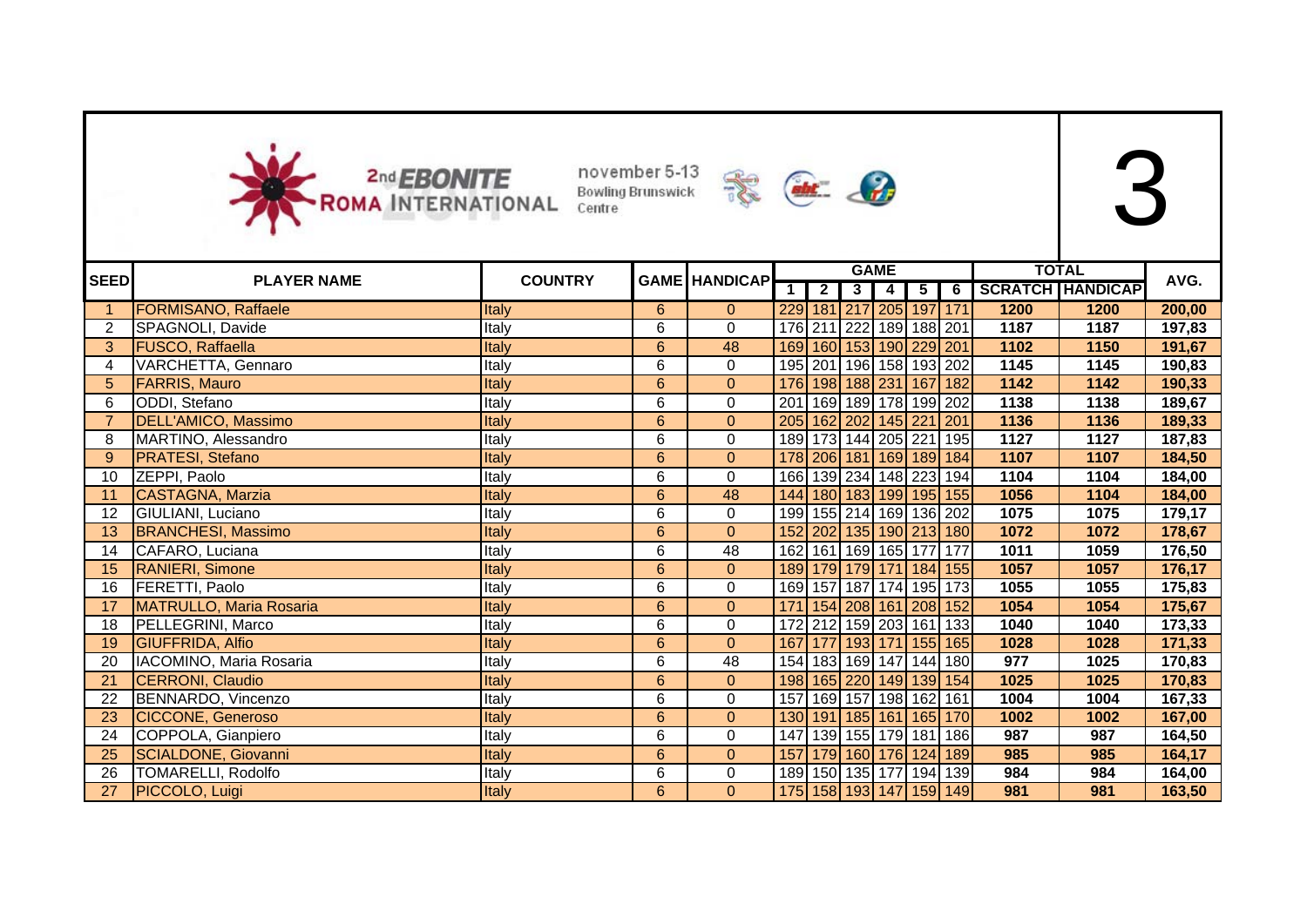| 28 | REZZI, Daniele              | Italy        | 6  | 0            | 153 152 187 166 168 153           |  |                                   |          |    | 979 | 979 | 163,17 |
|----|-----------------------------|--------------|----|--------------|-----------------------------------|--|-----------------------------------|----------|----|-----|-----|--------|
| 29 | QUATELA, Nunzio             | Italy        | 6  | $\mathbf{0}$ |                                   |  | 160 200 163 171 144 134           |          |    | 972 | 972 | 162,00 |
| 30 | GIOVANNELLI, Maurizio       | Italy        | 6  | 0            | 225 142 139 138 156 169           |  |                                   |          |    | 969 | 969 | 161,50 |
| 31 | <b>PERNA, Fiorella</b>      | Italy        | 6  | 48           |                                   |  | 157   183   158   147   118   158 |          |    | 921 | 969 | 161,50 |
| 32 | ANACLERIA, Francesco        | Italy        | 6  | $\mathbf{0}$ | 150 195 167 176 108 166           |  |                                   |          |    | 962 | 962 | 160,33 |
| 33 | MONTESI, Enrico             | Italy        | 6  | $\mathbf{0}$ |                                   |  | 189 141 168 175 150 130           |          |    | 953 | 953 | 158,83 |
| 34 | POLIMENI, Roberto           | Italy        | 6  | 0            |                                   |  | 142   142   162   168   188   147 |          |    | 949 | 949 | 158,17 |
| 35 | <b>ABBRUSCATO, Gabriele</b> | <b>Italy</b> | 6  | $\mathbf{0}$ |                                   |  | 137 155 160 115 178 194           |          |    | 939 | 939 | 156,50 |
| 36 | <b>BURKE, Simon</b>         | Malta        | 6  | 0            | 175   140   167   163   123   163 |  |                                   |          |    | 931 | 931 | 155,17 |
| 37 | <b>FULVO, Michele</b>       | Italy        | 6  | $\mathbf{0}$ | 216 134 140 167 120 146           |  |                                   |          |    | 923 | 923 | 153,83 |
| 38 | PELAGATTI, Claudio          | Italy        | 6  | 0            |                                   |  | 146   161   162   179   145   130 |          |    | 923 | 923 | 153,83 |
| 39 | LA IACONA, Franco           | <b>Italy</b> | 6  | $\mathbf{0}$ | 178 151 142 144 140 109           |  |                                   |          |    | 864 | 864 | 144,00 |
| 40 | CALICCIA, Gianluca          | Italy        | 3. | 0            | 150 149 176                       |  | 0I                                | $\Omega$ | ΟI | 475 | 475 | 158,33 |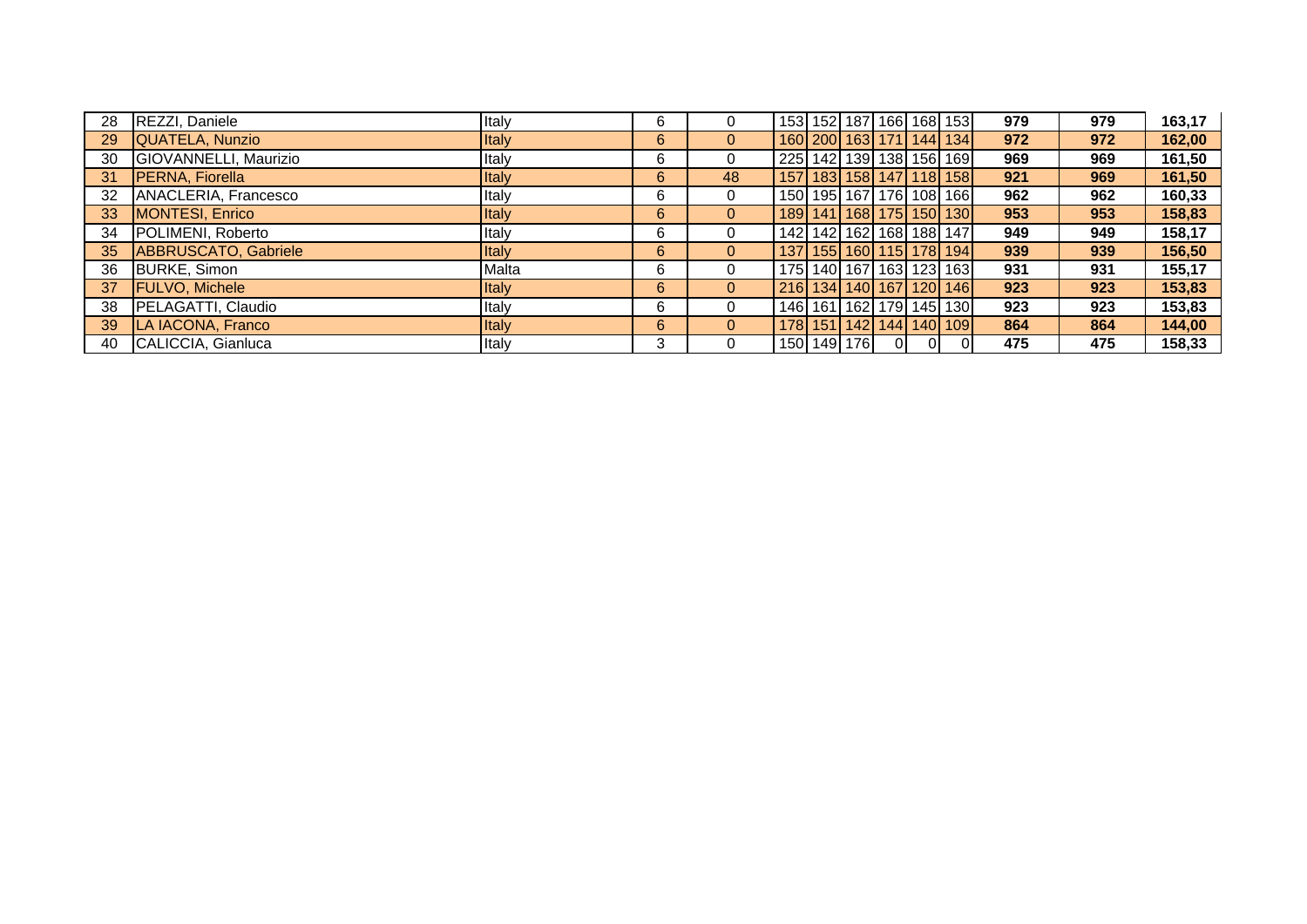



|             |                             | <b>COUNTRY</b> |                 |                      |     |                |                | <b>GAME</b>             |          |     |      | <b>TOTAL</b>         | AVG.   |
|-------------|-----------------------------|----------------|-----------------|----------------------|-----|----------------|----------------|-------------------------|----------|-----|------|----------------------|--------|
| <b>SEED</b> | <b>PLAYER NAME</b>          |                |                 | <b>GAME HANDICAP</b> |     | $\overline{2}$ | 3 <sup>1</sup> | $\sqrt{4}$              | $5 \mid$ |     |      | 6   SCRATCH HANDICAP |        |
|             | <b>BATTAGLI, Giovanni</b>   | Italy          | 6               | $\overline{0}$       |     |                |                | 233 242 214 236 170 217 |          |     | 1312 | 1312                 | 218,67 |
| 2           | SPAGNOLI, Davide            | Italy          | 6               | $\mathbf 0$          |     |                |                | 229 238 227 233 170 192 |          |     | 1289 | 1289                 | 214,83 |
| 3           | IEVA, Carlo                 | Italy          | $\overline{6}$  | $\mathbf{0}$         |     |                |                | 192 222 201 179 216 191 |          |     | 1201 | 1201                 | 200,17 |
| 4           | GUALDI, Andrea              | Italy          | 6               | 0                    |     |                |                | 223 183 174 201 226 189 |          |     | 1196 | 1196                 | 199,33 |
| 5           | <b>TEDONE, Giuseppe</b>     | Italy          | $6\phantom{1}$  | $\mathbf{0}$         |     |                |                | 151 242 170 186 242 172 |          |     | 1163 | 1163                 | 193,83 |
| 6           | PARISI, Claudio             | Italy          | 6               | $\mathbf 0$          |     |                |                | 139 228 209 169 163 222 |          |     | 1130 | 1130                 | 188,33 |
|             | <b>FERETTI, Paolo</b>       | Italy          | $\overline{6}$  | $\mathbf{0}$         |     |                |                | 185 189 148 180 190 233 |          |     | 1125 | 1125                 | 187,50 |
| 8           | MADDALONI, Antonio          | Italy          | 6               | 0                    |     |                |                | 188 167 189 177 179 209 |          |     | 1109 | 1109                 | 184,83 |
| 9           | <b>TUCCIMEI, Saverio</b>    | Italy          | $6\phantom{1}$  | $\mathbf{0}$         |     |                |                | 128 202 170 202 208 194 |          |     | 1104 | 1104                 | 184,00 |
| 10          | COLOMBANI, Piero            | Italy          | 6               | $\mathbf 0$          |     |                |                | 203 185 183 181 189 162 |          |     | 1103 | 1103                 | 183,83 |
| -11         | <b>STEFANI, Massimo</b>     | Italy          | $6\phantom{1}$  | $\overline{0}$       | 167 |                |                | 156 176 222 228 151     |          |     | 1100 | 1100                 | 183,33 |
| 12          | ODDI, Stefano               | Italy          | 6               | 0                    |     |                |                | 206 145 204 186 191 166 |          |     | 1098 | 1098                 | 183,00 |
| 13          | <b>BRETTI, Maurizio</b>     | Italy          | $\overline{6}$  | $\mathbf{0}$         | 202 |                |                | 175 179 173 153 212     |          |     | 1094 | 1094                 | 182,33 |
| 14          | DELL'AMICO, Massimo         | Italy          | 6               | 0                    |     |                |                | 139 182 215 193 187 175 |          |     | 1091 | 1091                 | 181,83 |
| 15          | TIMPANO, Romano             | Italy          | $6\phantom{1}$  | $\overline{0}$       | 181 |                |                | 191 247 153 159 157     |          |     | 1088 | 1088                 | 181,33 |
| 16          | DI SISTO, Massimiliano      | Italy          | 6               | 0                    |     |                |                | 168 166 200 179 178 179 |          |     | 1070 | 1070                 | 178,33 |
| 17          | MATTALINI, Monica           | Italy          | $\overline{6}$  | 48                   | 142 |                |                | 180 159 179 180 167     |          |     | 1007 | 1055                 | 175,83 |
| 18          | DE GIOIA, Paolo             | Italy          | 6               | 0                    |     |                |                | 173 180 169 170 207 152 |          |     | 1051 | 1051                 | 175,17 |
| 19          | <b>KUDELYA, Sergey</b>      | Russia         | 6               | $\overline{0}$       | 192 |                |                | 158 175 176 156 189     |          |     | 1046 | 1046                 | 174,33 |
| 20          | PARRONE, Giovanni           | Italy          | 6               | 0                    |     |                |                | 155 170 174 172 193 180 |          |     | 1044 | 1044                 | 174,00 |
| 21          | <b>VILLA, Michele</b>       | Italy          | 6               | $\overline{0}$       |     |                |                | 196 206 148 188 152 154 |          |     | 1044 | 1044                 | 174,00 |
| 22          | QUATELA, Nunzio             | Italy          | 6               | $\mathbf 0$          |     |                |                | 168 182 166 169 156 199 |          |     | 1040 | 1040                 | 173,33 |
| 23          | <b>AMBROSI, Claudio</b>     | Italy          | 6               | $\mathbf{0}$         |     |                |                | 164 167 188 163 177     |          | 179 | 1038 | 1038                 | 173,00 |
| 24          | CLAUDIO, Angelantonio       | Italy          | $\overline{6}$  | $\mathbf 0$          |     |                |                | 158 172 199 141 174 193 |          |     | 1037 | 1037                 | 172,83 |
| 25          | <b>DI TOMMASO, Ruggiero</b> | Italy          | $6\phantom{a}$  | $\mathbf{0}$         |     |                |                | 175 146 181 223 146 166 |          |     | 1037 | 1037                 | 172,83 |
| 26          | CORSALE, Antonino           | Italy          | 6               | 0                    |     |                |                | 173 159 164 143 199 194 |          |     | 1032 | 1032                 | 172,00 |
| 27          | <b>BULZIS, Gianmarco</b>    | Italy          | $6\overline{6}$ | $\mathbf{0}$         |     |                |                | 154 139 176 192 182 182 |          |     | 1025 | 1025                 | 170,83 |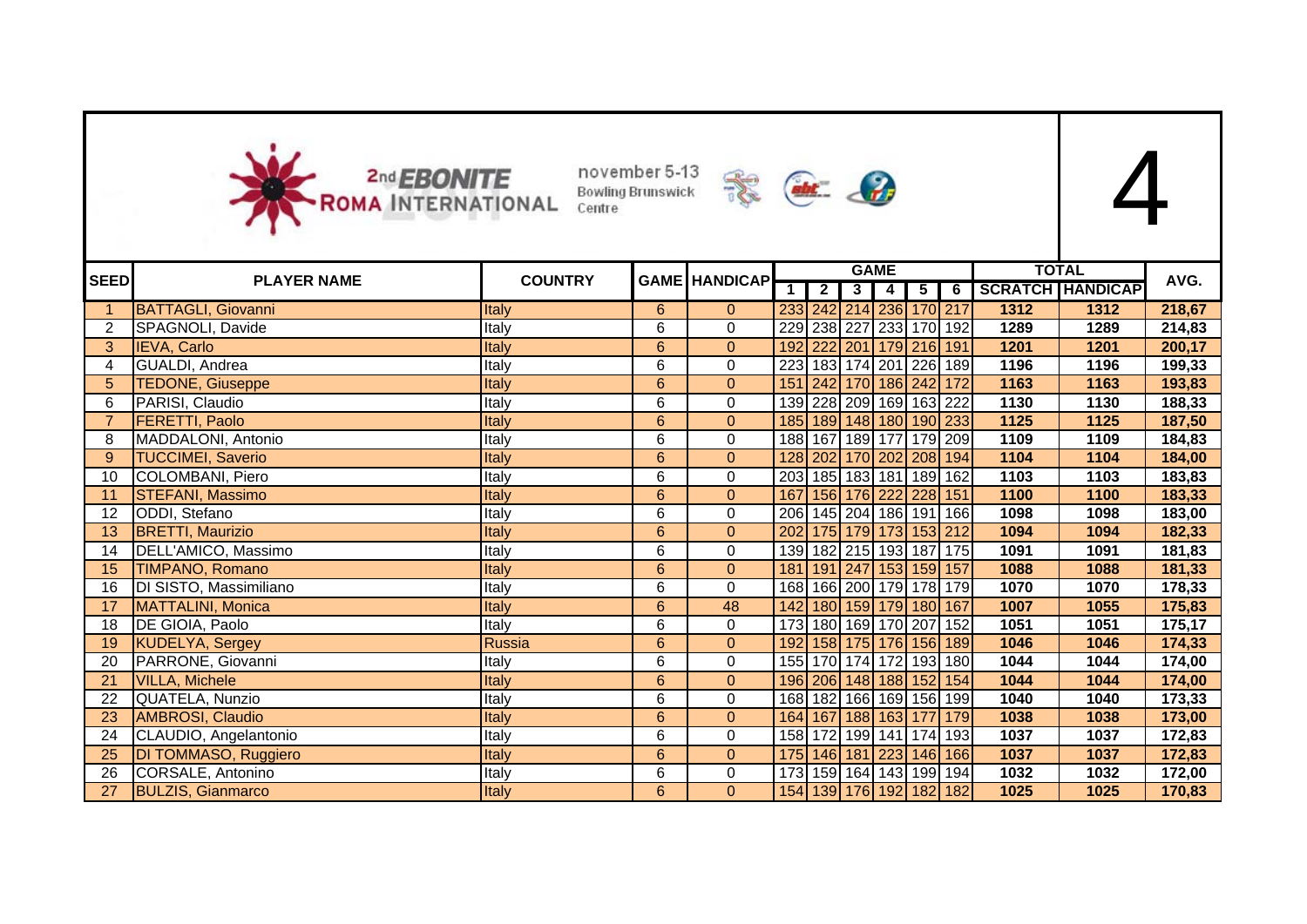| 28 | GIOVANNELLI, Maurizio    | Italy        | 6 | 0              |  |  | 136 171 152 194 200 152           | 1005 | 1005 | 167,50 |
|----|--------------------------|--------------|---|----------------|--|--|-----------------------------------|------|------|--------|
| 29 | GAGLIARDI, Domenico      | <b>Italy</b> | 6 | $\overline{0}$ |  |  | 164 167 187 150 139 192           | 999  | 999  | 166,50 |
| 30 | ABBRUSCATO, Gabriele     | Italy        | 6 | 0              |  |  | 199  163  191  141  123  180      | 997  | 997  | 166,17 |
| 31 | MESSINA, Francesca       | <b>Italy</b> | 6 | 48             |  |  | 142 141 201 169 131 163           | 947  | 995  | 165,83 |
| 32 | DIENI, Pasquale          | Italy        | 6 | 0              |  |  | 202 188 136 148 156 159           | 989  | 989  | 164,83 |
| 33 | CARADIO, Vincenzo        | <b>Italy</b> | 6 | $\overline{0}$ |  |  | 195   158   152   159   130   189 | 983  | 983  | 163,83 |
| 34 | CIPOTANI, Angelo         | Italy        | 6 | 0              |  |  | 164 157 166 127 210 151           | 975  | 975  | 162,50 |
| 35 | <b>TORSANI, Leandro</b>  | <b>Italy</b> | 6 | $\overline{0}$ |  |  | 154 181 220 128 129 159           | 971  | 971  | 161,83 |
| 36 | GIULIANI, Luciano        | Italy        | 6 | 0              |  |  | 147   178   160   169   169   147 | 970  | 970  | 161,67 |
| 37 | DELVINO, Angelo          | <b>Italy</b> | 6 | $\Omega$       |  |  | 149   148   182   164   158   168 | 969  | 969  | 161,50 |
| 38 | STRACQUALURSI, Valter    | Italy        | 6 | 0              |  |  | 162  157  178  149  165  156      | 967  | 967  | 161,17 |
| 39 | <b>CICCONE, Generoso</b> | <b>Italy</b> | 6 | $\Omega$       |  |  | 151   182   135   143   157   191 | 959  | 959  | 159,83 |
| 40 | TEDONE, Aldino           | Italy        | 6 | 0              |  |  | 156   187   146   192   126   131 | 938  | 938  | 156,33 |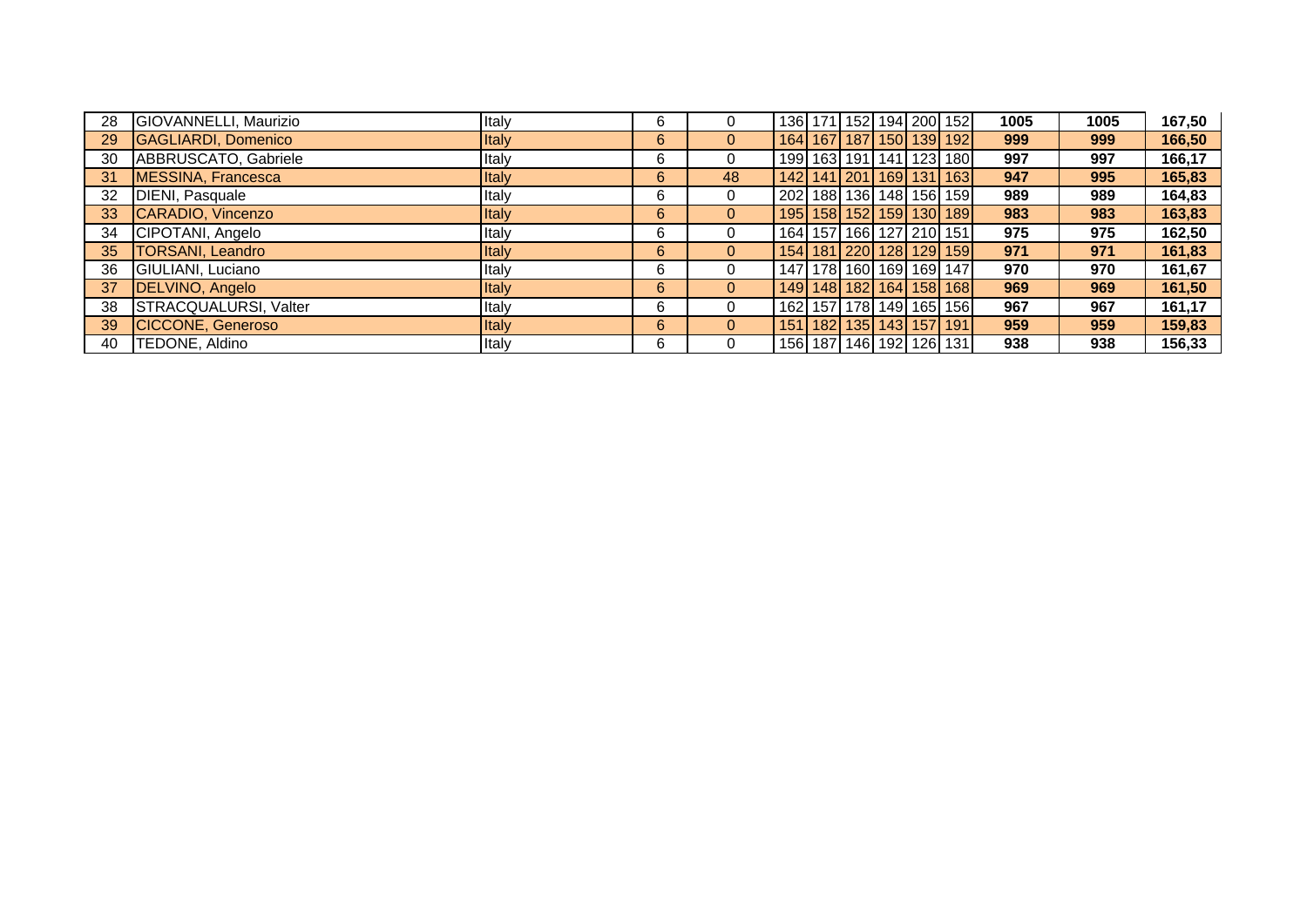



|             |                                |                |                 |                      |                  |                |                | <b>GAME</b>                       |                |                |      | <b>TOTAL</b>            |        |
|-------------|--------------------------------|----------------|-----------------|----------------------|------------------|----------------|----------------|-----------------------------------|----------------|----------------|------|-------------------------|--------|
| <b>SEED</b> | <b>PLAYER NAME</b>             | <b>COUNTRY</b> |                 | <b>GAME HANDICAP</b> |                  | $\overline{2}$ | 3 <sup>1</sup> | 4                                 | 5 <sub>1</sub> | $\overline{6}$ |      | <b>SCRATCH HANDICAP</b> | AVG.   |
|             | <b>TEDONE, Giuseppe</b>        | Italy          | 6               | $\overline{0}$       |                  |                |                | 185 183 158 235 223 210           |                |                | 1194 | 1194                    | 199,00 |
|             | DIAZ, Ricardo Gonzales         | Philippines    | 6               | $\pmb{0}$            |                  |                |                | 204 219 183 193 223 163           |                |                | 1185 | 1185                    | 197,50 |
| 3           | SPADA, Amedeo                  | Italy          | 6               | $\mathbf{0}$         | $\overline{211}$ |                |                | 195 188 226 152 211               |                |                | 1183 | 1183                    | 197,17 |
| 4           | MADDALONI, Antonio             | Italy          | 6               | 0                    |                  |                |                | 188   189   198   158   225   192 |                |                | 1150 | 1150                    | 191,67 |
| 5           | <b>ZEPPI, Paolo</b>            | Italy          | 6               | $\overline{0}$       |                  |                |                | 151 195 235 176 188 203           |                |                | 1148 | 1148                    | 191,33 |
| 6           | REZZI, Daniele                 | Italy          | 6               | $\mathbf 0$          |                  |                |                | 195 235 164 202 160 190           |                |                | 1146 | 1146                    | 191,00 |
|             | DELL'AMICO, Massimo            | Italy          | $6\phantom{a}$  | $\mathbf{0}$         |                  |                |                | 196 188 184 196 170 204           |                |                | 1138 | 1138                    | 189,67 |
| 8           | MATRULLO, Maria Rosaria        | Italy          | 6               | $\overline{48}$      |                  |                |                | 176 204 176 212 151 171           |                |                | 1090 | 1138                    | 189,67 |
| 9           | DELVINO, Angelo                | Italy          | $6\phantom{a}$  | $\mathbf{0}$         |                  |                |                | 164 206 166 160 245 192           |                |                | 1133 | 1133                    | 188,83 |
| 10          | MADDALONI, Enrico              | Italy          | 6               | $\mathbf 0$          |                  |                |                | 220 180 223 203 184 120           |                |                | 1130 | 1130                    | 188,33 |
| 11          | PARISI, Claudio                | Italy          | 6               | $\pmb{0}$            |                  |                |                | 195 178 215 193 182 165           |                |                | 1128 | 1128                    | 188,00 |
| 12          | SAGUINSIN, Ferde Gil           | Philippines    | 6               | 0                    |                  |                |                | 206 167 200 148 247 145           |                |                | 1113 | 1113                    | 185,50 |
| 13          | <b>FRIONI</b> , Pamela         | Italy          | 6               | 48                   |                  |                |                | 164 167 190 189 172 160           |                |                | 1042 | 1090                    | 181,67 |
| 14          | TEDONE, Aldino                 | Italy          | 6               | 0                    | 191              |                |                | 169 176 198 173 176               |                |                | 1083 | 1083                    | 180,50 |
| 15          | <b>BULZIS, Gianmarco</b>       | Italv          | 6               | $\mathbf{0}$         |                  |                |                | 175 179 201 171 186 167           |                |                | 1079 | 1079                    | 179,83 |
| 16          | <b>BRETTI, Maurizio</b>        | Italy          | 6               | 0                    | 197              |                |                | 154 146 243 173 164               |                |                | 1077 | 1077                    | 179,50 |
| 17          | <b>IACOMINO, Maria Rosaria</b> | Italy          | 6               | 48                   |                  |                |                | 148 162 191 189 169 160           |                |                | 1019 | 1067                    | 177,83 |
| 18          | <b>BURKE, Simon</b>            | Malta          | 6               | $\pmb{0}$            |                  |                |                | 209 143 218 164 155 146           |                |                | 1035 | 1035                    | 172,50 |
| 19          | SINI, Guglielmo                | Italy          | $6\phantom{a}$  | $\mathbf{0}$         |                  |                |                | 193 168 142 144 161 226           |                |                | 1034 | 1034                    | 172,33 |
| 20          | CASTAGNA, Marzia               | Italy          | 6               | 48                   |                  |                |                | 140 145 140 200 168 185           |                |                | 978  | 1026                    | 171,00 |
| 21          | <b>MOROTTI, Dante</b>          | Italy          | $6\phantom{a}$  | $\mathbf{0}$         |                  |                |                | 199 175 190 170                   | 147            | 144            | 1025 | 1025                    | 170,83 |
| 22          | DI TOMMASO, Ruggiero           | Italy          | 6               | 0                    |                  |                |                | 169 179 151 143 202 168           |                |                | 1012 | 1012                    | 168,67 |
| 23          | PASTORELLI, Massimiliano       | Italy          | 6               | $\mathbf{0}$         | 171              |                |                | 148 173 164 180 170               |                |                | 1006 | 1006                    | 167,67 |
| 24          | WARNAKULASURYIA, Suranga       | Sri Lanka      | 6               | 0                    |                  |                |                | 135 146 163 171 235 155           |                |                | 1005 | 1005                    | 167,50 |
| 25          | <b>MUROLO, Francesco</b>       | Italy          | $6\phantom{1}$  | $\mathbf{0}$         |                  |                |                | 170 130 155 216 181 147           |                |                | 999  | 999                     | 166,50 |
| 26          | CICCONE, Generoso              | Italy          | 6               | 0                    |                  |                |                | 168 151 190 160 154 165           |                |                | 988  | 988                     | 164,67 |
| 27          | <b>PERNA, Fiorella</b>         | <b>Italy</b>   | $6\overline{6}$ | 48                   |                  |                |                | 133 138 123 183 178 169           |                |                | 924  | 972                     | 162,00 |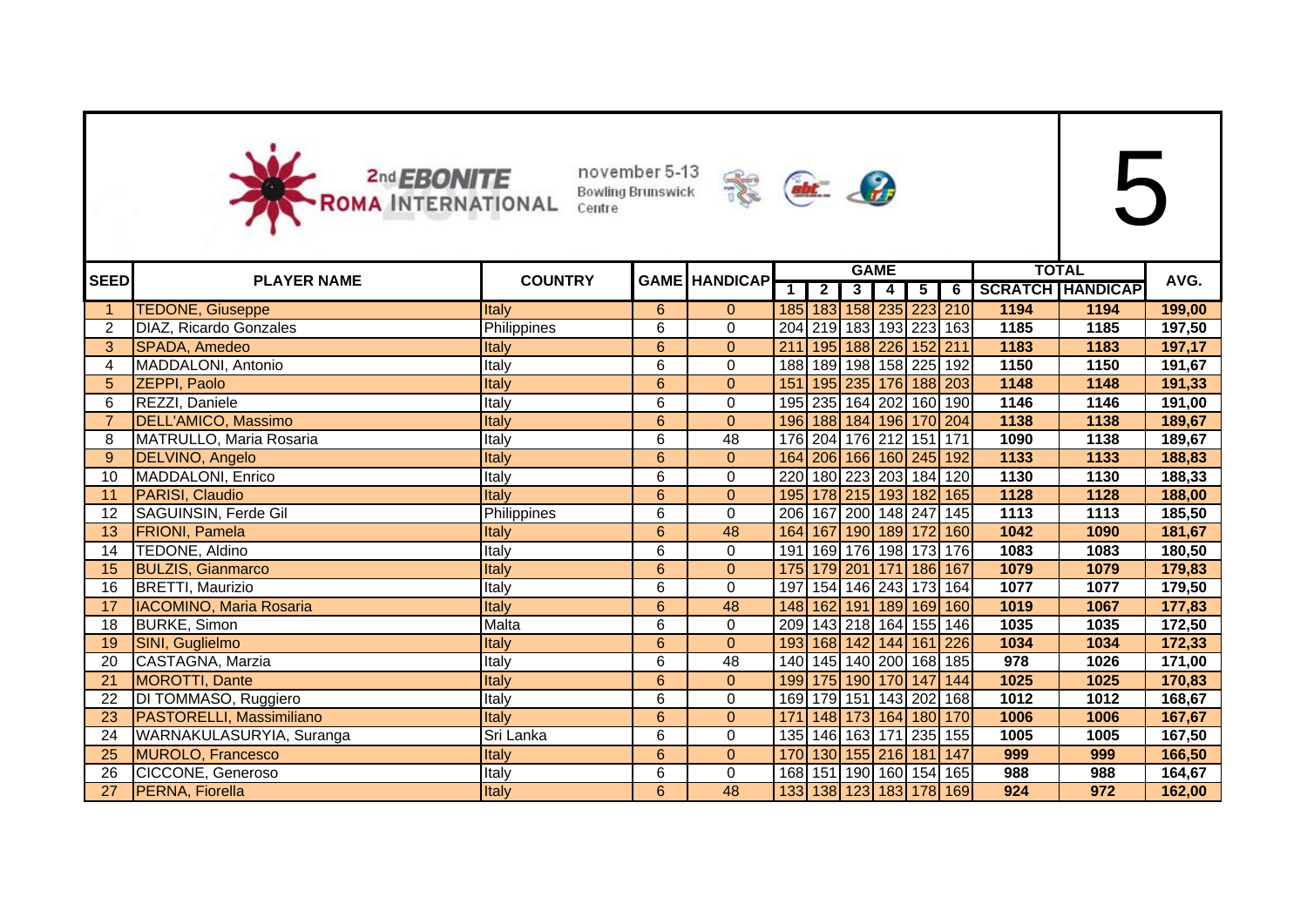| 28 | MESSINA, Francesca              | Italy        | 6            | 48             |      |             |                |                       |                     | 143 146 162 165 162 139 | 917 | 965 | 160,83 |
|----|---------------------------------|--------------|--------------|----------------|------|-------------|----------------|-----------------------|---------------------|-------------------------|-----|-----|--------|
| 29 | CHIRICO, Daniele                | <b>Italy</b> | 6            | $\overline{0}$ |      |             |                |                       |                     | 176 202 144 138 182 116 | 958 | 958 | 159,67 |
| 30 | STEFANI, Massimo                | Italy        | 6            | $\mathbf{0}$   |      |             |                |                       |                     | 160 171 149 166 141 165 | 952 | 952 | 158,67 |
| 31 | <b>BISCOCHO, Hommer Mijares</b> | Philippines  | 6            | $\overline{0}$ |      |             |                |                       |                     | 146 160 129 149 199 150 | 933 | 933 | 155,50 |
| 32 | PANTANO, Roberto                | Italy        | 6            | $\mathbf{0}$   |      |             |                |                       |                     | 145 161 157 162 148 150 | 923 | 923 | 153,83 |
| 33 | GIUFFRIDA, Alfio                | <b>Italy</b> | 6            | $\overline{0}$ |      |             |                |                       |                     | 178 178 132 140 148 145 | 921 | 921 | 153,50 |
| 34 | BONDI, Paolo                    | Italy        | 6            | $\mathbf 0$    |      |             |                |                       |                     | 136 190 151 143 144 152 | 916 | 916 | 152,67 |
| 35 | TEDONE, Paolo                   | Italy        | 6            | $\overline{0}$ |      |             |                |                       |                     | 171 135 128 158 166 147 | 905 | 905 | 150,83 |
| 36 | DANTUONO, Concetta              | Italy        | 6            | 48             | 167  |             |                |                       |                     | 132 127 144 101 176     | 847 | 895 | 149,17 |
| 37 | PICCOLO, Luigi                  | <b>Italy</b> | 6            | $\overline{0}$ |      |             |                |                       |                     | 160 145 166 167 132 120 | 890 | 890 | 148,33 |
| 38 | APAN, Simplicio Castillo        | Philippines  | 6            | $\mathbf{0}$   | 157I |             |                |                       |                     | 147 159 124 176 126     | 889 | 889 | 148,17 |
| 39 | <b>ANACLERIA, Francesco</b>     | <b>Italy</b> | 6            | $\overline{0}$ |      |             |                |                       |                     | 114 181 127 135 178 152 | 887 | 887 | 147,83 |
| 40 | CARINI, Viviana                 | Italy        | 6            | 48             |      | 150 131 108 |                |                       |                     | 90 148 156              | 783 | 831 | 138,50 |
| 41 | CLAUDIO, Angelantonio           | Italy        | 4            | $\mathbf{0}$   |      |             |                | 164   180   135   176 | $\overline{0}$      | $\Omega$                | 655 | 655 | 163,75 |
| 42 | MERCADANTE, Guglielmo           | Italy        | 5            | $\Omega$       |      |             |                |                       | 118 127 102 153 154 | ΩI                      | 654 | 654 | 130,80 |
| 43 | CARADIO, Vincenzo               | <b>Italy</b> | 4            | $\mathbf{0}$   |      |             |                | 123   187   151   148 | $\Omega$            | ΩI                      | 609 | 609 | 152,25 |
| 44 | <b>FUSCO, Raffaella</b>         | Italy        | $\mathbf{2}$ | 16             |      | 168 145     | $\overline{0}$ | -01                   | $\overline{0}$      | ΩI                      | 313 | 329 | 164,50 |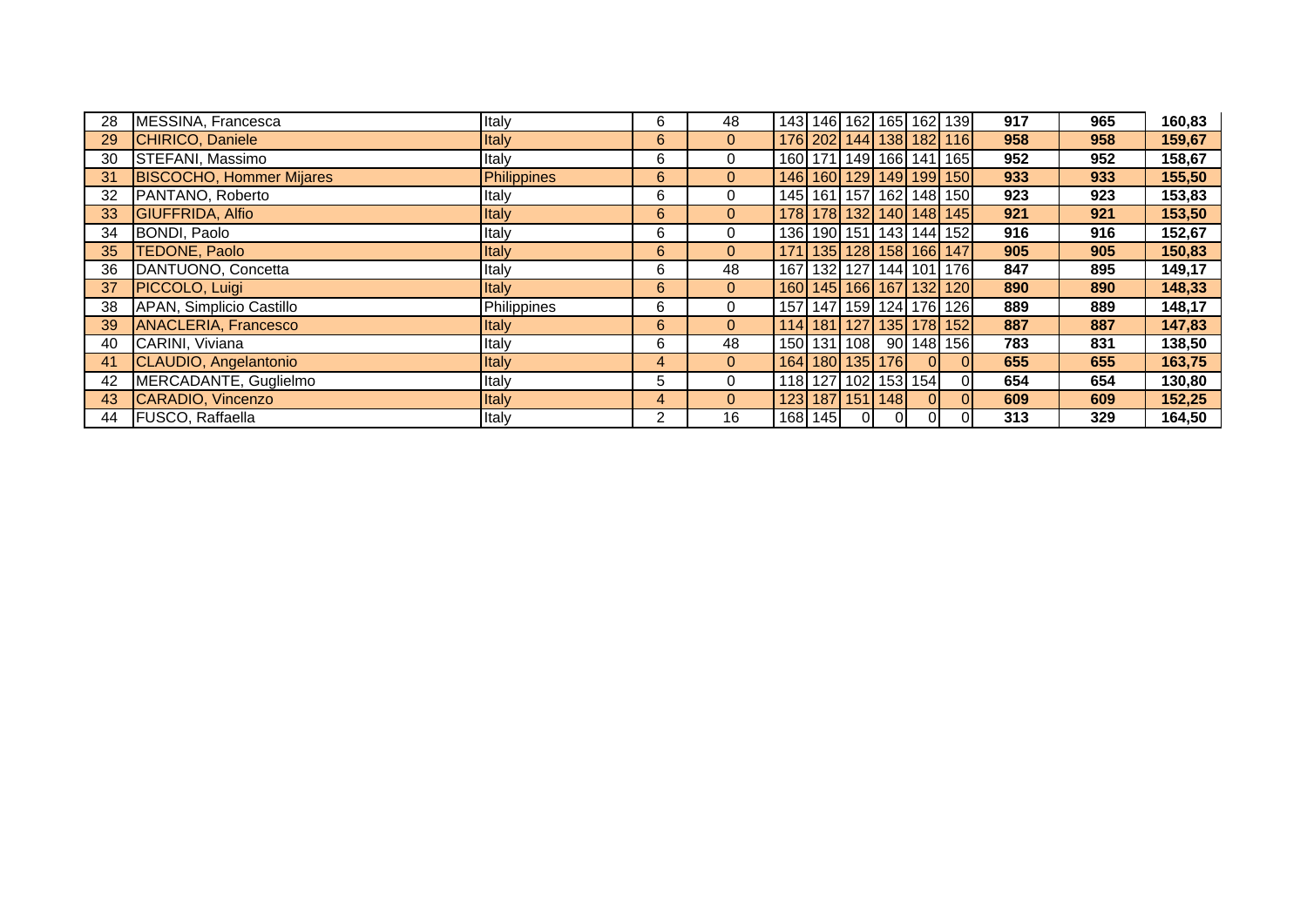



|                |                                | <b>GENERAL STANDING SEPARATE SQUAD 1-5</b> |   |                      |     |                |   |                         |                         |     |      |                         |        |
|----------------|--------------------------------|--------------------------------------------|---|----------------------|-----|----------------|---|-------------------------|-------------------------|-----|------|-------------------------|--------|
| <b>SEED</b>    | <b>PLAYER NAME</b>             | <b>COUNTRY</b>                             |   | <b>GAME HANDICAP</b> |     |                |   | <b>GAME</b>             |                         |     |      | <b>TOTAL</b>            | AVG.   |
|                |                                |                                            |   |                      |     | $\overline{2}$ | 3 | $\overline{\mathbf{4}}$ | $\overline{5}$          | 6   |      | <b>SCRATCH HANDICAP</b> |        |
|                | <b>BATTAGLI, Giovanni</b>      | <b>Italy</b>                               | 6 | $\overline{0}$       |     |                |   |                         | 233 242 214 236 170 217 |     | 1312 | 1312                    | 218,67 |
| $\overline{2}$ | SPAGNOLI, Davide               | Italy                                      | 6 | $\mathbf 0$          |     |                |   |                         | 229 238 227 233 170 192 |     | 1289 | 1289                    | 214,83 |
| 3              | <b>TUCCIMEI, Saverio</b>       | Italy                                      | 6 | $\overline{0}$       | 225 |                |   |                         | 203 186 202 194 237     |     | 1247 | 1247                    | 207,83 |
| 4              | IEVA, Carlo                    | Italy                                      | 6 | $\Omega$             |     |                |   |                         | 192 222 201 179 216 191 |     | 1201 | 1201                    | 200,17 |
|                | <b>FORMISANO, Raffaele</b>     | Italy                                      | 6 | $\mathbf{0}$         | 229 |                |   | 181 217 205             | 197                     | 171 | 1200 | 1200                    | 200,00 |
| 6              | GUALDI, Andrea                 | Italy                                      | 6 | 0                    | 223 |                |   |                         | 183 174 201 226 189     |     | 1196 | 1196                    | 199,33 |
|                | <b>TEDONE, Giuseppe</b>        | Italy                                      | 6 | $\mathbf{0}$         | 185 |                |   |                         | 183 158 235 223 210     |     | 1194 | 1194                    | 199,00 |
| 8              | DIAZ, Ricardo Gonzales         | Philippines                                | 6 | $\mathbf 0$          |     |                |   |                         | 204 219 183 193 223 163 |     | 1185 | 1185                    | 197,50 |
| 9 <sup>°</sup> | SPADA, Amedeo                  | Italy                                      | 6 | $\overline{0}$       | 211 |                |   |                         | 195 188 226 152 211     |     | 1183 | 1183                    | 197,17 |
| 10             | FUSCO, Raffaella               | Italy                                      | 6 | 48                   | 169 |                |   |                         | 160 153 190 229 201     |     | 1102 | 1150                    | 191,67 |
| 11             | <b>MADDALONI, Antonio</b>      | Italy                                      | 6 | $\Omega$             | 188 |                |   |                         | 189 198 158 225 192     |     | 1150 | 1150                    | 191,67 |
| 12             | ZEPPI, Paolo                   | Italy                                      | 6 | 0                    | 151 |                |   |                         | 195 235 176 188 203     |     | 1148 | 1148                    | 191,33 |
| 13             | REZZI, Daniele                 | Italy                                      | 6 | $\overline{0}$       | 195 |                |   |                         | 235 164 202 160 190     |     | 1146 | 1146                    | 191,00 |
| 14             | VARCHETTA, Gennaro             | Italy                                      | 6 | 0                    |     |                |   |                         | 195 201 196 158 193 202 |     | 1145 | 1145                    | 190,83 |
| 15             | IORIO, Aldo                    | Italy                                      | 6 | $\overline{0}$       | 186 |                |   |                         | 177 187 210 191 192     |     | 1143 | 1143                    | 190,50 |
| 16             | FARRIS, Mauro                  | Italy                                      | 6 | $\Omega$             |     |                |   |                         | 176 198 188 231 167 182 |     | 1142 | 1142                    | 190,33 |
| 17             | DELL'AMICO, Massimo            | Italy                                      | 6 | $\overline{0}$       | 196 |                |   |                         | 188 184 196 170 204     |     | 1138 | 1138                    | 189,67 |
| 18             | ODDI, Stefano                  | Italy                                      | 6 | $\Omega$             | 201 |                |   |                         | 169 189 178 199 202     |     | 1138 | 1138                    | 189,67 |
| 19             | <b>MATRULLO, Maria Rosaria</b> | Italy                                      | 6 | 48                   | 176 |                |   |                         | 204 176 212 151         | 171 | 1090 | 1138                    | 189,67 |
| 20             | DELVINO, Angelo                | Italy                                      | 6 | $\Omega$             | 164 |                |   |                         | 206 166 160 245 192     |     | 1133 | 1133                    | 188,83 |
| 21             | PARISI, Claudio                | Italy                                      | 6 | $\mathbf{0}$         |     |                |   |                         | 139 228 209 169 163 222 |     | 1130 | 1130                    | 188,33 |
| 22             | FIGUEROA, Maria Rafaelita      | Philippines                                | 6 | 48                   |     |                |   |                         | 166 208 190 200 148 170 |     | 1082 | 1130                    | 188,33 |
| 23             | <b>MADDALONI, Enrico</b>       | Italy                                      | 6 | $\overline{0}$       | 220 |                |   |                         | 180 223 203 184         | 120 | 1130 | 1130                    | 188,33 |
| 24             | MARTINO, Alessandro            | Italy                                      | 6 | 0                    |     |                |   |                         | 189 173 144 205 221     | 195 | 1127 | 1127                    | 187,83 |
| 25             | <b>FERETTI, Paolo</b>          | Italy                                      | 6 | $\Omega$             |     |                |   |                         | 185 189 148 180 190 233 |     | 1125 | 1125                    | 187,50 |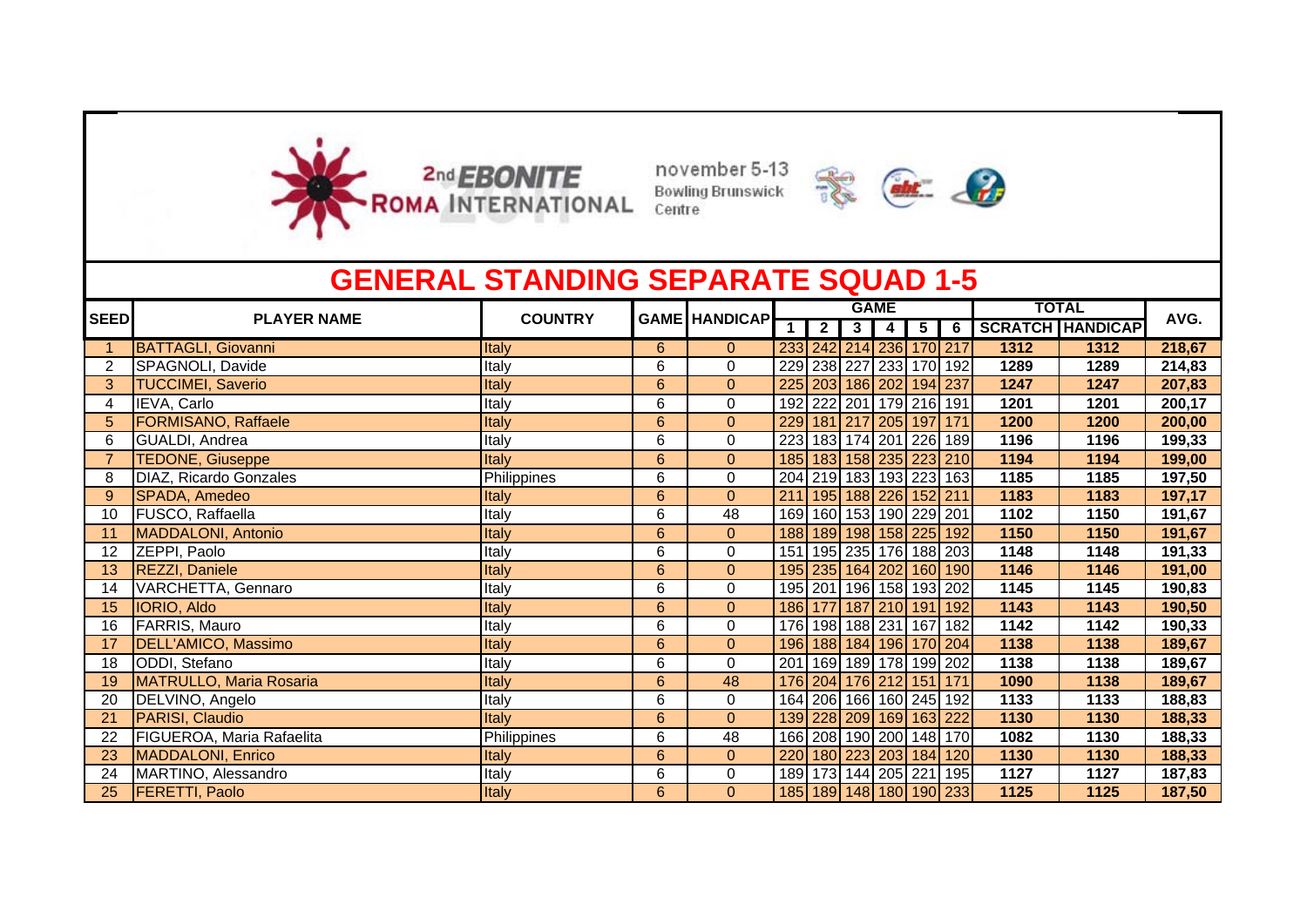| 26 | CIATTONI, Simona            | Italy              | 6              | 48             | 164 220 177 157 210 148    |                     |  |     | 1076 | 1124 | 187,33 |
|----|-----------------------------|--------------------|----------------|----------------|----------------------------|---------------------|--|-----|------|------|--------|
| 27 | <b>SAGUINSIN, Ferde Gil</b> | <b>Philippines</b> | 6              | $\overline{0}$ | 206 167 200 148 247 145    |                     |  |     | 1113 | 1113 | 185,50 |
| 28 | PRATESI, Stefano            | Italy              | 6              | $\pmb{0}$      | 178 206 181 169 189 184    |                     |  |     | 1107 | 1107 | 184,50 |
| 29 | <b>DE BARTOLO, Antonio</b>  | Italy              | 6              | $\overline{0}$ | 213 180 164 192 202 155    |                     |  |     | 1106 | 1106 | 184,33 |
| 30 | CASTAGNA, Marzia            | Italy              | 6              | 48             | 144 180 183 199 195 155    |                     |  |     | 1056 | 1104 | 184,00 |
| 31 | <b>COLOMBANI, Piero</b>     | Italy              | 6              | $\mathbf{0}$   | 203 185 183 181 189 162    |                     |  |     | 1103 | 1103 | 183,83 |
| 32 | STEFANI, Massimo            | Italy              | 6              | $\pmb{0}$      | 167                        | 156 176 222 228 151 |  |     | 1100 | 1100 | 183,33 |
| 33 | <b>BRETTI, Maurizio</b>     | Italy              | $6\phantom{a}$ | $\mathbf{0}$   | 202                        | 175 179 173 153 212 |  |     | 1094 | 1094 | 182,33 |
| 34 | FRIONI, Pamela              | Italy              | 6              | 48             | 164 167 190 189 172 160    |                     |  |     | 1042 | 1090 | 181,67 |
| 35 | <b>TIMPANO, Romano</b>      | Italy              | $6\phantom{a}$ | $\mathbf{0}$   | 181                        | 191 247 153 159 157 |  |     | 1088 | 1088 | 181,33 |
| 36 | TEDONE, Aldino              | Italy              | 6              | $\mathbf 0$    | 191                        | 169 176 198 173 176 |  |     | 1083 | 1083 | 180,50 |
| 37 | <b>BULZIS, Gianmarco</b>    | Italy              | $\overline{6}$ | $\mathbf 0$    | 175 179 201 171 186 167    |                     |  |     | 1079 | 1079 | 179,83 |
| 38 | GIULIANI, Luciano           | Italy              | 6              | $\mathbf 0$    | 199 155 214 169 136 202    |                     |  |     | 1075 | 1075 | 179,17 |
| 39 | <b>BRANCHESI, Massimo</b>   | Italy              | $\overline{6}$ | $\mathbf 0$    | 152 202 135 190 213 180    |                     |  |     | 1072 | 1072 | 178,67 |
| 40 | CAFARO, Luciana             | Italy              | 6              | 48             | 178 160 164 160 180 180    |                     |  |     | 1022 | 1070 | 178,33 |
| 41 | DI SISTO, Massimiliano      | Italy              | $6\phantom{a}$ | $\mathbf 0$    | 168 166 200 179 178 179    |                     |  |     | 1070 | 1070 | 178,33 |
| 42 | IACOMINO, Maria Rosaria     | Italy              | 6              | 48             | 148 162 191 189 169 160    |                     |  |     | 1019 | 1067 | 177,83 |
| 43 | <b>TORSANI, Leandro</b>     | Italy              | $6\phantom{a}$ | $\mathbf{0}$   | $\overline{211}$           | 146 173 204 167     |  | 160 | 1061 | 1061 | 176,83 |
| 44 | QUATELA, Nunzio             | Italy              | 6              | $\mathbf 0$    | 187                        | 160 194 168 179 170 |  |     | 1058 | 1058 | 176,33 |
| 45 | <b>RANIERI, Simone</b>      | Italy              | 6              | $\mathbf{0}$   | 189 179 179 171 184 155    |                     |  |     | 1057 | 1057 | 176,17 |
| 46 | RONDAN, Aly                 | Italy              | 6              | $\mathbf 0$    | 182                        | 183 205 172 178 137 |  |     | 1057 | 1057 | 176,17 |
| 47 | <b>MATTALINI, Monica</b>    | Italy              | $6\phantom{a}$ | 48             | 142                        | 180 159 179 180 167 |  |     | 1007 | 1055 | 175,83 |
| 48 | ZONCU, Carlo                | Italy              | 6              | $\pmb{0}$      | 203 169 188 166 129 198    |                     |  |     | 1053 | 1053 | 175,50 |
| 49 | <b>FERMO, Randy</b>         | <b>Philippines</b> | $6\phantom{a}$ | $\overline{0}$ | 186 197 146 176 157 191    |                     |  |     | 1053 | 1053 | 175,50 |
| 50 | <b>DE GIOIA, Paolo</b>      | Italy              | 6              | 0              | 173 180 169 170 207 152    |                     |  |     | 1051 | 1051 | 175,17 |
| 51 | <b>KUDELYA, Sergey</b>      | Russia             | $6\phantom{a}$ | $\mathbf{0}$   | 192                        | 158 175 176 156 189 |  |     | 1046 | 1046 | 174,33 |
| 52 | PARRONE, Giovanni           | Italy              | 6              | 0              | 155 170 174 172 193 180    |                     |  |     | 1044 | 1044 | 174,00 |
| 53 | <b>VILLA, Michele</b>       | Italy              | $6\phantom{a}$ | $\mathbf{0}$   | 196 206 148 188 152 154    |                     |  |     | 1044 | 1044 | 174,00 |
| 54 | CHIRICO, Daniele            | Italy              | 6              | 0              | 157<br>155 192 169 188 182 |                     |  |     | 1043 | 1043 | 173,83 |
| 55 | ROVOLETTO, Luca             | Italy              | $\overline{6}$ | $\mathbf{0}$   | 184 180 199 162 159 159    |                     |  |     | 1043 | 1043 | 173,83 |
| 56 | PELLEGRINI, Marco           | Italy              | 6              | $\overline{0}$ | 172 212 159 203 161 133    |                     |  |     | 1040 | 1040 | 173,33 |
| 57 | AMBROSI, Claudio            | Italy              | 6              | $\mathbf{0}$   | 164 167 188 163 177 179    |                     |  |     | 1038 | 1038 | 173,00 |
| 58 | CLAUDIO, Angelantonio       | Italy              | 6              | $\mathbf 0$    | 158 172 199 141 174 193    |                     |  |     | 1037 | 1037 | 172,83 |
| 59 | DI TOMMASO, Ruggiero        | Italy              | 6              | $\mathbf{0}$   | 175 146 181 223 146 166    |                     |  |     | 1037 | 1037 | 172,83 |
| 60 | <b>BURKE, Simon</b>         | Malta              | 6              | $\pmb{0}$      | 209 143 218 164 155 146    |                     |  |     | 1035 | 1035 | 172,50 |
| 61 | SINI, Guglielmo             | Italy              | 6              | $\mathbf{0}$   | 193 168 142 144 161 226    |                     |  |     | 1034 | 1034 | 172,33 |
| 62 | <b>CORSALE, Antonino</b>    | Italy              | 6              | $\mathbf 0$    | 173 159 164 143 199 194    |                     |  |     | 1032 | 1032 | 172,00 |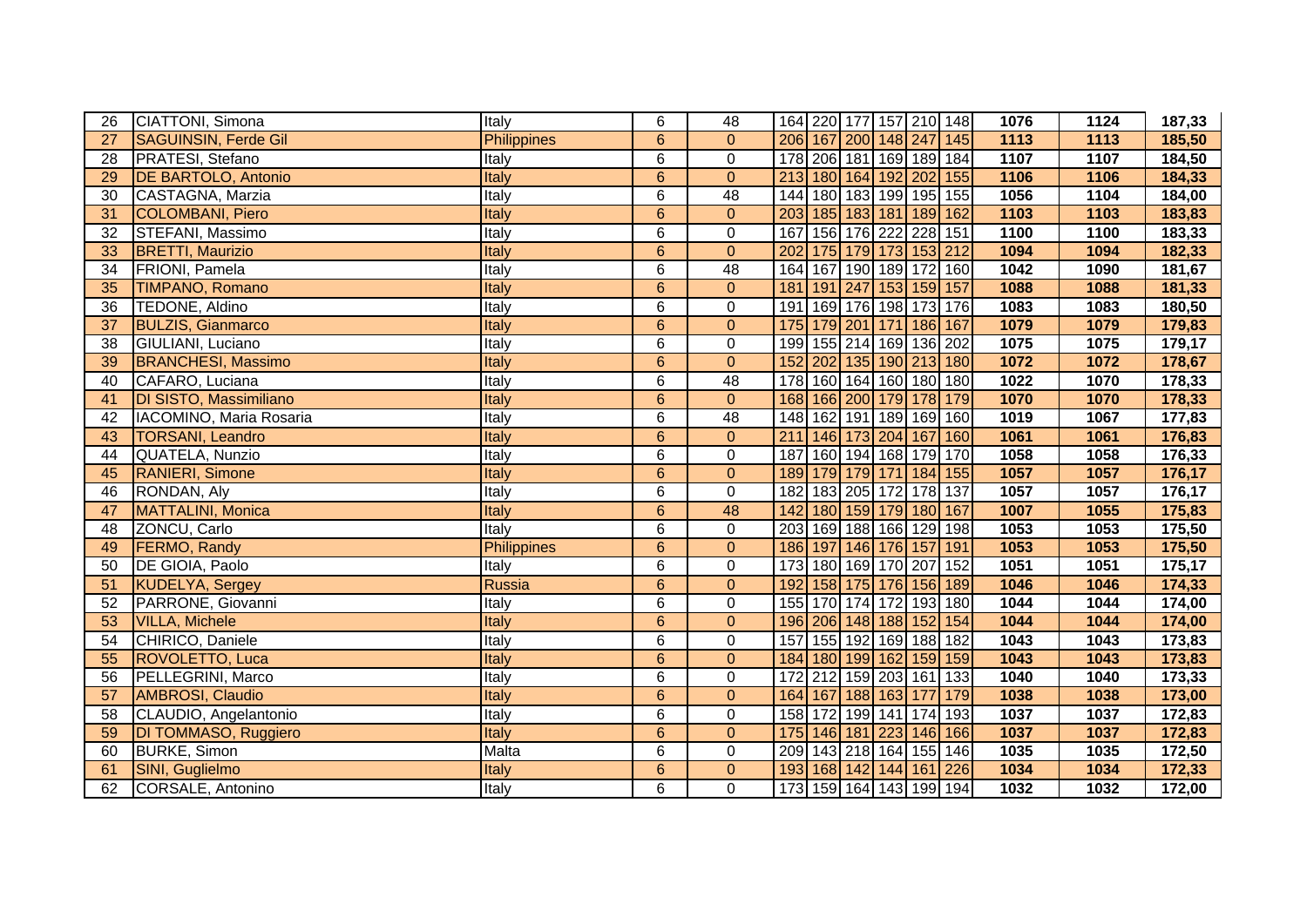| 63 | MONTESI, Enrico                    | Italy       | $6\phantom{1}$  | $\mathbf{0}$   | 140 177 201 147 176 190    |                     |  |     | 1031 | 1031 | 171,83 |
|----|------------------------------------|-------------|-----------------|----------------|----------------------------|---------------------|--|-----|------|------|--------|
| 64 | GIUFFRIDA, Alfio                   | Italy       | 6               | $\Omega$       | 167 177 193 171 155 165    |                     |  |     | 1028 | 1028 | 171,33 |
| 65 | CERRONI, Claudio                   | Italy       | $6\phantom{a}$  | $\mathbf{0}$   | 198 165 220 149 139 154    |                     |  |     | 1025 | 1025 | 170,83 |
| 66 | MOROTTI, Dante                     | Italy       | 6               | 0              | 199 175 190 170 147 144    |                     |  |     | 1025 | 1025 | 170,83 |
| 67 | <b>GUIDI</b> , Andrea              | Italy       | 6               | $\mathbf{0}$   | 154 143 182 135 204 200    |                     |  |     | 1018 | 1018 | 169,67 |
| 68 | FABI, Massimo                      | Italy       | 6               | $\pmb{0}$      | 176 165 168 157 136 209    |                     |  |     | 1011 | 1011 | 168,50 |
| 69 | <b>PASTORELLI, Massimiliano</b>    | Italy       | 6               | $\mathbf{0}$   | 171 148 173 164 180 170    |                     |  |     | 1006 | 1006 | 167,67 |
| 70 | WARNAKULASURYIA, Suranga           | Sri Lanka   | 6               | $\mathbf 0$    | 135 146 163 171 235 155    |                     |  |     | 1005 | 1005 | 167,50 |
| 71 | <b>GIOVANNELLI, Maurizio</b>       | Italy       | $6\phantom{a}$  | $\mathbf 0$    | 136 171 152 194 200 152    |                     |  |     | 1005 | 1005 | 167,50 |
| 72 | BENNARDO, Vincenzo                 | Italy       | 6               | $\pmb{0}$      | 169 157 198 162 161<br>157 |                     |  |     | 1004 | 1004 | 167,33 |
| 73 | <b>GIGLIESI MORRESI, Francesco</b> | Italy       | $6\phantom{a}$  | $\mathbf 0$    | 166 146 164 172 159 195    |                     |  |     | 1002 | 1002 | 167,00 |
| 74 | CICCONE, Generoso                  | Italy       | 6               | $\mathbf 0$    | 130 191 185 161 165 170    |                     |  |     | 1002 | 1002 | 167,00 |
| 75 | <b>GAGLIARDI, Domenico</b>         | Italy       | 6               | $\mathbf{0}$   | 164 167 187 150 139 192    |                     |  |     | 999  | 999  | 166,50 |
| 76 | MUROLO, Francesco                  | Italy       | 6               | $\pmb{0}$      | 170 130 155 216 181 147    |                     |  |     | 999  | 999  | 166,50 |
| 77 | <b>ABBRUSCATO, Gabriele</b>        | Italy       | $\overline{6}$  | $\overline{0}$ | 199 163 191 141 123 180    |                     |  |     | 997  | 997  | 166,17 |
| 78 | MESSINA, Francesca                 | Italy       | 6               | 48             | 142 141 201 169 131 163    |                     |  |     | 947  | 995  | 165,83 |
| 79 | <b>TOMARELLI, Rodolfo</b>          | Italy       | $6\phantom{1}$  | $\pmb{0}$      | 152                        | 179 160 163 195 146 |  |     | 995  | 995  | 165,83 |
| 80 | <b>DIENI, Pasquale</b>             | Italy       | 6               | $\mathbf 0$    | 202 188 136 148 156 159    |                     |  |     | 989  | 989  | 164,83 |
| 81 | COPPOLA, Gianpiero                 | Italy       | 6               | $\mathbf{0}$   | 147                        | 139 155 179 181     |  | 186 | 987  | 987  | 164,50 |
| 82 | <b>CECCHINELLI, Fabio</b>          | Italy       | 6               | $\mathbf 0$    | 200 133 138 190 140        |                     |  | 186 | 987  | 987  | 164,50 |
| 83 | <b>SCIALDONE, Giovanni</b>         | Italy       | $6\phantom{1}$  | $\mathbf{0}$   | 157                        | 179 160 176 124 189 |  |     | 985  | 985  | 164,17 |
| 84 | CARADIO, Vincenzo                  | Italy       | 6               | $\mathbf 0$    | 195 158 152 159 130 189    |                     |  |     | 983  | 983  | 163,83 |
| 85 | PICCOLO, Luigi                     | Italy       | $6\phantom{1}$  | $\mathbf{0}$   | 175 158 193 147 159 149    |                     |  |     | 981  | 981  | 163,50 |
| 86 | TOZZI, Stefano                     | Italy       | 6               | $\mathbf 0$    | 184 129 153 173 184 157    |                     |  |     | 980  | 980  | 163,33 |
| 87 | CIPOTANI, Angelo                   | Italy       | 6               | $\mathbf{0}$   | 164 157 166 127 210 151    |                     |  |     | 975  | 975  | 162,50 |
| 88 | MONACHESI, Andrea                  | Italy       | 6               | $\mathbf 0$    | 151                        | 149 184 172 189 130 |  |     | 975  | 975  | 162,50 |
| 89 | PERNA, Fiorella                    | Italy       | 6               | 48             | 133                        | 138 123 183 178 169 |  |     | 924  | 972  | 162,00 |
| 90 | MICCOLI, Cosimo                    | Italy       | 6               | $\Omega$       | 175 152 142 161 170 171    |                     |  |     | 971  | 971  | 161,83 |
| 91 | <b>STRACQUALURSI, Valter</b>       | Italy       | $6\phantom{1}$  | $\mathbf{0}$   | 162 157 178 149 165 156    |                     |  |     | 967  | 967  | 161,17 |
| 92 | ANACLERIA, Francesco               | Italy       | 6               | $\mathbf 0$    | 150 195 167 176 108 166    |                     |  |     | 962  | 962  | 160,33 |
| 93 | MARROCCO, Valentino                | Italy       | $6\phantom{a}$  | $\mathbf 0$    | 152 123 132 170 171 205    |                     |  |     | 953  | 953  | 158,83 |
| 94 | PAPARAZZO, Francesco               | Italy       | $\overline{6}$  | $\overline{0}$ | 162 124 181 163 149 173    |                     |  |     | 952  | 952  | 158,67 |
| 95 | SELVAZZO, Enrico                   | Italy       | 6               | $\mathbf{0}$   | 153 143 175 144 193 142    |                     |  |     | 950  | 950  | 158,33 |
| 96 | POLIMENI, Roberto                  | Italy       | 6               | $\pmb{0}$      | 142 142 162 168 188 147    |                     |  |     | 949  | 949  | 158,17 |
| 97 | <b>QUINTIERI, Luigi Antonio</b>    | Italy       | $6\overline{6}$ | $\mathbf{0}$   | 116 196 180 167 128 159    |                     |  |     | 946  | 946  | 157,67 |
| 98 | ROSCANI, Valter                    | Italy       | 6               | 0              | 149 179 136 170 145 163    |                     |  |     | 942  | 942  | 157,00 |
| 99 | <b>BISCOCHO, Hommer Mijares</b>    | Philippines | $6\phantom{1}$  | $\mathbf{0}$   | 146 160 129 149 199 150    |                     |  |     | 933  | 933  | 155,50 |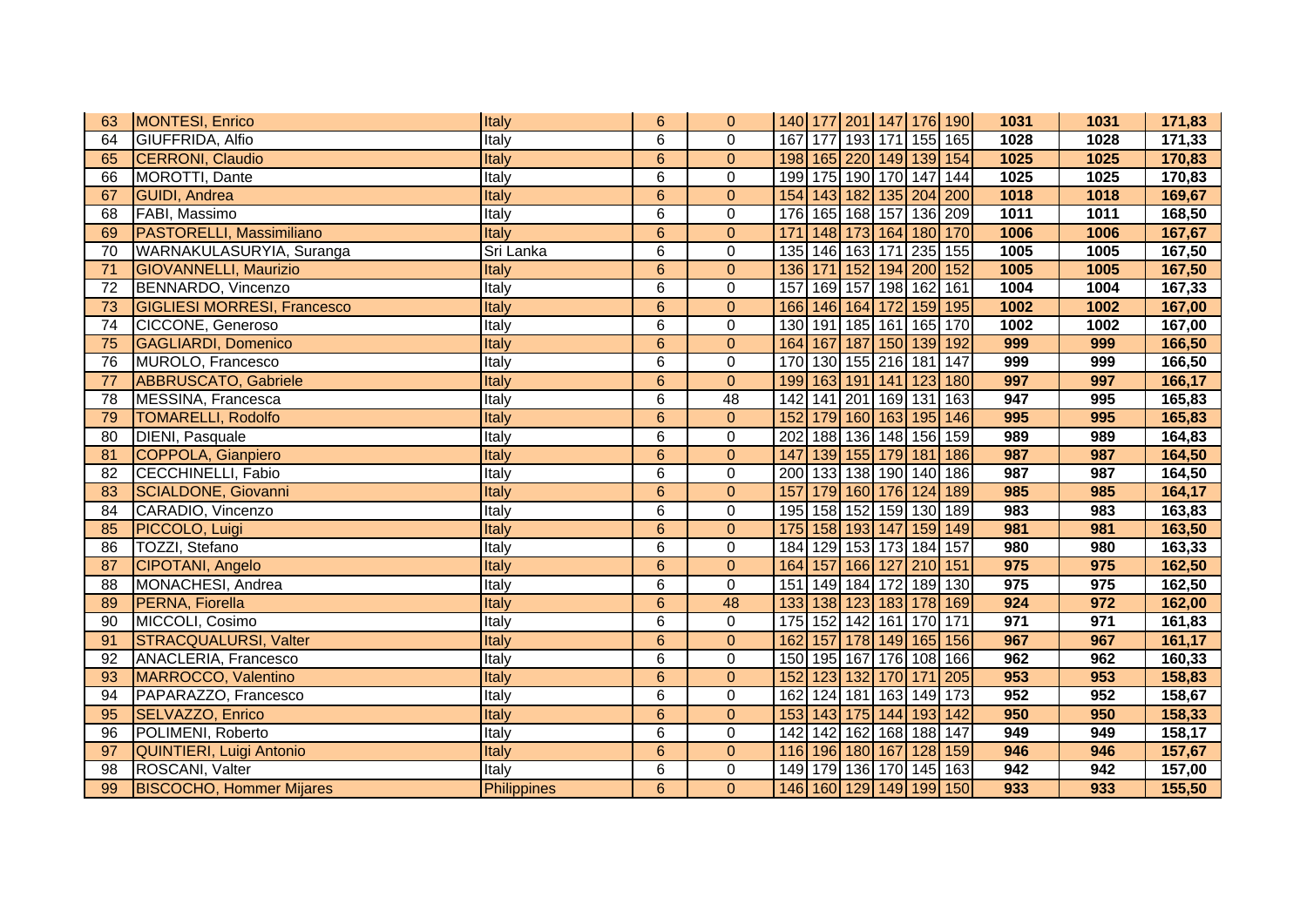| 100 | SARAO, Giorgio                  | Italy              | 6              | 0              |                         |             |                |          |                         | 168 132 142 179 150 154           | 925 | 925 | 154,17 |
|-----|---------------------------------|--------------------|----------------|----------------|-------------------------|-------------|----------------|----------|-------------------------|-----------------------------------|-----|-----|--------|
| 101 | <b>PANTANO, Roberto</b>         | Italy              | 6              | $\overline{0}$ |                         |             |                |          |                         | 145 161 157 162 148 150           | 923 | 923 | 153,83 |
| 102 | <b>FULVO, Michele</b>           | Italy              | 6              | $\mathbf 0$    | 216 134 140 167 120 146 |             |                |          |                         |                                   | 923 | 923 | 153,83 |
|     | 103 PELAGATTI, Claudio          | Italy              | 6              | $\overline{0}$ |                         |             |                |          |                         | 146 161 162 179 145 130           | 923 | 923 | 153,83 |
|     | 104 BONDI, Paolo                | Italy              | 6              | 0              |                         |             |                |          |                         | 136 190 151 143 144 152           | 916 | 916 | 152,67 |
| 105 | <b>TEDONE, Paolo</b>            | Italy              | 6              | $\overline{0}$ |                         |             |                |          |                         | 180 156 143 144 138 153           | 914 | 914 | 152,33 |
| 106 | FASCIA, Fabio                   | Italy              | 6              | 0              |                         |             |                |          |                         | 156 138 157 154 112 182           | 899 | 899 | 149,83 |
| 107 | DANTUONO, Concetta              | Italy              | 6              | 48             |                         |             |                |          |                         | 167   132   127   144   101   176 | 847 | 895 | 149,17 |
|     | 108 FINE, Patrizia              | Italy              | 6              | 48             |                         |             |                |          |                         | 147 140 127 159 124 145           | 842 | 890 | 148,33 |
| 109 | <b>APAN, Simplicio Castillo</b> | <b>Philippines</b> | 6              | $\overline{0}$ |                         |             |                |          |                         | 157 147 159 124 176 126           | 889 | 889 | 148,17 |
|     | 110 AURELI, Alfonso             | Italy              | 6              | 0              |                         |             |                |          |                         | 139 156 127 157 144 163           | 886 | 886 | 147,67 |
| 111 | PALLOTTINO, Leonardo            | Italy              | 6              | $\overline{0}$ |                         |             |                |          |                         | 117 136 155 169 168 123           | 868 | 868 | 144,67 |
|     | 112 LA IACONA, Franco           | Italy              | 6              | $\mathbf 0$    |                         |             |                |          |                         | 178 151 142 144 140 109           | 864 | 864 | 144,00 |
|     | 113   MARITI, Enrico            | Italy              | 6              | $\overline{0}$ |                         |             |                |          |                         | 133 132 128 169 135 149           | 846 | 846 | 141,00 |
|     | 114 CARINI, Viviana             | Italy              | 6              | 48             |                         |             |                |          |                         | 150 131 108 90 148 156            | 783 | 831 | 138,50 |
|     | 115 RIVELLI, Giorgio            | Italy              | 6              | $\overline{0}$ |                         |             |                |          | 157 162 130 122 142 111 |                                   | 824 | 824 | 137,33 |
|     | 116   FERRICCIONI, Daniela      | Italy              | 6              | 48             |                         |             |                |          |                         | 102 129 135 126 132 138           | 762 | 810 | 135,00 |
|     | 117 FRANCINI, Vittoria          | Italy              | $6\phantom{a}$ | 48             | 101                     |             |                |          |                         | 118 111 183 101 118               | 732 | 780 | 130,00 |
|     | 118 MERCADANTE, Guglielmo       | Italy              | 5              | $\mathbf 0$    | 118 127 102 153 154     |             |                |          |                         | 01                                | 654 | 654 | 130,80 |
|     | 119 CALICCIA, Gianluca          | Italy              | 3 <sup>1</sup> | $\overline{0}$ |                         | 150 149 176 |                | $\Omega$ | ΩL                      | $\Omega$                          | 475 | 475 | 158,33 |
|     | 120 RANIA, Mario                | Italy              | $\overline{2}$ | 0              |                         | 149 106     | $\overline{0}$ | 0        | $\overline{0}$          | 01                                | 255 | 255 | 127,50 |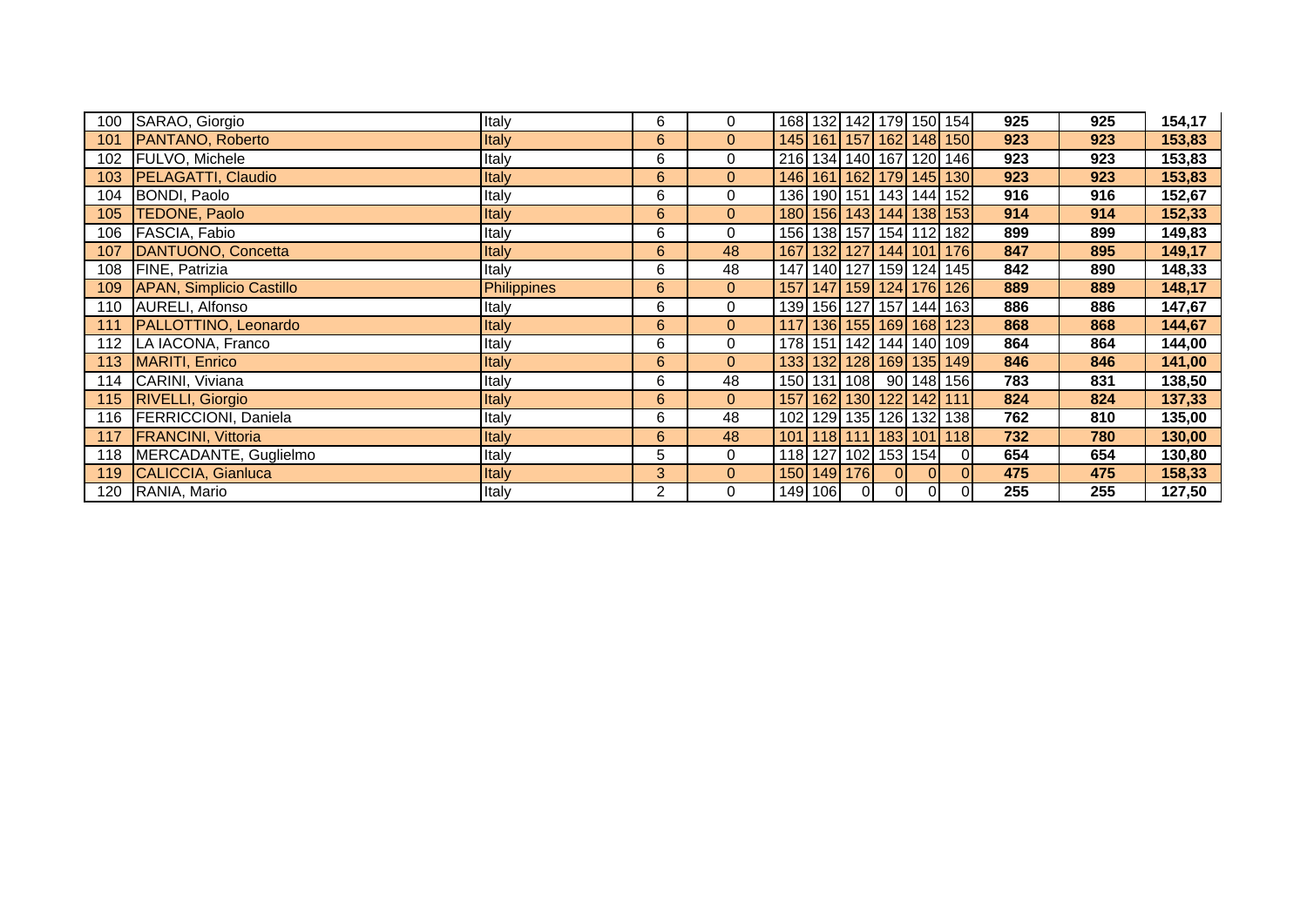



|             |                                 |                    |                |                      |             |                                   |                | <b>GAME</b>         |   |             |      | <b>TOTAL</b>            |        |
|-------------|---------------------------------|--------------------|----------------|----------------------|-------------|-----------------------------------|----------------|---------------------|---|-------------|------|-------------------------|--------|
| <b>SEED</b> | <b>PLAYER NAME</b>              | <b>COUNTRY</b>     |                | <b>GAME HANDICAP</b> | $\mathbf 1$ | $\overline{2}$                    | 3 <sup>1</sup> | 4                   | 5 | 6           |      | <b>SCRATCH HANDICAP</b> | AVG.   |
| -1          | <b>COLOMBANI, Piero</b>         | Italy              | 6              | $\Omega$             |             | 243 204 166 198 202 244           |                |                     |   |             | 1257 | 1257                    | 209,50 |
| 2           | SCIASCIA, Giuseppe              | Italy              | 6              | 0                    | 202         | 205 180 246 161 200               |                |                     |   |             | 1194 | 1194                    | 199,00 |
| 3           | WARNAKULASURYIA, Suranga        | Sri Lanka          | $6\phantom{a}$ | $\overline{0}$       | 174         |                                   |                | 175 217 189 144 256 |   |             | 1155 | 1155                    | 192,50 |
| 4           | <b>BRANCHESI, Massimo</b>       | Italy              | 6              | 0                    |             | 195 208 231 147 182 192           |                |                     |   |             | 1155 | 1155                    | 192,50 |
| 5           | <b>MADDALONI, Antonio</b>       | Italy              | 6              | $\mathbf{0}$         |             | 194 151 201 167 233 194           |                |                     |   |             | 1140 | 1140                    | 190,00 |
| 6           | CERRONI, Claudio                | Italy              | 6              | 0                    |             | 175 195 197 223 144 186           |                |                     |   |             | 1120 | 1120                    | 186,67 |
|             | REZZI, Daniele                  | Italy              | 6              | $\mathbf{0}$         | 182         | 177 190 209 159 190               |                |                     |   |             | 1107 | 1107                    | 184,50 |
| 8           | DE ANGELIS, Marco               | Italy              | 6              | 0                    |             | 143 234 143 195 234 154           |                |                     |   |             | 1103 | 1103                    | 183,83 |
| 9           | <b>PELLEGRINI, Marco</b>        | Italy              | $\overline{6}$ | $\overline{0}$       |             | 152 188 159 209 199 178           |                |                     |   |             | 1085 | 1085                    | 180,83 |
| 10          | LUCARELLI, Luigi                | Italy              | 6              | 0                    |             | 158 164 167 190 180 209           |                |                     |   |             | 1068 | 1068                    | 178,00 |
| 11          | <b>BISCOCHO, Hommer Mijares</b> | <b>Philippines</b> | 6              | $\mathbf{0}$         |             | 151 191 166 217 179 157           |                |                     |   |             | 1061 | 1061                    | 176,83 |
| 12          | NIGRO, Antonio                  | Italy              | 6              | 0                    |             | 178 184 172 169 184 169           |                |                     |   |             | 1056 | 1056                    | 176,00 |
| 13          | <b>VAGNOLI, Roberto</b>         | Italy              | 6              | $\mathbf{0}$         | 171         | 144 188 224 145 183               |                |                     |   |             | 1055 | 1055                    | 175,83 |
| 14          | KUDELYA, Sergey                 | Russia             | 6              | 0                    | 180         | 187 169 169 183 155               |                |                     |   |             | 1043 | 1043                    | 173,83 |
| 15          | <b>PUPILLI, Francesco</b>       | Italy              | 6              | $\overline{0}$       |             | 164 178 187 157 195 157           |                |                     |   |             | 1038 | 1038                    | 173,00 |
| 16          | <b>BIOLGHINI, Diego</b>         | Italy              | 6              | 0                    |             | 158 181 163 186 166 174           |                |                     |   |             | 1028 | 1028                    | 171,33 |
| 17          | <b>FRASCA, Giuseppe</b>         | Italy              | 6              | $\mathbf{0}$         | 177         | 184 190 158 157 157               |                |                     |   |             | 1023 | 1023                    | 170,50 |
| 18          | DE BARTOLO, Antonio             | Italy              | 6              | $\mathbf 0$          |             | 190 165 149 153 160 195           |                |                     |   |             | 1012 | 1012                    | 168,67 |
| 19          | <b>TORSANI, Leandro</b>         | Italy              | 6              | $\mathbf{0}$         |             | 141   184   171   173   171   171 |                |                     |   |             | 1011 | 1011                    | 168,50 |
| 20          | MADDALONI, Enrico               | Italy              | 6              | 0                    | 227         |                                   |                | 126 166 155 203 128 |   |             | 1005 | 1005                    | 167,50 |
| 21          | <b>CANEVARI</b> , Andrea        | Italy              | 6              | $\mathbf{0}$         |             | 190 178 180 140 162 148           |                |                     |   |             | 998  | 998                     | 166,33 |
| 22          | DEL GAUDIO, Ferdinando          | Italy              | 6              | $\mathbf 0$          |             | 135 162 188 164 197 148           |                |                     |   |             | 994  | 994                     | 165,67 |
| 23          | <b>MADDALONI, Domenico</b>      | Italy              | 6              | $\Omega$             |             | 166 139 154 166 182 174           |                |                     |   |             | 981  | 981                     | 163,50 |
| 24          | GIUFFRIDA, Carmelina            | Italy              | 6              | 48                   | 191         |                                   |                | 136 156 165 128 149 |   |             | 925  | 973                     | 162,17 |
| 25          | <b>TASCHINI, Antonella</b>      | Italy              | 6              | 48                   | 181         |                                   | 189 124        |                     |   | 145 136 149 | 924  | 972                     | 162,00 |
| 26          | BIANCHINI, Villelmo             | Italy              | 6              | 0                    | 146         | 161 151 162 171 176               |                |                     |   |             | 967  | 967                     | 161,17 |
| 27          | <b>ISOPPO, Massimo</b>          | Italy              | 6              | $\mathbf{0}$         |             | 173 142 158 212 106 164           |                |                     |   |             | 955  | 955                     | 159,17 |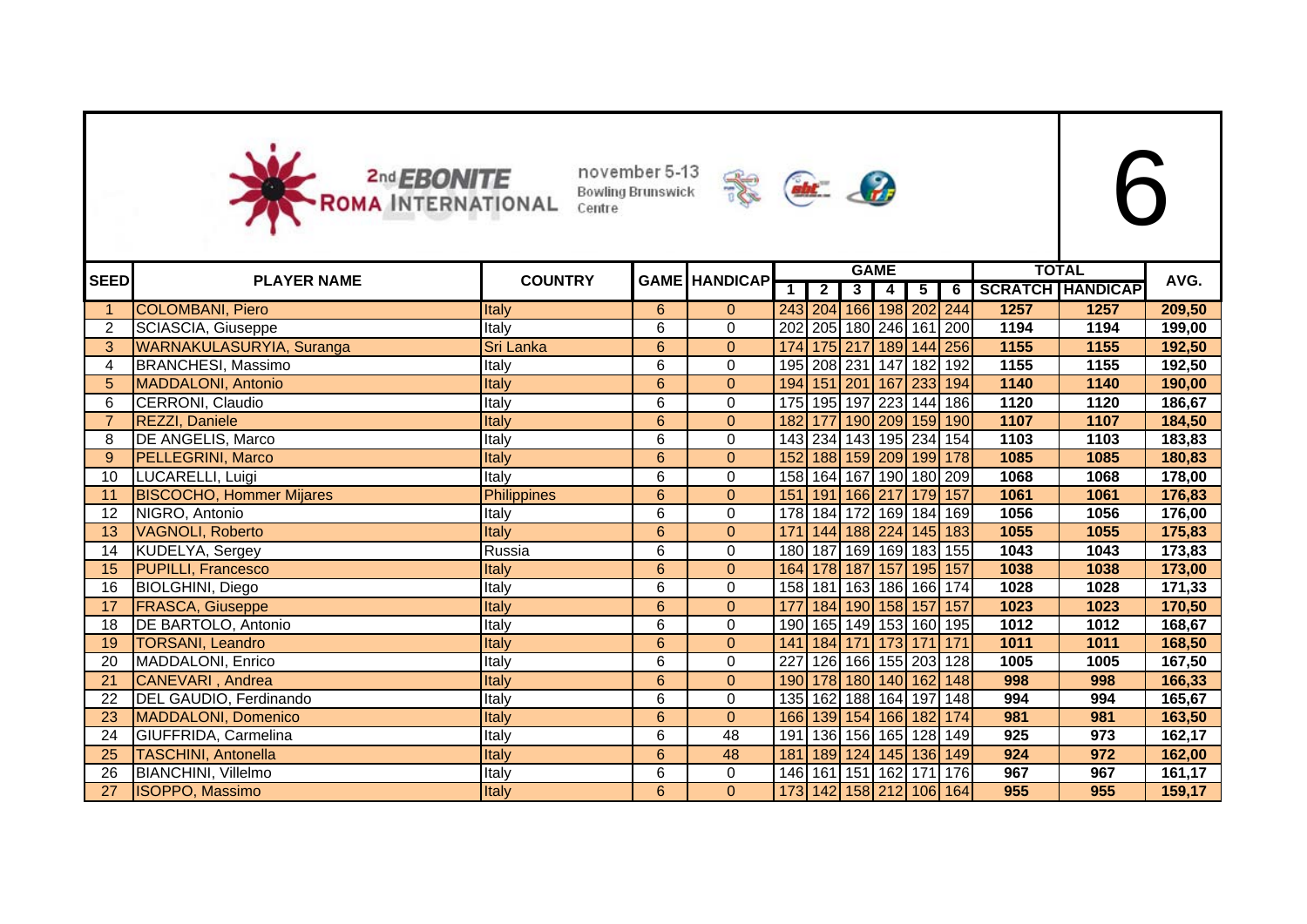| 28 | <b>IFIORILLO, Alfredo</b> | <b>Italv</b> | 6  | 138  144  160  168  142  192      |  |  |          | 944 | 944 | 157.33 |
|----|---------------------------|--------------|----|-----------------------------------|--|--|----------|-----|-----|--------|
| 29 | SCIASCIA, Stefano         | Italy        | 6  | 116 153 159 188 145 181           |  |  |          | 942 | 942 | 157,00 |
| 30 | MURATORI, Bruno           | <b>Italy</b> |    | 141   147   170   164   150   161 |  |  |          | 933 | 933 | 155.50 |
| 31 | SCIASCIA, Francesco       | Italy        | 6. | 130   135   192   145   155   148 |  |  |          | 905 | 905 | 150,83 |
|    | 32 RIVELLI, Giorgio       | Iltalv       | 6  | 185   155   146   130   144   138 |  |  |          | 898 | 898 | 149,67 |
|    | 33 MUROLO, Francesco      | Italy        |    | 181 165 140 151 162               |  |  | $\Omega$ | 799 | 799 | 159,80 |
|    | 34 ZACCARIA, Osvaldo      | <b>Italy</b> |    | 170   177   183   143   126       |  |  |          | 799 | 799 | 159,80 |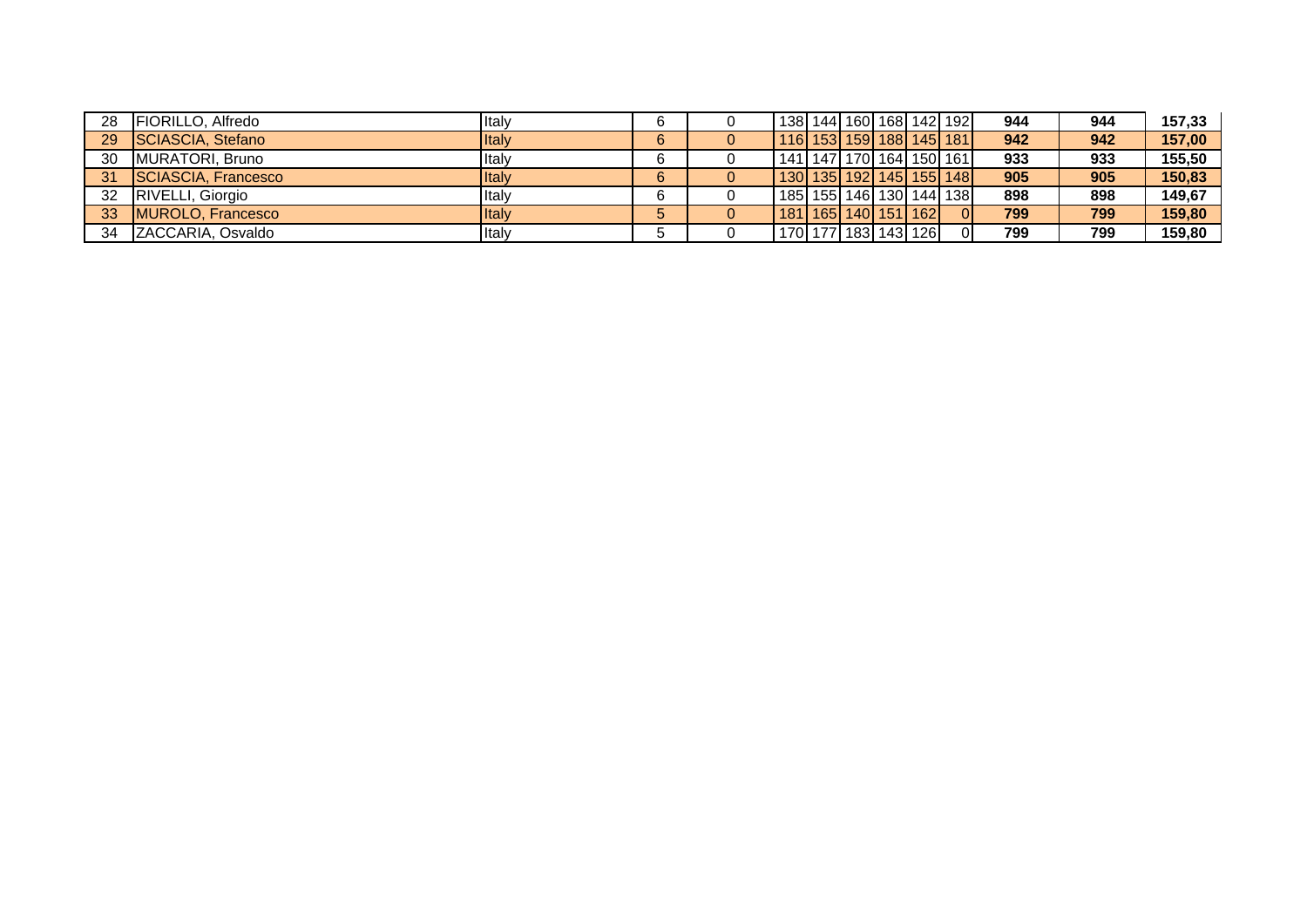



|             |                               |                    |                |                      |     |                |                         | <b>GAME</b> |                         |                         |      | <b>TOTAL</b>            |        |
|-------------|-------------------------------|--------------------|----------------|----------------------|-----|----------------|-------------------------|-------------|-------------------------|-------------------------|------|-------------------------|--------|
| <b>SEED</b> | <b>PLAYER NAME</b>            | <b>COUNTRY</b>     |                | <b>GAME HANDICAP</b> | 1   | $\overline{2}$ | 3 <sup>1</sup>          | 4           | $\overline{\mathbf{5}}$ | $\overline{6}$          |      | <b>SCRATCH HANDICAP</b> | AVG.   |
|             | <b>MADDALONI, Domenico</b>    | <b>Italy</b>       | 6              | $\overline{0}$       |     |                |                         |             |                         | 190 165 220 211 238 224 | 1248 | 1248                    | 208,00 |
|             | WARNAKULASURYIA, Suranga      | Sri Lanka          | 6              | $\mathsf 0$          |     |                |                         |             |                         | 229 156 202 229 217 137 | 1170 | 1170                    | 195,00 |
| 3           | <b>KUDELYA, Sergey</b>        | Russia             | $6\phantom{a}$ | $\mathbf{0}$         |     |                |                         |             |                         | 195 174 219 169 214 190 | 1161 | 1161                    | 193,50 |
| 4           | RANIERI, Simone               | Italy              | 6              | $\mathbf 0$          |     |                |                         |             |                         | 190 237 161 200 152 210 | 1150 | 1150                    | 191,67 |
| 5           | <b>DIAZ, Ricardo Gonzales</b> | <b>Philippines</b> | 6              | $\mathbf{0}$         |     |                | 160 199 184 179 216 207 |             |                         |                         | 1145 | 1145                    | 190,83 |
| 6           | ODDI, Stefano                 | Italy              | 6              | 0                    |     |                | 202 182 133 235 221 162 |             |                         |                         | 1135 | 1135                    | 189,17 |
|             | <b>BALZANO, Annalisa</b>      | Italy              | $6\phantom{1}$ | 48                   |     |                |                         |             |                         | 155 178 226 189 144 186 | 1078 | 1126                    | 187,67 |
| 8           | ARCIDIACONO, Giuseppina       | Italy              | 6              | 48                   |     |                |                         |             |                         | 162 174 176 156 226 175 | 1069 | 1117                    | 186,17 |
| 9           | <b>FRASCA, Giuseppe</b>       | Italy              | 6              | $\mathbf{0}$         |     |                |                         |             |                         | 163 196 171 159 191 211 | 1091 | 1091                    | 181,83 |
| 10          | SAGUINSIN, Ferde Gil          | Philippines        | 6              | $\mathbf 0$          |     |                |                         |             |                         | 230 152 190 220 166 133 | 1091 | 1091                    | 181,83 |
| 11          | <b>BOTTICELLI, Bruno</b>      | <b>Italy</b>       | 6              | $\mathbf{0}$         |     |                |                         |             |                         | 184 182 203 173 140 202 | 1084 | 1084                    | 180,67 |
| 12          | D ERCOLE, Roberto             | Italy              | 6              | 0                    |     |                |                         |             |                         | 156 203 171 194 172 184 | 1080 | 1080                    | 180,00 |
| 13          | <b>TARANTINO, Maurizio</b>    | Italy              | $6\phantom{a}$ | $\mathbf{0}$         |     |                | 199 154 185 215 152 161 |             |                         |                         | 1066 | 1066                    | 177,67 |
| 14          | DEL GAUDIO, Ferdinando        | Italy              | 6              | 0                    |     |                |                         |             |                         | 174 181 158 195 156 200 | 1064 | 1064                    | 177,33 |
| 15          | <b>FARRIS, Mauro</b>          | Italy              | 6              | $\mathbf{0}$         |     |                |                         |             |                         | 180 213 181 161 167 162 | 1064 | 1064                    | 177,33 |
| 16          | LUCARELLI, Luigi              | Italy              | 6              | 0                    |     |                |                         |             |                         | 169 173 167 210 166 178 | 1063 | 1063                    | 177,17 |
| 17          | STOCCHI, Bruno                | Italy              | 6              | $\mathbf{0}$         |     |                |                         |             |                         | 157 149 194 198 170 188 | 1056 | 1056                    | 176,00 |
| 18          | GIUSTINI, Sara                | Italy              | 6              | 48                   | 204 |                |                         |             |                         | 179 191 113 146 170     | 1003 | 1051                    | 175,17 |
| 19          | NASTRI, Amedeo                | Italy              | 6              | $\mathbf{0}$         |     |                |                         |             |                         | 163 201 166 149 159 194 | 1032 | 1032                    | 172,00 |
| 20          | <b>BIANCHINI, Villelmo</b>    | Italy              | 6              | $\mathbf 0$          |     |                |                         |             |                         | 172 189 146 170 178 169 | 1024 | 1024                    | 170,67 |
| 21          | LO PALCO, Aldo                | Italy              | 6              | $\mathbf{0}$         |     |                |                         |             |                         | 174 164 187 168 170 158 | 1021 | 1021                    | 170,17 |
| 22          | BENVENGA, Fabrizio            | Italy              | 6              | 0                    |     |                |                         |             |                         | 183 146 169 168 165 183 | 1014 | 1014                    | 169,00 |
| 23          | <b>GIULIANI, Luciano</b>      | Italy              | 6              | $\pmb{0}$            |     |                |                         |             |                         | 175 209 143 177 152 154 | 1010 | 1010                    | 168,33 |
| 24          | DE FILIPPI, Pierpaolo         | Italy              | 6              | 0                    |     |                |                         |             |                         | 168 159 168 177 162 175 | 1009 | 1009                    | 168,17 |
| 25          | <b>VITIELLO, Diego</b>        | Italy              | 6              | $\mathbf{0}$         |     |                |                         |             |                         | 143 168 179 125 191 193 | 999  | 999                     | 166,50 |
| 26          | SURIANO, Elena                | Italy              | $\overline{6}$ | 48                   |     |                |                         |             |                         | 171 185 159 136 172 123 | 946  | 994                     | 165,67 |
| 27          | <b>ESTIVO, Renato</b>         | Italy              | 6              | $\mathbf{0}$         |     |                |                         |             |                         | 122 177 172 165 159 178 | 973  | 973                     | 162,17 |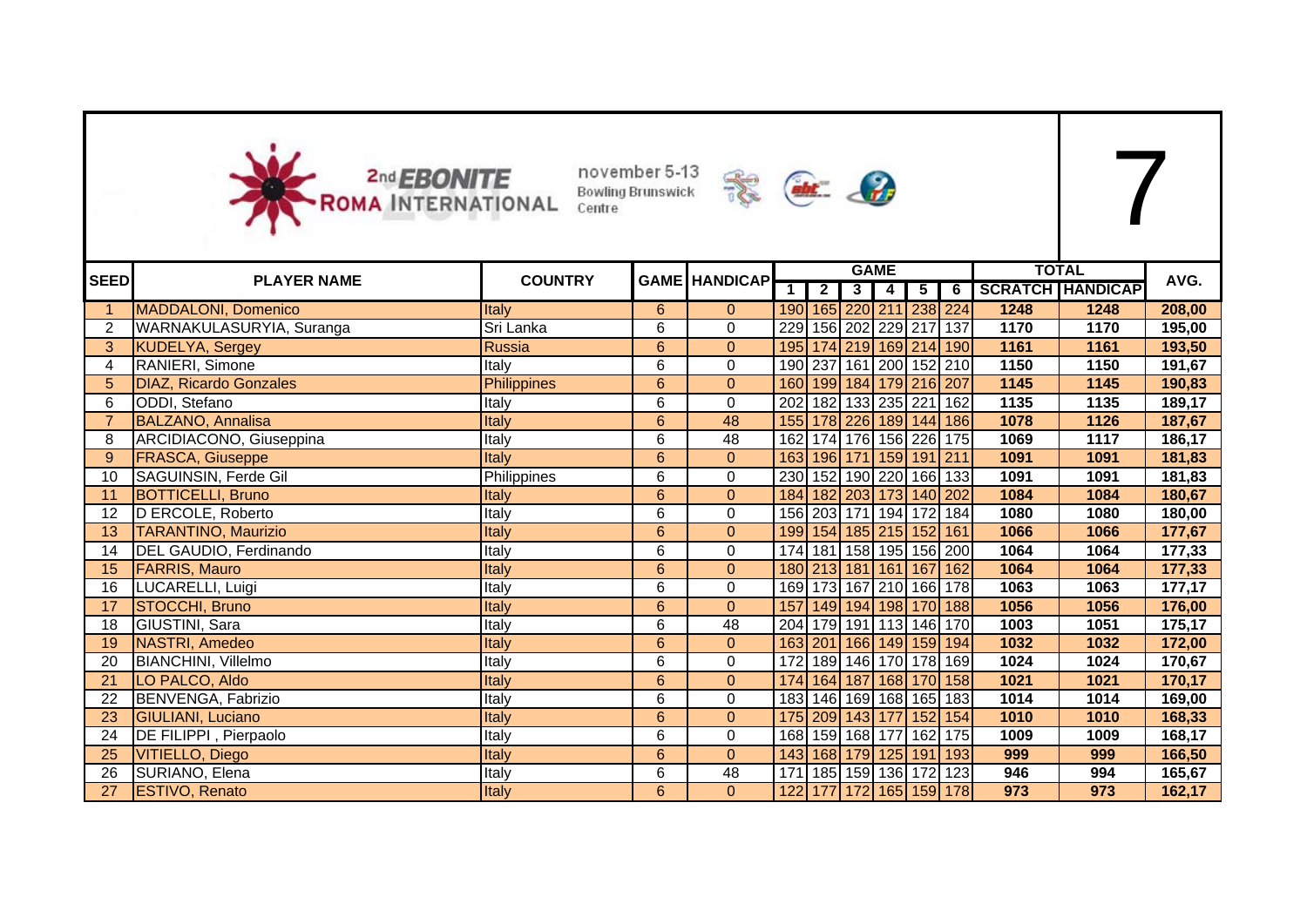| 28 | RACADIO, Mario                  | Philippines  | 6 | $\mathbf{0}$   |  |  | 140 167 163 160 179 164           | 973 | 973 | 162,17 |
|----|---------------------------------|--------------|---|----------------|--|--|-----------------------------------|-----|-----|--------|
| 29 | ROSSI, Remo                     | <b>Italy</b> | 6 | $\overline{0}$ |  |  | 197 157 163 168 158 130           | 973 | 973 | 162,17 |
| 30 | MANALILI, Glenn Conrad          | Philippines  | 6 | $\mathbf{0}$   |  |  | 128 131 142 156 202 210           | 969 | 969 | 161,50 |
| 31 | MORO, Mauro                     | <b>Italy</b> | 6 | $\overline{0}$ |  |  | 169 127 157 183 169 154           | 959 | 959 | 159,83 |
| 32 | GIULIANI, Christian             | Italy        | 6 | $\mathbf{0}$   |  |  | 179 146 134 157 188 153           | 957 | 957 | 159,50 |
| 33 | <b>PUPILLI, Francesco</b>       | <b>Italy</b> | 6 | $\overline{0}$ |  |  | 172 168 142 140 169 154           | 945 | 945 | 157,50 |
| 34 | VULPIANI, Massimo               | Italy        | 6 | $\mathbf 0$    |  |  | 199 167 120 136 153 169           | 944 | 944 | 157,33 |
| 35 | MARASIGAN, Ronaldo Morales      | Philippines  | 6 | $\overline{0}$ |  |  | 179 171 140 147 169 134           | 940 | 940 | 156,67 |
| 36 | TIPALDI, Piera                  | Italy        | 6 | 48             |  |  | 172 151 133 130 131 165           | 882 | 930 | 155,00 |
| 37 | <b>BISCOCHO, Hommer Mijares</b> | Philippines  | 6 | $\overline{0}$ |  |  | 156 186 177 154 148 104           | 925 | 925 | 154,17 |
| 38 | APAN, Simplicio Castillo        | Philippines  | 6 | $\mathbf{0}$   |  |  | 147 165 149 160 130 162           | 913 | 913 | 152,17 |
| 39 | NARDELLI, Stefano               | <b>Italy</b> | 6 | $\overline{0}$ |  |  | 141   139   194   158   154   127 | 913 | 913 | 152,17 |
| 40 | DI COSTE, Antonio               | Italy        | 6 | $\mathbf 0$    |  |  | 114 128 160 172 170 164           | 908 | 908 | 151,33 |
| 41 | CICCONI, Sergio                 | Italy        | 6 | $\overline{0}$ |  |  | 142 136 161 157 140 137           | 873 | 873 | 145,50 |
| 42 | LEONE, Paola                    | Italy        | 6 | 48             |  |  | 140 122 131 136 130 165           | 824 | 872 | 145,33 |
| 43 | <b>CECCHINELLI, Fabio</b>       | <b>Italy</b> | 6 | $\mathbf{0}$   |  |  | 146 161 145 125 152 140           | 869 | 869 | 144,83 |
| 44 | PESCETELLI, Giovanni            | Italy        | 6 | $\Omega$       |  |  | 136 134 126 164 145 156           | 861 | 861 | 143,50 |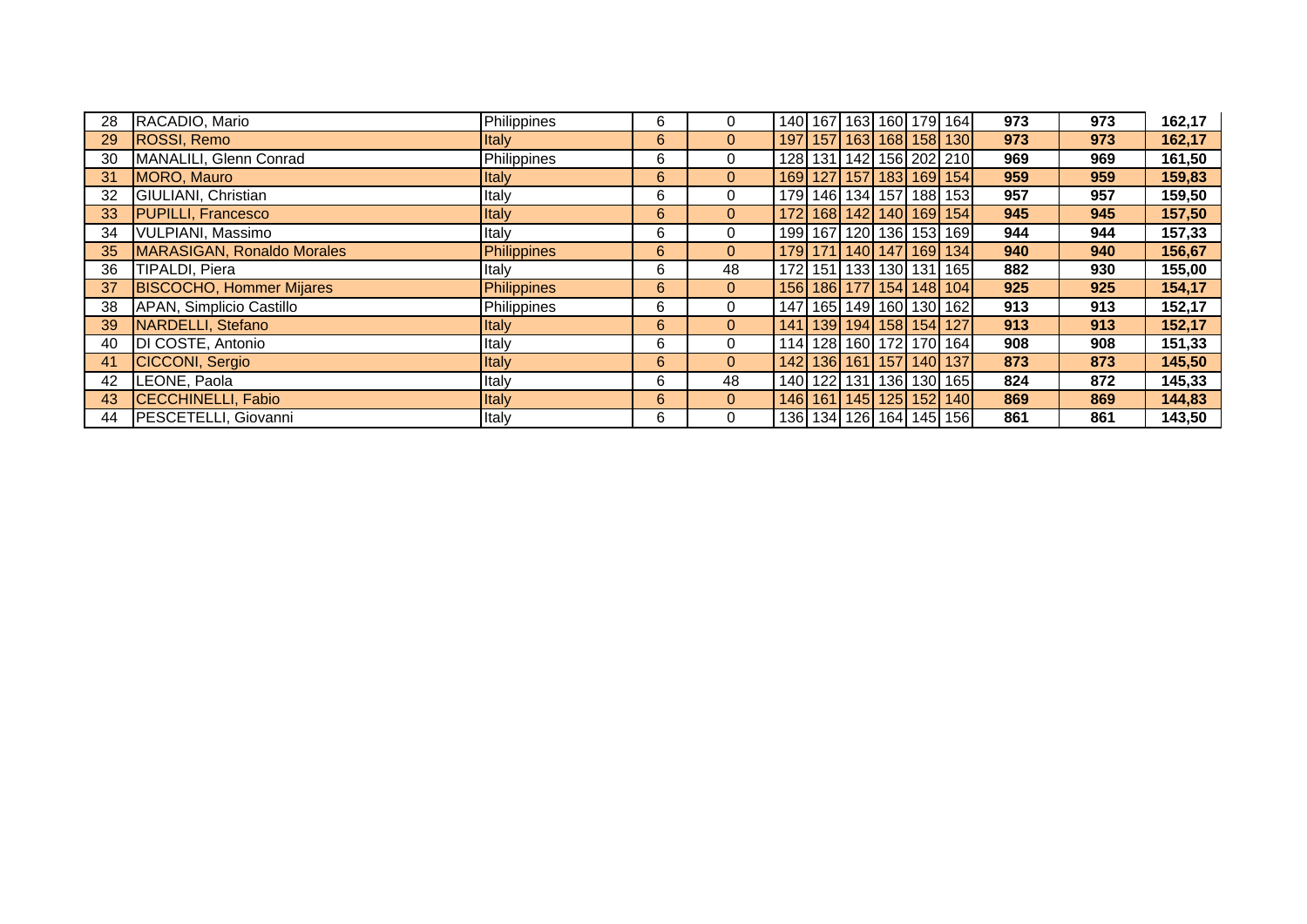



|             |                               |                    |                |                      |              |                | <b>GAME</b>             |                |   |             |        | <b>TOTAL</b>            |        |
|-------------|-------------------------------|--------------------|----------------|----------------------|--------------|----------------|-------------------------|----------------|---|-------------|--------|-------------------------|--------|
| <b>SEED</b> | <b>PLAYER NAME</b>            | <b>COUNTRY</b>     |                | <b>GAME HANDICAP</b> | $\mathbf{1}$ | $\overline{2}$ | 3                       | $\overline{4}$ | 5 | 6           |        | <b>SCRATCH HANDICAP</b> | AVG.   |
|             | ROMEO, Gagenoiu               | Romania            | 6              | $\overline{0}$       |              |                | 192 249 195 190 212 174 |                |   |             | 1212   | 1212                    | 202,00 |
| 2           | WARNAKULASURYIA, Suranga      | Sri Lanka          | 6              | $\Omega$             | 236          |                | 169 190 143 225 206     |                |   |             | 1169   | 1169                    | 194,83 |
| 3           | <b>MADDALONI</b> , Antonio    | Italy              | 6              | $\mathbf{0}$         | 184          |                | 153 169 204 237 201     |                |   |             | 1148   | 1148                    | 191,33 |
| 4           | FARRIS, Mauro                 | Italy              | 6              | 0                    |              |                | 193 175 190 205 163 210 |                |   |             | 1136   | 1136                    | 189,33 |
| 5           | <b>BIOLGHINI, Diego</b>       | Italy              | 6              | $\mathbf{0}$         |              |                | 213 173 173 159 246 170 |                |   |             | 1134   | 1134                    | 189,00 |
| 6           | ION, Fatu                     | Romania            | 6              | 0                    |              |                | 219 177 189 199 188 162 |                |   |             | 1134   | 1134                    | 189,00 |
|             | <b>MANALILI, Glenn Conrad</b> | <b>Philippines</b> | $6\phantom{a}$ | $\overline{0}$       | 202          |                | 208 163 149 225 177     |                |   |             | 1124   | 1124                    | 187,33 |
| 8           | TORSANI, Leandro              | Italy              | 6              | 0                    |              |                | 204 184 191 128 145 267 |                |   |             | 1119   | 1119                    | 186,50 |
| 9           | <b>TROIANI, Marco</b>         | Italy              | $6\phantom{a}$ | $\mathbf{0}$         |              |                | 238 152 182 176 178 191 |                |   |             | $1117$ | 1117                    | 186,17 |
| 10          | <b>TUCCIMEI, Saverio</b>      | Italy              | 6              | 0                    | 202          |                | 185 145 250 158 177     |                |   |             | 1117   | 1117                    | 186,17 |
| 11          | <b>FIORENTIN, Lorenzo</b>     | Italy              | $6\phantom{a}$ | $\overline{0}$       |              |                | 214 188 172 156 194 182 |                |   |             | 1106   | 1106                    | 184,33 |
| 12          | BOGDAN, Dobondi               | Romania            | 6              | 0                    |              |                | 210 212 196 165 166 155 |                |   |             | 1104   | 1104                    | 184,00 |
| 13          | CASTAGNA, Marzia              | Italy              | 6              | 48                   | 187          |                | 189 172 164 170 159     |                |   |             | 1041   | 1089                    | 181,50 |
| 14          | MARIUS, Balan                 | Romania            | 6              | $\Omega$             | 186          |                | 138 225 161 192 184     |                |   |             | 1086   | 1086                    | 181,00 |
| 15          | PESCE, Ernesto                | Italy              | 6              | $\Omega$             |              |                | 203 174 153 204 161 186 |                |   |             | 1081   | 1081                    | 180,17 |
| 16          | <b>TOMARELLI, Rodolfo</b>     | Italy              | 6              | $\Omega$             |              |                | 166 170 163 206 177     |                |   | 197         | 1079   | 1079                    | 179,83 |
| 17          | <b>TIMPANO, Romano</b>        | Italy              | 6              | $\overline{0}$       |              |                | 174 195 172 177 154 203 |                |   |             | 1075   | 1075                    | 179,17 |
| 18          | MADDALONI, Enrico             | Italy              | 6              | 0                    |              |                | 209 193 176 175 200 121 |                |   |             | 1074   | 1074                    | 179,00 |
| 19          | D ERCOLE, Roberto             | Italy              | 6              | $\mathbf{0}$         | 177          |                | 145 150 204 192 204     |                |   |             | 1072   | 1072                    | 178,67 |
| 20          | MIHAITA, Gogoasa              | Romania            | 6              | 0                    | 200          |                | 173 168 211 149 170     |                |   |             | 1071   | 1071                    | 178,50 |
| 21          | <b>VAGNOLI, Roberto</b>       | Italy              | 6              | $\mathbf{0}$         |              |                | 186 166 157 179 188 188 |                |   |             | 1064   | 1064                    | 177,33 |
| 22          | STOCCHI, Bruno                | Italy              | 6              | $\mathbf 0$          |              |                | 159 150 204 175 191 184 |                |   |             | 1063   | 1063                    | 177,17 |
| 23          | <b>MARCEL, Tarase</b>         | Romania            | 6              | $\mathbf{0}$         |              |                | 192 162 215 165 155 174 |                |   |             | 1063   | 1063                    | 177,17 |
| 24          | CARUSO, Enrico                | Italy              | 6              | $\mathbf 0$          |              |                | 180 163 180 175 165 192 |                |   |             | 1055   | 1055                    | 175,83 |
| 25          | <b>DE ANGELIS, Marco</b>      | Italy              | 6              | $\mathbf{0}$         | 177          |                | 188 151 163 212 163     |                |   |             | 1054   | 1054                    | 175,67 |
| 26          | ALEXANDRU, Tariceanu          | Romania            | 6              | 0                    | 178          |                | 153 154                 |                |   | 177 190 186 | 1038   | 1038                    | 173,00 |
| 27          | ION, Grecu                    | Romania            | 6              | $\mathbf{0}$         |              |                | 169 142 193 178 181 157 |                |   |             | 1020   | 1020                    | 170,00 |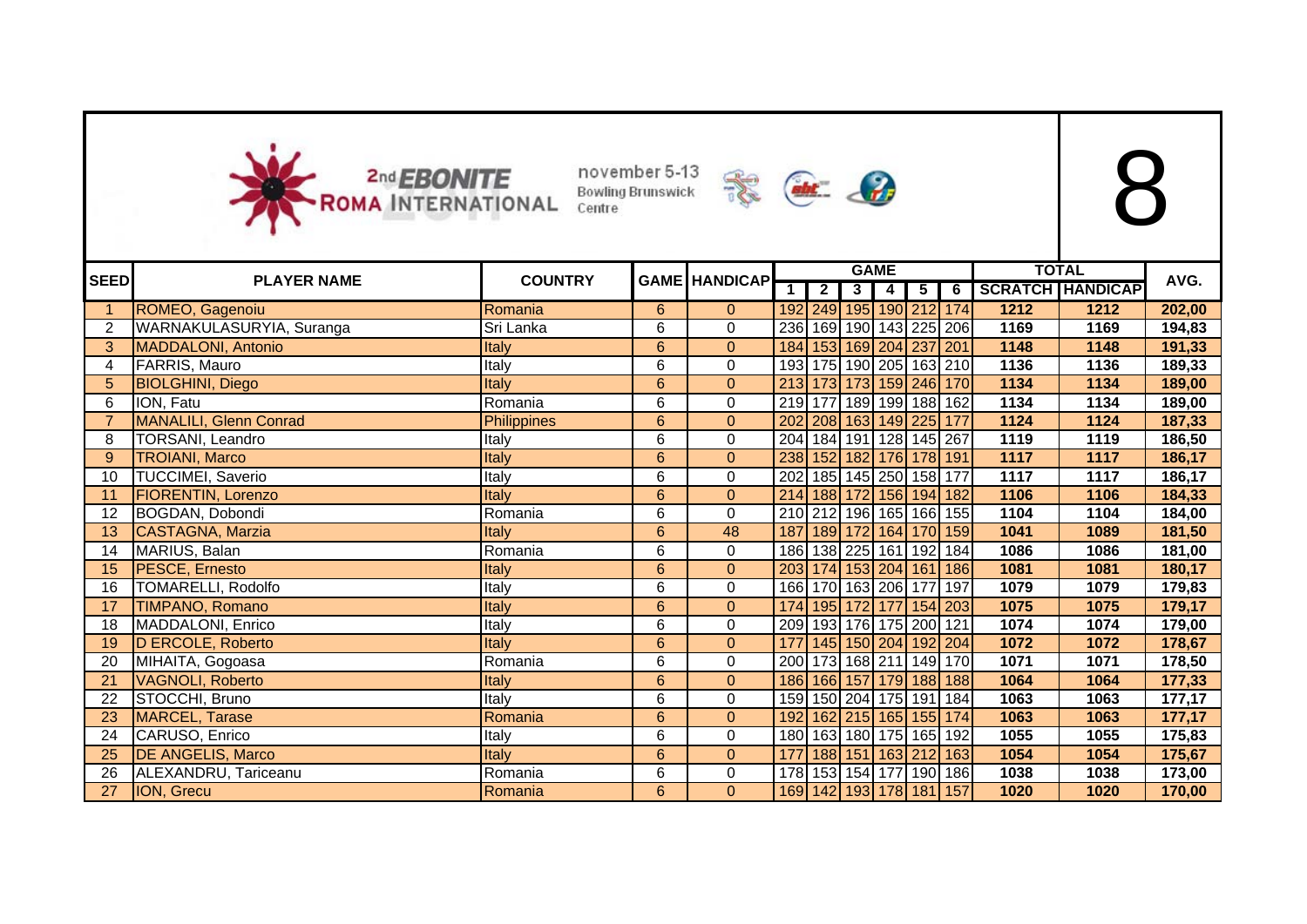| 28 | NIGRO, Antonio                  | Italy        | 6 | $\mathbf{0}$   |     |  | 127   156   187   180   145   221 |                                   | 1016 | 1016 | 169,33 |
|----|---------------------------------|--------------|---|----------------|-----|--|-----------------------------------|-----------------------------------|------|------|--------|
| 29 | MATTALINI, Monica               | <b>Italy</b> | 6 | 48             |     |  |                                   | 174 157 154 160 161 157           | 963  | 1011 | 168,50 |
| 30 | SATTANINO, Alessandro           | Italy        | 6 | 0              |     |  |                                   | 225 157 201 127 144 156           | 1010 | 1010 | 168,33 |
| 31 | AMBROSI, Claudio                | <b>Italy</b> | 6 | $\overline{0}$ |     |  |                                   | 194 169 207 113 170 150           | 1003 | 1003 | 167,17 |
| 32 | <b>BISCOCHO, Hommer Mijares</b> | Philippines  | 6 | 0              |     |  |                                   | 157   175   200   137   158   166 | 993  | 993  | 165,50 |
| 33 | <b>CERRONI, Claudio</b>         | <b>Italy</b> | 6 | $\overline{0}$ |     |  |                                   | 170 222 174 119 150 157           | 992  | 992  | 165,33 |
| 34 | NARDELLI, Stefano               | Italy        | 6 | $\mathbf{0}$   |     |  |                                   | 180 144 141 137 173 196           | 971  | 971  | 161,83 |
| 35 | <b>DE BARTOLO, Antonio</b>      | <b>Italy</b> | 6 | $\overline{0}$ |     |  |                                   | 154 190 136 163 157 162           | 962  | 962  | 160,33 |
| 36 | GARCIA ESGUEVILLAS, Angel       | Spain        | 6 | 0              |     |  |                                   | 148   141   158   161   193   158 | 959  | 959  | 159,83 |
| 37 | CARTA, Stefania                 | Italy        | 6 | 48             |     |  |                                   | 137   166   142   124   138   202 | 909  | 957  | 159,50 |
| 38 | RIUS SALA, Antonia              | Spain        | 6 | 48             |     |  |                                   | 168   115   174   117   172   156 | 902  | 950  | 158,33 |
| 39 | <b>BOTTICELLI, Bruno</b>        | <b>Italy</b> | 6 | $\overline{0}$ |     |  |                                   | 145 146 160 128 215 142           | 936  | 936  | 156,00 |
| 40 | DI MARTINO, Angelina            | Italy        | 6 | 48             | 125 |  |                                   | 99 145 199 137 167                | 872  | 920  | 153,33 |
| 41 | <b>FEDELI, Andrea</b>           | Italy        | 5 | $\overline{0}$ |     |  | 160 230 134 178 180               | $\Omega$                          | 882  | 882  | 176,40 |
| 42 | PALLOTTINO, Leonardo            | Italy        | 6 | $\mathbf 0$    |     |  |                                   | 130 169 131 159 123 163           | 875  | 875  | 145,83 |
| 43 | <b>ESTIVO, Renato</b>           | <b>Italy</b> | 6 | $\mathbf{0}$   |     |  |                                   | 168 152 120 132 160 126           | 858  | 858  | 143,00 |
| 44 | <b>VULPIANI, Massimo</b>        | Italy        | 5 | 0              |     |  | 122 139 120 146 140               |                                   | 667  | 667  | 133,40 |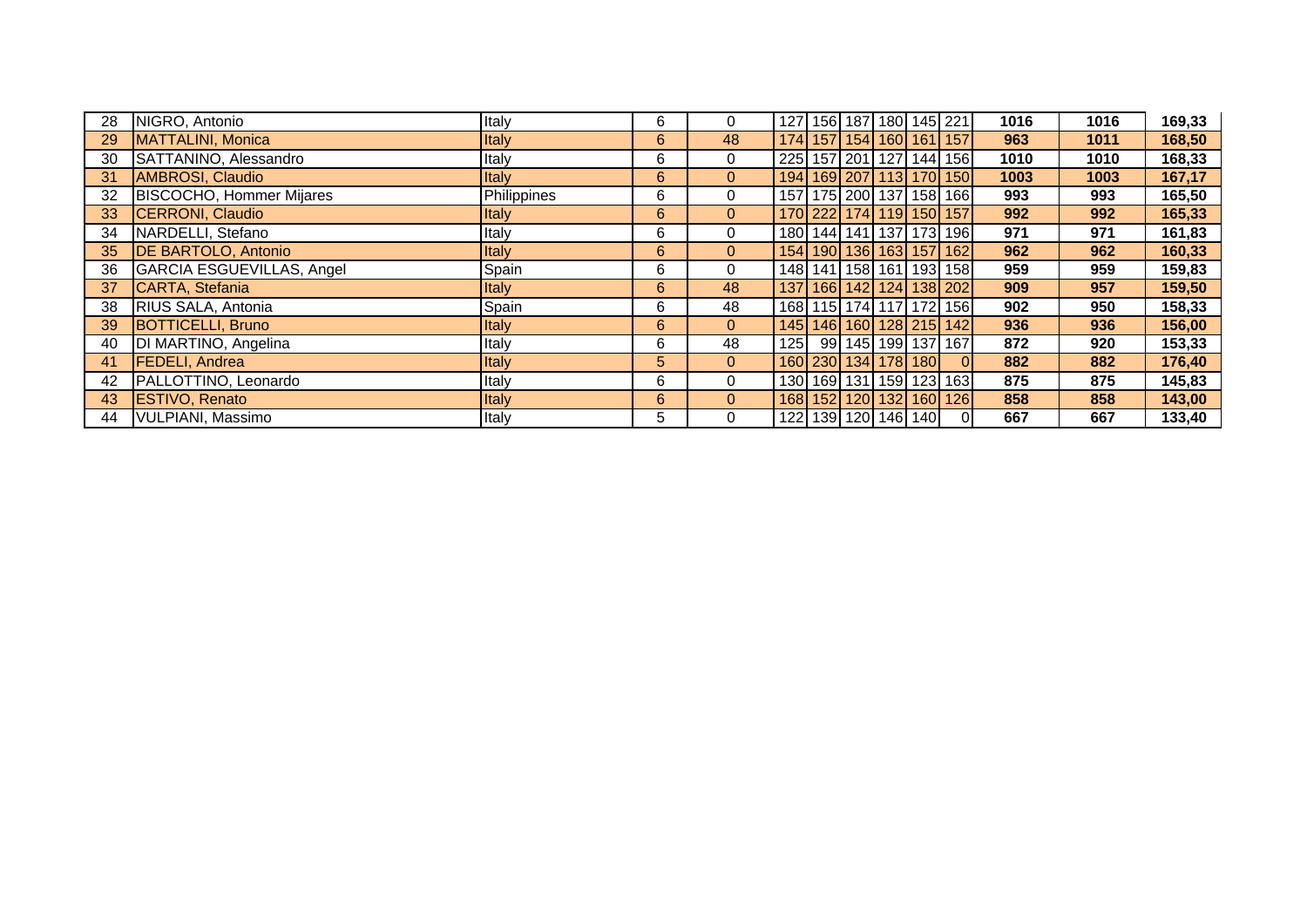



|             |                                |                    |                |                      |                |                |                         | <b>GAME</b>    |                 |   |      | <b>TOTAL</b>            |        |
|-------------|--------------------------------|--------------------|----------------|----------------------|----------------|----------------|-------------------------|----------------|-----------------|---|------|-------------------------|--------|
| <b>SEED</b> | <b>PLAYER NAME</b>             | <b>COUNTRY</b>     |                | <b>GAME HANDICAP</b> | $\overline{1}$ | $\overline{2}$ | 3 <sup>1</sup>          | $\overline{4}$ | $5\overline{)}$ | 6 |      | <b>SCRATCH HANDICAP</b> | AVG.   |
|             | <b>DE ANGELIS, Gianluca</b>    | Italy              | 6              | $\overline{0}$       |                |                | 170 215 181 228 243 218 |                |                 |   | 1255 | 1255                    | 209,17 |
| 2           | BOGDAN, Dobondi                | Romania            | 6              | 0                    | 226            |                | 193 189 187 167 243     |                |                 |   | 1205 | 1205                    | 200,83 |
| 3           | PENNESE, Dario                 | Italy              | 6              | $\mathbf{0}$         | 175            |                | 167 215 232 240 166     |                |                 |   | 1195 | 1195                    | 199,17 |
| 4           | <b>BIOLGHINI, Diego</b>        | Italy              | 6              | 0                    | 247            |                | 187 184 198 166 206     |                |                 |   | 1188 | 1188                    | 198,00 |
| 5           | <b>DIAZ, Ricardo Gonzales</b>  | <b>Philippines</b> | $6\phantom{a}$ | $\overline{0}$       | 171            |                | 165 242 179 227 195     |                |                 |   | 1179 | 1179                    | 196,50 |
| 6           | MEDAGLIA, Mario                | Italy              | 6              | 0                    | 157            |                | 166 201 235 204 214     |                |                 |   | 1177 | 1177                    | 196,17 |
|             | D ERCOLE, Roberto              | Italy              | $6\phantom{a}$ | $\overline{0}$       | 209            |                | 187 207 187 186 189     |                |                 |   | 1165 | 1165                    | 194,17 |
| 8           | REZZI, Daniele                 | Italy              | 6              | 0                    |                |                | 223 215 138 232 168 188 |                |                 |   | 1164 | 1164                    | 194,00 |
| 9           | <b>ZEPPI, Paolo</b>            | <b>Italy</b>       | $6\phantom{a}$ | $\mathbf{0}$         |                |                | 160 159 214 237 158 234 |                |                 |   | 1162 | 1162                    | 193,67 |
| 10          | SAGUINSIN, Ferde Gil           | Philippines        | 6              | 0                    |                |                | 176 192 235 194 215 147 |                |                 |   | 1159 | 1159                    | 193,17 |
| 11          | <b>VACCARO, Francesco</b>      | Italy              | $6\phantom{a}$ | $\overline{0}$       |                |                | 195 185 161 181 210 226 |                |                 |   | 1158 | 1158                    | 193,00 |
| 12          | SCIASCIA, Giuseppe             | Italy              | 6              | 0                    |                |                | 145 211 190 202 203 206 |                |                 |   | 1157 | 1157                    | 192,83 |
| 13          | <b>SEBASTIANELLI, Massimo</b>  | Italy              | 6              | $\overline{0}$       |                |                | 253 207 170 159 150 176 |                |                 |   | 1115 | 1115                    | 185,83 |
| 14          | ALEXANDRU, Tariceanu           | Romania            | 6              | 0                    | 157            |                | 170 221 173 190 189     |                |                 |   | 1100 | 1100                    | 183,33 |
| 15          | <b>CHIERELEISON, Dario</b>     | Italy              | 6              | $\overline{0}$       |                |                | 194 145 227 136 171 224 |                |                 |   | 1097 | 1097                    | 182,83 |
| 16          | <b>CUTINI CALISTI, Claudio</b> | Italy              | 6              | $\mathbf 0$          |                |                | 188 191 180 187 171 176 |                |                 |   | 1093 | 1093                    | 182,17 |
| 17          | <b>DE FILIPPI</b> , Pierpaolo  | Italy              | 6              | $\mathbf{0}$         |                |                | 147 167 155 174 210 234 |                |                 |   | 1087 | 1087                    | 181,17 |
| 18          | MARCEL, Tarase                 | Romania            | 6              | 0                    |                |                | 164 179 178 217 178 169 |                |                 |   | 1085 | 1085                    | 180,83 |
| 19          | <b>BOSCHINI, Giovanni</b>      | Italy              | 6              | $\mathbf{0}$         |                |                | 198 139 189 192 199 168 |                |                 |   | 1085 | 1085                    | 180,83 |
| 20          | LUZI, Cristiano                | Italy              | 6              | $\mathbf 0$          |                |                | 184 222 198 147 141 187 |                |                 |   | 1079 | 1079                    | 179,83 |
| 21          | PILOTTI, Roberto               | Italy              | 6              | $\mathbf{0}$         |                |                | 189 190 167 173 185 169 |                |                 |   | 1073 | 1073                    | 178,83 |
| 22          | ROSSI, Melania                 | Italy              | 6              | $\overline{48}$      | 167            |                | 157 170 175 178 166     |                |                 |   | 1013 | 1061                    | 176,83 |
| 23          | ROSSI, Remo                    | Italy              | 6              | $\Omega$             |                |                | 173 198 189 189 143 165 |                |                 |   | 1057 | 1057                    | 176,17 |
| 24          | ROMEO, Gagenoiu                | Romania            | 6              | $\mathbf 0$          | 173            |                | 171 146                 |                | 187 189 181     |   | 1047 | 1047                    | 174,50 |
| 25          | <b>NARDELLI, Stefano</b>       | Italy              | 6              | $\mathbf{0}$         | 140            |                | 162 165 244 160 169     |                |                 |   | 1040 | 1040                    | 173,33 |
| 26          | ION, Grecu                     | Romania            | 6              | 0                    | 181            |                | 236 162 147 141 169     |                |                 |   | 1036 | 1036                    | 172,67 |
| 27          | MATTALINI, Monica              | Italy              | $6\phantom{a}$ | 48                   |                |                | 166 157 128 197 195 135 |                |                 |   | 978  | 1026                    | 171,00 |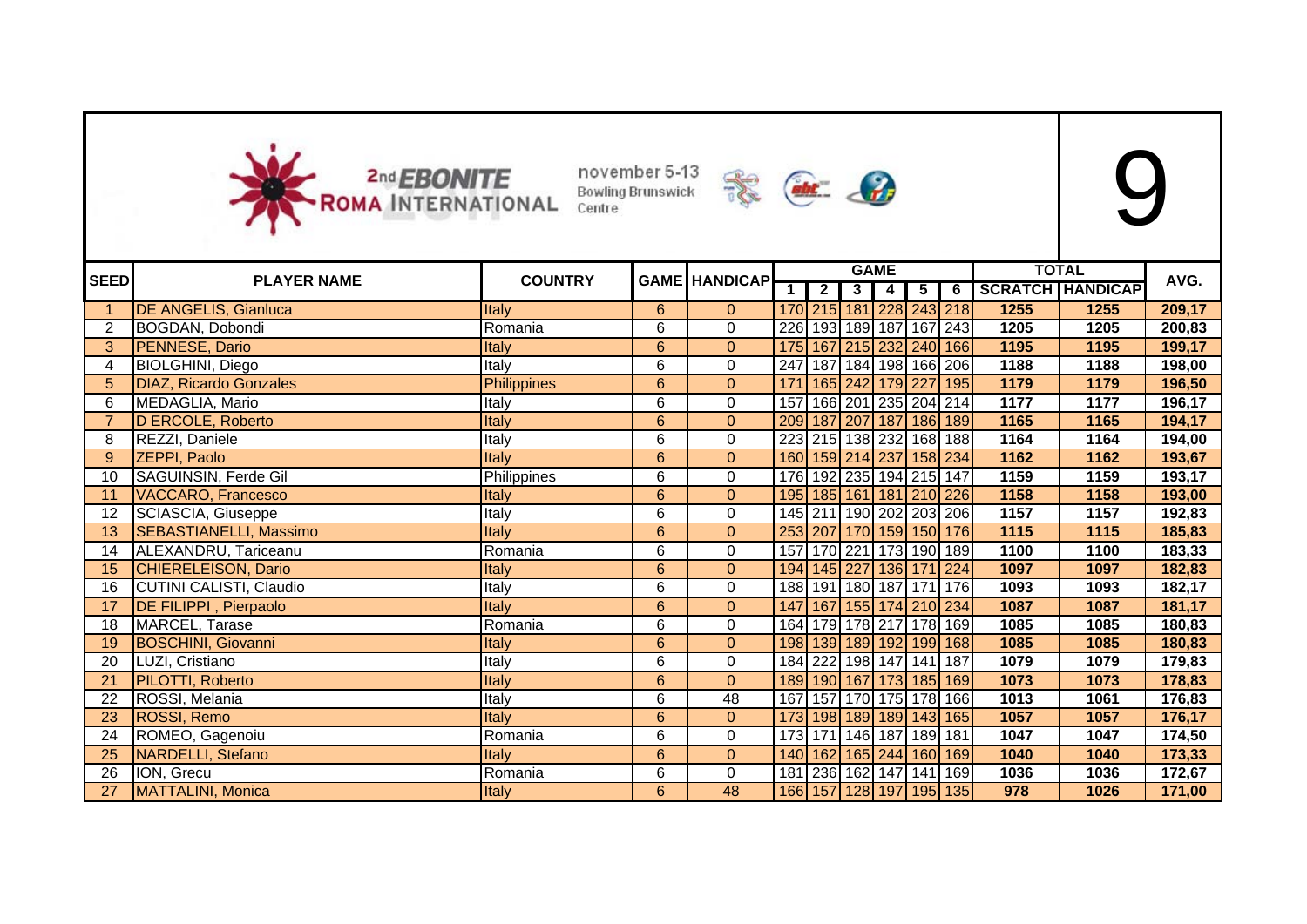| 28 | CHIARALUCE, Cesare         | Italy       | 6 | 0              | 175 201 171 148 141 189           |  |                |                                   | 1025 | 1025 | 170,83 |
|----|----------------------------|-------------|---|----------------|-----------------------------------|--|----------------|-----------------------------------|------|------|--------|
| 29 | POLIMENI, Roberto          | Italy       | 6 | $\mathbf{0}$   |                                   |  |                | 156 197 186 169 176 141           | 1025 | 1025 | 170,83 |
| 30 | SCIASCIA, Stefano          | Italy       | 6 | 0              | 184 154 158 188 166 174           |  |                |                                   | 1024 | 1024 | 170,67 |
| 31 | Di DOMIZIO, Tullio         | Italy       | 6 | $\overline{0}$ |                                   |  |                | 149 172 181 165 198 154           | 1019 | 1019 | 169,83 |
| 32 | <b>FERRARESI, Mario</b>    | Italy       | 6 | $\mathbf 0$    |                                   |  |                | 165 175 182 186 155 142           | 1005 | 1005 | 167,50 |
| 33 | <b>FRAIOLI, Luca</b>       | Italy       | 6 | $\overline{0}$ |                                   |  |                | 114 123 171 218 199 179           | 1004 | 1004 | 167,33 |
| 34 | PINNA, Giorgio             | Italy       | 6 | 0              | 166 212 155 126 172 171           |  |                |                                   | 1002 | 1002 | 167,00 |
| 35 | <b>BALZANO, Annalisa</b>   | Italy       | 6 | 48             |                                   |  |                | 141   124   187   147   161   192 | 952  | 1000 | 166,67 |
| 36 | FERMO, Randy               | Philippines | 6 | 0              |                                   |  |                | 199 148 157 156 171 149           | 980  | 980  | 163,33 |
| 37 | <b>FONZO, Franca</b>       | Italy       | 6 | 48             |                                   |  |                | 160 155 159 136 153 156           | 919  | 967  | 161,17 |
| 38 | BETTACCHI, Alfredo         | Italy       | 6 | 0              | 179 150 167 169 150 134           |  |                |                                   | 949  | 949  | 158,17 |
| 39 | <b>SEVERINO, Tiziano</b>   | Italy       | 6 | $\mathbf{0}$   |                                   |  |                | 178 162 113 143 206 144           | 946  | 946  | 157,67 |
| 40 | MORO, Mauro                | Italy       | 6 | $\mathbf 0$    | 153 110 140 200 154 187           |  |                |                                   | 944  | 944  | 157,33 |
| 41 | SURIANO, Elena             | Italy       | 6 | 48             |                                   |  |                | 148 167 146 139 153 143           | 896  | 944  | 157,33 |
| 42 | SIEGATO, Denis             | Italy       | 6 | 0              | 178 150 197 135 125 157           |  |                |                                   | 942  | 942  | 157,00 |
| 43 | MARCHINI, Claudio          | Italy       | 6 | $\mathbf{0}$   |                                   |  |                | 156 184 140 149 165 144           | 938  | 938  | 156,33 |
| 44 | FIGUEROA, Maria Rafaelita  | Philippines | 6 | 48             |                                   |  |                | 161   152   160   121   167   126 | 887  | 935  | 155,83 |
| 45 | <b>SCIASCIA, Francesco</b> | Italy       | 6 | $\mathbf{0}$   |                                   |  |                | 169 160 171 141 133 159           | 933  | 933  | 155,50 |
| 46 | SCIALDONE, Giovanni        | Italy       | 6 | 0              | 141   174   130   166   136   148 |  |                |                                   | 895  | 895  | 149,17 |
| 47 | <b>MARITI, Enrico</b>      | Italy       | 6 | $\mathbf{0}$   | 150 129 131 167 120 171           |  |                |                                   | 868  | 868  | 144,67 |
| 48 | TROIANI, Marco             | Italy       | 4 | 0              | 175 179 152 147                   |  | $\overline{0}$ | 01                                | 653  | 653  | 163,25 |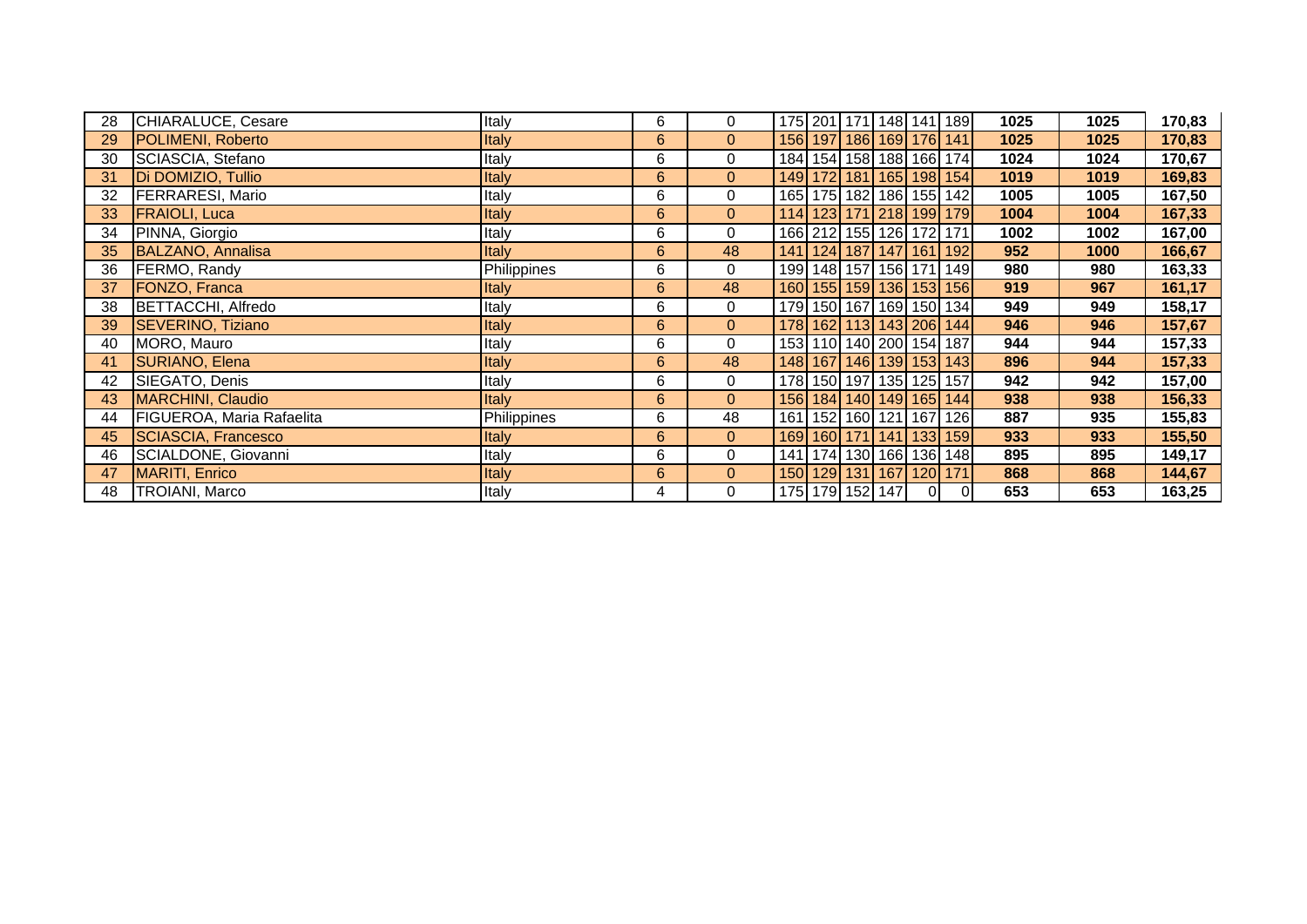



| <b>SEED</b>    |                               | <b>COUNTRY</b> |                | <b>GAME HANDICAP</b> |     |                         | <b>GAME</b>         |   |                         |      | <b>TOTAL</b>            | AVG.   |
|----------------|-------------------------------|----------------|----------------|----------------------|-----|-------------------------|---------------------|---|-------------------------|------|-------------------------|--------|
|                | <b>PLAYER NAME</b>            |                |                |                      | 1   | $\overline{2}$          | $3 \mid 4 \mid$     | 5 | $\overline{6}$          |      | <b>SCRATCH HANDICAP</b> |        |
|                | <b>DE FILIPPI</b> , Pierpaolo | Italy          | 6              | $\overline{0}$       |     |                         |                     |   | 224 201 254 203 145 235 | 1262 | 1262                    | 210,33 |
| 2              | DE ANGELIS, Marco             | Italy          | 6              | $\Omega$             | 176 |                         |                     |   | 206 157 228 220 225     | 1212 | 1212                    | 202,00 |
| 3              | <b>COPPOLA, Gianpiero</b>     | Italy          | $6\phantom{a}$ | $\overline{0}$       | 197 |                         |                     |   | 191 219 204 191 204     | 1206 | 1206                    | 201,00 |
| $\overline{4}$ | CAIVANO, Antonio              | Italy          | 6              | $\Omega$             | 181 |                         | 232 183 200 217 182 |   |                         | 1195 | 1195                    | 199,17 |
| 5              | ROMEO, Gagenoiu               | Romania        | 6              | $\overline{0}$       | 217 |                         |                     |   | 215 216 207 164 175     | 1194 | 1194                    | 199,00 |
| 6              | MADDALONI, Antonio            | Italy          | 6              | $\mathbf 0$          |     |                         |                     |   | 189 169 225 148 237 224 | 1192 | 1192                    | 198,67 |
|                | <b>ANZI, Gian Claudio</b>     | Italy          | 6              | $\mathbf{0}$         |     | 224 167 193 172 235 191 |                     |   |                         | 1182 | 1182                    | 197,00 |
| 8              | <b>BRANCHESI, Massimo</b>     | Italy          | 6              | 0                    | 197 |                         |                     |   | 191 219 140 208 213     | 1168 | 1168                    | 194,67 |
| 9              | SPADA, Amedeo                 | Italy          | 6              | $\overline{0}$       |     |                         |                     |   | 215 167 180 170 225 199 | 1156 | 1156                    | 192,67 |
| 10             | MARTINO, Alessandro           | Italy          | 6              | $\overline{0}$       | 162 |                         |                     |   | 205 215 179 204 185     | 1150 | 1150                    | 191,67 |
| 11             | GIULIANI, Luciano             | Italy          | 6              | $\mathbf{0}$         |     |                         |                     |   | 179 155 182 168 216 245 | 1145 | 1145                    | 190,83 |
| 12             | MARIUS, Balan                 | Romania        | 6              | 0                    | 181 |                         |                     |   | 172 135 226 200 228     | 1142 | 1142                    | 190,33 |
| 13             | ROSSI, Federico               | Italy          | 6              | $\mathbf{0}$         |     |                         |                     |   | 187 168 180 178 205 222 | 1140 | 1140                    | 190,00 |
| 14             | MIHAITA, Gogoasa              | Romania        | 6              | $\mathbf 0$          |     |                         |                     |   | 183 188 199 210 179 168 | 1127 | 1127                    | 187,83 |
| 15             | CAPOBIANCHI, angelo           | Italy          | 6              | $\mathbf{0}$         |     |                         |                     |   | 178 187 194 231 175 159 | 1124 | 1124                    | 187,33 |
| 16             | DE CENZO, Piero               | Italy          | 6              | $\mathbf 0$          |     |                         |                     |   | 180 204 143 202 181 206 | 1116 | 1116                    | 186,00 |
| 17             | <b>ROSSONI, Sandro</b>        | Italy          | 6              | $\mathbf{0}$         |     |                         |                     |   | 183 200 191 156 192 193 | 1115 | 1115                    | 185,83 |
| 18             | FIGONI, Franco                | Italy          | 6              | $\mathbf 0$          |     |                         |                     |   | 173 181 247 169 158 180 | 1108 | 1108                    | 184,67 |
| 19             | PETRACCA, Alberto             | Italy          | 6              | $\Omega$             |     | 178 215 169 152 208 182 |                     |   |                         | 1104 | 1104                    | 184,00 |
| 20             | TORREGROSSA, Letizia          | Italy          | 6              | 48                   | 157 |                         |                     |   | 186 201 215 152 140     | 1051 | 1099                    | 183,17 |
| 21             | ION, Grecu                    | Romania        | 6              | $\Omega$             | 171 |                         |                     |   | 192 191 189 133 219     | 1095 | 1095                    | 182,50 |
| 22             | MORLINO, Angelo               | Italy          | 6              | 0                    |     |                         |                     |   | 182 180 185 186 168 194 | 1095 | 1095                    | 182,50 |
| 23             | <b>DIENI, Pasquale</b>        | Italy          | $6\phantom{a}$ | $\mathbf{0}$         |     |                         |                     |   | 161 186 181 158 163 236 | 1085 | 1085                    | 180,83 |
| 24             | ALEXANDRU, Tariceanu          | Romania        | 6              | 0                    |     | 168 148 178 209 182 199 |                     |   |                         | 1084 | 1084                    | 180,67 |
| 25             | <b>FIORENTIN, Lorenzo</b>     | Italy          | 6              | $\overline{0}$       |     |                         |                     |   | 183 171 168 162 172 218 | 1074 | 1074                    | 179,00 |
| 26             | TARANTINO, Maurizio           | Italy          | 6              | $\mathbf 0$          |     |                         |                     |   | 185 141 209 167 175 195 | 1072 | 1072                    | 178,67 |
| 27             | FIORENTINO, Antonino          | Italy          | 6              | $\mathbf{0}$         |     |                         |                     |   | 172 186 150 159 202 188 | 1057 | 1057                    | 176,17 |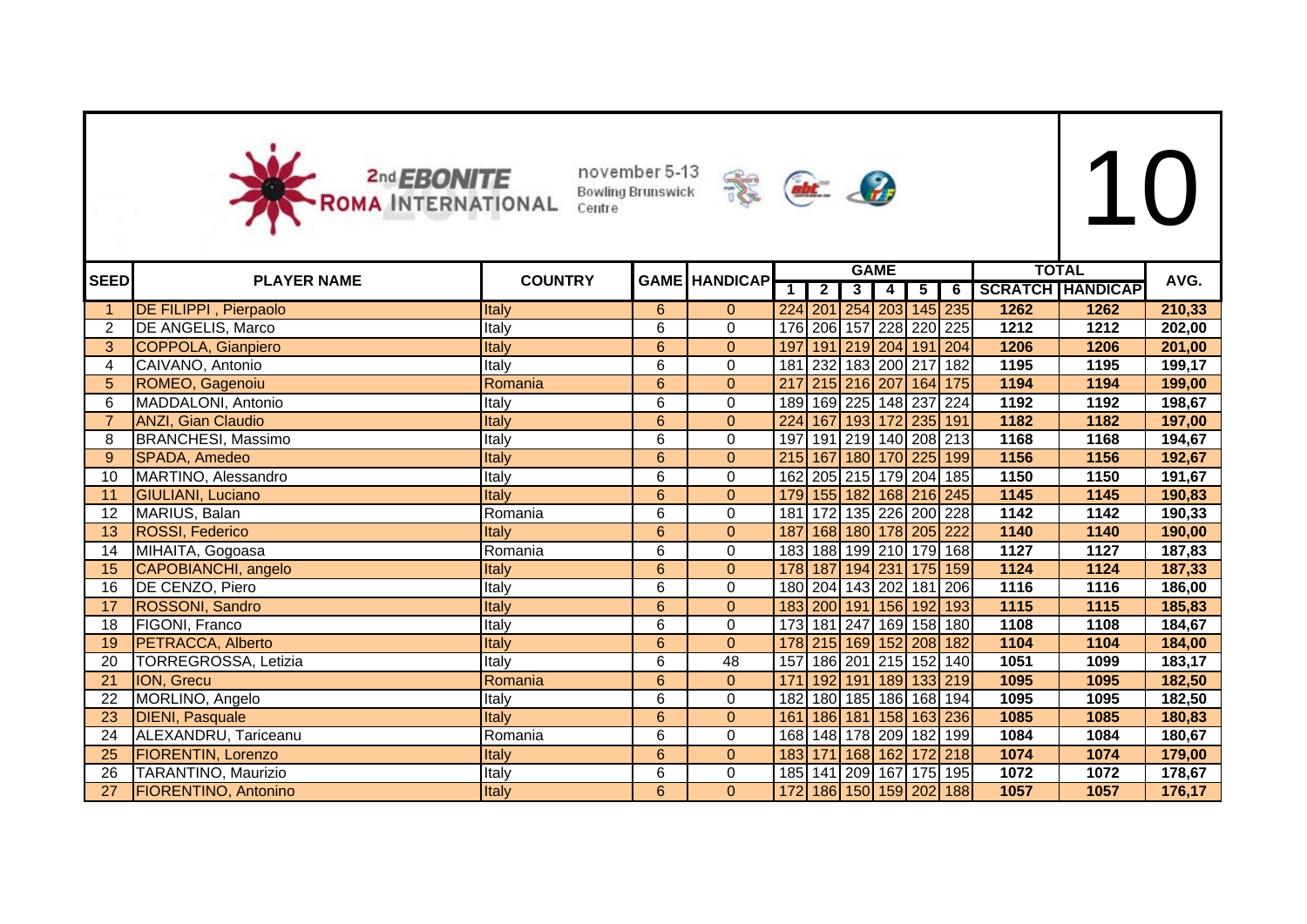| 28 | DIOTALLEVI, Alfredo       | Italy        | 6              | 0              | 174 196 174 156 202 149           |  |                         |                                   | 1051 | 1051 | 175,17 |
|----|---------------------------|--------------|----------------|----------------|-----------------------------------|--|-------------------------|-----------------------------------|------|------|--------|
| 29 | <b>FRAIOLI, Luca</b>      | Italy        | 6              | $\overline{0}$ |                                   |  | 172 179 182 156 159 191 |                                   | 1039 | 1039 | 173,17 |
| 30 | DI PAOLANTONIO, Monica    | Italy        | 6              | 48             |                                   |  |                         | 147 170 152 208 168 140           | 985  | 1033 | 172,17 |
| 31 | CIFERNI, Antonio          | <b>Italy</b> | 6              | $\overline{0}$ |                                   |  |                         | 181   185   176   158   156   175 | 1031 | 1031 | 171,83 |
| 32 | <b>TOMARELLI, Rodolfo</b> | Italy        | 6              | 0              |                                   |  |                         | 179 163 149 163 162 204           | 1020 | 1020 | 170,00 |
| 33 | <b>TONNO, Giuseppe</b>    | <b>Italy</b> | 6              | $\overline{0}$ |                                   |  |                         | 165 189 117 145 231 173           | 1020 | 1020 | 170,00 |
| 34 | PASTORI, Roberto          | Italy        | 6              | 0              |                                   |  | 149 188 145 167 158 211 |                                   | 1018 | 1018 | 169,67 |
| 35 | PILOTTI, Roberto          | Italy        | 6              | $\overline{0}$ |                                   |  |                         | 179 212 164 159 156 145           | 1015 | 1015 | 169,17 |
| 36 | VACCARO, Francesco        | Italy        | 6              | $\mathbf 0$    | 117 186 180 161 180 183           |  |                         |                                   | 1007 | 1007 | 167,83 |
| 37 | SPELNDIANI, Nedo          | Italy        | $6\phantom{a}$ | $\overline{0}$ | 117   161   173   170   160   222 |  |                         |                                   | 1003 | 1003 | 167,17 |
| 38 | BOGDAN, Dobondi           | Romania      | 6              | 0              | 190  144  172  154  180  155      |  |                         |                                   | 995  | 995  | 165,83 |
| 39 | VAGNOLI, Roberto          | Italy        | 6              | $\overline{0}$ |                                   |  |                         | 170 149 142 188 137 176           | 962  | 962  | 160,33 |
| 40 | LENUTA, Petrut            | Romania      | 6              | 48             |                                   |  | 139 130 149 156 172 162 |                                   | 908  | 956  | 159,33 |
| 41 | RONDAN, Aly               | Italy        | 6              | $\mathbf{0}$   |                                   |  |                         | 158 152 151 139 215 138           | 953  | 953  | 158,83 |
| 42 | BONIFACIO, Gerardo        | Italy        | 6              | 0              |                                   |  |                         | 125 159 165 176 198 129           | 952  | 952  | 158,67 |
| 43 | <b>ROSSI, Melania</b>     | Italy        | $6\phantom{a}$ | 48             |                                   |  |                         | 134 156 155 141 167 149           | 902  | 950  | 158,33 |
| 44 | ION, Fatu                 | Romania      | 6              | $\mathbf 0$    |                                   |  | 185 130 160 162 129 177 |                                   | 943  | 943  | 157,17 |
| 45 | <b>AURELI, Alfonso</b>    | Italy        | 6              | $\overline{0}$ |                                   |  |                         | 126 136 194 154 122 155           | 887  | 887  | 147,83 |
| 46 | ZONCU, Carlo              | Italy        | 6              | 0              | 157   175   125   121   120   154 |  |                         |                                   | 852  | 852  | 142,00 |
| 47 | MOLA DE ROSA, Cosimo      | Italy        | $6\phantom{a}$ | $\overline{0}$ |                                   |  |                         | 137 143 148 115 147 139           | 829  | 829  | 138,17 |
| 48 | TORSANI, Leandro          | Italy        | 5              | $\mathbf 0$    |                                   |  | 156 185 151 186 100     | ΟI                                | 778  | 778  | 155,60 |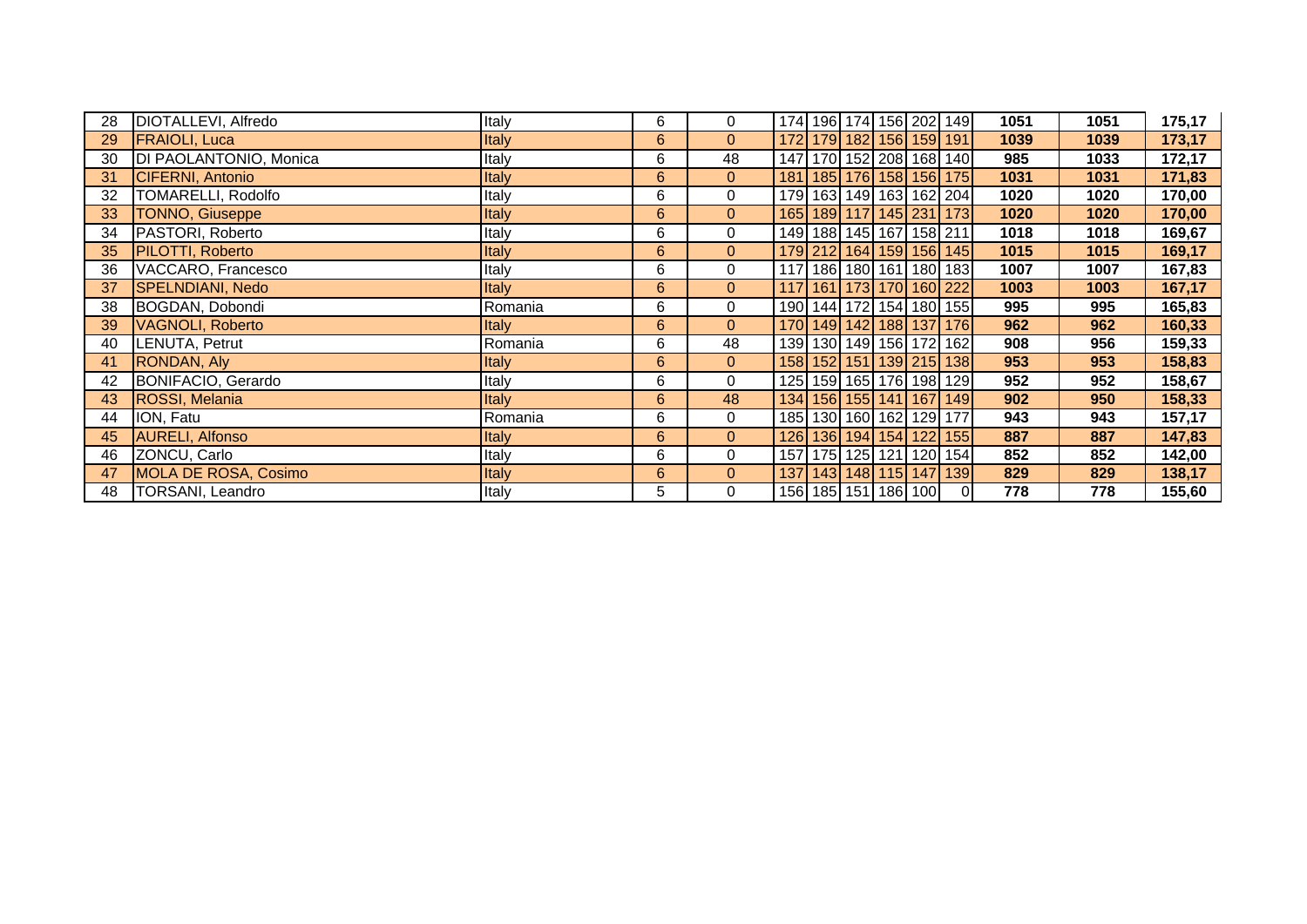



|                 | <b>GENERAL STANDING SEPARATE SQUAD 6-11</b> |                |   |                      |              |                |                |                |                         |           |      |                         |        |
|-----------------|---------------------------------------------|----------------|---|----------------------|--------------|----------------|----------------|----------------|-------------------------|-----------|------|-------------------------|--------|
| <b>SEED</b>     | <b>PLAYER NAME</b>                          | <b>COUNTRY</b> |   | <b>GAME HANDICAP</b> |              |                |                | <b>GAME</b>    |                         |           |      | <b>TOTAL</b>            | AVG.   |
|                 |                                             |                |   |                      | $\mathbf{1}$ | 2 <sub>1</sub> | 3 <sup>1</sup> | $\overline{4}$ | $\overline{5}$          | $\bullet$ |      | <b>SCRATCH HANDICAP</b> |        |
|                 | CANEVARI, Andrea                            | Italy          | 6 | $\mathbf{0}$         |              |                |                |                | 178 165 225 289 218 237 |           | 1312 | 1312                    | 218,67 |
| $\overline{2}$  | BOGDAN, Dobondi                             | Romania        | 6 | $\Omega$             | 237          |                |                |                | 249 212 178 215 200     |           | 1291 | 1291                    | 215,17 |
| 3               | <b>DE FILIPPI</b> , Pierpaolo               | Italy          | 6 | $\Omega$             |              |                |                |                | 224 201 254 203 145 235 |           | 1262 | 1262                    | 210,33 |
| 4               | COLOMBANI, Piero                            | Italy          | 6 | 0                    |              |                |                |                | 243 204 166 198 202 244 |           | 1257 | 1257                    | 209,50 |
| 5               | <b>DE ANGELIS, Gianluca</b>                 | Italy          | 6 | $\mathbf{0}$         |              |                |                |                | 170 215 181 228 243 218 |           | 1255 | 1255                    | 209,17 |
| 6               | MADDALONI, Domenico                         | Italy          | 6 | $\Omega$             |              |                |                |                | 190 165 220 211 238 224 |           | 1248 | 1248                    | 208,00 |
|                 | ROMEO, Gagenoiu                             | Romania        | 6 | $\mathbf{0}$         |              |                |                |                | 192 249 195 190 212 174 |           | 1212 | 1212                    | 202,00 |
| 8               | <b>DE ANGELIS, Marco</b>                    | Italy          | 6 | 0                    | 176          |                |                |                | 203 157 228 220 225     |           | 1209 | 1209                    | 201,50 |
| 9               | COPPOLA, Gianpiero                          | Italy          | 6 | $\mathbf{0}$         | 197          | 191            |                |                | 219 204 191             | 204       | 1206 | 1206                    | 201,00 |
| 10              | CAIVANO, Antonio                            | Italy          | 6 | $\Omega$             | 181          |                |                |                | 232 183 200 217 182     |           | 1195 | 1195                    | 199,17 |
|                 | SCIASCIA, Giuseppe                          | Italy          | 6 | $\Omega$             | 202          |                |                |                | 205 180 246 161 200     |           | 1194 | 1194                    | 199,00 |
| 12 <sup>2</sup> | PENNESE, Dario                              | Italy          | 6 | 0                    |              |                |                |                | 175 167 214 232 240 166 |           | 1194 | 1194                    | 199,00 |
| 13              | <b>BRANCHESI, Massimo</b>                   | Italy          | 6 | $\mathbf{0}$         | 201          |                |                |                | 219 212 140 208 213     |           | 1193 | 1193                    | 198,83 |
| 14              | MADDALONI, Antonio                          | Italy          | 6 | 0                    |              |                |                |                | 189 169 225 148 237 224 |           | 1192 | 1192                    | 198,67 |
| 15              | <b>BIOLGHINI</b> , Diego                    | Italy          | 6 | $\overline{0}$       |              |                |                |                | 247 187 184 198 166 206 |           | 1188 | 1188                    | 198,00 |
| 16              | ANZI, Gian Claudio                          | Italy          | 6 | 0                    |              |                |                |                | 224 167 193 172 235 191 |           | 1182 | 1182                    | 197,00 |
|                 | <b>DIAZ, Ricardo Gonzales</b>               | Philippines    | 6 | $\overline{0}$       | 171          |                |                |                | 165 242 179 227         | 195       | 1179 | 1179                    | 196,50 |
| 18              | MEDAGLIA, Mario                             | Italy          | 6 | $\mathbf 0$          | 157          |                |                |                | 166 201 235 204 214     |           | 1177 | 1177                    | 196,17 |
| 19              | DE CENZO, Piero                             | Italy          | 6 | $\Omega$             | 170          |                |                |                | 208 195 233 206 165     |           | 1177 | 1177                    | 196,17 |
| 20              | WARNAKULASURYIA, Suranga                    | Sri Lanka      | 6 | $\Omega$             | 229          |                |                |                | 156 202 229 217         | 137       | 1170 | 1170                    | 195,00 |
|                 | SALA, Alba                                  | Italy          | 6 | 48                   |              |                |                |                | 205 248 178 141 159 190 |           | 1121 | 1169                    | 194,83 |
| 22              | MANALILI, Glenn Conrad                      | Philippines    | 6 | 0                    |              |                |                |                | 175 210 189 157 203 231 |           | 1165 | 1165                    | 194,17 |
| 23              | D ERCOLE, Roberto                           | Italy          | 6 | $\mathbf{0}$         |              |                |                |                | 209 187 207 187 186 189 |           | 1165 | 1165                    | 194,17 |
| 24              | REZZI, Daniele                              | Italy          | 6 | $\Omega$             | 223          |                |                |                | 215 138 232 168 188     |           | 1164 | 1164                    | 194,00 |
| 25              | <b>ZEPPI, Paolo</b>                         | Italy          | 6 | $\Omega$             |              |                |                |                | 160 159 214 237 158 234 |           | 1162 | 1162                    | 193,67 |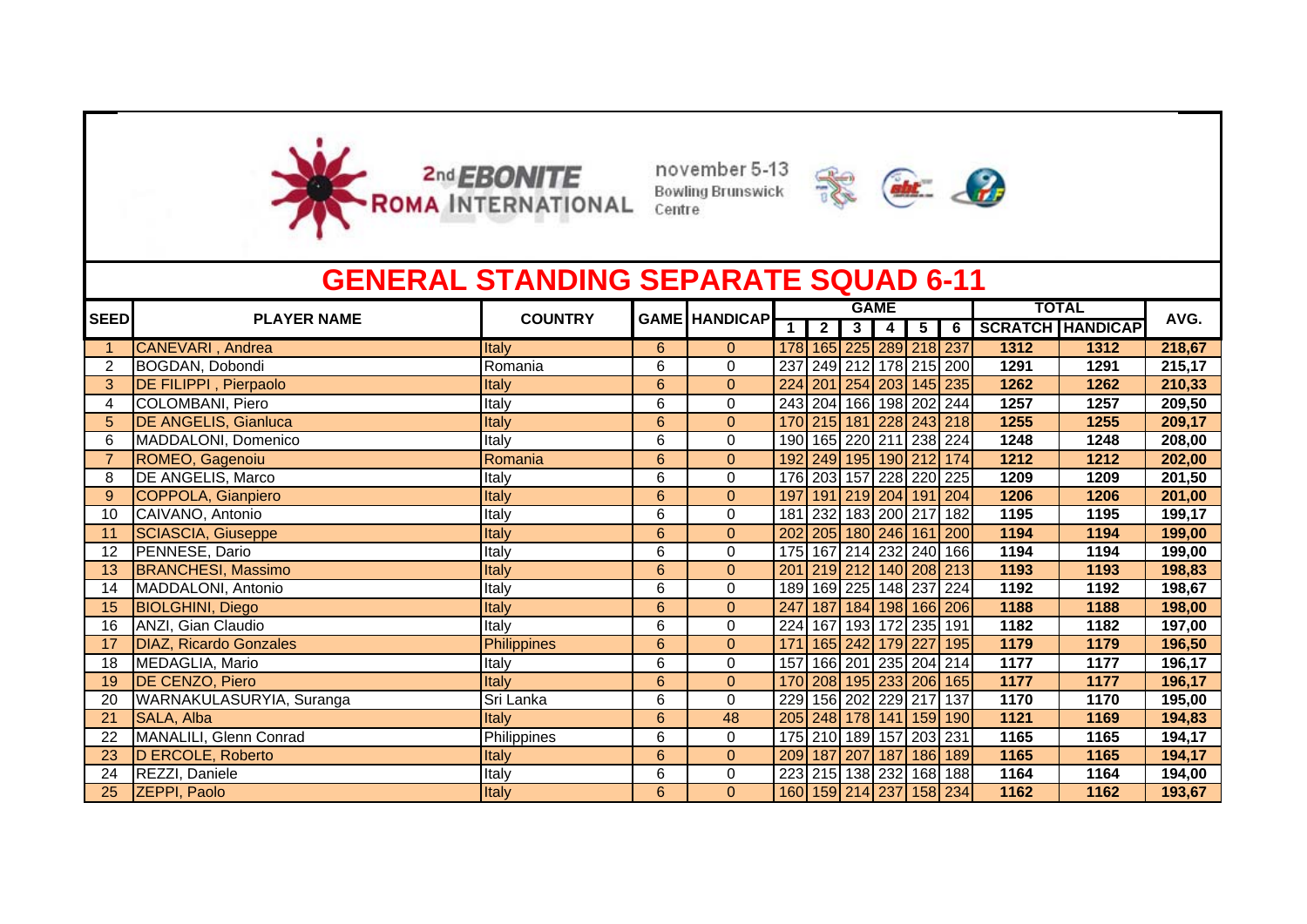| 26 | KUDELYA, Sergey                | Russia        | 6              | $\mathbf 0$    | 195 174 219 169 214 190        |                 |                     |                  | 1161              | 1161 | 193,50 |
|----|--------------------------------|---------------|----------------|----------------|--------------------------------|-----------------|---------------------|------------------|-------------------|------|--------|
| 27 | <b>SAGUINSIN, Ferde Gil</b>    | Philippines   | $\overline{6}$ | $\overline{0}$ | 176 192 235 194 215 147        |                 |                     |                  | 1159              | 1159 | 193,17 |
| 28 | VACCARO, Francesco             | Italy         | 6              | $\pmb{0}$      | 195 185 161 181 210 226        |                 |                     |                  | 1158              | 1158 | 193,00 |
| 29 | SPADA, Amedeo                  | Italy         | 6              | $\overline{0}$ | 215 167 180 170 225 199        |                 |                     |                  | 1156              | 1156 | 192,67 |
| 30 | RANIERI, Simone                | Italy         | $\overline{6}$ | $\overline{0}$ | 190 237 161 200 152 210        |                 |                     |                  | 1150              | 1150 | 191,67 |
| 31 | MARTINO, Alessandro            | Italy         | 6              | $\mathbf{0}$   | 205 215 179 204 185<br>162     |                 |                     |                  | 1150              | 1150 | 191,67 |
| 32 | GIULIANI, Luciano              | Italy         | 6              | $\pmb{0}$      | 179                            |                 | 155 182 168 216 245 |                  | $\overline{1145}$ | 1145 | 190,83 |
| 33 | <b>ROSSI, Federico</b>         | Italy         | $\overline{6}$ | $\mathbf{0}$   | 204 171 178 198 204<br>189     |                 |                     |                  | 1144              | 1144 | 190,67 |
| 34 | MARIUS, Bulan                  | Romania       | 6              | $\mathbf 0$    | 181                            |                 | 172 135 226 200 228 |                  | 1142              | 1142 | 190,33 |
| 35 | <b>FIORENTINO, Antonino</b>    | Italy         | $6\phantom{a}$ | $\bf 0$        | 180                            |                 | 209 145 149 279 179 |                  | 1141              | 1141 | 190,17 |
| 36 | <b>FARRIS, Mauro</b>           | Italy         | 6              | $\mathbf 0$    | 193                            |                 | 175 190 205 163 210 |                  | 1136              | 1136 | 189,33 |
| 37 | ODDI, Stefano                  | Italy         | $\overline{6}$ | $\bf 0$        | 202                            | 182 133 235 221 |                     | 162              | 1135              | 1135 | 189,17 |
| 38 | ION, Fatu                      | Romania       | 6              | $\mathbf 0$    | 219 177 189 199 188 162        |                 |                     |                  | 1134              | 1134 | 189,00 |
| 39 | <b>SEBASTIANELLI, Massimo</b>  | Italy         | $6\phantom{a}$ | $\mathbf 0$    | 231                            | 214 141 200 167 |                     | 180              | 1133              | 1133 | 188,83 |
| 40 | MIHAITA, Gogoasa               | Romania       | $\overline{6}$ | $\overline{0}$ | 183 188 199 210 179 168        |                 |                     |                  | 1127              | 1127 | 187,83 |
| 41 | <b>BALZANO, Annalisa</b>       | Italy         | $6\phantom{a}$ | 48             | 155                            | 178 226 189 144 |                     | 186              | 1078              | 1126 | 187,67 |
| 42 | FATU, Valentin                 | Romania       | 6              | $\mathbf 0$    | 197                            | 220 170 197 159 |                     | 181              | 1124              | 1124 | 187,33 |
| 43 | CAPOBIANCHI, angelo            | Italy         | $6\phantom{a}$ | $\mathbf{0}$   | 178                            | 187 194 231     | 175                 | 159              | 1124              | 1124 | 187,33 |
| 44 | GYKIS, Vytautas                | Lithuania     | 6              | $\mathbf 0$    | $\overline{225}$               | 173 172 186 214 |                     | 154              | 1124              | 1124 | 187,33 |
| 45 | <b>CERRONI, Claudio</b>        | Italy         | 6              | $\mathbf{0}$   | 175<br>  195   197   223   144 |                 |                     | 186              | 1120              | 1120 | 186,67 |
| 46 | TORSANI, Leandro               | Italy         | 6              | $\pmb{0}$      | $\overline{204}$               | 184 191 128     | $\frac{145}{ }$     | 267              | 1119              | 1119 | 186,50 |
| 47 | <b>TROIANI, Marco</b>          | Italy         | $6\phantom{a}$ | $\mathbf{0}$   | 238                            |                 | 152 182 176 178 191 |                  | $\overline{1117}$ | 1117 | 186,17 |
| 48 | POLIMENI, Roberto              | Italy         | 6              | $\pmb{0}$      | 211<br>182                     |                 | 161 210 169 184     |                  | $\overline{1117}$ | 1117 | 186,17 |
| 49 | <b>TUCCIMEI, Saverio</b>       | Italy         | $6\phantom{a}$ | $\mathbf{0}$   | 202                            |                 | 185 145 250 158 177 |                  | 1117              | 1117 | 186,17 |
| 50 | ARCIDIACONO, Giuseppina        | <b>T</b> taly | 6              | 48             | 162                            | 174 176 156 226 |                     | $\overline{175}$ | 1069              | 1117 | 186,17 |
| 51 | ROSSONI, Sandro                | Italy         | $6\phantom{a}$ | $\mathbf{0}$   | 183                            | 200 191 156 192 |                     | 193              | 1115              | 1115 | 185,83 |
| 52 | FIGONI, Franco                 | Italy         | 6              | 0              | 173                            |                 | 181 247 169 158     | 180              | 1108              | 1108 | 184,67 |
| 53 | <b>FIORENTIN, Lorenzo</b>      | Italy         | $6\phantom{a}$ | $\mathbf{0}$   | 214 188 172 156 194 182        |                 |                     |                  | 1106              | 1106 | 184,33 |
| 54 | PETRACCA, Alberto              | Italy         | 6              | 0              | 215 169 152 208 182<br>178     |                 |                     |                  | 1104              | 1104 | 184,00 |
| 55 | ALEXANDRU, Tariceanu           | Romania       | $\overline{6}$ | $\overline{0}$ | 157                            |                 | 170 221 173 190 189 |                  | 1100              | 1100 | 183,33 |
| 56 | TORREGROSSA, Letizia           | Italy         | $\overline{6}$ | 48             | 157                            | 186 201 215 152 |                     | 140              | 1051              | 1099 | 183,17 |
| 57 | CHIERELEISON, Dario            | Italy         | 6              | $\overline{0}$ | 194 145 227 136 171            |                 |                     | 224              | 1097              | 1097 | 182,83 |
| 58 | RIUS SALA, Antonia             | Spain         | 6              | 48             | 177                            |                 | 173 159 166 174 199 |                  | 1048              | 1096 | 182,67 |
| 59 | <b>ION, Grecu</b>              | Romania       | 6              | $\mathbf{0}$   | $\overline{171}$               |                 | 192 191 189 133 219 |                  | 1095              | 1095 | 182,50 |
| 60 | MORLINO, Angelo                | Italy         | 6              | $\pmb{0}$      | 182 180 185 186 168 194        |                 |                     |                  | 1095              | 1095 | 182,50 |
| 61 | <b>CUTINI CALISTI, Claudio</b> | Italy         | $6\phantom{a}$ | $\mathbf{0}$   | 188<br>191 180 187 171         |                 |                     | 176              | 1093              | 1093 | 182,17 |
| 62 | <b>FRASCA, Giuseppe</b>        | Italy         | 6              | $\mathbf 0$    | 163 196 171 159 191 211        |                 |                     |                  | 1091              | 1091 | 181,83 |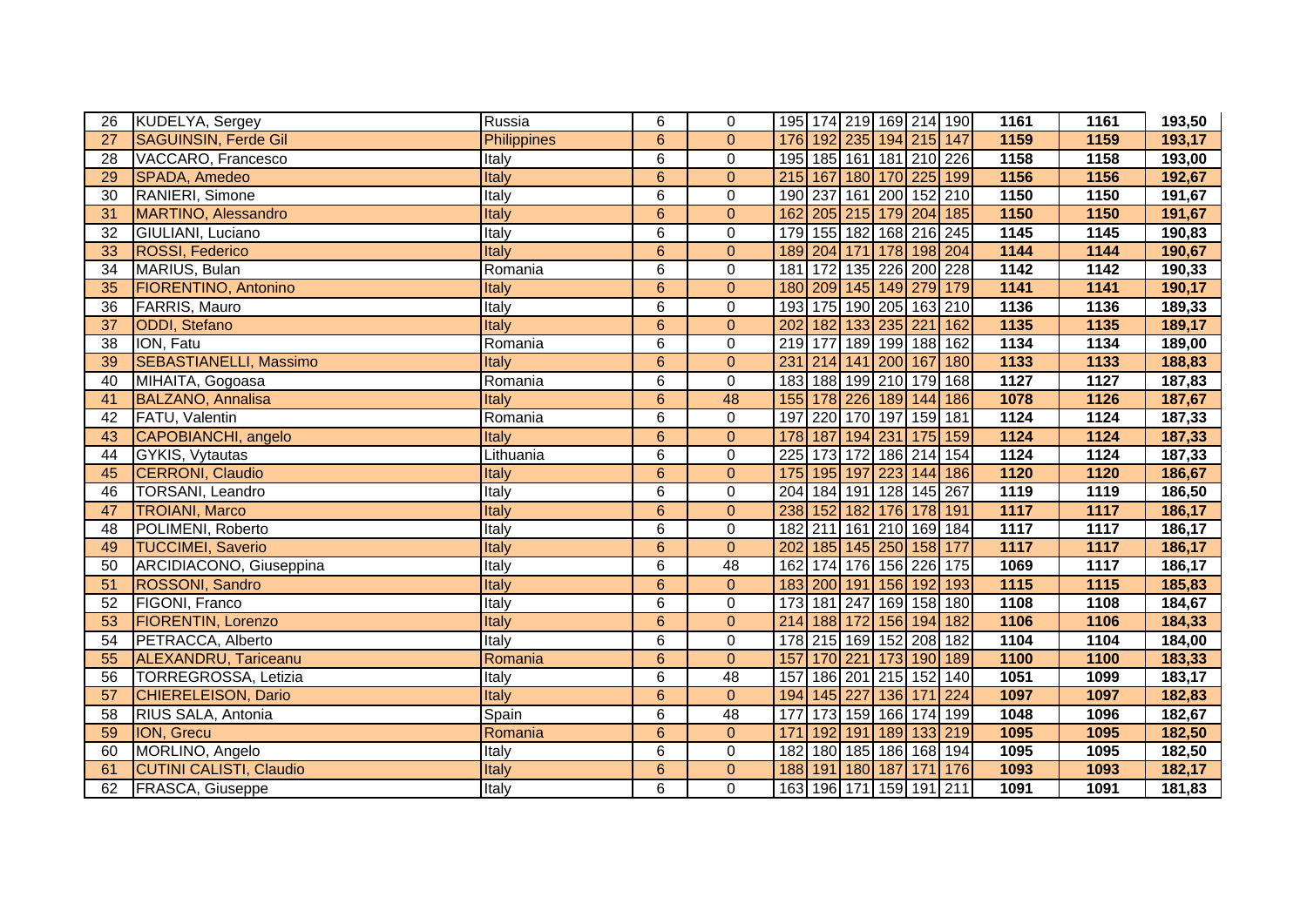| 63 | CASTAGNA, Marzia                | Italy       | $6\phantom{1}$ | 48              | 187   189   172   164   170   159 |                             |  | 1041 | 1089 | 181,50 |
|----|---------------------------------|-------------|----------------|-----------------|-----------------------------------|-----------------------------|--|------|------|--------|
| 64 | <b>DIENI, Pasquale</b>          | Italy       | 6              | $\Omega$        | 161   186   181   158   163   236 |                             |  | 1085 | 1085 | 180,83 |
| 65 | <b>PELLEGRINI, Marco</b>        | Italy       | $6\phantom{a}$ | $\mathbf{0}$    | 152 188 159 209 199 178           |                             |  | 1085 | 1085 | 180,83 |
| 66 | MARCEL, Tarase                  | Romania     | 6              | 0               | 164 179 178 217 178 169           |                             |  | 1085 | 1085 | 180,83 |
| 67 | <b>BOSCHINI, Giovanni</b>       | Italy       | 6              | $\mathbf{0}$    | 198 139 189 192 199 168           |                             |  | 1085 | 1085 | 180,83 |
| 68 | <b>BOTTICELLI, Bruno</b>        | Italy       | 6              | $\mathbf 0$     | 184 182 203 173 140 202           |                             |  | 1084 | 1084 | 180,67 |
| 69 | <b>PESCE, Ernesto</b>           | Italy       | 6              | $\mathbf{0}$    | 203 174 153 204 161 186           |                             |  | 1081 | 1081 | 180,17 |
| 70 | <b>TOMARELLI, Rodolfo</b>       | Italy       | 6              | $\mathbf 0$     | 166 170 163 206 177 197           |                             |  | 1079 | 1079 | 179,83 |
| 71 | LUZI, Cristiano                 | Italy       | $6\phantom{a}$ | $\mathbf{0}$    | 184 222 198 147 141 187           |                             |  | 1079 | 1079 | 179,83 |
| 72 | TIMPANO, Romano                 | Italy       | 6              | $\pmb{0}$       | 174 195 172 177 154 203           |                             |  | 1075 | 1075 | 179,17 |
| 73 | <b>MADDALONI, Enrico</b>        | Italy       | $6\phantom{1}$ | $\pmb{0}$       | 209 193 176 175 200 121           |                             |  | 1074 | 1074 | 179,00 |
| 74 | PILOTTI, Roberto                | Italy       | 6              | $\mathbf 0$     | 189 190 167 173 185 169           |                             |  | 1073 | 1073 | 178,83 |
| 75 | <b>TARANTINO, Maurizio</b>      | Italy       | 6              | $\mathbf{0}$    | 185 141 209 167 175 195           |                             |  | 1072 | 1072 | 178,67 |
| 76 | LUCARELLI, Luigi                | Italy       | 6              | $\pmb{0}$       | 158 164 167 190 180 209           |                             |  | 1068 | 1068 | 178,00 |
| 77 | <b>DEL GAUDIO, Ferdinando</b>   | Italy       | $\overline{6}$ | $\mathbf{0}$    | 174 181 158 195 156 200           |                             |  | 1064 | 1064 | 177,33 |
| 78 | VAGNOLI, Roberto                | Italy       | 6              | 0               | 186 166 157 179 188 188           |                             |  | 1064 | 1064 | 177,33 |
| 79 | <b>GIULIANI, Christian</b>      | Italy       | $6\phantom{a}$ | $\mathbf 0$     | 196 162 171 188 152 194           |                             |  | 1063 | 1063 | 177,17 |
| 80 | STOCCHI, Bruno                  | Italy       | 6              | $\mathbf 0$     | 159 150 204 175 191 184           |                             |  | 1063 | 1063 | 177,17 |
| 81 | ROSSI, Melania                  | Italy       | 6              | 48              | 167                               | 157 170 175 178 166         |  | 1013 | 1061 | 176,83 |
| 82 | <b>BISCOCHO, Hommer Mijares</b> | Philippines | 6              | 0               | 151                               | 191 166 217 179 157         |  | 1061 | 1061 | 176,83 |
| 83 | ROSSI, Remo                     | Italy       | 6              | $\mathbf{0}$    | 173 198 189 189 143 165           |                             |  | 1057 | 1057 | 176,17 |
| 84 | NIGRO, Antonio                  | Italy       | 6              | $\mathbf 0$     | 178 184 172 169 184 169           |                             |  | 1056 | 1056 | 176,00 |
| 85 | CARUSO, Enrico                  | Italy       | $6\phantom{1}$ | $\mathbf{0}$    | 180 163 180 175 165 192           |                             |  | 1055 | 1055 | 175,83 |
| 86 | GIUSTINI, Sara                  | Italy       | 6              | 48              | 204 179 191 113 146 170           |                             |  | 1003 | 1051 | 175,17 |
| 87 | <b>SPELNDIANI, Nedo</b>         | Italy       | 6              | $\mathbf{0}$    | 161                               | 228 168 135 191 168         |  | 1051 | 1051 | 175,17 |
| 88 | <b>DIOTALLEVI</b> , Alfredo     | Italy       | 6              | $\pmb{0}$       | 174                               | 196 174 156 202 149         |  | 1051 | 1051 | 175,17 |
| 89 | NARDELLI, Stefano               | Italy       | 6              | $\mathbf{0}$    | 140 162 165 244 160 169           |                             |  | 1040 | 1040 | 173,33 |
| 90 | <b>FRAIOLI, Luca</b>            | Italy       | 6              | $\Omega$        | 172                               | 179 182 156 159 191         |  | 1039 | 1039 | 173,17 |
| 91 | <b>PUPILLI, Francesco</b>       | Italy       | $6\phantom{1}$ | $\mathbf{0}$    | 164 178 187 157 195 157           |                             |  | 1038 | 1038 | 173,00 |
| 92 | DI PAOLANTONIO, Monica          | Italy       | 6              | $\overline{48}$ | 147 170 152 208 168 140           |                             |  | 985  | 1033 | 172,17 |
| 93 | NASTRI, Amedeo                  | Italy       | $6\phantom{a}$ | $\pmb{0}$       | 163 201 166 149 159 194           |                             |  | 1032 | 1032 | 172,00 |
| 94 | CIFERNI, Antonio                | Italy       | 6              | $\overline{0}$  | 181   185   176   158   156   175 |                             |  | 1031 | 1031 | 171,83 |
| 95 | MATTALINI, Monica               | Italy       | 6              | 48              | 166 157 128 197 195 135           |                             |  | 978  | 1026 | 171,00 |
| 96 | CHIARALUCE, Cesare              | Italy       | 6              | $\pmb{0}$       | 175 201 171 148 141 189           |                             |  | 1025 | 1025 | 170,83 |
| 97 | <b>SCIASCIA, Stefano</b>        | Italy       | $6\phantom{a}$ | $\mathbf{0}$    | 184 154 158 188 166 174           |                             |  | 1024 | 1024 | 170,67 |
| 98 | <b>BIANCHINI, Villelmo</b>      | Italy       | 6              | 0               | 172                               | 189   146   170   178   169 |  | 1024 | 1024 | 170,67 |
| 99 | <b>PIRACCINI, Stefano</b>       | Italy       | $6\phantom{1}$ | $\mathbf{0}$    | 156 126 214 220 162 146           |                             |  | 1024 | 1024 | 170,67 |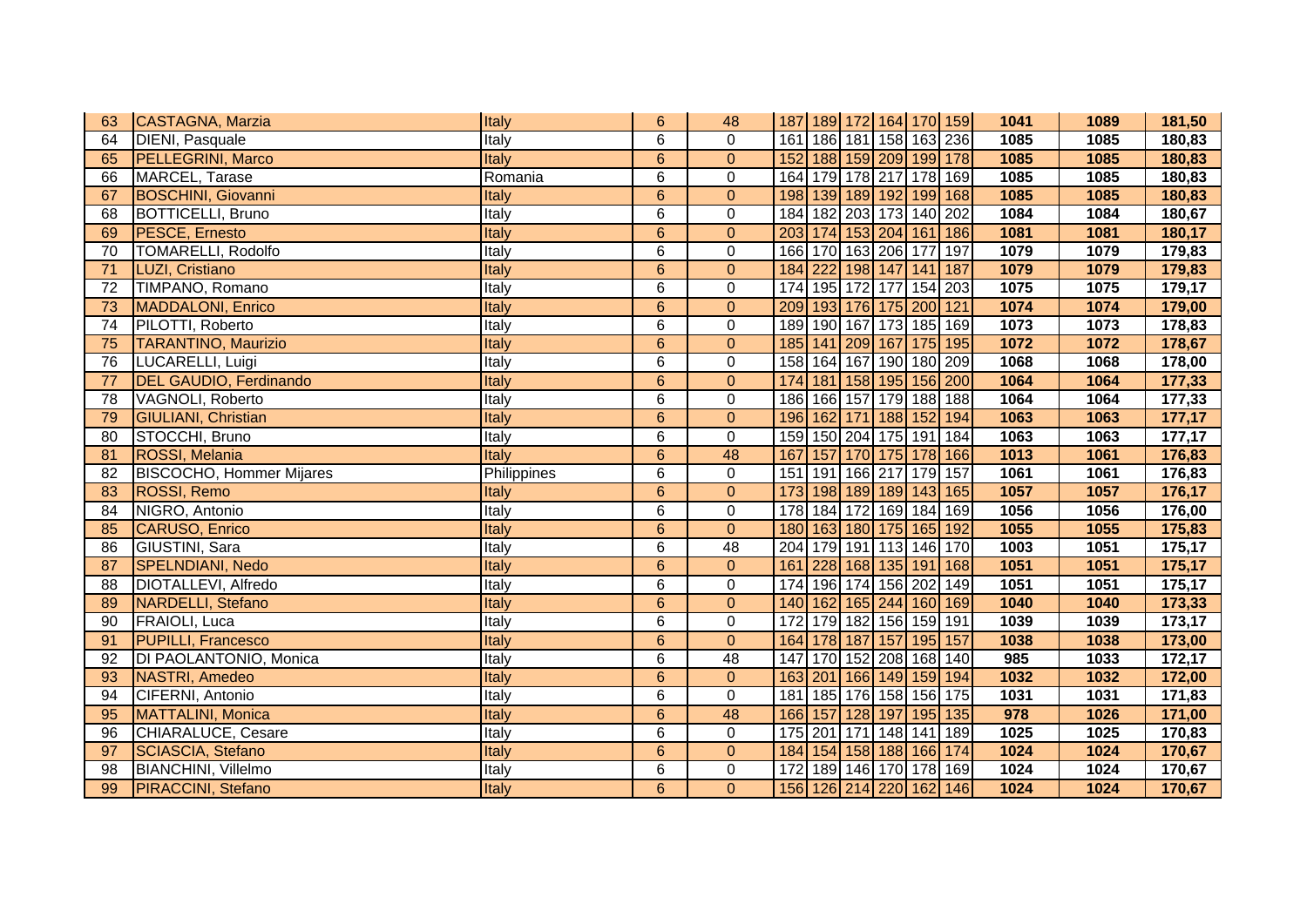|     | 100 LO PALCO, Aldo         | Italy              | 6              | 0              |     |  |                         | 174 164 187 168 170 158           | 1021 | 1021 | 170,17 |
|-----|----------------------------|--------------------|----------------|----------------|-----|--|-------------------------|-----------------------------------|------|------|--------|
| 101 | TONNO, Giuseppe            | Italy              | 6              | $\overline{0}$ |     |  |                         | 165 189 117 145 231 173           | 1020 | 1020 | 170,00 |
| 102 | Di DOMIZIO, Tullio         | Italy              | 6              | $\mathbf 0$    |     |  |                         | 149 172 181 165 198 154           | 1019 | 1019 | 169,83 |
| 103 | <b>PASTORI, Roberto</b>    | <b>Italy</b>       | 6              | $\overline{0}$ |     |  | 149 188 145 167 158 211 |                                   | 1018 | 1018 | 169,67 |
| 104 | GARCIA ESGUEVILLAS, Angel  | Spain              | 6              | 0              |     |  |                         | 198 154 178 166 161 160           | 1017 | 1017 | 169,50 |
| 105 | SINI, Guglielmo            | Italy              | 6              | $\overline{0}$ |     |  |                         | 136 206 212 155 169 139           | 1017 | 1017 | 169,50 |
| 106 | <b>IACOVISSI, Alberto</b>  | Italy              | 6              | 0              |     |  |                         | 189 185 174 161 172 134           | 1015 | 1015 | 169,17 |
| 107 | <b>BENVENGA, Fabrizio</b>  | Italy              | 6              | $\overline{0}$ |     |  |                         | 183 146 169 168 165 183           | 1014 | 1014 | 169,00 |
| 108 | DE GIOIA, Paolo            | Italy              | 6              | 0              |     |  |                         | 190 185 172 129 138 199           | 1013 | 1013 | 168,83 |
| 109 | <b>DE BARTOLO, Antonio</b> | Italy              | 6              | $\overline{0}$ |     |  |                         | 190 165 149 153 160 195           | 1012 | 1012 | 168,67 |
|     | 110 SATTANINO, Alessandro  | Italy              | 6              | 0              |     |  |                         | 225 157 201 127 144 156           | 1010 | 1010 | 168,33 |
| 111 | <b>FERRARESI, Mario</b>    | Italy              | 6              | $\overline{0}$ |     |  |                         | 165 175 182 186 155 142           | 1005 | 1005 | 167,50 |
|     | 112 BETTACCHI, Alfredo     | Italy              | 6              | $\mathbf 0$    |     |  |                         | 183 207 153 162 119 180           | 1004 | 1004 | 167,33 |
| 113 | AMBROSI, Claudio           | Italy              | 6              | $\overline{0}$ |     |  |                         | 194 169 207 113 170 150           | 1003 | 1003 | 167,17 |
|     | 114 PINNA, Giorgio         | Italy              | 6              | 0              |     |  | 166 212 155 126 172 171 |                                   | 1002 | 1002 | 167,00 |
| 115 | VITIELLO, Diego            | Italy              | $6\phantom{.}$ | $\overline{0}$ |     |  |                         | 143 168 179 125 191 193           | 999  | 999  | 166,50 |
|     | 116 SURIANO, Elena         | Italy              | 6              | 48             | 171 |  |                         | 185 159 136 172 123               | 946  | 994  | 165,67 |
| 117 | <b>FERMO, Randy</b>        | <b>Philippines</b> | $6\phantom{.}$ | $\overline{0}$ |     |  |                         | 199 148 157 156 171 149           | 980  | 980  | 163,33 |
|     | 118 ESTIVO, Renato         | Italy              | 6              | $\mathbf 0$    |     |  |                         | 122 177 172 165 159 178           | 973  | 973  | 162,17 |
|     | 119 RACADIO, Mario         | Philippines        | 6              | $\overline{0}$ |     |  |                         | 140 167 163 160 179 164           | 973  | 973  | 162,17 |
|     | 120 GIUFFRIDA, Carmelina   | Italy              | 6              | 48             |     |  |                         | 191   136   156   165   128   149 | 925  | 973  | 162,17 |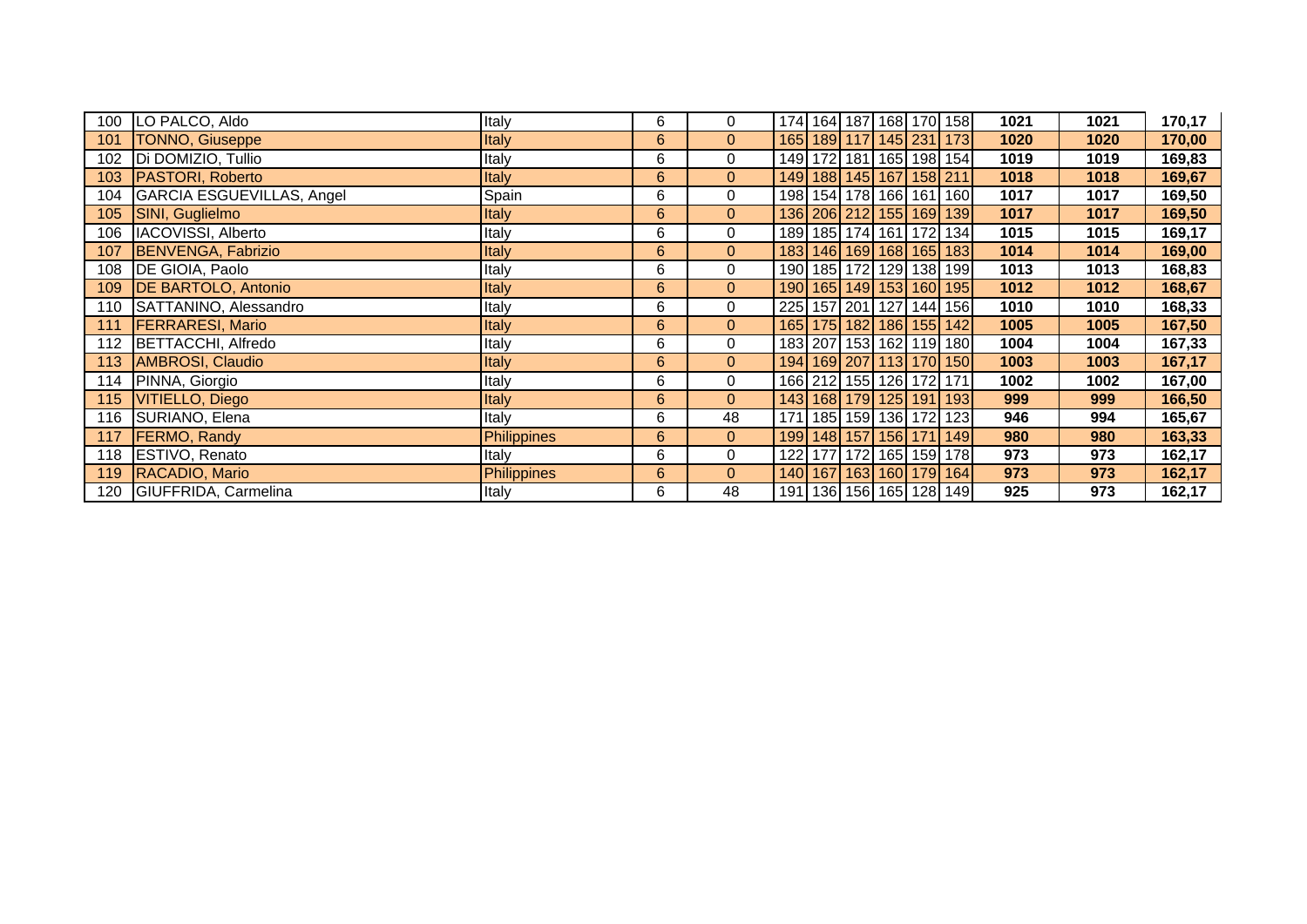



| <b>SEED</b>     | <b>PLAYER NAME</b>               | <b>COUNTRY</b>     |                | <b>GAME HANDICAP</b> |     |                |             | <b>GAME</b>             |                |                         |      | <b>TOTAL</b>            | AVG.   |
|-----------------|----------------------------------|--------------------|----------------|----------------------|-----|----------------|-------------|-------------------------|----------------|-------------------------|------|-------------------------|--------|
|                 |                                  |                    |                |                      |     | $\overline{2}$ | 3           | 4                       | 5 <sup>5</sup> | $6 \mid$                |      | <b>SCRATCH HANDICAP</b> |        |
|                 | <b>CANEVARI</b> , Andrea         | Italy              | 6              | $\mathbf{0}$         |     |                |             | 178 165 225 289 218 237 |                |                         | 1312 | 1312                    | 218,67 |
|                 | BOGDAN, Dobondi                  | Romania            | 6              | $\Omega$             | 237 |                |             |                         |                | 249 212 178 215 200     | 1291 | 1291                    | 215,17 |
| 3               | DE CENZO, Piero                  | Italy              | $6\phantom{a}$ | $\overline{0}$       |     |                |             |                         |                | 170 208 195 233 206 165 | 1177 | 1177                    | 196,17 |
| 4               | SALA, Alba                       | Italy              | 6              | 48                   |     |                |             |                         |                | 205 248 178 141 159 190 | 1121 | 1169                    | 194,83 |
| 5               | COPPOLA, Gianpiero               | Italy              | $6\phantom{a}$ | $\Omega$             |     |                |             |                         |                | 188 225 188 191 148 226 | 1166 | 1166                    | 194,33 |
| 6               | MANALILI, Glenn Conrad           | Philippines        | 6              | $\mathbf 0$          |     |                |             | 175 210 189 157 203 231 |                |                         | 1165 | 1165                    | 194,17 |
|                 | <b>ROSSI, Federico</b>           | Italy              | $6\phantom{a}$ | $\mathbf{0}$         |     |                |             |                         |                | 189 204 171 178 198 204 | 1144 | 1144                    | 190,67 |
| 8               | FIORENTINO, Antonino             | Italy              | 6              | $\Omega$             |     |                |             |                         |                | 180 209 145 149 279 179 | 1141 | 1141                    | 190,17 |
| 9               | SEBASTIANELLI, Massimo           | <b>Italy</b>       | $6\phantom{a}$ | $\overline{0}$       | 231 |                |             |                         |                | 214 141 200 167 180     | 1133 | 1133                    | 188,83 |
| 10              | FATU, Valentin                   | Romania            | 6              | $\Omega$             | 197 |                | 220 170     |                         | 197 159 181    |                         | 1124 | 1124                    | 187,33 |
| 11              | <b>GYKIS, Vytautas</b>           | Lithuania          | $6\phantom{a}$ | $\overline{0}$       |     |                |             |                         |                | 225 173 172 186 214 154 | 1124 | 1124                    | 187,33 |
| 12              | POLIMENI, Roberto                | Italy              | 6              | 0                    |     |                |             |                         |                | 182 211 161 210 169 184 | 1117 | 1117                    | 186,17 |
| 13              | <b>SAGUINSIN, Ferde Gil</b>      | <b>Philippines</b> | $6\phantom{a}$ | $\Omega$             |     |                |             |                         |                | 165 207 186 221 176 158 | 1113 | 1113                    | 185,50 |
| 14              | CAIVANO, Antonio                 | Italy              | 6              | 0                    |     |                |             |                         |                | 178 141 191 214 210 172 | 1106 | 1106                    | 184,33 |
| 15              | MARTINO, Alessandro              | Italy              | $6\phantom{a}$ | $\mathbf{0}$         |     |                |             |                         |                | 164 162 224 192 177 185 | 1104 | 1104                    | 184,00 |
| 16              | RIUS SALA, Antonia               | Spain              | 6              | 48                   | 177 |                |             |                         |                | 173 159 166 174 199     | 1048 | 1096                    | 182,67 |
| 17              | DIAZ, Ricardo Gonzales           | <b>Philippines</b> | $\overline{6}$ | $\Omega$             |     |                |             |                         |                | 165 149 192 200 172 214 | 1092 | 1092                    | 182,00 |
| 18              | MORLINO, Angelo                  | Italy              | 6              | $\Omega$             | 177 |                |             |                         |                | 168 220 169 179 154     | 1067 | 1067                    | 177,83 |
| 19              | MARIUS, Balan                    | Romania            | $\overline{6}$ | $\overline{0}$       |     |                |             |                         |                | 169 180 146 164 236 170 | 1065 | 1065                    | 177,50 |
| 20              | GIULIANI, Christian              | Italy              | 6              | $\mathbf 0$          |     |                | 196 162 171 |                         |                | 188 152 194             | 1063 | 1063                    | 177,17 |
| 21              | <b>SPELNDIANI, Nedo</b>          | Italy              | $6\phantom{a}$ | $\Omega$             | 161 |                |             |                         |                | 228 168 135 191 168     | 1051 | 1051                    | 175,17 |
| 22              | ODDI, Stefano                    | Italy              | 6              | $\Omega$             |     |                |             |                         |                | 144 154 217 211 181 137 | 1044 | 1044                    | 174,00 |
| 23              | SPADA, Amedeo                    | Italy              | $6\phantom{a}$ | $\Omega$             |     |                |             | 180 214 170 150 166 147 |                |                         | 1027 | 1027                    | 171,17 |
| 24              | PIRACCINI, Stefano               | Italy              | 6              | 0                    |     |                |             |                         |                | 156 126 214 220 162 146 | 1024 | 1024                    | 170,67 |
| 25              | <b>GARCIA ESGUEVILLAS, Angel</b> | Spain              | $6\phantom{a}$ | $\overline{0}$       |     |                |             |                         |                | 198 154 178 166 161 160 | 1017 | 1017                    | 169,50 |
| 26              | SINI, Guglielmo                  | Italy              | 6              | 0                    |     |                |             |                         |                | 136 206 212 155 169 139 | 1017 | 1017                    | 169,50 |
| $\overline{27}$ | <b>IACOVISSI, Alberto</b>        | Italy              | $6\phantom{a}$ | $\mathbf{0}$         |     |                |             |                         |                | 189 185 174 161 172 134 | 1015 | 1015                    | 169,17 |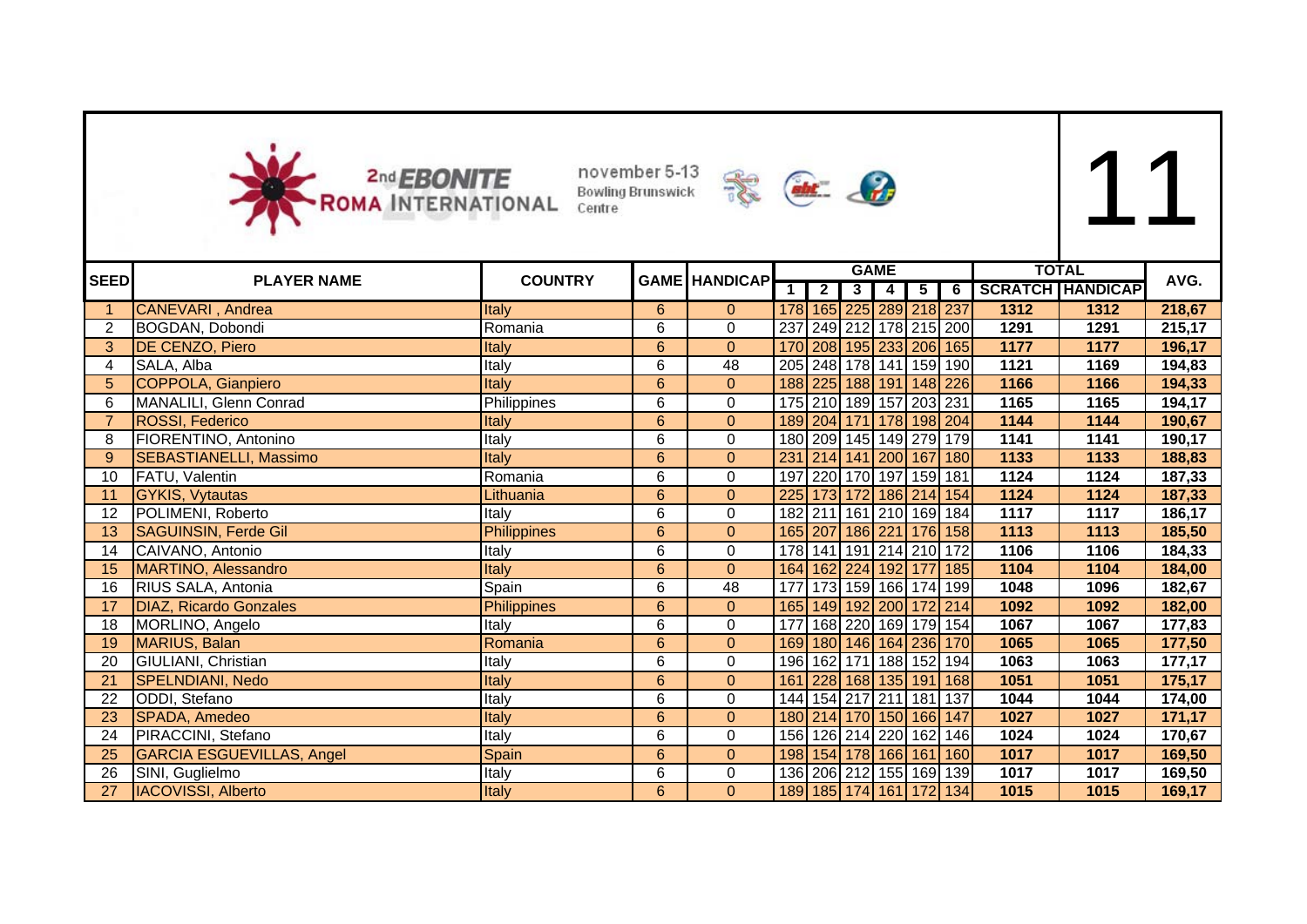| 28 | DE GIOIA, Paolo              | Italy        | 6 | $\mathbf 0$    | 190 185 172 129 138 199           |             |            |                |                                   | 1013 | 1013 | 168,83 |
|----|------------------------------|--------------|---|----------------|-----------------------------------|-------------|------------|----------------|-----------------------------------|------|------|--------|
| 29 | <b>TORREGROSSA, Letizia</b>  | Italy        | 6 | 48             |                                   |             |            |                | 151   196   197   142   151   122 | 959  | 1007 | 167,83 |
| 30 | TONNO, Giuseppe              | Italy        | 6 | 0              | 163 198 146 145 160 192           |             |            |                |                                   | 1004 | 1004 | 167,33 |
| 31 | <b>BETTACCHI, Alfredo</b>    | <b>Italy</b> | 6 | $\mathbf{0}$   | 183 207 153 162 119 180           |             |            |                |                                   | 1004 | 1004 | 167,33 |
| 32 | NIGRO, Antonio               | Italy        | 6 | 0              | 138 186 138 169 190 178           |             |            |                |                                   | 999  | 999  | 166,50 |
| 33 | <b>RANIERI, Simone</b>       | Italy        | 6 | $\mathbf{0}$   | 146 154 168 171 162 189           |             |            |                |                                   | 990  | 990  | 165,00 |
| 34 | BIANCHINI, Villelmo          | Italy        | 6 | $\mathbf 0$    | 174 173 166 160 156 159           |             |            |                |                                   | 988  | 988  | 164,67 |
| 35 | ROSSI, Remo                  | Italy        | 6 | $\mathbf{0}$   |                                   |             |            |                | 146 179 181 152 182 144           | 984  | 984  | 164,00 |
| 36 | <b>PETRACCA, Alberto</b>     | Italy        | 6 | 0              | 165 128 198 166 155 171           |             |            |                |                                   | 983  | 983  | 163,83 |
| 37 | Di DOMIZIO, Tullio           | Italy        | 6 | $\mathbf{0}$   |                                   |             |            |                | 149 154 174 169 175 158           | 979  | 979  | 163,17 |
| 38 | MARCEL, Tarase               | Romania      | 6 | 0              | 153 212 157 149 137 168           |             |            |                |                                   | 976  | 976  | 162,67 |
| 39 | NASTRI, Amedeo               | Italy        | 6 | $\overline{0}$ |                                   |             |            |                | 163 150 187 156 178 142           | 976  | 976  | 162,67 |
| 40 | LO PALCO, Aldo               | Italy        | 6 | $\mathbf 0$    | 181   159   157   188   157   109 |             |            |                |                                   | 951  | 951  | 158,50 |
| 41 | CATTANEO, Susi               | Italy        | 6 | 48             |                                   |             |            |                | 166 145 147 171 130 139           | 898  | 946  | 157,67 |
| 42 | CUTINI CALISTI, Claudio      | Italy        | 6 | 0              | 160 163 161 129 166 161           |             |            |                |                                   | 940  | 940  | 156,67 |
| 43 | <b>SATTANINO, Alessandro</b> | Italy        | 6 | $\overline{0}$ | 157 166 145 178 136 149           |             |            |                |                                   | 931  | 931  | 155,17 |
| 44 | DI MARTINO, Angelina         | Italy        | 6 | 48             | 159 136 133 146 120 164           |             |            |                |                                   | 858  | 906  | 151,00 |
| 45 | <b>FASCIA, Fabio</b>         | Italy        | 6 | $\overline{0}$ | 137 118 152 156 167 171           |             |            |                |                                   | 901  | 901  | 150,17 |
| 46 | MOLA DE ROSA, Cosimo         | Italy        | 4 | 0              | 137 102 137 132                   |             |            | $\overline{0}$ | 01                                | 508  | 508  | 127,00 |
| 47 | <b>ZEPPI, Paolo</b>          | <b>Italy</b> | 3 | $\mathbf{0}$   |                                   | 160 153 184 | $\Omega$   | ΟI             | $\overline{0}$                    | 497  | 497  | 165,67 |
| 48 | BONIFACIO, Gerardo           | Italy        | 4 | 0              | 139                               |             | 93 133 126 | $\overline{0}$ | 0                                 | 491  | 491  | 122,75 |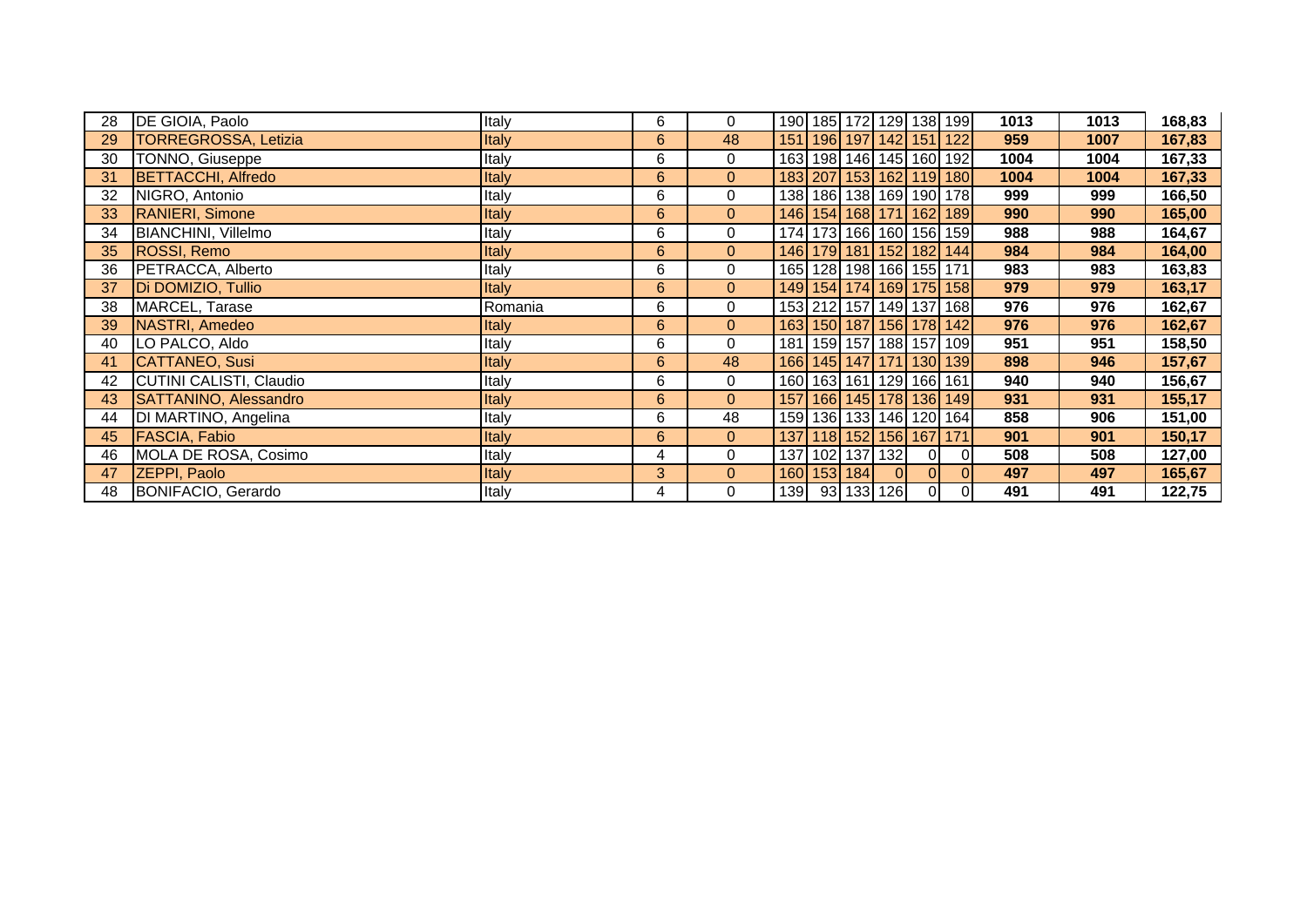



| <b>SEED</b> | <b>PLAYER NAME</b>        | <b>COUNTRY</b> |                | <b>GAME HANDICAP</b> |                |                         | <b>GAME</b>                       |                |   |      | <b>TOTAL</b>            | AVG.   |
|-------------|---------------------------|----------------|----------------|----------------------|----------------|-------------------------|-----------------------------------|----------------|---|------|-------------------------|--------|
|             |                           |                |                |                      | $\overline{2}$ | $\overline{\mathbf{3}}$ | 4                                 | 5 <sub>1</sub> | 6 |      | <b>SCRATCH HANDICAP</b> |        |
|             | <b>BIOLGHINI, Diego</b>   | Italy          | 6              | $\Omega$             |                |                         | 213 254 217 233 234 208           |                |   | 1359 | 1359                    | 226,50 |
|             | BOGDAN, Dobondi           | Romania        | 6              | $\Omega$             |                |                         | 200 211 191 204 225 246           |                |   | 1277 | 1277                    | 212,83 |
| 3           | COPPOLA, Gianpiero        | <b>Italy</b>   | $6\phantom{a}$ | $\Omega$             |                |                         | 219 183 216 200 203 247           |                |   | 1268 | 1268                    | 211,33 |
| 4           | JUSSILA, Perttu           | Finland        | 6              | 0                    |                |                         | 223 200 236 202 209 185           |                |   | 1255 | 1255                    | 209,17 |
| 5           | MIHAITA, Gogoasa          | Romania        | $6\phantom{a}$ | $\overline{0}$       |                |                         | 199 174 203 233 205 221           |                |   | 1235 | 1235                    | 205,83 |
| 6           | SPADA, Amedeo             | Italy          | 6              | $\Omega$             |                |                         | 182 202 194 188 199 237           |                |   | 1202 | 1202                    | 200,33 |
|             | ROMEO, Gagenoiu           | Romania        | $\overline{6}$ | $\Omega$             |                |                         | 174 264 172 192 198 176           |                |   | 1176 | 1176                    | 196,00 |
| 8           | REZZI, Daniele            | Italy          | 6              | 0                    |                |                         | 204 204 173 211 160 216           |                |   | 1168 | 1168                    | 194,67 |
| 9           | <b>FATU, Valentin</b>     | Romania        | $6\phantom{a}$ | $\Omega$             |                |                         | 189 181 199 204 209 180           |                |   | 1162 | 1162                    | 193,67 |
| 10          | MADDALONI, Antonio        | Italy          | 6              | $\Omega$             |                |                         | 170 180 194 191 209 192           |                |   | 1136 | 1136                    | 189,33 |
|             | MARIUS, Bulan             | Romania        | $\overline{6}$ | $\overline{0}$       |                |                         | 158 200 210 181 227 159           |                |   | 1135 | 1135                    | 189,17 |
| 12          | <b>KEITURI, Petri</b>     | Finland        | 6              | $\Omega$             |                |                         | 205 202 155 163 201 192           |                |   | 1118 | 1118                    | 186,33 |
| 13          | <b>TOMARELLI, Rodolfo</b> | Italy          | $6\phantom{a}$ | $\Omega$             |                |                         | 175 184 190 209 177 183           |                |   | 1118 | 1118                    | 186,33 |
| 14          | <b>POLIMENI</b> , Roberto | Italy          | 6              | $\Omega$             |                |                         | 193 190 195 150 193 190           |                |   | 1111 | 1111                    | 185,17 |
| 15          | MEDVEDITSKOV, Alexander   | Russia         | $6\phantom{a}$ | $\Omega$             |                |                         | 226 191 156 197 133 197           |                |   | 1100 | 1100                    | 183,33 |
| 16          | ZACCARIA, Osvaldo         | Italy          | 6              | 0                    |                |                         | 180   187   180   179   178   186 |                |   | 1090 | 1090                    | 181,67 |
| 17          | ION, Grecu                | Romania        | $6\phantom{a}$ | $\overline{0}$       |                |                         | 156 225 147 197 138 219           |                |   | 1082 | 1082                    | 180,33 |
| 18          | MARCEL, Tarase            | Romania        | 6              | $\Omega$             |                |                         | 133 205 185 162 213 184           |                |   | 1082 | 1082                    | 180,33 |
| 19          | <b>FRIONI</b> , Pamela    | Italy          | $6\phantom{1}$ | 48                   |                |                         | 186 159 158 181 194 150           |                |   | 1028 | 1076                    | 179,33 |
| 20          | IACOVISSI, Alberto        | Italy          | 6              | $\mathbf 0$          |                |                         | 175 182 170 197 158 180           |                |   | 1062 | 1062                    | 177,00 |
| 21          | <b>FARRIS, Mauro</b>      | <b>Italy</b>   | $6\phantom{1}$ | $\Omega$             |                |                         | 181 161 158 191 175 194           |                |   | 1060 | 1060                    | 176,67 |
| 22          | <b>VALTONEN, Anssi</b>    | Finland        | 6              | 0                    |                |                         | 155 154 182 149 203 215           |                |   | 1058 | 1058                    | 176,33 |
| 23          | <b>ION, Fatu</b>          | Romania        | $6\phantom{a}$ | $\Omega$             |                |                         | 194 136 166 178 168 214           |                |   | 1056 | 1056                    | 176,00 |
| 24          | ALEXANDRU, Tariceanu      | Romania        | 6              | $\Omega$             |                |                         | 224 158 160 171 157 157           |                |   | 1027 | 1027                    | 171,17 |
| 25          | <b>FEDELI, Andrea</b>     | Italy          | $6\phantom{a}$ | $\Omega$             |                |                         | 168 165 143 172 238 135           |                |   | 1021 | 1021                    | 170,17 |
| 26          | <b>TORSANI, Leandro</b>   | Italy          | 6              | 0                    |                |                         | 165 204 167 199 117 148           |                |   | 1000 | 1000                    | 166,67 |
| 27          | RAMONDINI, Paolo          | Italy          | 6              | $\mathbf{0}$         |                |                         | 154 177 175 151 171 168           |                |   | 996  | 996                     | 166,00 |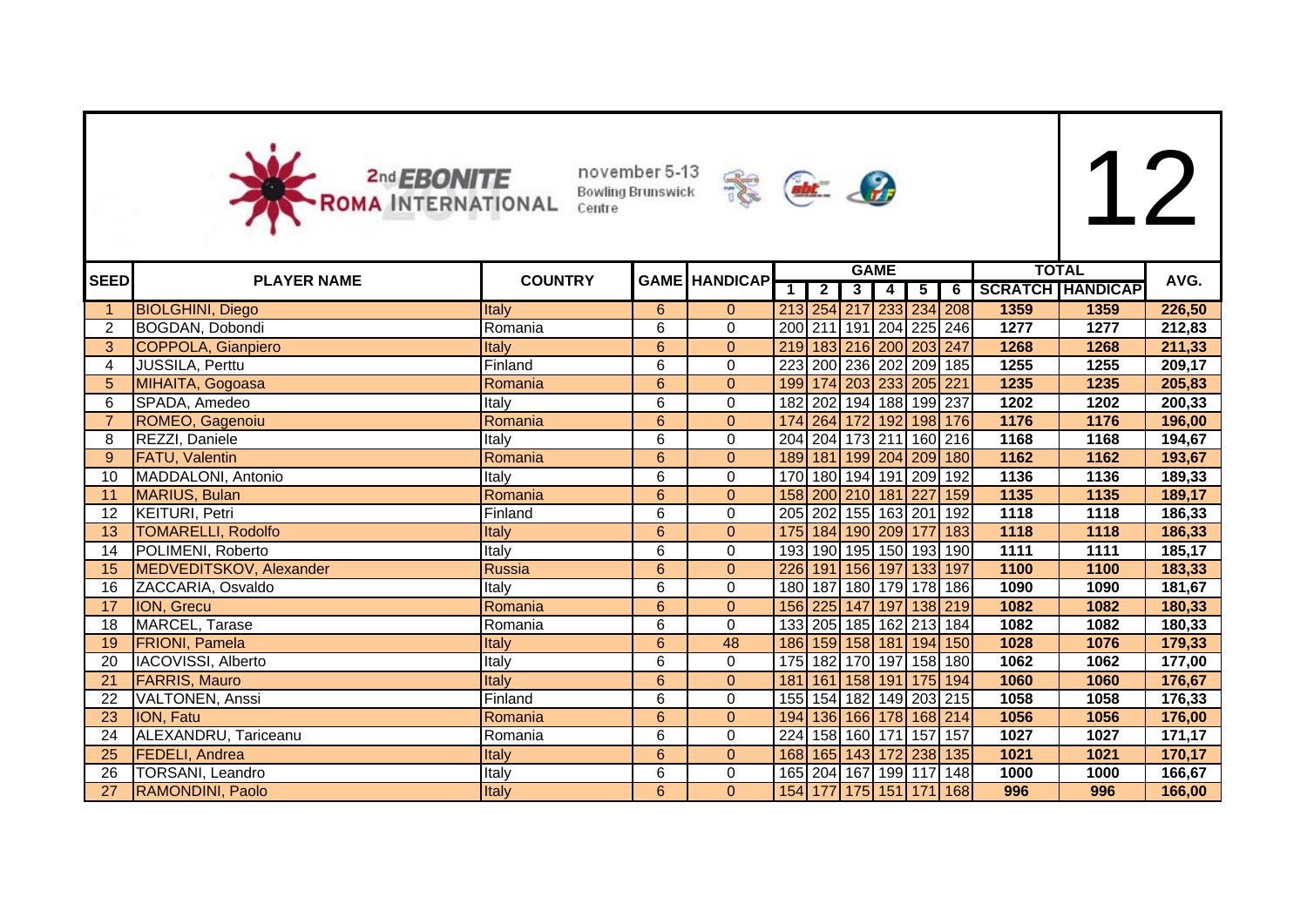| 28 | URI.<br>IKE)<br>Margit             | .<br><b>IFinland</b> | 48 | .<br>74          | 144 | 189 I    | 160 <sup>1</sup> | 158  | 115         | 940 | 988 | 164,67     |
|----|------------------------------------|----------------------|----|------------------|-----|----------|------------------|------|-------------|-----|-----|------------|
| 29 | $\sim$<br><b>IGAL</b><br>Simonetta | <b>I</b> taly        |    | 180 <sup>1</sup> |     | 12311531 | 159              | 1431 | 172<br>-01- | 931 | 93' | 155,1<br>. |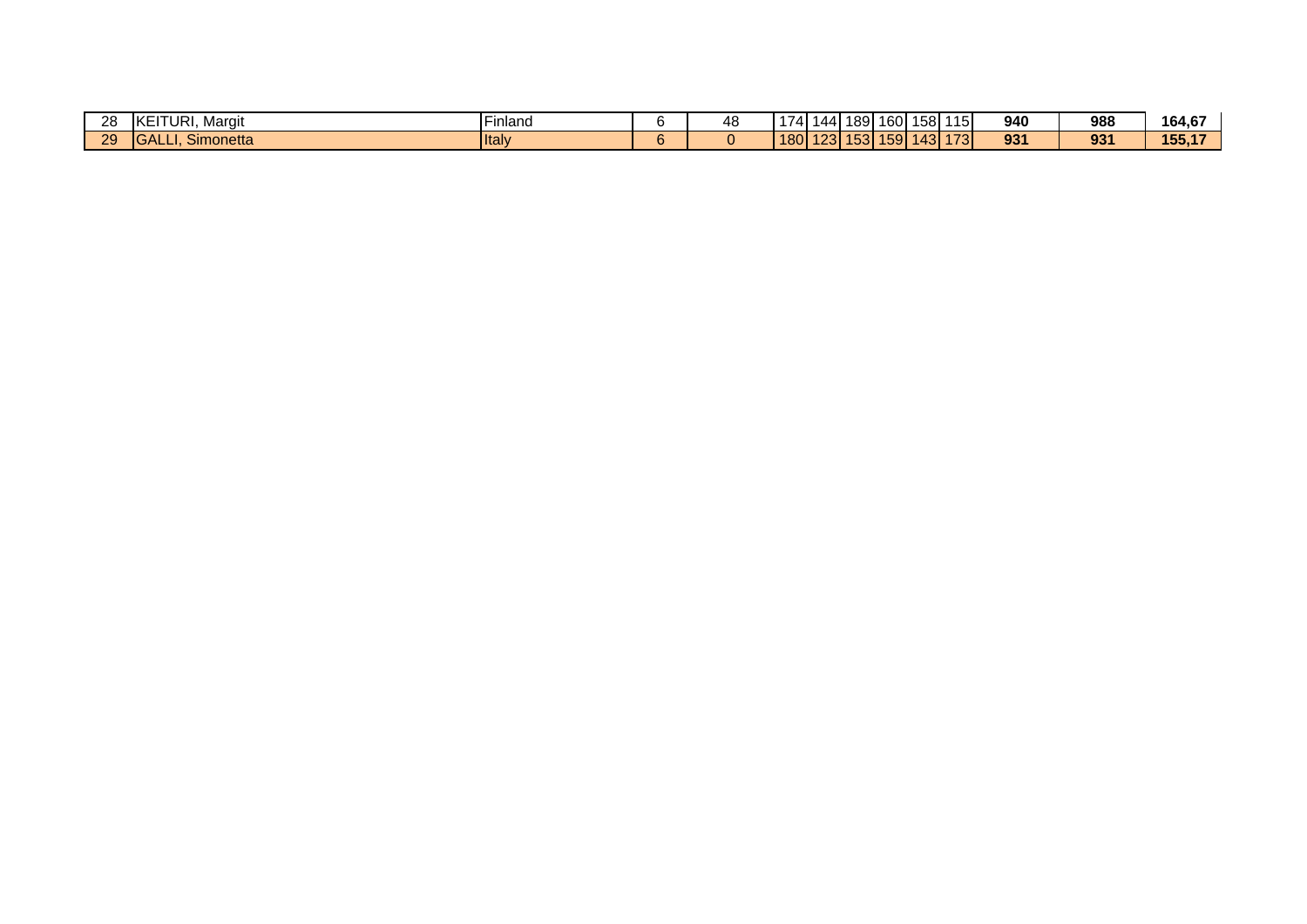



|                |                                  |                    |                |                      |                  |                         |                | <b>GAME</b>    |                |      | <b>TOTAL</b>       |        |
|----------------|----------------------------------|--------------------|----------------|----------------------|------------------|-------------------------|----------------|----------------|----------------|------|--------------------|--------|
| <b>SEED</b>    | <b>PLAYER NAME</b>               | <b>COUNTRY</b>     |                | <b>GAME HANDICAP</b> |                  | $\overline{2}$          | 3 <sup>1</sup> | $\overline{4}$ | $\overline{5}$ |      | 6 SCRATCH HANDICAP | AVG.   |
|                | <b>JUSSILA, Perttu</b>           | Finland            | 6              | $\overline{0}$       | 177              | 196 179 256 244 228     |                |                |                | 1280 | 1280               | 213,33 |
| 2              | <b>SANDERS, Nicole</b>           | <b>Netherlands</b> | 6              | 48                   |                  | 178 177 199 245 205 215 |                |                |                | 1219 | 1267               | 211,17 |
| 3              | SPADA, Amedeo                    | <b>Italy</b>       | $\overline{6}$ | $\overline{0}$       |                  | 212 213 199 181 198 217 |                |                |                | 1220 | 1220               | 203,33 |
| 4              | IORIO, Aldo                      | Italy              | 6              | 0                    |                  | 228 169 193 205 228 161 |                |                |                | 1184 | 1184               | 197,33 |
| 5              | <b>TOMAS, Cheska</b>             | <b>Netherlands</b> | 6              | 48                   |                  | 166 233 198 186 158 179 |                |                |                | 1120 | 1168               | 194,67 |
| 6              | FATU, Valentin                   | Romania            | 6              | 0                    |                  | 170 172 220 158 237 183 |                |                |                | 1140 | 1140               | 190,00 |
| $\overline{7}$ | <b>PROVENZI, Pamela</b>          | Italy              | 6              | 48                   |                  | 176 169 207 171 177 183 |                |                |                | 1083 | 1131               | 188,50 |
| 8              | VARCHETTA, Gennaro               | Italy              | 6              | 0                    |                  | 179 202 193 197 189 163 |                |                |                | 1123 | 1123               | 187,17 |
| 9              | MEDVEDITSKOV, Alexander          | <b>Russia</b>      | 6              | $\mathbf{0}$         |                  | 193 193 201 192 148 193 |                |                |                | 1120 | 1120               | 186,67 |
| 10             | SPADAVECCHIA, Andrea             | Italy              | 6              | 0                    |                  | 193 169 183 213 152 204 |                |                |                | 1114 | 1114               | 185,67 |
| 11             | SPADAVECCHIA, Renato             | Italy              | 6              | $\overline{0}$       |                  | 144 163 166 189 256 196 |                |                |                | 1114 | 1114               | 185,67 |
| 12             | <b>TIRAGALLO, Maria Vittoria</b> | Italy              | 6              | 48                   |                  | 180 160 131 190 186 207 |                |                |                | 1054 | 1102               | 183,67 |
| 13             | <b>FRIONI, Pamela</b>            | Italy              | 6              | 48                   |                  | 202 178 177 141 186 169 |                |                |                | 1053 | 1101               | 183,50 |
| 14             | MADDALONI, Antonio               | Italy              | 6              | 0                    |                  | 201 161 185 190 201 158 |                |                |                | 1096 | 1096               | 182,67 |
| 15             | <b>TARASE, Marcel</b>            | Romania            | 6              | $\overline{0}$       |                  | 184 201 173 184 164 186 |                |                |                | 1092 | 1092               | 182,00 |
| 16             | GIULIANI, Luciano                | Italy              | 6              | $\mathbf 0$          |                  | 184 191 166 200 175 175 |                |                |                | 1091 | 1091               | 181,83 |
| 17             | ZACCARIA, Osvaldo                | Italy              | 6              | $\overline{0}$       |                  | 214 196 181 180 167 147 |                |                |                | 1085 | 1085               | 180,83 |
| 18             | FATU, Ion                        | Romania            | 6              | 0                    |                  | 175 200 158 175 188 186 |                |                |                | 1082 | 1082               | 180,33 |
| 19             | <b>COLOMBANI, Piero</b>          | Italy              | 6              | $\mathbf{0}$         | $\overline{227}$ | 176 169 130 182 189     |                |                |                | 1073 | 1073               | 178,83 |
| 20             | <b>VALTONEN, Anssi</b>           | Finland            | 6              | 0                    |                  | 180 154 182 190 162 200 |                |                |                | 1068 | 1068               | 178,00 |
| 21             | <b>KEITURI, Petri</b>            | Finland            | 6              | $\mathbf{0}$         |                  | 161 190 159 212 187 157 |                |                |                | 1066 | 1066               | 177,67 |
| 22             | SPADA, Alessandro                | Italy              | 6              | 0                    |                  | 200 162 190 159 176 171 |                |                |                | 1058 | 1058               | 176,33 |
| 23             | <b>RUGGIERO, Emilio</b>          | Italy              | 6              | $\overline{0}$       |                  | 163 189 170 188 166 180 |                |                |                | 1056 | 1056               | 176,00 |
| 24             | GAGENOIU, Romeo                  | Romania            | 6              | 0                    |                  | 170 219 169 176 155 147 |                |                |                | 1036 | 1036               | 172,67 |
| 25             | HAYOUN, Oren                     | <b>Israel</b>      | 6              | $\mathbf{0}$         |                  | 176 174 179 172 161 168 |                |                |                | 1030 | 1030               | 171,67 |
| 26             | DELCARMINE, Alessandro           | Italy              | 6              | 0                    |                  | 177 166 158 146 183 199 |                |                |                | 1029 | 1029               | 171,50 |
| 27             | <b>DIENI, Pasquale</b>           | Italy              | 6              | $\mathbf{0}$         |                  | 154 178 148 179 195 159 |                |                |                | 1013 | 1013               | 168,83 |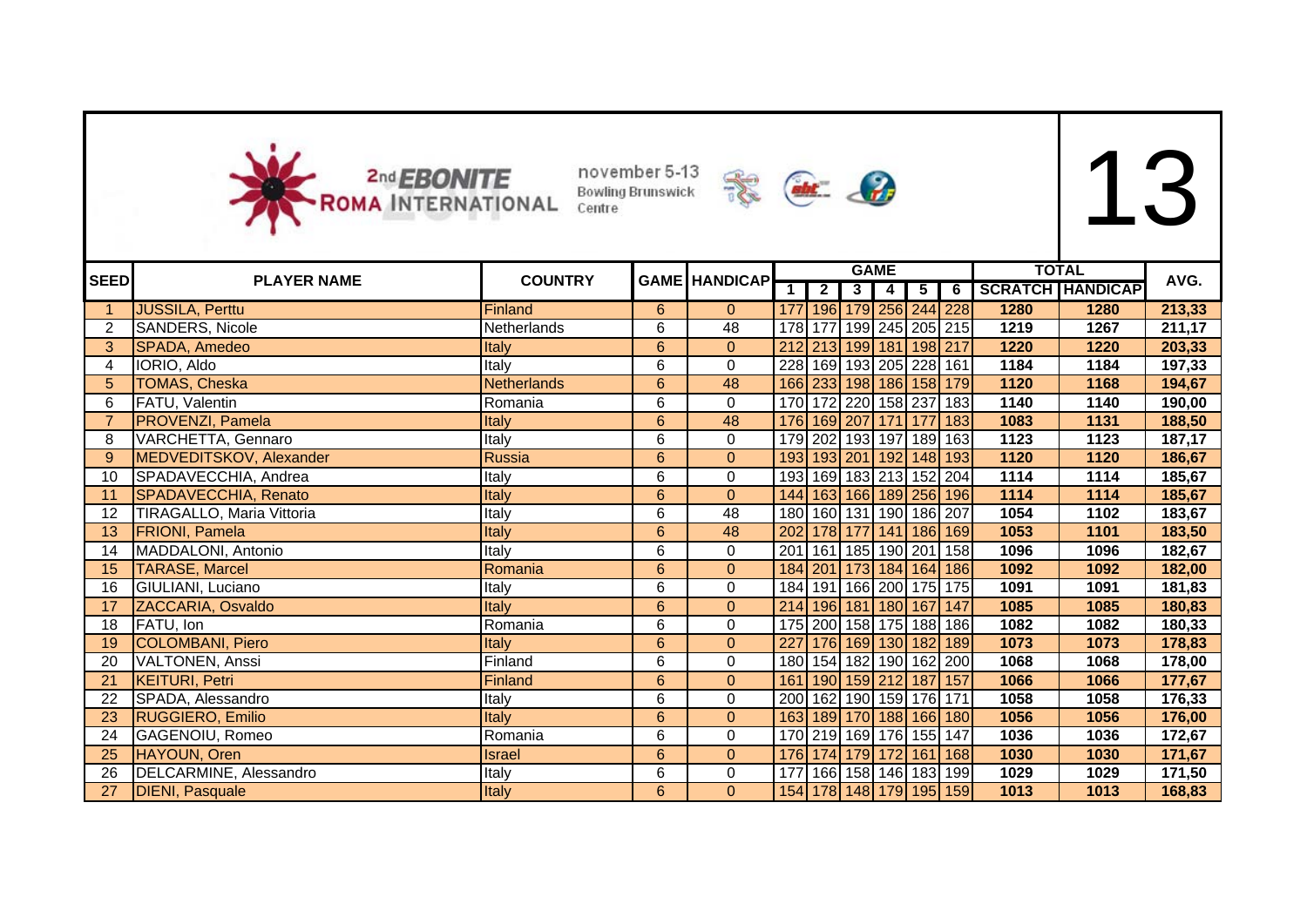| 28 | TARICEANU, Alexandru        | Romania      | 6 | $\mathbf{0}$   |                     |  |  | 150 197 170 153 190 151           | 1011 | 1011 | 168,50 |
|----|-----------------------------|--------------|---|----------------|---------------------|--|--|-----------------------------------|------|------|--------|
| 29 | <b>ISOPPO, Massimo</b>      | <b>Italy</b> | 6 | $\overline{0}$ |                     |  |  | 175 179 175 166 137 178           | 1010 | 1010 | 168,33 |
| 30 | SERRANO GARCIA, Oscar       | Spain        | 6 | 0              |                     |  |  | 176 185 118 174 153 201           | 1007 | 1007 | 167,83 |
| 31 | <b>KEITURI, Margit</b>      | Finland      | 6 | 48             |                     |  |  | 162 180 156 176 130 152           | 956  | 1004 | 167,33 |
| 32 | <b>SERRANO MASA, Rafael</b> | Spain        | 6 | 0              |                     |  |  | 162 195 156 162 150 173           | 998  | 998  | 166,33 |
| 33 | <b>FARINA, Saverio</b>      | <b>Italy</b> | 6 | $\overline{0}$ |                     |  |  | 154 163 148 189 187 142           | 983  | 983  | 163,83 |
| 34 | BRUNO, Giovanni             | Italy        | 6 | $\mathbf{0}$   |                     |  |  | 142 153 177 182 151 177           | 982  | 982  | 163,67 |
| 35 | <b>BULAN, Marius</b>        | Romania      | 6 | $\overline{0}$ |                     |  |  | 158 135 163 154 170 200           | 980  | 980  | 163,33 |
| 36 | MICCOLI, Cosimo             | Italy        | 6 | 0              |                     |  |  | 134 167 160 165 165 176           | 967  | 967  | 161,17 |
| 37 | GAROFALO, Giuseppe          | <b>Italy</b> | 6 | $\overline{0}$ |                     |  |  | 163 166 164 157 156 153           | 959  | 959  | 159,83 |
| 38 | BATTAGLIA, Gabriele         | Italy        | 6 | 0              |                     |  |  | 139 164 150 140 229 135           | 957  | 957  | 159,50 |
| 39 | SARAO, Giorgio              | <b>Italy</b> | 6 | $\overline{0}$ |                     |  |  | 144 131 157 155 209 150           | 946  | 946  | 157,67 |
| 40 | TIPALDI, Piera              | Italy        | 6 | 48             |                     |  |  | 167   157   134   148   143   129 | 878  | 926  | 154,33 |
| 41 | <b>CICCONE, Generoso</b>    | Italy        | 6 | $\overline{0}$ |                     |  |  | 112 150 155 176 162 164           | 919  | 919  | 153,17 |
| 42 | PALLOTTINO, Leonardo        | Italy        | 6 | $\mathbf 0$    |                     |  |  | 150 142 161 121 162 157           | 893  | 893  | 148,83 |
| 43 | MARIGLIANO, Domenico        | <b>Italy</b> | 6 | $\mathbf{0}$   |                     |  |  | 98 167 133 132 139 150            | 819  | 819  | 136,50 |
| 44 | RAMONDINI, Paolo            | Italy        | 5 | 0              | 180 164 181 166 101 |  |  | $\Omega$                          | 792  | 792  | 158,40 |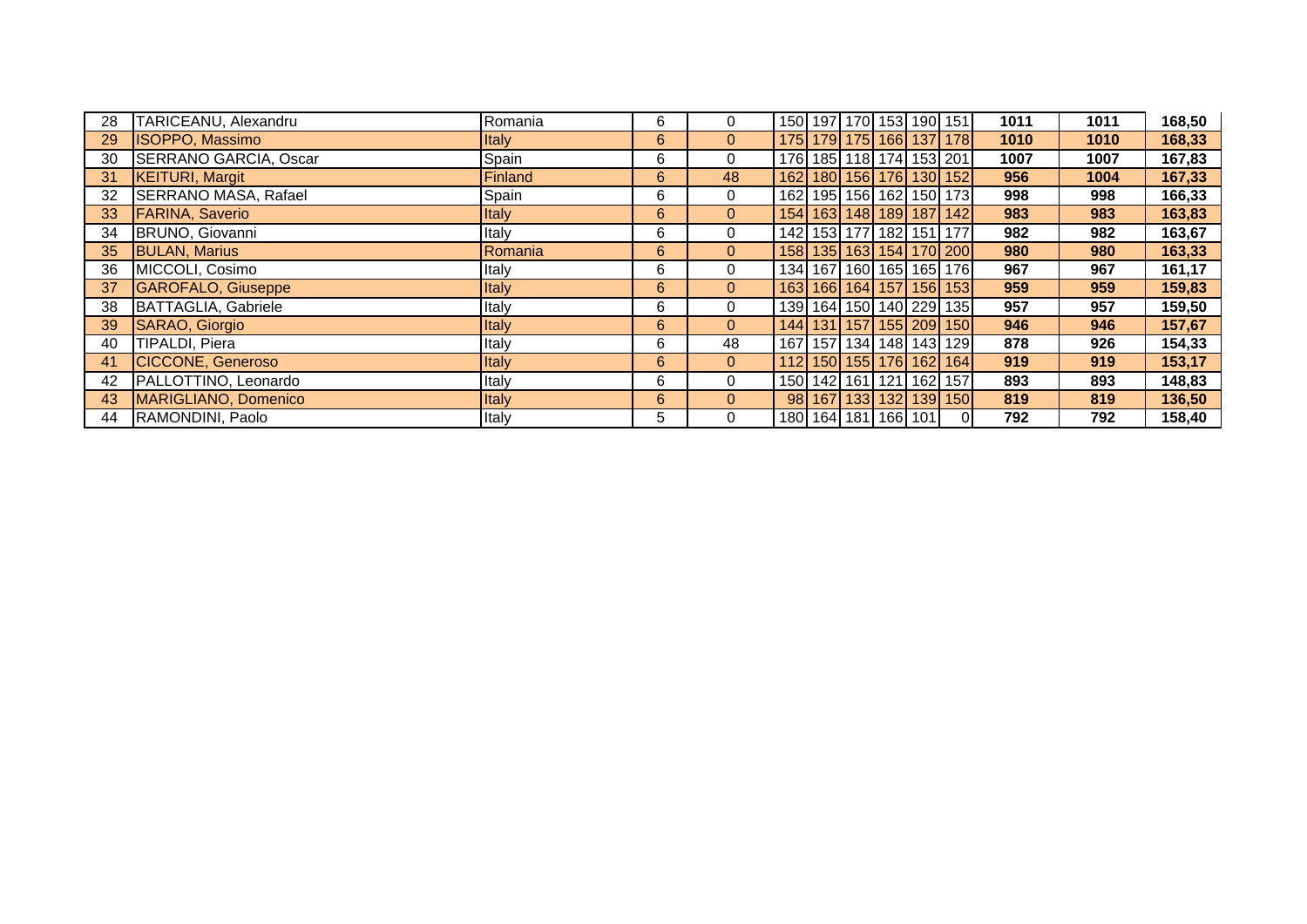





|                 | <b>CLASSIFICA ATLETI BCD ESCLUSI DALLA FINALE PRINCIPALE</b> |                |                |                      |     |                |                |                         |             |      |                         |        |
|-----------------|--------------------------------------------------------------|----------------|----------------|----------------------|-----|----------------|----------------|-------------------------|-------------|------|-------------------------|--------|
| <b>SEED</b>     | <b>PLAYER NAME</b>                                           | <b>COUNTRY</b> |                | <b>GAME HANDICAP</b> |     |                |                | <b>GAME</b>             |             |      | <b>TOTAL</b>            | AVG.   |
|                 |                                                              |                |                |                      |     | $\overline{2}$ | 3 <sup>1</sup> | 4 I                     | $5\sqrt{6}$ |      | <b>SCRATCH HANDICAP</b> |        |
|                 | <b>CANEVARI, Andrea</b>                                      | Italy          | 6              | $\overline{0}$       |     |                |                | 178 165 225 289 218 237 |             | 1312 | 1312                    | 218,67 |
| 2               | SILLETTI, Alessandro                                         | Italy          | 6              | 0                    |     |                |                | 185 274 181 256 165 210 |             | 1271 | 1271                    | 211,83 |
| 3               | <b>TEDONE, Giuseppe</b>                                      | Italy          | 6              | $\overline{0}$       |     |                |                | 185 183 158 235 223 210 |             | 1194 | 1194                    | 199,00 |
| 4               | PENNESE, Dario                                               | Italy          | 6              | 0                    |     |                |                | 175 167 214 232 240 166 |             | 1194 | 1194                    | 199,00 |
| 5               | <b>IORIO, Aldo</b>                                           | Italy          | 6              | $\mathbf{0}$         | 228 |                |                | 169 193 205 228 161     |             | 1184 | 1184                    | 197,33 |
| 6               | ANZI, Gian Claudio                                           | Italy          | 6              | 0                    |     |                |                | 224 167 193 172 235 191 |             | 1182 | 1182                    | 197,00 |
|                 | <b>QUATELA, Nunzio</b>                                       | Italy          | 6              | $\overline{0}$       |     |                |                | 164 201 235 183 210 185 |             | 1178 | 1178                    | 196,33 |
| 8               | MEDAGLIA, Mario                                              | Italy          | 6              | 0                    |     |                |                | 157 166 201 235 204 214 |             | 1177 | 1177                    | 196,17 |
| 9               | SALA, Alba                                                   | Italy          | 6              | 48                   |     |                |                | 205 248 178 141 159 190 |             | 1121 | 1169                    | 194,83 |
| 10              | RANIERI, Simone                                              | Italy          | 6              | 0                    |     |                |                | 145 163 206 195 204 255 |             | 1168 | 1168                    | 194,67 |
| 11              | MANALILI, Glenn Conrad                                       | Italy          | 6              | $\mathbf{0}$         |     |                |                | 175 210 189 157 203 231 |             | 1165 | 1165                    | 194,17 |
| 12              | D ERCOLE, Roberto                                            | Italy          | 6              | 0                    |     |                |                | 209 187 207 187 186 189 |             | 1165 | 1165                    | 194,17 |
| 13 <sup>°</sup> | <b>INGA, Marco</b>                                           | Italy          | $6\phantom{1}$ | $\overline{0}$       |     |                |                | 153 209 185 168 188 255 |             | 1158 | 1158                    | 193,00 |
| 14              | VACCARO, Francesco                                           | Italy          | 6              | 0                    |     |                |                | 195 185 161 181 210 226 |             | 1158 | 1158                    | 193,00 |
| 15              | <b>SENNA, Giuseppe</b>                                       | Italy          | 6              | $\mathbf{0}$         |     |                |                | 155 220 178 169 237 195 |             | 1154 | 1154                    | 192,33 |
| 16              | GIULIANI, Luciano                                            | Italy          | 6              | 0                    |     |                |                | 179 155 182 168 216 245 |             | 1145 | 1145                    | 190,83 |
| 17              | <b>FARRIS, mauro</b>                                         | Italy          | 6              | 0                    |     |                |                | 176 198 188 231 167 182 |             | 1142 | 1142                    | 190,33 |
| 18              | FIORENTINO, Antonino                                         | Italy          | 6              | 0                    |     |                |                | 180 209 145 149 279 179 |             | 1141 | 1141                    | 190,17 |
| 19              | MOZZONE, Alessandro                                          | Italy          | 6              | $\overline{0}$       |     |                |                | 165 221 173 245 167 169 |             | 1140 | 1140                    | 190,00 |
| 20              | DELVINO, Angelo                                              | Italy          | 6              | 0                    |     |                |                | 164 206 166 160 245 192 |             | 1133 | 1133                    | 188,83 |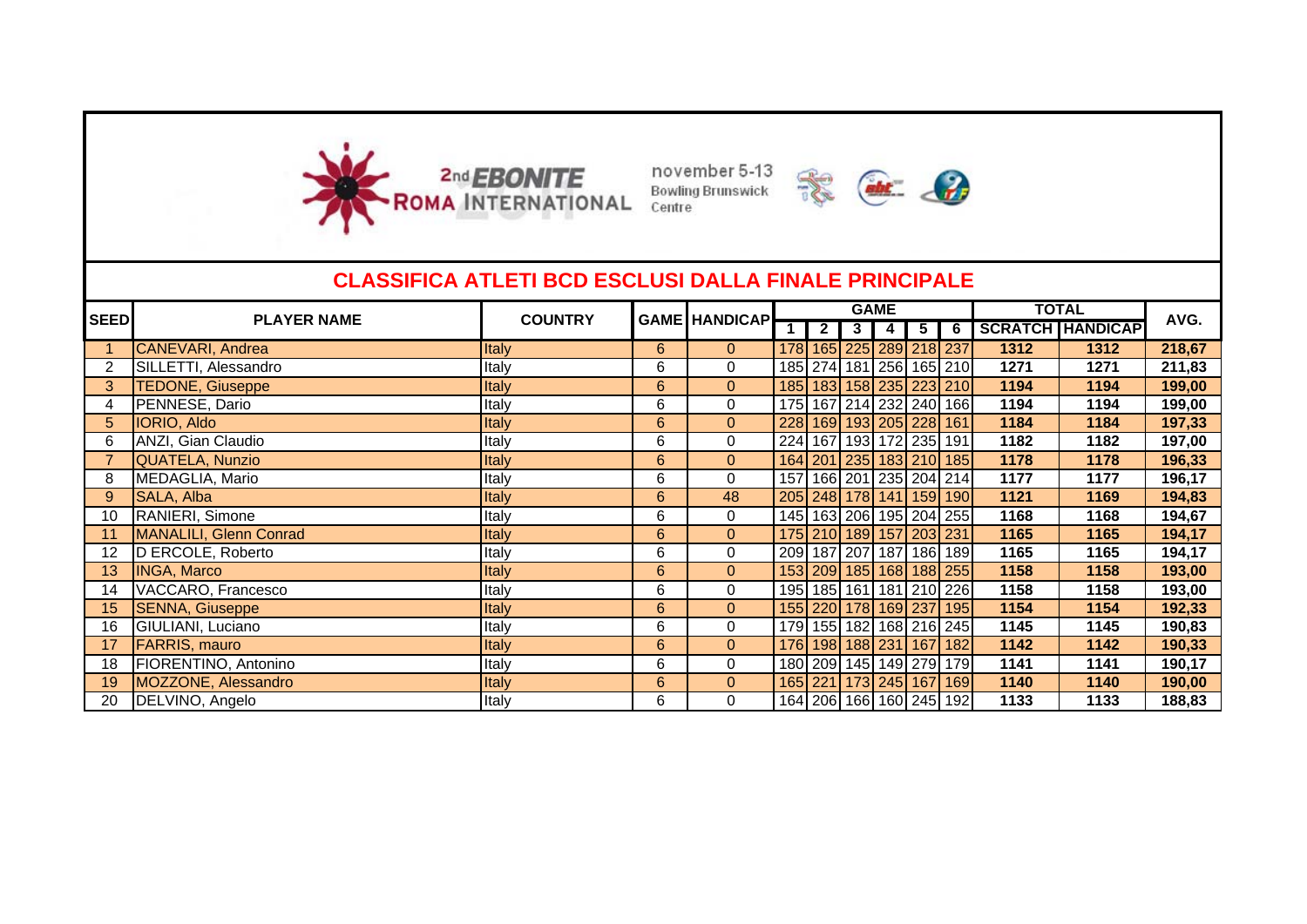



|                | <b>2nd EBONITE</b><br>ROMA INTERNATIONAL | Centre         | november 5-13<br><b>Bowling Brunswick</b> |                      | abt 2            |                |   |                         |                |                |                         |      |        |
|----------------|------------------------------------------|----------------|-------------------------------------------|----------------------|------------------|----------------|---|-------------------------|----------------|----------------|-------------------------|------|--------|
| SEEDI          | <b>PLAYER NAME</b>                       | <b>COUNTRY</b> |                                           | <b>GAME HANDICAP</b> |                  |                |   | <b>GAME</b>             |                |                | <b>TOTAL</b>            |      | AVG.   |
|                |                                          |                |                                           |                      | $\mathbf{1}$     | $\overline{2}$ | 3 | 4                       | $\overline{5}$ | $\overline{6}$ | <b>SCRATCH HANDICAP</b> |      |        |
| 1.             | <b>RODRIGUEZ, Paco</b>                   | Spain          | 6                                         | $\overline{0}$       |                  |                |   | 247 176 205 215 233 224 |                |                | 1300                    | 1300 | 216,67 |
| $\overline{2}$ | ACIN, Ion                                | Spain          | 6                                         | $\mathbf{0}$         | 217              |                |   | 215 195 254 193 222     |                |                | 1296                    | 1296 | 216,00 |
| 3              | <b>GONZALEZ, Jose María</b>              | Spain          | $6\phantom{1}$                            | $\Omega$             | 223              |                |   | 217 267 159 212 184     |                |                | 1262                    | 1262 | 210,33 |
| 4              | <b>GAGENOIU, Romeo</b>                   | Romania        | 6                                         | 0                    | 236              |                |   | 170 215 224 219 175     |                |                | 1239                    | 1239 | 206,50 |
| 5 <sup>5</sup> | <b>BULAN, Marius</b>                     | Romania        | 6                                         | $\overline{0}$       | 233              |                |   | 221 210 209 140 199     |                |                | 1212                    | 1212 | 202,00 |
| 6              | BOGDAN, Dobondi                          | Romania        | 6                                         | $\Omega$             |                  |                |   | 213 242 172 206 215 146 |                |                | 1194                    | 1194 | 199,00 |
| $\overline{7}$ | QUATELA, Nunzio                          | Italy          | 6                                         | $\Omega$             |                  |                |   | 164 201 235 183 210 185 |                |                | 1178                    | 1178 | 196,33 |
| 8              | MADDALONI, Enrico                        | Italy          | 6                                         | $\mathbf 0$          |                  |                |   | 199 179 248 171 169 194 |                |                | 1160                    | 1160 | 193,33 |
| 9              | <b>VACCARO, Francesco</b>                | Italy          | 6                                         | $\Omega$             |                  |                |   | 190 188 212 160 226 182 |                |                | 1158                    | 1158 | 193,00 |
| 10             | SPITERI, Mark                            | Malta          | 6                                         | $\mathbf 0$          | 181              |                |   | 211 179 223 166 192     |                |                | 1152                    | 1152 | 192,00 |
| 11             | <b>TARASE, Marcel</b>                    | Romania        | $6\phantom{1}$                            | $\Omega$             | 194              | 192 226        |   |                         |                | 176 203 158    | 1149                    | 1149 | 191,50 |
| 12             | MIHAITA, Gogoasa                         | Romania        | 6                                         | 0                    | 212              | 167 205        |   |                         |                | 181 199 177    | 1141                    | 1141 | 190,17 |
| 13             | <b>URBISTAZU, Gabriela</b>               | Spain          | 6                                         | 48                   | 167              |                |   | 239 185 170 166 156     |                |                | 1083                    | 1131 | 188,50 |
| 14             | FATU, Valentin                           | Romania        | 6                                         | 0                    | 192              |                |   | 149 180 202 204 202     |                |                | 1129                    | 1129 | 188,17 |
| 15             | <b>CARANNANTE, Tiziana</b>               | <b>Malta</b>   | 6                                         | 48                   | 223              |                |   | 215 177 159 130 159     |                |                | 1063                    | 1111 | 185,17 |
| 16             | HOANG, Phong                             | Spain          | 6                                         | $\Omega$             |                  |                |   | 144 184 209 191 198 181 |                |                | 1107                    | 1107 | 184,50 |
| 17             | <b>TEDONE, Giuseppe</b>                  | Italy          | 6                                         | $\overline{0}$       |                  |                |   | 184 166 207 222         |                | 156 169        | 1104                    | 1104 | 184,00 |
| 18             | DI TOMMASO, Ruggiero                     | Italy          | 6                                         | $\mathbf 0$          | $\overline{202}$ |                |   | 179 154 197 139 226     |                |                | 1097                    | 1097 | 182,83 |
| 19             | <b>KEITURI, Petri</b>                    | Finland        | $6\phantom{1}$                            | $\overline{0}$       |                  |                |   | 190 204 158 198         | $171$          | 165            | 1086                    | 1086 | 181,00 |
| 20             | FATU, Ion                                | Romania        | 6                                         | $\Omega$             | 211              | 193 172        |   |                         | 142 204        | 138            | 1060                    | 1060 | 176,67 |
| 21             | <b>ODDI</b> , Stefano                    | Italy          | 6                                         | $\Omega$             | 180              | 162 201        |   |                         |                | 185 185 146    | 1059                    | 1059 | 176,50 |
| 22             | <b>TORSANI, Leandro</b>                  | Italy          | 6                                         | $\Omega$             |                  |                |   | 196 175 166 184 190 147 |                |                | 1058                    | 1058 | 176,33 |
| 23             | <b>ALONSO FARRACES, Daniel</b>           | Spain          | 6                                         | $\overline{0}$       | 161              | 241 166        |   |                         | 156 172 151    |                | 1047                    | 1047 | 174,50 |
| 24             | <b>KEITURI, Margit</b>                   | Finland        | 6                                         | $\overline{48}$      | 204              | 159 137        |   | 152                     |                | 167 179        | 998                     | 1046 | 174,33 |
| 25             | <b>TARICEANU, Alexandru</b>              | Romania        | $6\phantom{a}$                            | $\overline{0}$       |                  |                |   | 149 205 174 153 206 154 |                |                | 1041                    | 1041 | 173,50 |
| 26             | GRECU, Ion                               | Romania        | 6                                         | 0                    | 192              |                |   | 195 168 128 200 150     |                |                | 1033                    | 1033 | 172,17 |
| 27             | SIEGATO, Denis                           | Italy          | 6                                         | $\overline{0}$       |                  |                |   | 198 211 189 109 149 153 |                |                | 1009                    | 1009 | 168,17 |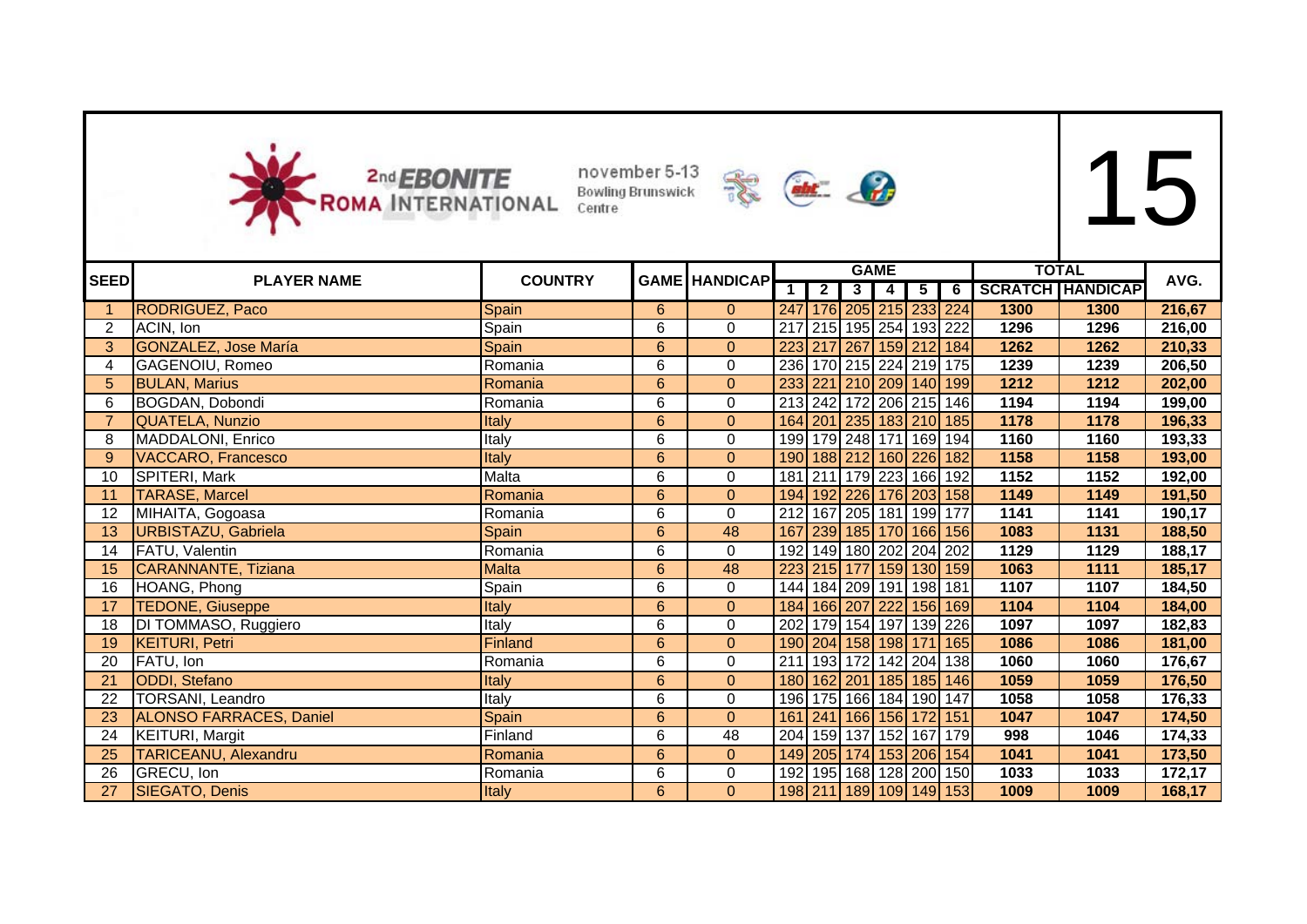| 28 | <b>IFERRARESI.</b><br>Mario | <b>Italy</b>  |    |    | 194   151                         |  |  | ' 172  200  139  140 | 996 | 996 | 166,00 |
|----|-----------------------------|---------------|----|----|-----------------------------------|--|--|----------------------|-----|-----|--------|
| 29 | <b>IROSSI, Melania</b>      | <b>I</b> taly |    | 48 | 206 128                           |  |  | 177 112 173 150      | 946 | 994 | 165.67 |
| 30 | ROSSI, Remo                 | <b>I</b> taly |    |    | 153   166   156   176   167   174 |  |  |                      | 992 | 992 | 165.33 |
| 24 | <b>IPARENTI.</b><br>Paolo   | <b>I</b> taly | c. |    | 185 192 145 148 1                 |  |  | 176 145              | 991 | 991 | 165,17 |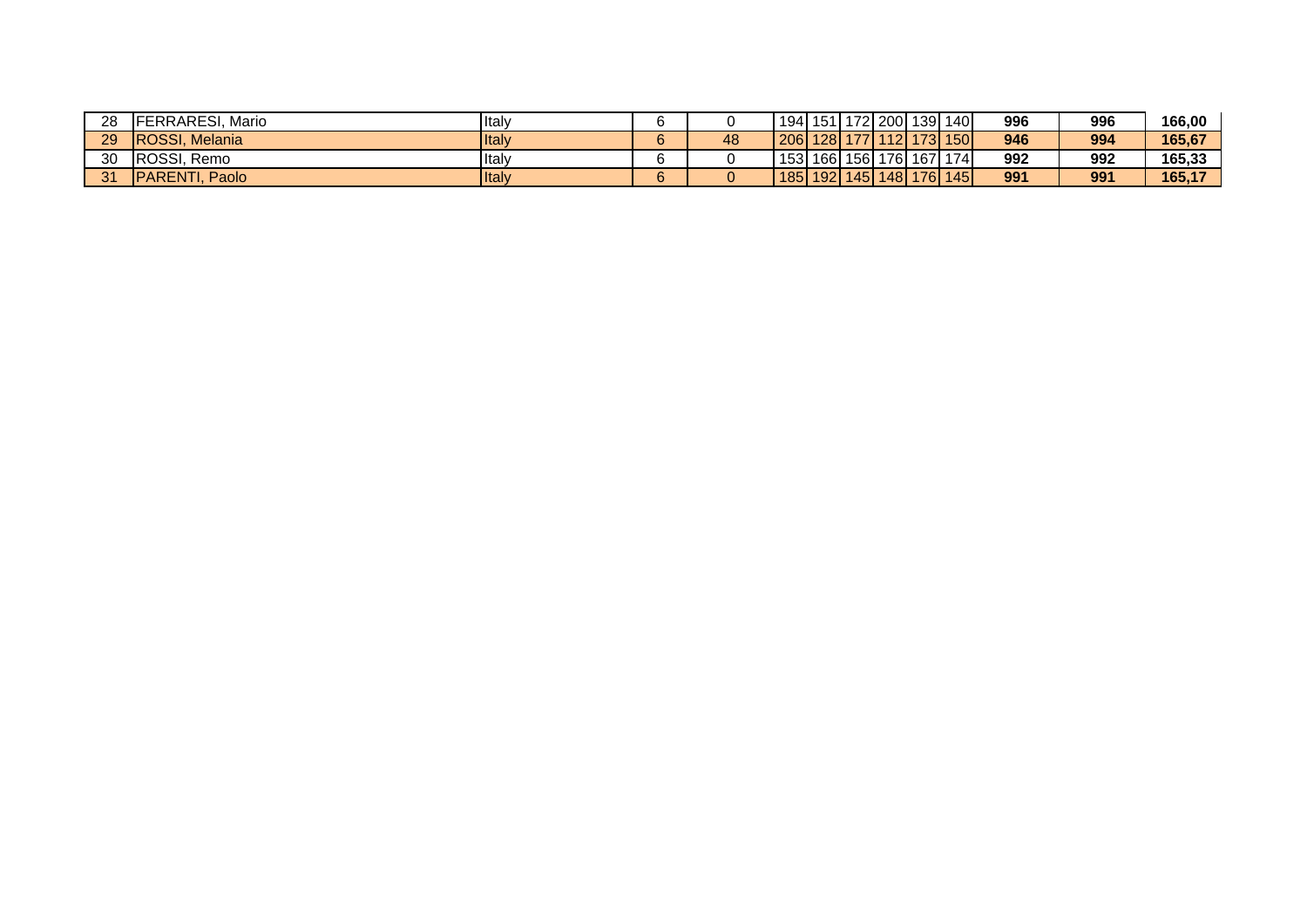



|                |                          |                |                | <b>GAME HANDICAP</b> |                         |                |                         | <b>GAME</b>    |                 |                                   | <b>TOTAL</b> |                         | AVG.   |
|----------------|--------------------------|----------------|----------------|----------------------|-------------------------|----------------|-------------------------|----------------|-----------------|-----------------------------------|--------------|-------------------------|--------|
| <b>SEED</b>    | <b>PLAYER NAME</b>       | <b>COUNTRY</b> |                |                      | $\overline{\mathbf{1}}$ | $\overline{2}$ | 3 <sup>1</sup>          | $\overline{4}$ | $5\overline{)}$ | 6                                 |              | <b>SCRATCH HANDICAP</b> |        |
| $\mathbf{1}$   | <b>BALZANO, Annalisa</b> | Italy          | 6              | 48                   |                         |                |                         |                |                 | 200 214 213 180 195 204           | 1206         | 1254                    | 209,00 |
| $\overline{2}$ | MADDALONI, Enrico        | Italy          | 6              | 0                    |                         |                | 237 207 175 198 209 199 |                |                 |                                   | 1225         | 1225                    | 204,17 |
| 3              | MORENO, Javier           | Spain          | 6              | $\mathbf{0}$         | 191                     |                | 198 260 210 152         |                |                 | 167                               | 1178         | 1178                    | 196,33 |
| 4              | REZZI, Daniele           | Italy          | 6              | $\mathsf{O}$         |                         |                | 180 186 179 245 184 197 |                |                 |                                   | 1171         | 1171                    | 195,17 |
| 5              | <b>TOMAS, Cheska</b>     | Netherlands    | 6              | 48                   |                         |                | 190 180 197 223 163 161 |                |                 |                                   | 1114         | 1162                    | 193,67 |
| 6              | RANIERI, Simone          | Italy          | 6              | 0                    | $\overline{247}$        |                | 188 162 209 158 188     |                |                 |                                   | 1152         | 1152                    | 192,00 |
| $\overline{7}$ | SUAREZ, Jorge            | Spain          | 6              | $\mathbf{0}$         |                         |                | 200 184 186 222 201     |                |                 | 145                               | 1138         | 1138                    | 189,67 |
| 8              | MADDALONI, Antonio       | Italy          | 6              | 0                    |                         |                | 175 210 200 197 163 185 |                |                 |                                   | 1130         | 1130                    | 188,33 |
| 9              | ZACCARIA, Osvaldo        | Italy          | 6              | $\mathbf 0$          |                         |                |                         |                |                 | 195 203 178 188 159 199           | 1122         | 1122                    | 187,00 |
| 10             | MEDVEDITSKOV, Alexander  | Russia         | 6              | 0                    |                         |                | 170 226 168 220 184 147 |                |                 |                                   | 1115         | 1115                    | 185,83 |
| 11             | Di DOMIZIO, Tullio       | Italy          | 6              | $\mathbf{0}$         |                         |                | 178 157 205 188 177     |                |                 | 200                               | 1105         | 1105                    | 184,17 |
| 12             | CUTINI CALISTI, Claudio  | Italy          | 6              | 0                    | 181                     |                | 183 189 148 211 189     |                |                 |                                   | 1101         | 1101                    | 183,50 |
| 13             | <b>GYKIS, Vytautas</b>   | Lithuania      | 6              | $\mathbf{0}$         |                         |                |                         |                |                 | 191   195   207   163   166   173 | 1095         | 1095                    | 182,50 |
| 14             | BOGDAN, Dobondi          | Romania        | 6              | 0                    |                         |                | 186 179 241 153 178 157 |                |                 |                                   | 1094         | 1094                    | 182,33 |
| 15             | SPADAVECCHIA, Andrea     | Italy          | 6              | $\mathbf{0}$         |                         |                | 176 163 214 217 164 159 |                |                 |                                   | 1093         | 1093                    | 182,17 |
| 16             | ZEPPI, Paolo             | Italy          | 6              | 0                    |                         |                | 173 155 189 203 165 200 |                |                 |                                   | 1085         | 1085                    | 180,83 |
| 17             | <b>VALTONEN, Anssi</b>   | Finland        | 6              | $\mathbf 0$          |                         |                | 142 205 168 181 152 217 |                |                 |                                   | 1065         | 1065                    | 177,50 |
| 18             | QUATELA, Nunzio          | Italy          | 6              | 0                    |                         |                | 233 185 164 191 151 141 |                |                 |                                   | 1065         | 1065                    | 177,50 |
| 19             | ZINGALES, Gino           | Italy          | 6              | $\overline{0}$       |                         |                | 179 179 180 159 200 157 |                |                 |                                   | 1054         | 1054                    | 175,67 |
| 20             | HAYOUN, Oren             | Israel         | 6              | $\Omega$             |                         |                | 165 186 177 190 186 149 |                |                 |                                   | 1053         | 1053                    | 175,50 |
| 21             | <b>FRIONI</b> , Pamela   | Italy          | $6\phantom{a}$ | 48                   | 147                     |                | 170 158 160 182 181     |                |                 |                                   | 998          | 1046                    | 174,33 |
| 22             | VAGNOLI, Roberto         | Italy          | 6              | 0                    |                         |                | 211 205 163 133 196 131 |                |                 |                                   | 1039         | 1039                    | 173,17 |
| 23             | <b>TROIANI, Marco</b>    | Italy          | $6\phantom{a}$ | $\overline{0}$       |                         |                | 215 137 181 180 156 168 |                |                 |                                   | 1037         | 1037                    | 172,83 |
| 24             | SPADAVECCHIA, Renato     | Italy          | 6              | $\Omega$             | 176                     |                | 182 190 154 172         |                |                 | 157                               | 1031         | 1031                    | 171,83 |
| 25             | <b>CIATTONI, Simona</b>  | Italy          | 6              | 48                   |                         |                | 145 173 141 183 147     |                |                 | 180                               | 969          | 1017                    | 169,50 |
| 26             | RACADIO, Mario           | Philippines    | 6              | 0                    |                         |                | 173 125 126 201 213 178 |                |                 |                                   | 1016         | 1016                    | 169,33 |
| 27             | PASTORI, Roberto         | <b>Italy</b>   | 6              | $\mathbf{0}$         |                         |                |                         |                |                 | 159 150 181 176 178 162           | 1006         | 1006                    | 167,67 |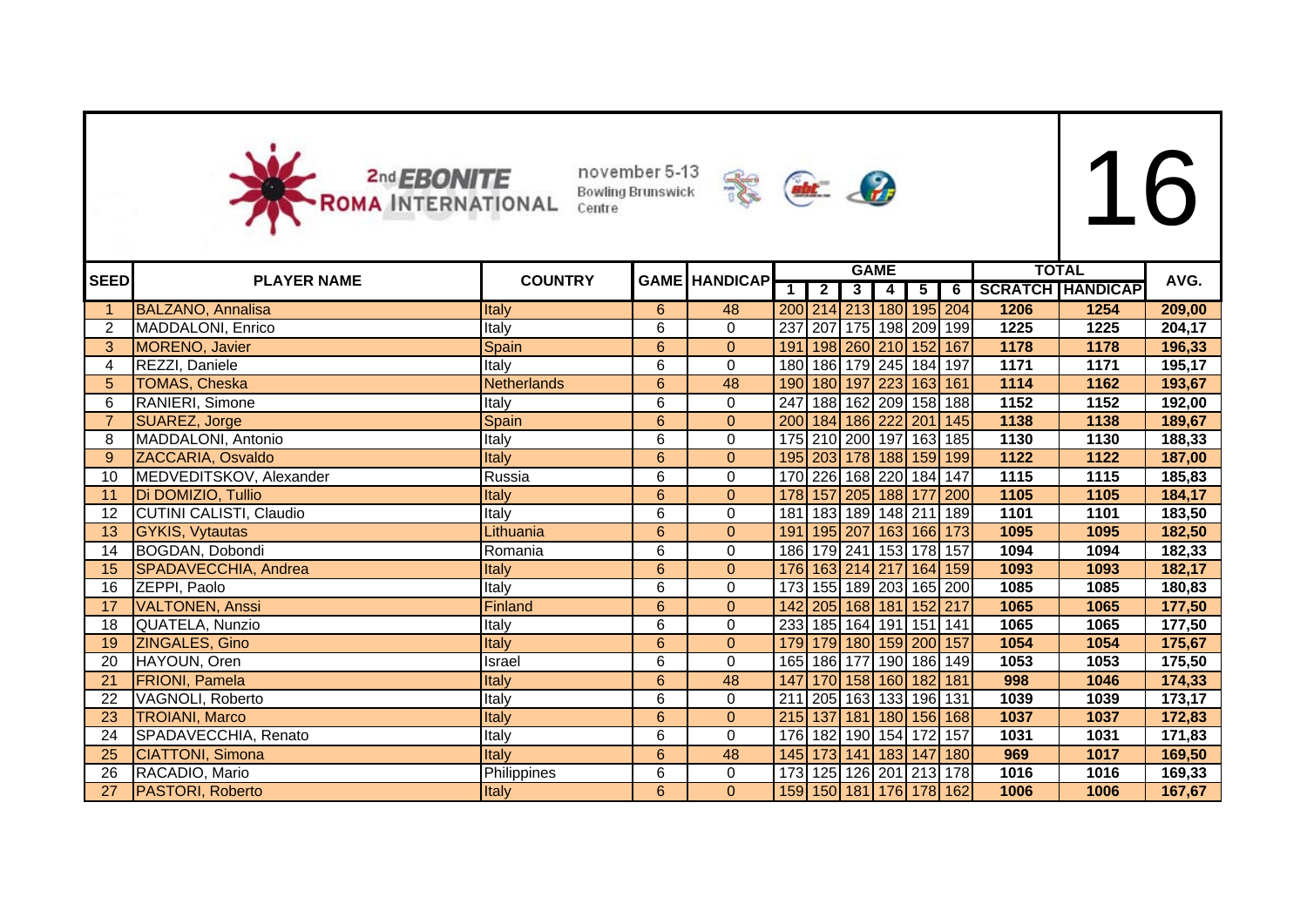| 28 | TOMARELL.<br>. Rodolfo    | <b>Italy</b> |    |           |  |  | 170   166   181   141   169   178 | 1005 | 1005 | 167,50 |
|----|---------------------------|--------------|----|-----------|--|--|-----------------------------------|------|------|--------|
| 29 | <b>MATTALINI, Monica</b>  | <b>Italy</b> | 48 | $138$ 184 |  |  | 131  176  158  168  1             | 955  | 1003 | 167,17 |
| 30 | <b>GARCIA PRADO, Lola</b> | ISpain       | 48 | 192   141 |  |  | 176 133 135 165                   | 942  | 990  | 165.00 |
| 24 | <b>INASTRI, Amedeo</b>    | <b>Italy</b> |    |           |  |  | 138 158 161 147 215 162           | 981  | 981  | 163.50 |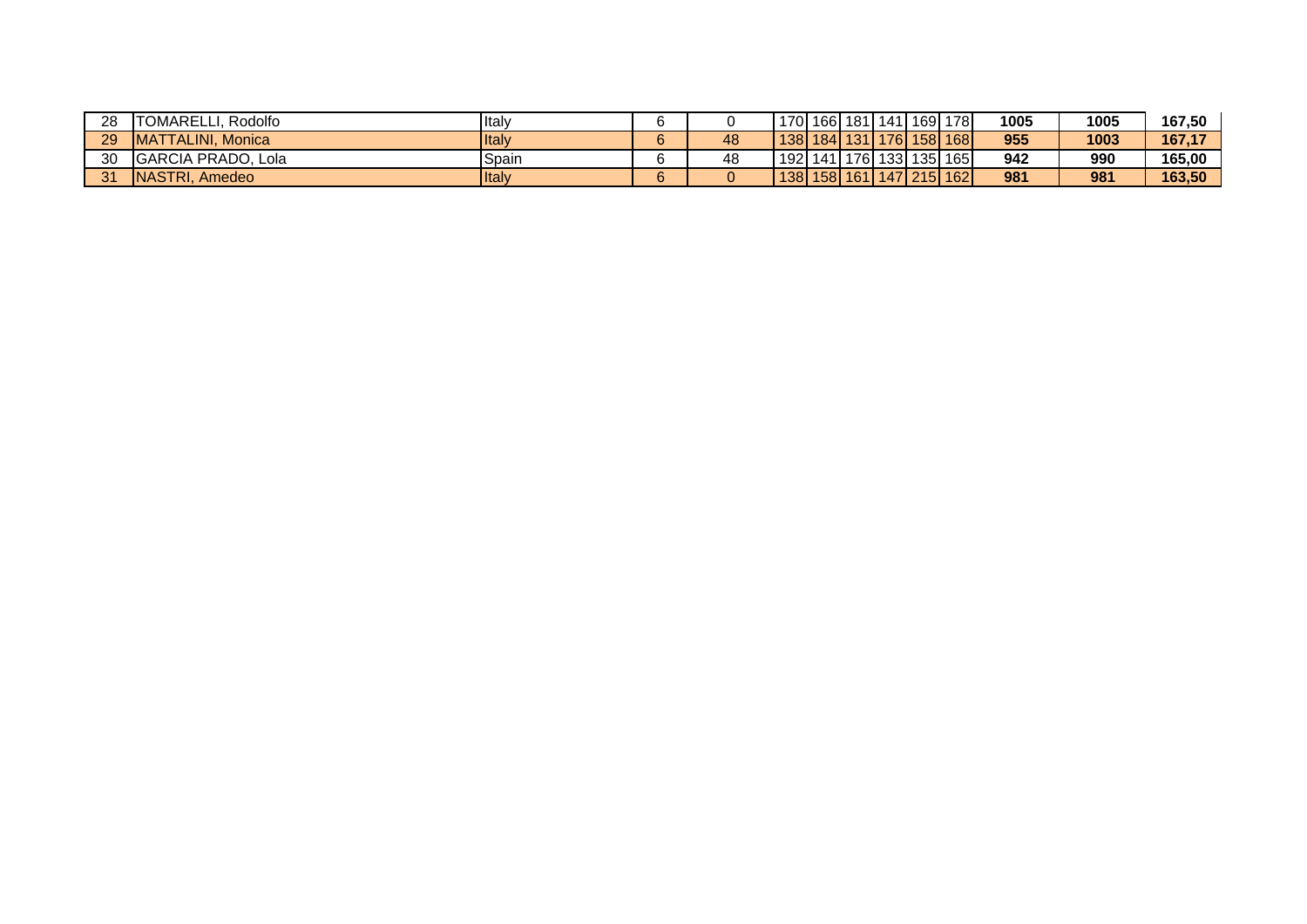



| <b>SEED</b>    | <b>PLAYER NAME</b>            | <b>COUNTRY</b> |                | <b>GAME HANDICAP</b> |     |                |                         | <b>GAME</b> |                         |   |      | <b>TOTAL</b>            | AVG.   |
|----------------|-------------------------------|----------------|----------------|----------------------|-----|----------------|-------------------------|-------------|-------------------------|---|------|-------------------------|--------|
|                |                               |                |                |                      |     | $\overline{2}$ | $\overline{\mathbf{3}}$ | 4           | $5\overline{)}$         | 6 |      | <b>SCRATCH HANDICAP</b> |        |
|                | SILLETTI, Alessandro          | Italy          | 6              | $\overline{0}$       |     |                |                         |             | 185 274 181 256 165 210 |   | 1271 | 1271                    | 211,83 |
| $\overline{2}$ | <b>TUCCIMEI, Saverio</b>      | Italy          | 6              | $\Omega$             |     |                |                         |             | 193 200 221 145 235 244 |   | 1238 | 1238                    | 206,33 |
| 3              | <b>DI FRANCESCO, Antonio</b>  | <b>Italy</b>   | 6              | $\pmb{0}$            |     |                |                         |             | 224 170 198 214 202 182 |   | 1190 | 1190                    | 198,33 |
| 4              | MEDVEDITSKOV, Alexander       | Russia         | 6              | 0                    |     |                |                         |             | 269 245 189 156 159 171 |   | 1189 | 1189                    | 198,17 |
| 5              | DEL OLMO DE LA FUENTE, Sara   | Spain          | $6\phantom{a}$ | 48                   |     |                |                         |             | 205 210 170 226 186 140 |   | 1137 | 1185                    | 197,50 |
| 6              | FROUVELLE, Serge              | France         | $\overline{6}$ | 0                    | 167 |                |                         |             | 189 225 224 219 154     |   | 1178 | 1178                    | 196,33 |
|                | <b>GYKIS, Vytautas</b>        | Lithuania      | 6              | $\overline{0}$       |     |                |                         |             | 209 212 211 184 172 170 |   | 1158 | 1158                    | 193,00 |
| 8              | CAPOBIANCHI, angelo           | Italy          | 6              | 0                    |     |                |                         |             | 228 196 211 189 193 141 |   | 1158 | 1158                    | 193,00 |
| 9              | <b>SENNA, Giuseppe</b>        | Italy          | $6\phantom{a}$ | $\overline{0}$       |     |                |                         |             | 155 220 178 169 237 195 |   | 1154 | 1154                    | 192,33 |
| 10             | ARPA, Kennith                 | Malta          | 6              | 0                    |     |                |                         |             | 189 184 213 144 227 172 |   | 1129 | 1129                    | 188,17 |
| 11             | <b>VARCHETTA, Gennaro</b>     | <b>Italy</b>   | 6              | $\overline{0}$       |     |                |                         |             | 220 204 170 213 138 164 |   | 1109 | 1109                    | 184,83 |
| 12             | MERCIECA, Dennis              | Malta          | 6              | 0                    |     |                |                         |             | 183 181 192 200 174 174 |   | 1104 | 1104                    | 184,00 |
| 13             | POLIMENI, Roberto             | <b>Italy</b>   | $6\phantom{a}$ | $\mathbf{0}$         |     |                |                         |             | 198 167 176 182 201 178 |   | 1102 | 1102                    | 183,67 |
| 14             | GRECU, Ion                    | Romania        | 6              | 0                    |     |                |                         |             | 150 195 188 171 182 215 |   | 1101 | 1101                    | 183,50 |
| 15             | <b>BURKE, Simon</b>           | <b>Malta</b>   | $6\phantom{a}$ | $\overline{0}$       |     |                |                         |             | 190 202 150 163 213 183 |   | 1101 | 1101                    | 183,50 |
| 16             | MADDALONI, Antonio            | Italy          | $\overline{6}$ | $\mathsf 0$          |     |                |                         |             | 164 167 198 166 209 196 |   | 1100 | 1100                    | 183,33 |
| 17             | <b>ANASTASI, Mauro</b>        | <b>Malta</b>   | $6\phantom{a}$ | $\overline{0}$       |     |                |                         |             | 203 160 204 180 191 154 |   | 1092 | 1092                    | 182,00 |
| 18             | MARIAN PEREZ, Juan            | Spain          | 6              | 0                    |     |                |                         |             | 180 169 169 223 177 166 |   | 1084 | 1084                    | 180,67 |
| 19             | POLIZZOTTO, Salvatore         | Italy          | $6\phantom{a}$ | $\mathbf{0}$         |     |                |                         |             | 198 181 160 175 225 145 |   | 1084 | 1084                    | 180,67 |
| 20             | CERRONI, Claudio              | Italy          | 6              | $\mathbf 0$          |     |                |                         |             | 134 171 183 216 187 180 |   | 1071 | 1071                    | 178,50 |
| 21             | CARTA, Stefania               | Italy          | $6\phantom{a}$ | 48                   |     |                |                         |             | 164 179 149 161 207 163 |   | 1023 | 1071                    | 178,50 |
| 22             | HAYOUN, Oren                  | Israel         | $\overline{6}$ | $\mathbf 0$          |     |                |                         |             | 160 164 203 200 155 182 |   | 1064 | 1064                    | 177,33 |
| 23             | SPITERI, Mark                 | <b>Malta</b>   | $6\phantom{a}$ | $\overline{0}$       |     |                |                         |             | 158 189 179 157 206 167 |   | 1056 | 1056                    | 176,00 |
| 24             | PUERTA ZURITA, Juan Francisco | Spain          | $\overline{6}$ | $\mathbf 0$          |     |                |                         |             | 187 225 162 165 153 162 |   | 1054 | 1054                    | 175,67 |
| 25             | SPADA, Alessandro             | Italy          | $6\phantom{a}$ | $\overline{0}$       |     |                |                         |             | 183 166 170 141 199 181 |   | 1040 | 1040                    | 173,33 |
| 26             | GIUFFRIDA, Carmelina          | Italy          | $\overline{6}$ | $\overline{48}$      |     |                |                         |             | 147 163 214 153 167 143 |   | 987  | 1035                    | 172,50 |
| 27             | PALAZZOTTO, Andrea            | Italy          | 6 <sup>°</sup> | $\overline{0}$       |     |                |                         |             | 174 167 142 172 184 170 |   | 1009 | 1009                    | 168,17 |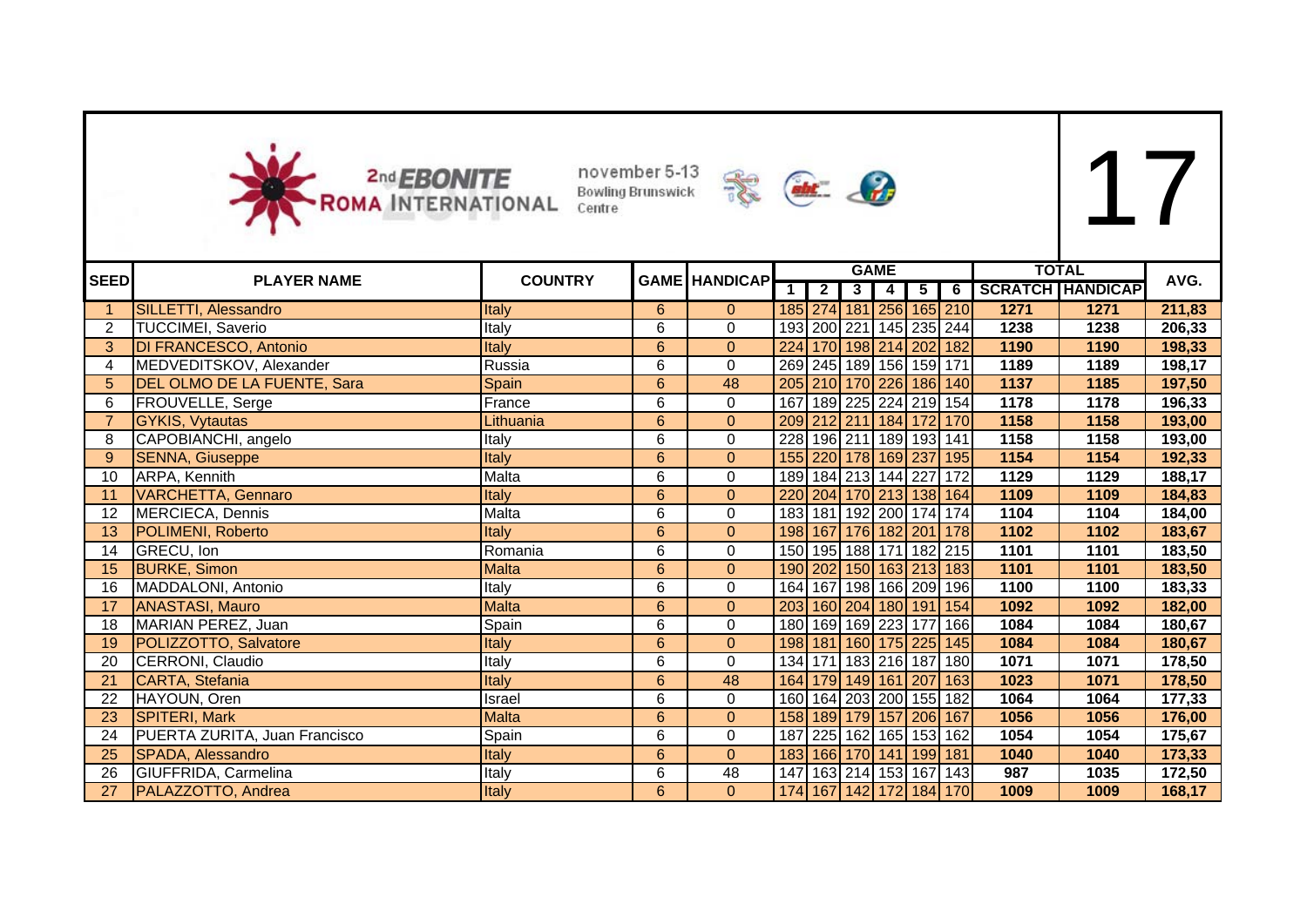| 28 | <b>IBASILE.</b><br>Filippo | <b>I</b> taly |    | $172$ 185 |           |                 | `l 156  172  159  150   |     | 994 | 994 | 165,67 |
|----|----------------------------|---------------|----|-----------|-----------|-----------------|-------------------------|-----|-----|-----|--------|
| 29 | SCIASCIA, Giuseppe         | <b>I</b> talv |    |           | 183   158 |                 | 176 145 158 171         |     | 991 | 991 | 165,17 |
| 30 | VALENTINI, Stefania        | <b>I</b> taly | 48 |           |           |                 | 139 168 168 151 162 148 |     | 936 | 984 | 164.00 |
| 24 | CARUSO, Enrico             | <b>Italy</b>  |    |           |           | 174 150 187 132 | 141                     | 199 | 983 | 983 | 163.83 |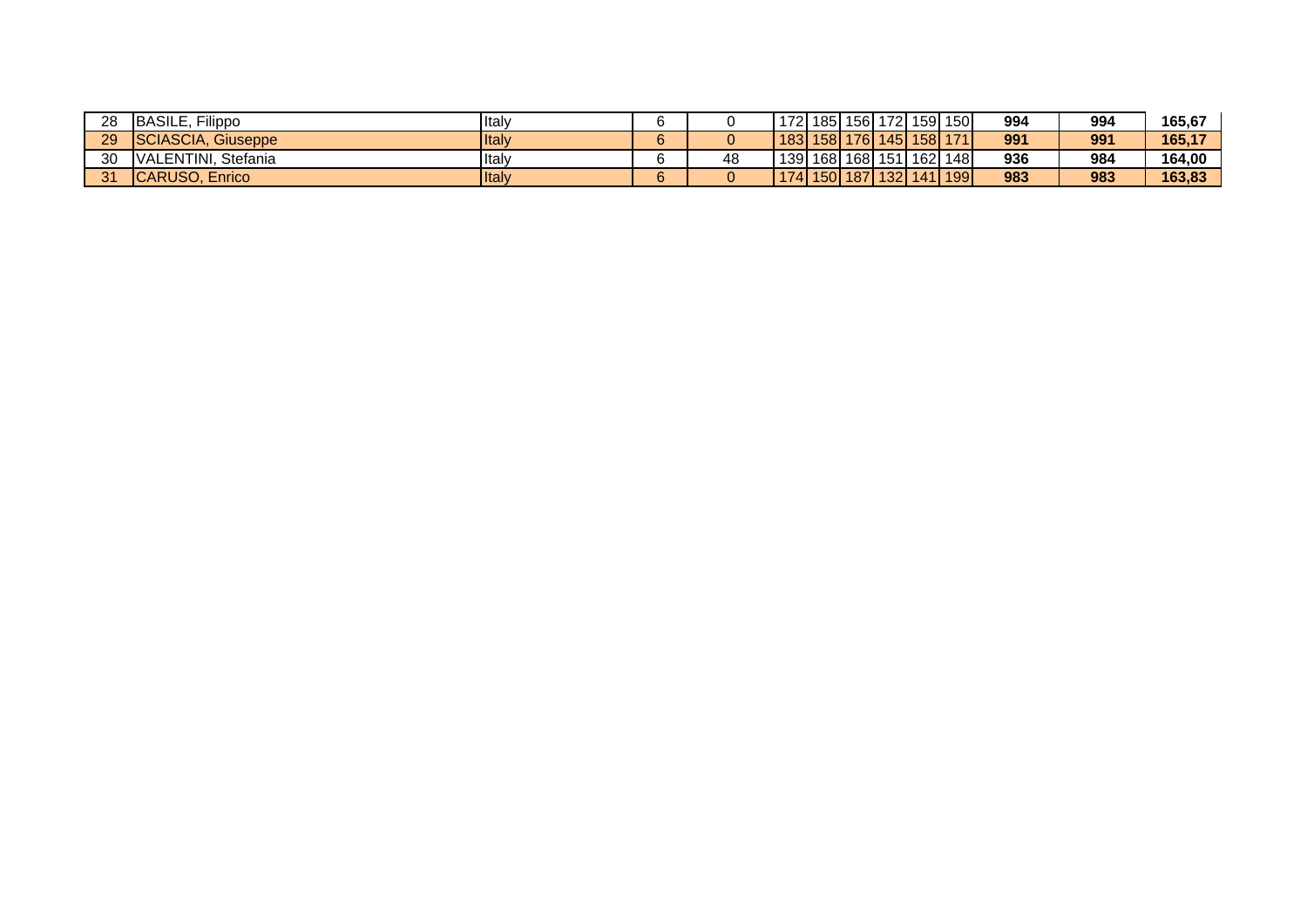



| <b>SEED</b>       |                              | <b>COUNTRY</b> |                |                      |            |                | <b>GAME</b>    |                         |                |                         |      | <b>TOTAL</b>            | AVG.   |
|-------------------|------------------------------|----------------|----------------|----------------------|------------|----------------|----------------|-------------------------|----------------|-------------------------|------|-------------------------|--------|
|                   | <b>PLAYER NAME</b>           |                |                | <b>GAME HANDICAP</b> |            | $\overline{2}$ | 3 <sup>1</sup> | $\overline{4}$          | 5 <sub>1</sub> | $-6$                    |      | <b>SCRATCH HANDICAP</b> |        |
|                   | <b>STOTT, Paul</b>           | Ireland        | 6              | $\overline{0}$       | 227        |                |                |                         |                | 257 237 169 208 218     | 1316 | 1316                    | 219,33 |
| $\overline{2}$    | RADI, Tommaso                | Italy          | 6              | $\mathbf 0$          | 169        |                |                | 194 213 221 189 222     |                |                         | 1208 | 1208                    | 201,33 |
| 3                 | DI BENEDETTO, Helga          | Italy          | $\overline{6}$ | 48                   |            |                |                |                         |                | 199 213 166 192 222 165 | 1157 | 1205                    | 200,83 |
| $\overline{4}$    | BOCCATO, Marco               | Italy          | $\overline{6}$ | 0                    |            |                |                | 174 226 235 201 179 182 |                |                         | 1197 | 1197                    | 199,50 |
| 5                 | <b>CANEVARI</b> , Andrea     | Italy          | $\overline{6}$ | $\overline{0}$       |            |                |                | 200 207 181 172 202 227 |                |                         | 1189 | 1189                    | 198,17 |
| 6                 | PRATO, Sandro                | Italy          | $\overline{6}$ | $\mathbf 0$          |            |                |                | 203 178 230 200 190 188 |                |                         | 1189 | 1189                    | 198,17 |
|                   | <b>PASCUAL POTOT, Erwin</b>  | Spain          | 6              | $\mathbf{0}$         |            |                |                |                         |                | 169 211 216 211 179 186 | 1172 | 1172                    | 195,33 |
| 8                 | RANIERI, Simone              | Italy          | 6              | 0                    |            |                |                |                         |                | 145 163 206 195 204 255 | 1168 | 1168                    | 194,67 |
| 9                 | <b>BELLOMONTE, Francesco</b> | <b>Italy</b>   | 6              | $\overline{0}$       |            |                |                |                         |                | 220 173 165 206 181 209 | 1154 | 1154                    | 192,33 |
| 10                | SULLIVAN, Neil               | Malta          | 6              | 0                    |            |                |                |                         |                | 188 171 188 189 195 214 | 1145 | 1145                    | 190,83 |
| 11                | <b>ENDRIZZI, Massimo</b>     | Italy          | 6              | $\mathbf{0}$         | 202        |                |                |                         |                | 191 205 199 174 173     | 1144 | 1144                    | 190,67 |
| $12 \overline{ }$ | <b>FELICI, Paolo</b>         | Italy          | 6              | 0                    |            |                |                |                         |                | 213 159 210 185 188 173 | 1128 | 1128                    | 188,00 |
| 13                | FERINA, Roberta              | Italy          | 6              | $\overline{0}$       | 151        |                |                |                         |                | 182 192 203 154 186     | 1068 | 1116                    | 186,00 |
| 14                | FATU, Ion                    | Romania        | 6              | $\pmb{0}$            |            |                |                |                         |                | 174 201 199 197 160 178 | 1109 | 1109                    | 184,83 |
| 15                | <b>TARASE, Marcel</b>        | Romania        | 6              | $\mathbf{0}$         | 201        |                |                |                         |                | 188 161 197 171 190     | 1108 | 1108                    | 184,67 |
| 16                | CARUANA SCICLUNA, Justim     | Malta          | 6              | $\mathbf 0$          |            |                |                |                         |                | 170 155 210 177 208 188 | 1108 | 1108                    | 184,67 |
| 17                | SPADAVECCHIA, Andrea         | Italy          | 6              | $\overline{0}$       |            |                |                |                         |                | 196 200 170 158 216 164 | 1104 | 1104                    | 184,00 |
| 18                | PARAPINI, Marco Cesare       | Italy          | 6              | 0                    |            |                |                | 182 178 171 150 186 224 |                |                         | 1091 | 1091                    | 181,83 |
| 19                | <b>BRETTI, Maurizio</b>      | Italy          | 6              | $\overline{0}$       |            |                |                |                         |                | 152 247 156 143 215 169 | 1082 | 1082                    | 180,33 |
| 20                | OMONSKY, Manfred             | Spain          | 6              | 0                    |            |                |                |                         |                | 154 183 213 204 167 160 | 1081 | 1081                    | 180,17 |
| 21                | <b>CARUSO, Enrico</b>        | Italy          | 6              | $\overline{0}$       | 207        |                |                | 165 185 163 170 182     |                |                         | 1072 | 1072                    | 178,67 |
| 22                | DELCARMINE, Alessandro       | Italy          | 6              | 0                    |            |                |                | 149 198 179 154 161 209 |                |                         | 1050 | 1050                    | 175,00 |
| 23                | SPADAVECCHIA, Renato         | Italy          | 6              | $\overline{0}$       | <b>195</b> |                |                | 153 199 172 168 158     |                |                         | 1045 | 1045                    | 174,17 |
| 24                | RAGGINI, Mauro               | Italy          | 6              | 0                    |            | 190 194 163    |                |                         | 178 180 140    |                         | 1045 | 1045                    | 174,17 |
| 25                | <b>INGA, Marco</b>           | Italy          | 6              | $\overline{0}$       | 159        |                | 178 205        |                         |                | 173 174 155             | 1044 | 1044                    | 174,00 |
| 26                | FATU, Valentin               | Romania        | 6              | $\mathsf 0$          |            | 186 179 162    |                |                         | 172 179 156    |                         | 1034 | 1034                    | 172,33 |
| 27                | <b>BASILE, Filippo</b>       | Italy          | 6              | $\Omega$             |            |                |                | 166 138 156 200 181 187 |                |                         | 1028 | 1028                    | 171,33 |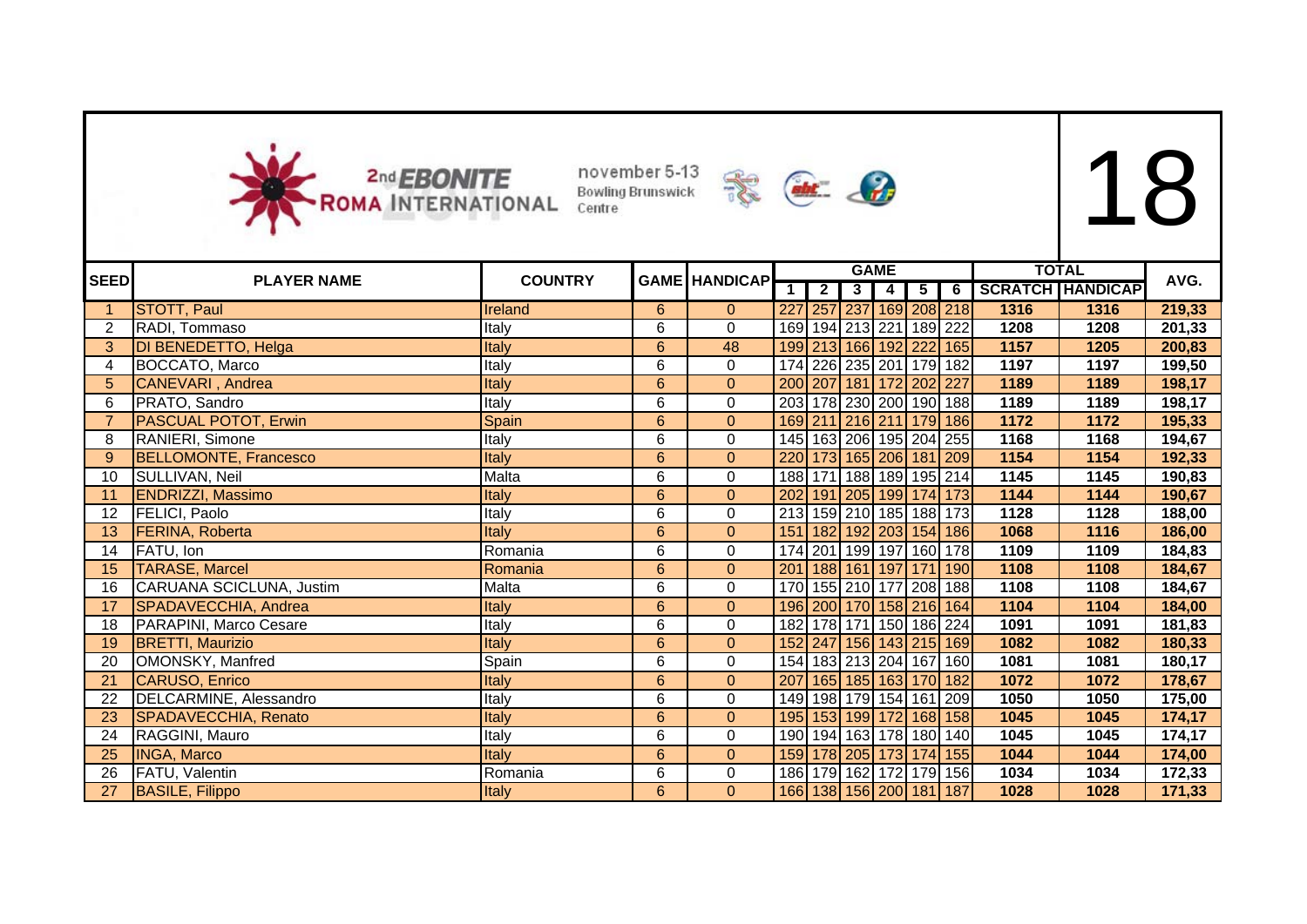| 28 | SALOMONE, Paola          | <b>I</b> Italy |   | 48 |  |  | 114   151   194   142   180   197 | 978  | 1026 | 171,00 |
|----|--------------------------|----------------|---|----|--|--|-----------------------------------|------|------|--------|
| 29 | MARCHIORI, Gianni        | <b>I</b> ltalv |   |    |  |  | 167   191   143   114   202   208 | 1025 | 1025 | 170.83 |
| 30 | CASTILLO LEONGSON, Sammy | Spain          |   |    |  |  | 197   164   184   146   172   159 | 1022 | 1022 | 170.33 |
| 24 | APERI.<br>Simone         | <b>Italy</b>   | ຂ |    |  |  | 185   156   141   165   170   200 | 1017 | 1017 | 169.50 |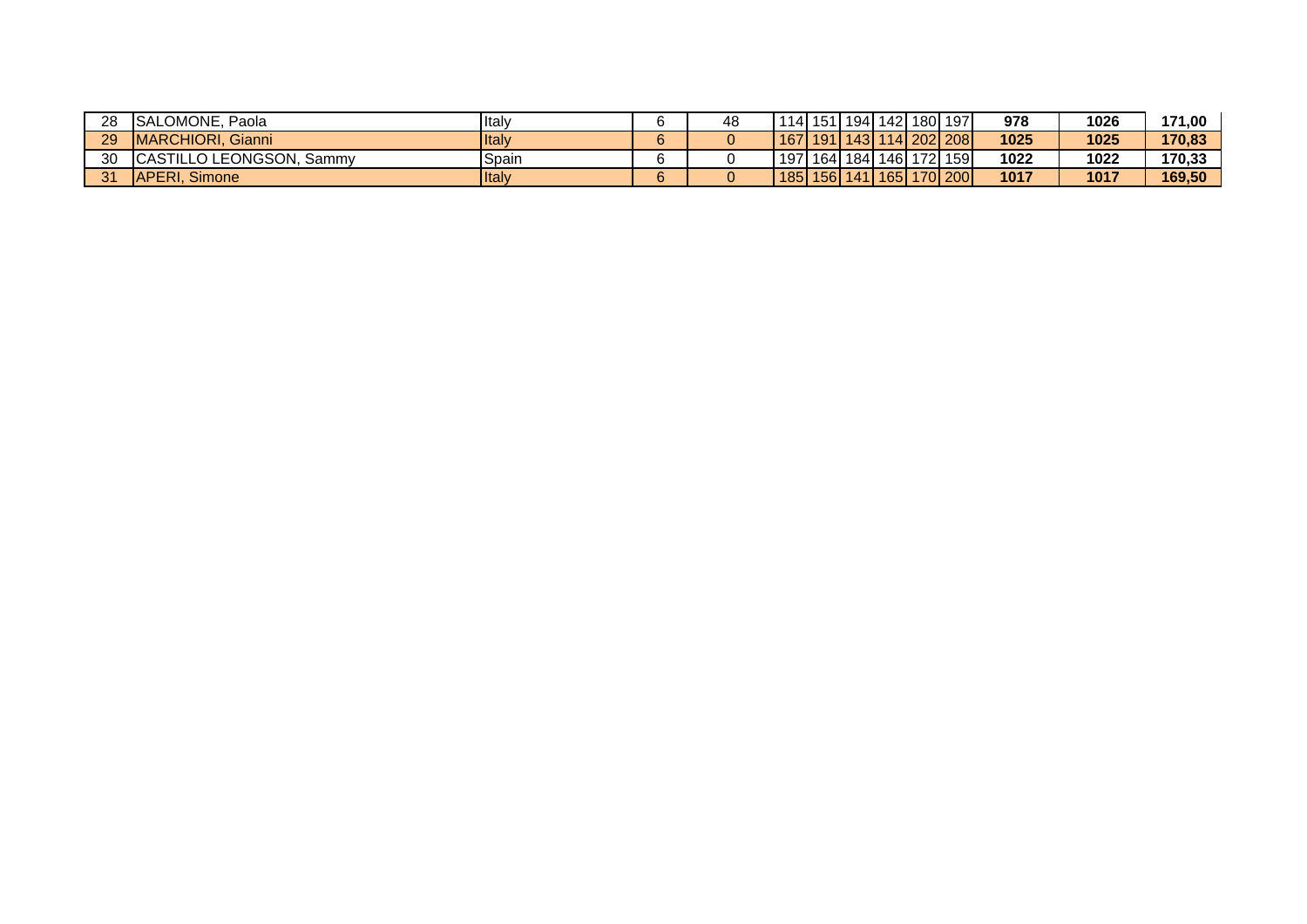



|             |                             | <b>COUNTRY</b>       |                |                      |                  |                |                | <b>GAME</b>              |               |                                   |      | <b>TOTAL</b>       | AVG.   |
|-------------|-----------------------------|----------------------|----------------|----------------------|------------------|----------------|----------------|--------------------------|---------------|-----------------------------------|------|--------------------|--------|
| <b>SEED</b> | <b>PLAYER NAME</b>          |                      |                | <b>GAME HANDICAP</b> |                  | $\overline{2}$ | 3 <sup>1</sup> | $\overline{\phantom{a}}$ | $\frac{1}{5}$ |                                   |      | 6 SCRATCH HANDICAP |        |
|             | <b>MADDALONI, Antonio</b>   | <b>Italy</b>         | 6              | $\overline{0}$       |                  |                |                |                          |               | 224 199 209 223 202 204           | 1261 | 1261               | 210,17 |
| 2           | KEITURI, Petri              | Finland              | 6              | 0                    |                  |                |                |                          |               | 232 238 192 177 179 221           | 1239 | 1239               | 206,50 |
| 3           | <b>FANIZZA, Pierfranco</b>  | Italy                | 6              | $\boldsymbol{0}$     |                  |                |                |                          |               | 213 229 176 197 191 231           | 1237 | 1237               | 206,17 |
| 4           | MADDALONI, Enrico           | Italy                | 6              | 0                    |                  |                |                |                          |               | 268 238 179 180 194 147           | 1206 | 1206               | 201,00 |
| 5           | <b>CARANNANTE, Tiziana</b>  | <b>Malta</b>         | 6              | 48                   |                  |                |                |                          |               | 229 192 198 189 179 158           | 1145 | 1193               | 198,83 |
| 6           | PASCUAL POTOT, Erwin        | Spain                | 6              | 0                    |                  |                |                |                          |               | 162 161 196 246 193 224           | 1182 | 1182               | 197,00 |
|             | ZINGALES, Gino              | Italy                | $6\phantom{1}$ | $\overline{0}$       |                  |                |                |                          |               | 207 167 217 198 196 183           | 1168 | 1168               | 194,67 |
| 8           | FATU, Valentin              | Romania              | 6              | 0                    |                  |                |                |                          |               | 189 243 203 164 186 175           | 1160 | 1160               | 193,33 |
| 9           | <b>DE ANGELIS, Marco</b>    | Italy                | $\overline{6}$ | $\overline{0}$       |                  |                |                |                          |               | 152 225 187 159 192 229           | 1144 | 1144               | 190,67 |
| 10          | SULLIVAN, Neil              | Malta                | 6              | 0                    |                  |                |                |                          |               | 201   187   203   175   165   212 | 1143 | 1143               | 190,50 |
| 11          | ODDI, Stefano               | <b>Italy</b>         | 6              | $\overline{0}$       | 201              |                |                |                          |               | 212 151 231 149 179               | 1123 | 1123               | 187,17 |
| 12          | SPITERI, Mark               | Malta                | 6              | 0                    |                  |                |                |                          |               | 206 167 153 205 189 202           | 1122 | 1122               | 187,00 |
| 13          | <b>SENNA, Giuseppe</b>      | Italy                | 6              | $\overline{0}$       |                  |                |                |                          |               | 197 168 182 179 204 189           | 1119 | 1119               | 186,50 |
| 14          | <b>BULAN, Marius</b>        | Romania              | 6              | 0                    |                  |                |                |                          |               | 155 201 146 222 201 185           | 1110 | 1110               | 185,00 |
| 15          | <b>PARISI, Claudio</b>      | <b>Italy</b>         | $6\phantom{1}$ | $\mathbf{0}$         |                  |                |                |                          |               | 204 144 204 234 158 157           | 1101 | 1101               | 183,50 |
| 16          | GAGENOIU, Romeo             | Romania              | 6              | 0                    |                  |                |                |                          |               | 159 186 158 246 158 193           | 1100 | 1100               | 183,33 |
| 17          | NOLAN, Pat                  | <b>United States</b> | 6              | $\mathbf{0}$         |                  |                |                |                          |               | 155 165 204 195 203 178           | 1100 | 1100               | 183,33 |
| 18          | <b>VALTONEN, Anssi</b>      | Finland              | 6              | 0                    |                  |                |                |                          |               | 220 180 222 193 131 151           | 1097 | 1097               | 182,83 |
| 19          | <b>FATU, Ion</b>            | Romania              | 6              | $\mathbf{0}$         |                  |                |                |                          |               | 203 205 183 161 159 182           | 1093 | 1093               | 182,17 |
| 20          | CARAFA, Antonio             | Italy                | 6              | 0                    |                  |                |                |                          |               | 171 180 195 204 175 167           | 1092 | 1092               | 182,00 |
| 21          | <b>TARASE, Marcel</b>       | Romania              | 6              | $\overline{0}$       |                  |                |                |                          |               | 183 171 182 166 181 188           | 1071 | 1071               | 178,50 |
| 22          | GORRIERI, Vittorio          | Italy                | 6              | 0                    |                  |                |                |                          |               | 154   167   175   234   159   180 | 1069 | 1069               | 178,17 |
| 23          | PAPARAZZO, Francesco        | <b>Italy</b>         | $\overline{6}$ | $\mathbf{0}$         |                  |                |                |                          |               | 208 172 208 157 167 155           | 1067 | 1067               | 177,83 |
| 24          | MARCHIORI, Gianni           | Italy                | 6              | 0                    |                  |                |                |                          |               | 185 191 185 153 170 167           | 1051 | 1051               | 175,17 |
| 25          | <b>TARICEANU, Alexandru</b> | Romania              | 6              | $\mathbf{0}$         | $\overline{211}$ |                |                |                          |               | 165 188 163 158 161               | 1046 | 1046               | 174,33 |
| 26          | BORG, Sammy                 | Malta                | 6              | 0                    |                  |                |                |                          |               | 214 127 170 181 195 155           | 1042 | 1042               | 173,67 |
| 27          | MOZZONE, Alessandro         | Italy                | 6              | $\mathbf{0}$         |                  |                |                |                          |               | 169 182 204 148 142 196           | 1041 | 1041               | 173,50 |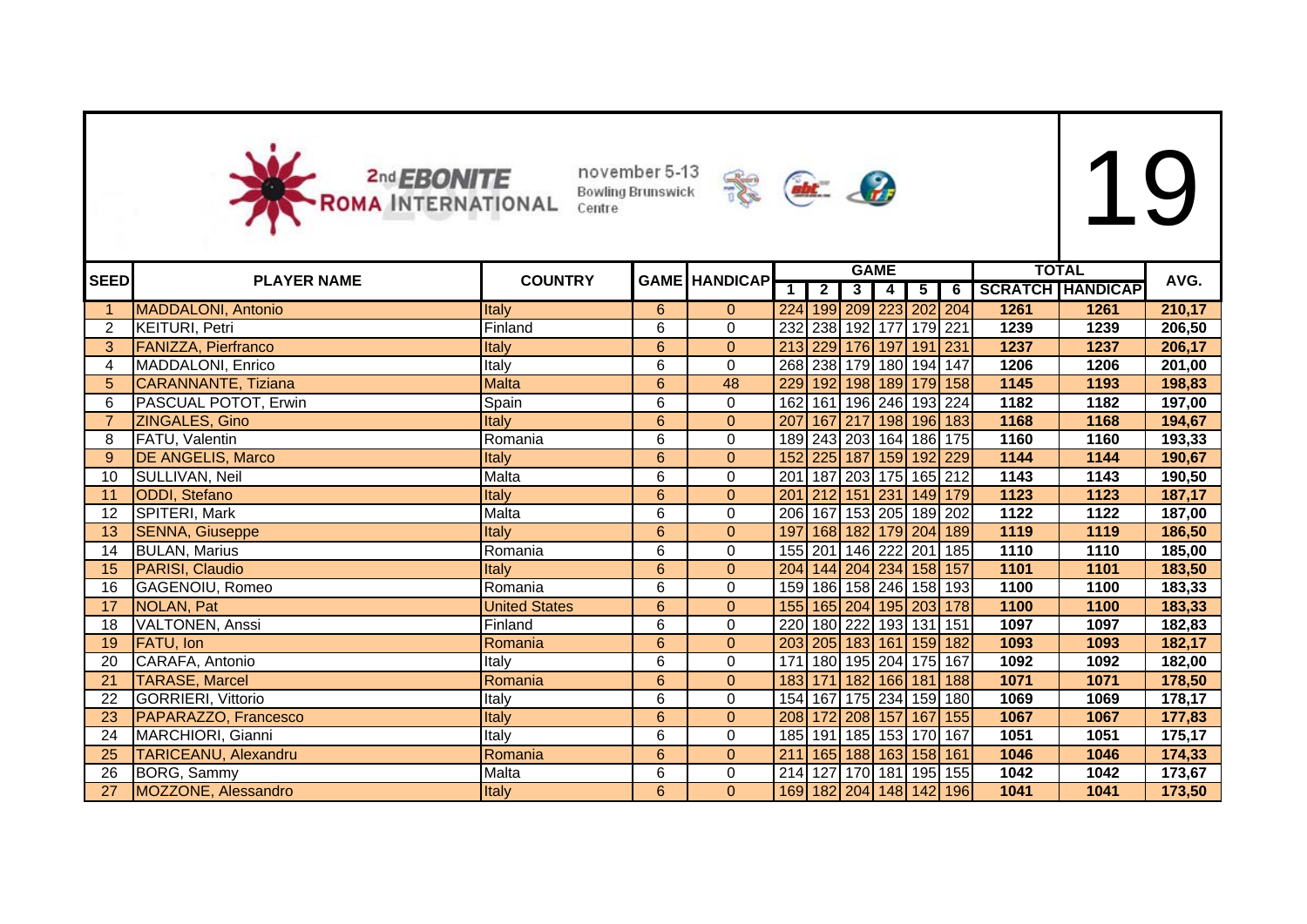| 28 | IAPERI.<br>Simone        | <b>I</b> taly |    |    | 155 231                        |                           |  | 143  176  161  167 | 1033 | 1033 | 172,17 |
|----|--------------------------|---------------|----|----|--------------------------------|---------------------------|--|--------------------|------|------|--------|
| 29 | <b>IFULVO. Michele</b>   | <b>I</b> talv | c. |    |                                | 174   198   172   174   1 |  | <b>147 158</b>     | 1023 | 1023 | 170.50 |
| 30 | VATTERONI, Simonetta     | <b>I</b> talv |    | 48 | ' 169  162  168  174  150  147 |                           |  |                    | 970  | 1018 | 169,67 |
| 31 | <b>SAID</b><br>Stephanie | IMalta        | е. | 48 | $161$ 131 185 172              |                           |  | 168 138            | 955  | 1003 | 167.17 |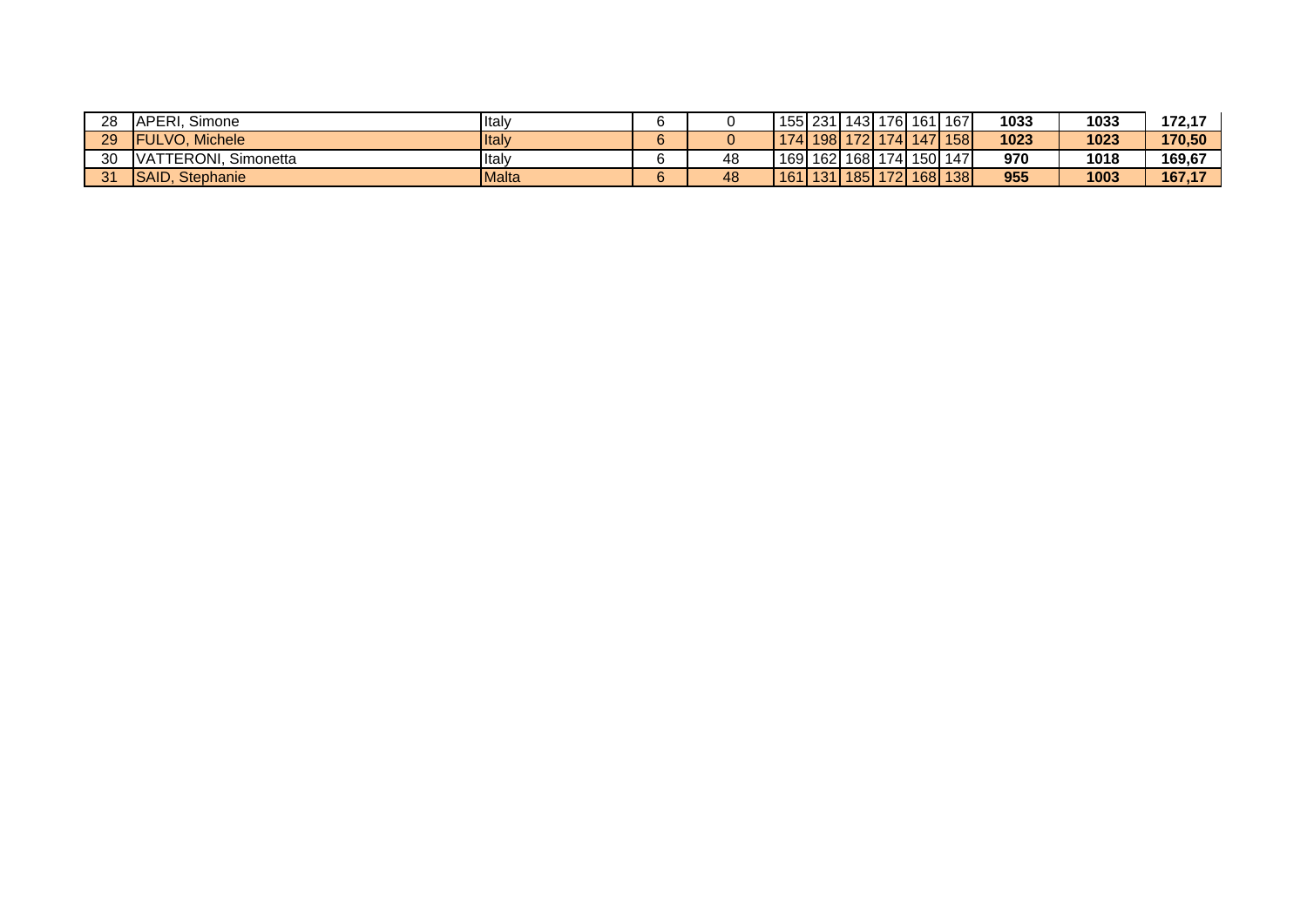



| <b>SEED</b>                | <b>PLAYER NAME</b>              | <b>COUNTRY</b>       |                | <b>GAME HANDICAP</b> |             |                |                | <b>GAME</b>             |                 |                |      | <b>TOTAL</b>            | AVG.   |
|----------------------------|---------------------------------|----------------------|----------------|----------------------|-------------|----------------|----------------|-------------------------|-----------------|----------------|------|-------------------------|--------|
|                            |                                 |                      |                |                      | $\mathbf 1$ | $\overline{2}$ | 3 <sup>1</sup> | $\overline{4}$          | $5\overline{)}$ | $\overline{6}$ |      | <b>SCRATCH HANDICAP</b> |        |
| $\overline{\phantom{0}}$ 1 | <b>SANDERS, Nicole</b>          | Netherlands          | 6              | 48                   |             |                |                | 216 216 148 222 218 188 |                 |                | 1208 | 1256                    | 209,33 |
| $\overline{2}$             | DEL OLMO DE LA FUENTE, Sara     | Spain                | 6              | 48                   | 194         |                |                | 174 237 220 167 178     |                 |                | 1170 | 1218                    | 203,00 |
| 3                          | SPITERI, Mark                   | <b>Malta</b>         | 6              | $\Omega$             |             |                |                | 172 231 195 225 181 211 |                 |                | 1215 | 1215                    | 202,50 |
| 4                          | JIMENEZ GONZALEZ, Monica        | Spain                | 6              | 48                   |             |                |                | 210 210 182 194 162 204 |                 |                | 1162 | 1210                    | 201,67 |
| 5                          | <b>RODRIGUEZ, Paco</b>          | Spain                | 6              | $\overline{0}$       |             |                |                | 174 220 194 193 230 189 |                 |                | 1200 | 1200                    | 200,00 |
| 6                          | ARPA, Kennith                   | Malta                | 6              | $\mathbf 0$          |             |                |                | 215 192 173 198 184 221 |                 |                | 1183 | 1183                    | 197,17 |
|                            | <b>BOCCATO, Marco</b>           | Italy                | $6\phantom{a}$ | $\mathbf{0}$         |             |                |                | 159 207 193 178 255 189 |                 |                | 1181 | 1181                    | 196,83 |
| 8                          | TOMAS, Cheska                   | Netherlands          | 6              | 48                   |             |                |                | 176 212 177 189 180 186 |                 |                | 1120 | 1168                    | 194,67 |
| 9                          | <b>FABBIETTI, Sergio</b>        | Italy                | 6              | $\overline{0}$       | 161         |                |                | 188 226 211 212 154     |                 |                | 1152 | 1152                    | 192,00 |
| 10                         | <b>JUSSILA, Perttu</b>          | Finland              | 6              | 0                    |             |                |                | 189 237 182 198 166 169 |                 |                | 1141 | 1141                    | 190,17 |
| 11                         | CARAFA, Antonio                 | Italy                | 6              | $\overline{0}$       | 224         |                |                | 193 179 179 144 213     |                 |                | 1132 | 1132                    | 188,67 |
| 12                         | <b>TUCCIMEI, Saverio</b>        | Italy                | 6              | $\mathbf 0$          | 234         |                |                | 191 187 175 162 182     |                 |                | 1131 | 1131                    | 188,50 |
| 13                         | <b>FROUVELLE, Serge</b>         | France               | 6              | $\mathbf{0}$         | 201         |                |                | 144 257 209 167 151     |                 |                | 1129 | 1129                    | 188,17 |
| 14                         | NOLAN, Pat                      | <b>United States</b> | 6              | 0                    | 198         |                |                | 178 213 165 187 179     |                 |                | 1120 | 1120                    | 186,67 |
| 15                         | MARIAN PEREZ, Juan              | Spain                | 6              | $\overline{0}$       | 222         |                |                | 176 172 203 167 177     |                 |                | 1117 | 1117                    | 186,17 |
| 16                         | <b>KEITURI, Petri</b>           | Finland              | 6              | $\mathbf 0$          |             |                |                | 186 119 212 205 211 174 |                 |                | 1107 | 1107                    | 184,50 |
| 17                         | <b>CASTILLO LEONGSON, Sammy</b> | Spain                | 6              | $\overline{0}$       | 177         |                |                | 182 214 176 160 190     |                 |                | 1099 | 1099                    | 183,17 |
| 18                         | PARISI, Claudio                 | Italy                | 6              | 0                    | 202         |                |                | 156 166 162 184 226     |                 |                | 1096 | 1096                    | 182,67 |
| 19                         | CARUANA SCICLUNA, Justim        | <b>Malta</b>         | 6              | $\Omega$             | 152         |                |                | 201 223 181 174 157     |                 |                | 1088 | 1088                    | 181,33 |
| 20                         | GONZALEZ, Raul                  | Spain                | 6              | 0                    |             |                |                | 184 172 225 165 110 231 |                 |                | 1087 | 1087                    | 181,17 |
| 21                         | <b>GARCIA PRADO, Lola</b>       | Spain                | 6              | 48                   | <b>160</b>  |                |                | 178 214 154 159 170     |                 |                | 1035 | 1083                    | 180,50 |
| 22                         | PASCUAL POTOT, Erwin            | Spain                | 6              | 0                    | 197         |                |                | 177 181 172 139 216     |                 |                | 1082 | 1082                    | 180,33 |
| 23                         | ACIN, Ion                       | Spain                | 6              | $\overline{0}$       |             |                |                | 215 196 172 145 175 179 |                 |                | 1082 | 1082                    | 180,33 |
| 24                         | PRATO, Sandro                   | Italy                | 6              | 0                    | 171         |                |                | 199 182 203 152 167     |                 |                | 1074 | 1074                    | 179,00 |
| 25                         | MERCIECA, Dennis                | <b>Malta</b>         | 6              | $\overline{0}$       | 213         |                |                | 161 154 177 200 164     |                 |                | 1069 | 1069                    | 178,17 |
| 26                         | POLIZZOTTO, Salvatore           | Italy                | 6              | 0                    | 118         | 181            |                | 184   184   242   159   |                 |                | 1068 | 1068                    | 178,00 |
| 27                         | NICOLOSI, Antonino              | Italy                | 6              | $\Omega$             |             |                |                | 199 155 198 144 210 156 |                 |                | 1062 | 1062                    | 177,00 |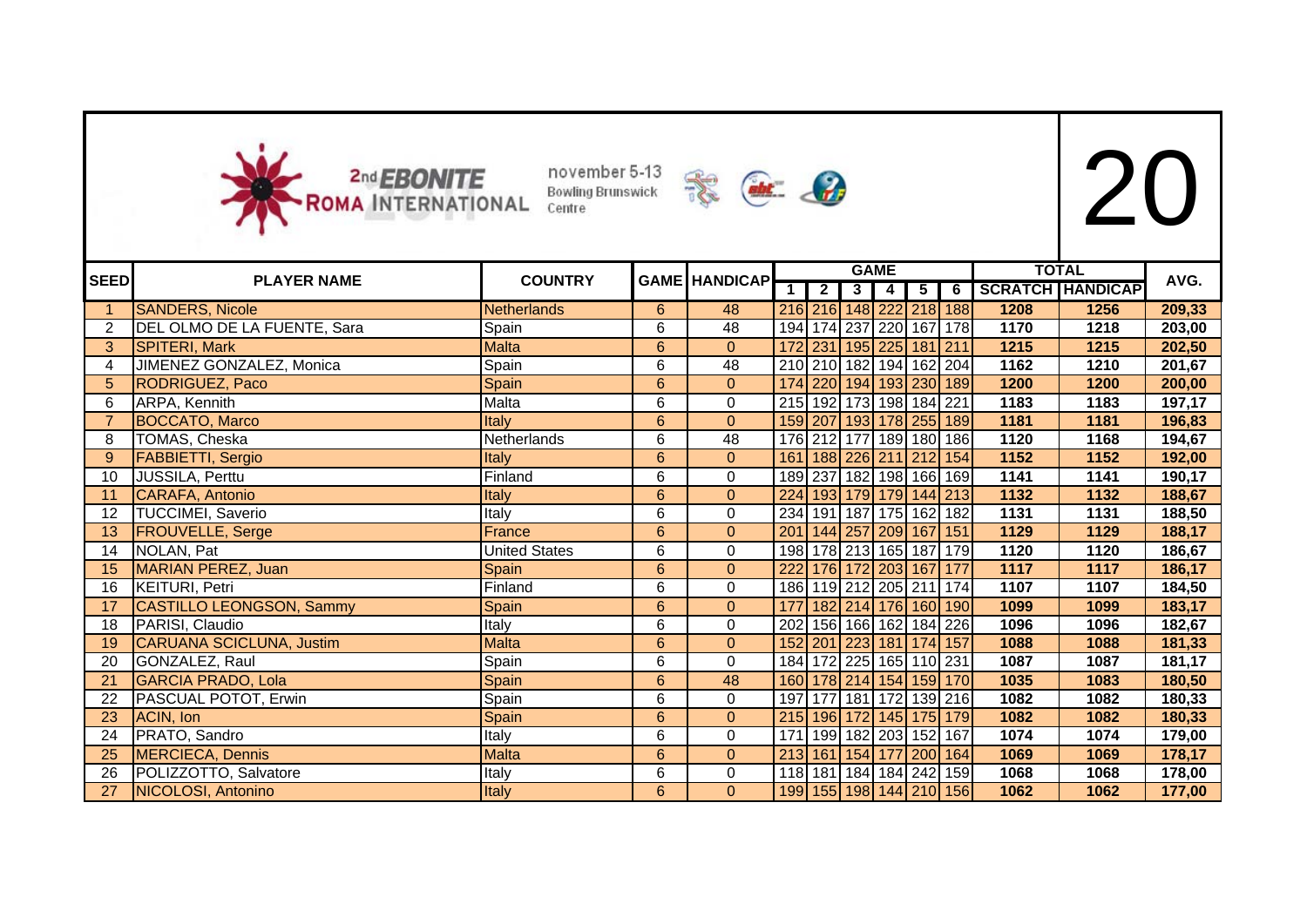| 28 | SERRANO, Jose Luís                   | Spain        | 6 | 0              |  |  | 173 184 169 168 198 165           | 1057 | 1057 | 176,17 |
|----|--------------------------------------|--------------|---|----------------|--|--|-----------------------------------|------|------|--------|
| 29 | <b>PARAPINI, Marco Cesare</b>        | <b>Italy</b> | 6 | $\mathbf{0}$   |  |  | 140 193 215 174 156 176           | 1054 | 1054 | 175,67 |
| 30 | <b>KEITURI, Margit</b>               | Finland      | 6 | 48             |  |  | 145   147   180   212   150   171 | 1005 | 1053 | 175,50 |
| 31 | GONZALEZ, Jose María                 | <b>Spain</b> | 6 | $\overline{0}$ |  |  | 162 182 182 181 193 134           | 1034 | 1034 | 172,33 |
| 32 | <b>BUGEJA, Mark</b>                  | Malta        | 6 | $\mathbf{0}$   |  |  | 205 193 124 174 148 188           | 1032 | 1032 | 172,00 |
| 33 | PALAZZOTTO, Andrea                   | <b>Italy</b> | 6 | $\overline{0}$ |  |  | 199 177 175 168 188 115           | 1022 | 1022 | 170,33 |
| 34 | <b>PUERTA ZURITA, Juan Francisco</b> | Spain        | 6 | $\Omega$       |  |  | 141   176   175   184   171   170 | 1017 | 1017 | 169,50 |
| 35 | URBISTAZU, Gabriela                  | <b>Spain</b> | 6 | 48             |  |  | 167   129   147   160   183   164 | 950  | 998  | 166,33 |
| 36 | SANTONOCITO, Antonio                 | Italy        | 6 | $\Omega$       |  |  | 145   175   141   197   181   137 | 976  | 976  | 162,67 |
| 37 | <b>AMATO, Fedele</b>                 | <b>Italy</b> | 6 | $\mathbf{0}$   |  |  | 150 173 165 141 165 180           | 974  | 974  | 162,33 |
| 38 | MADDALONI, Domenico                  | Italy        | 6 | $\Omega$       |  |  | 149 140 167 124 168 215           | 963  | 963  | 160,50 |
| 39 | <b>ANASTASI, Mauro</b>               | Malta        | 6 | $\overline{0}$ |  |  | 143 202 164 191 134 128           | 962  | 962  | 160,33 |
| 40 | APERI, Simone                        | Italy        | 6 | $\Omega$       |  |  | 163   145   156   171   170   139 | 944  | 944  | 157,33 |
| 41 | HOANG, Phong                         | <b>Spain</b> | 6 | $\overline{0}$ |  |  | 125 120 202 182 173 136           | 938  | 938  | 156,33 |
| 42 | BURKE, Simon                         | Malta        | 6 | $\Omega$       |  |  | 148 131 128 152 137 186           | 882  | 882  | 147,00 |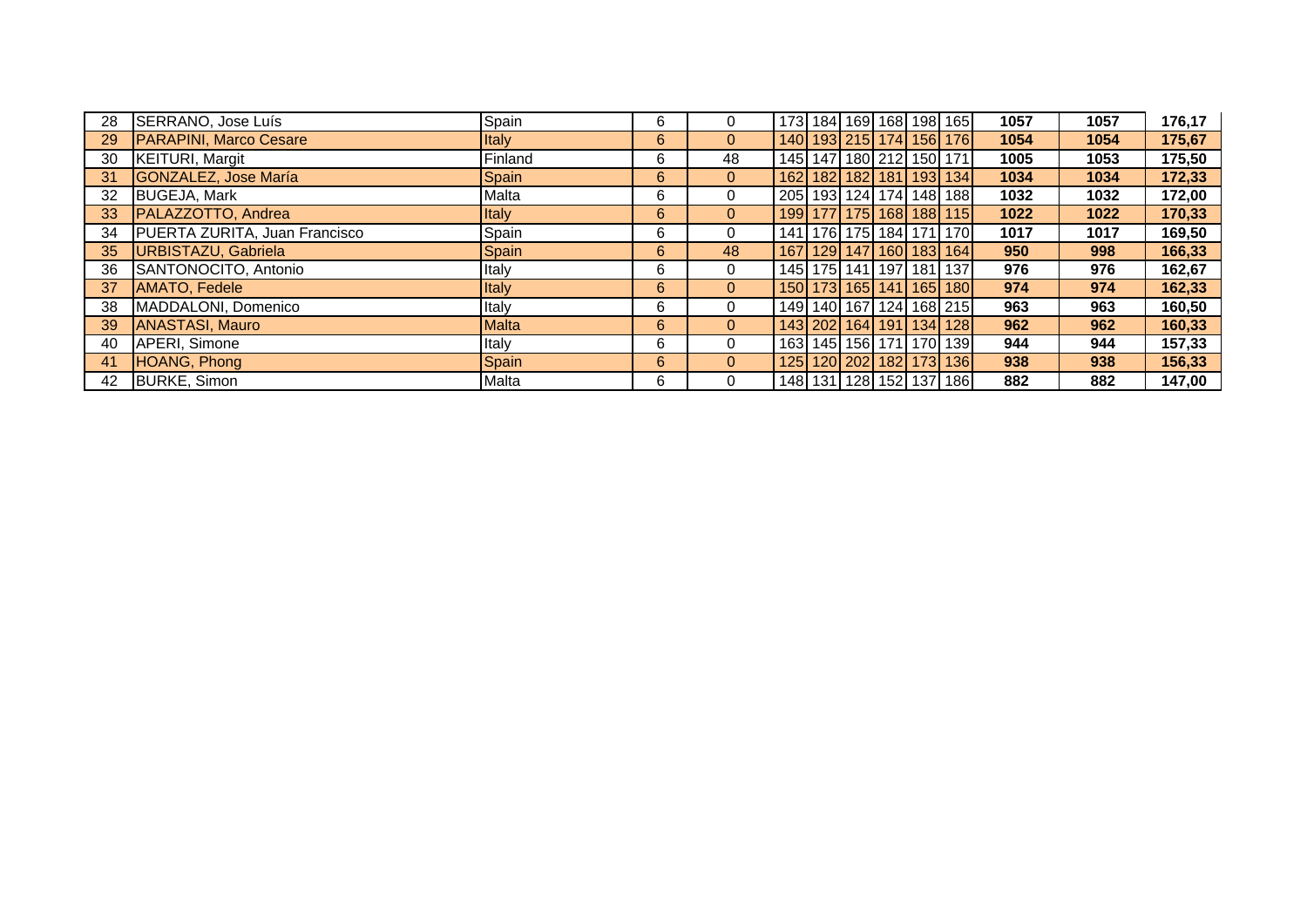



|                |                                 | <b>COUNTRY</b>       |                |                      |     |                         |   | <b>GAME</b>                       |                 |                         |      | <b>TOTAL</b>            | AVG.   |
|----------------|---------------------------------|----------------------|----------------|----------------------|-----|-------------------------|---|-----------------------------------|-----------------|-------------------------|------|-------------------------|--------|
| <b>SEED</b>    | <b>PLAYER NAME</b>              |                      |                | <b>GAME HANDICAP</b> |     | $\overline{\mathbf{2}}$ | 3 | 4                                 | $5\overline{)}$ | 6                       |      | <b>SCRATCH HANDICAP</b> |        |
|                | <b>REVIGLIO, Marco</b>          | Italy                | 6              | $\overline{0}$       |     |                         |   |                                   |                 | 210 244 209 221 245 182 | 1311 | 1311                    | 218,50 |
| 2              | FANIZZA, Pierfranco             | Italy                | 6              | 0                    |     |                         |   |                                   |                 | 200 216 211 252 205 210 | 1294 | 1294                    | 215,67 |
| 3              | RADI, Tommaso                   | Italy                | $\overline{6}$ | $\mathbf 0$          |     |                         |   |                                   |                 | 214 192 215 170 231 238 | 1260 | 1260                    | 210,00 |
| 4              | FROUVELLE, Serge                | France               | 6              | 0                    |     |                         |   | 173 193 229 163 257 237           |                 |                         | 1252 | 1252                    | 208,67 |
| 5              | ROSSI, Federico                 | Italy                | 6              | $\overline{0}$       |     |                         |   |                                   |                 | 179 173 222 243 187 178 | 1182 | 1182                    | 197,00 |
| 6              | DI BENEDETTO, Helga             | Italy                | 6              | 48                   |     |                         |   | 196 200 222 192 144 177           |                 |                         | 1131 | 1179                    | 196,50 |
| $\overline{7}$ | POLIZZOTTO, Salvatore           | Italy                | $6\phantom{a}$ | $\mathbf{0}$         | 167 |                         |   |                                   |                 | 201 226 160 214 203     | 1171 | 1171                    | 195,17 |
| 8              | ARPA, Kennith                   | Malta                | 6              | 0                    |     |                         |   | 191 192 204 218 201 164           |                 |                         | 1170 | 1170                    | 195,00 |
| 9              | <b>INGA, Marco</b>              | Italy                | 6              | $\mathbf{0}$         |     |                         |   |                                   |                 | 153 209 185 168 188 255 | 1158 | 1158                    | 193,00 |
| 10             | <b>BELLOMONTE, Francesco</b>    | Italy                | 6              | 0                    |     |                         |   | 166 247 184 211 142 204           |                 |                         | 1154 | 1154                    | 192,33 |
| 11             | <b>MOZZONE, Alessandro</b>      | Italy                | $6\phantom{a}$ | $\overline{0}$       |     |                         |   |                                   |                 | 165 221 173 245 167 169 | 1140 | 1140                    | 190,00 |
| 12             | SENNA, Giuseppe                 | Italy                | 6              | 0                    |     |                         |   |                                   |                 | 209 179 167 189 214 170 | 1128 | 1128                    | 188,00 |
| 13             | <b>NOLAN, Pat</b>               | <b>United States</b> | 6              | $\mathbf{0}$         | 172 |                         |   |                                   |                 | 202 180 175 216 174     | 1119 | 1119                    | 186,50 |
| 14             | <b>BURKE, Simon</b>             | Malta                | 6              | 0                    |     |                         |   | 201   158   190   153   188   217 |                 |                         | 1107 | 1107                    | 184,50 |
| 15             | <b>CASTILLO LEONGSON, Sammy</b> | Spain                | 6              | $\mathbf{0}$         |     |                         |   | 149 216 185 240 157 151           |                 |                         | 1098 | 1098                    | 183,00 |
| 16             | ZEPPI, Paolo                    | Italy                | 6              | 0                    | 211 |                         |   | 159 168 187 178 194               |                 |                         | 1097 | 1097                    | 182,83 |
| 17             | SPADA, Alessandro               | Italy                | 6              | $\overline{0}$       |     |                         |   |                                   |                 | 149 206 254 187 153 146 | 1095 | 1095                    | 182,50 |
| 18             | DI FRANCESCO, Antonio           | Italy                | 6              | 0                    |     |                         |   | 213 156 177 162 146 236           |                 |                         | 1090 | 1090                    | 181,67 |
| 19             | <b>BORG, Sammy</b>              | <b>Malta</b>         | $6\phantom{a}$ | $\mathbf{0}$         |     |                         |   |                                   |                 | 158 195 188 176 208 164 | 1089 | 1089                    | 181,50 |
| 20             | ELENA, Grazia                   | Italy                | 6              | 48                   |     |                         |   |                                   |                 | 149 159 158 200 194 179 | 1039 | 1087                    | 181,17 |
| 21             | ENDRIZZI, Massimo               | Italy                | 6              | $\mathbf{0}$         |     |                         |   |                                   |                 | 185 234 141 175 178 168 | 1081 | 1081                    | 180,17 |
| 22             | MANCINI, Alessandro             | Italy                | 6              | 0                    |     |                         |   | 150 210 188 172 171 176           |                 |                         | 1067 | 1067                    | 177,83 |
| 23             | <b>PRANDI, Federico</b>         | Italy                | $6\phantom{a}$ | $\mathbf{0}$         |     |                         |   |                                   |                 | 155 163 172 160 235 180 | 1065 | 1065                    | 177,50 |
| 24             | CAPOBIANCHI, angelo             | Italy                | 6              | 0                    |     |                         |   | 176 159 152 149 176 242           |                 |                         | 1054 | 1054                    | 175,67 |
| 25             | <b>GIOVANNINI, Gianmaria</b>    | Italy                | 6              | $\mathbf{0}$         |     |                         |   | 192 204 160 140 177 181           |                 |                         | 1054 | 1054                    | 175,67 |
| 26             | MARCHIORI, Gianni               | Italy                | 6              | 0                    |     |                         |   | 150 167 183 162 176 199           |                 |                         | 1037 | 1037                    | 172,83 |
| 27             | MORO, Mauro                     | Italy                | 6              | $\mathbf{0}$         |     |                         |   | 197 167 215 147 139 171           |                 |                         | 1036 | 1036                    | 172,67 |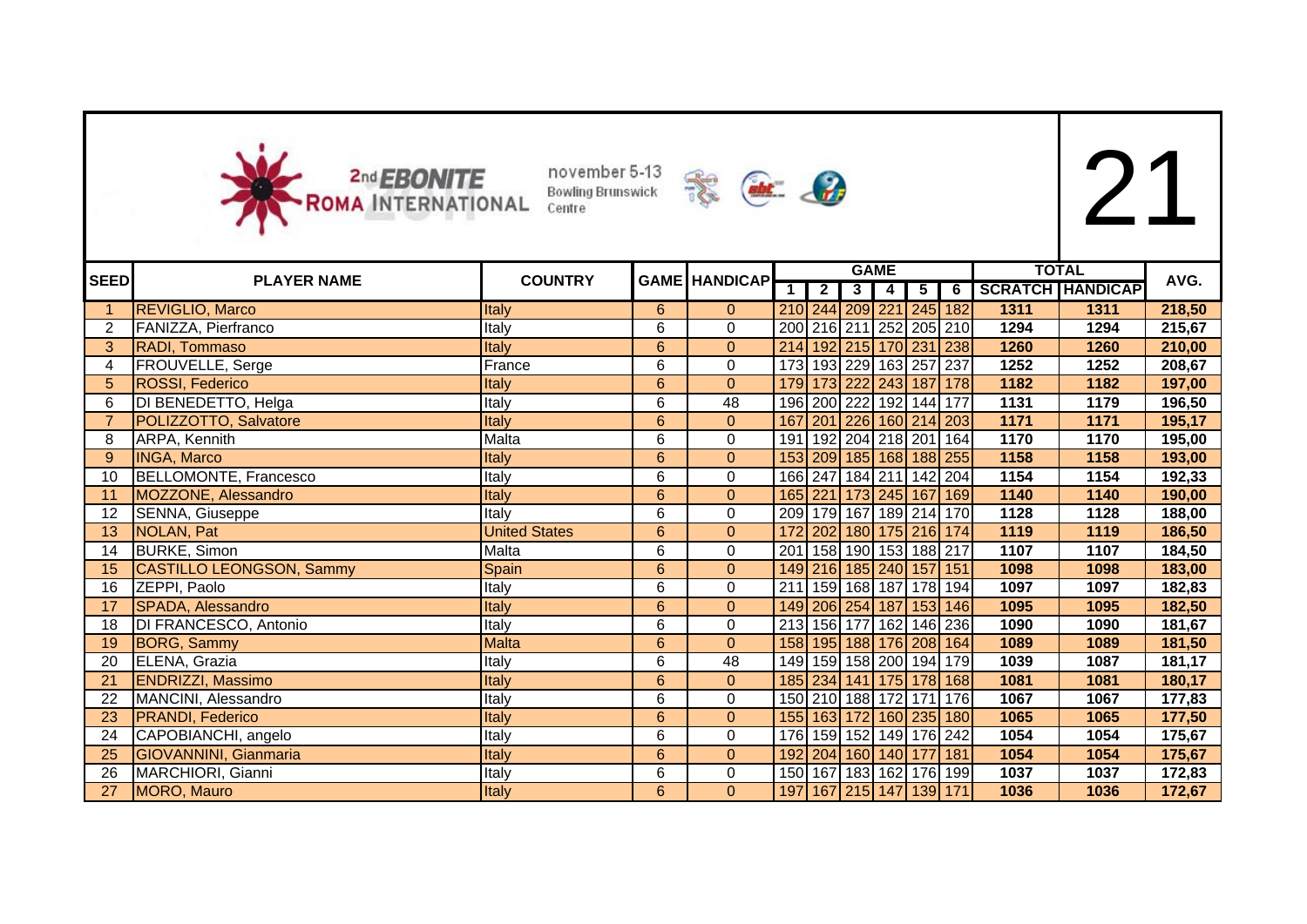| 28 | VALTONEN, Anssi           | Finland           | 6            | 0              |                       |    |                |                | 158 156 193 165 176 184           | 1032 | 1032 | 172,00 |
|----|---------------------------|-------------------|--------------|----------------|-----------------------|----|----------------|----------------|-----------------------------------|------|------|--------|
| 29 | <b>FERINA, Roberta</b>    | <b>Italy</b>      | 6            | 48             |                       |    |                |                | 200 177 143 165 149 147           | 981  | 1029 | 171,50 |
| 30 | GYKIS, Vytautas           | Lithuania         | 6            | 0              |                       |    |                |                | 169 198 174 178 164 142           | 1025 | 1025 | 170,83 |
| 31 | <b>BUGEJA, Mark</b>       | Malta             | 6            | $\overline{0}$ |                       |    |                |                | 133 201 156 235 141 154           | 1020 | 1020 | 170,00 |
| 32 | <b>BUFFA, Giuseppe</b>    | Italy             | 6            | 0              |                       |    |                |                | 127 177 211 177 173 153           | 1018 | 1018 | 169,67 |
| 33 | MERCIECA, Dennis          | Malta             | 6            | $\overline{0}$ |                       |    |                |                | 156 161 197 136 180 177           | 1007 | 1007 | 167,83 |
| 34 | ANASTASI, Mauro           | Malta             | 6            | $\mathbf 0$    |                       |    |                |                | 204 217 159 136 152 135           | 1003 | 1003 | 167,17 |
| 35 | COLONNA, Mattia           | <b>San Marino</b> | 6            | $\overline{0}$ |                       |    |                |                | 155 157 169 151 155 210           | 997  | 997  | 166,17 |
| 36 | PARAPINI, Marco Cesare    | Italy             | 6            | 0              |                       |    |                |                | 136 198 150 112 209 189           | 994  | 994  | 165,67 |
| 37 | RAGGINI, Marco            | <b>Italy</b>      | 6            | $\overline{0}$ |                       |    |                |                | 179 156 144 136 154 219           | 988  | 988  | 164,67 |
| 38 | SANTI, Adriano            | Italy             | 6            | 0              |                       |    |                |                | 132  181  172  155  165  172      | 977  | 977  | 162,83 |
| 39 | <b>PALAZZOTTO, Andrea</b> | <b>Italy</b>      | 6            | $\overline{0}$ |                       |    |                |                | 174 132 138 174 132 189           | 939  | 939  | 156,50 |
| 40 | PALESTRE, Alfonso         | Italy             | 6            | $\mathbf 0$    |                       |    |                |                | 161   172   144   140   162   148 | 927  | 927  | 154,50 |
| 41 | <b>AURELI, Alfonso</b>    | Italy             | 6            | $\overline{0}$ |                       |    |                |                | 143 169 129 154 141 165           | 901  | 901  | 150,17 |
| 42 | GAMBERINI, Alessandro     | Italy             | 6            | $\mathbf 0$    |                       |    |                |                | 205 106 173 170 104 104           | 862  | 862  | 143,67 |
| 43 | <b>RAGGINI, Mauro</b>     | <b>Italy</b>      | 4            | $\mathbf{0}$   | 183   186   133   139 |    |                | $\overline{0}$ | $\Omega$                          | 641  | 641  | 160,25 |
| 44 | VALENTINI, Stefania       | Italy             | $\mathbf{2}$ | 16             | 153 135               | 0I | $\overline{0}$ | $\overline{0}$ | $\Omega$                          | 288  | 304  | 152,00 |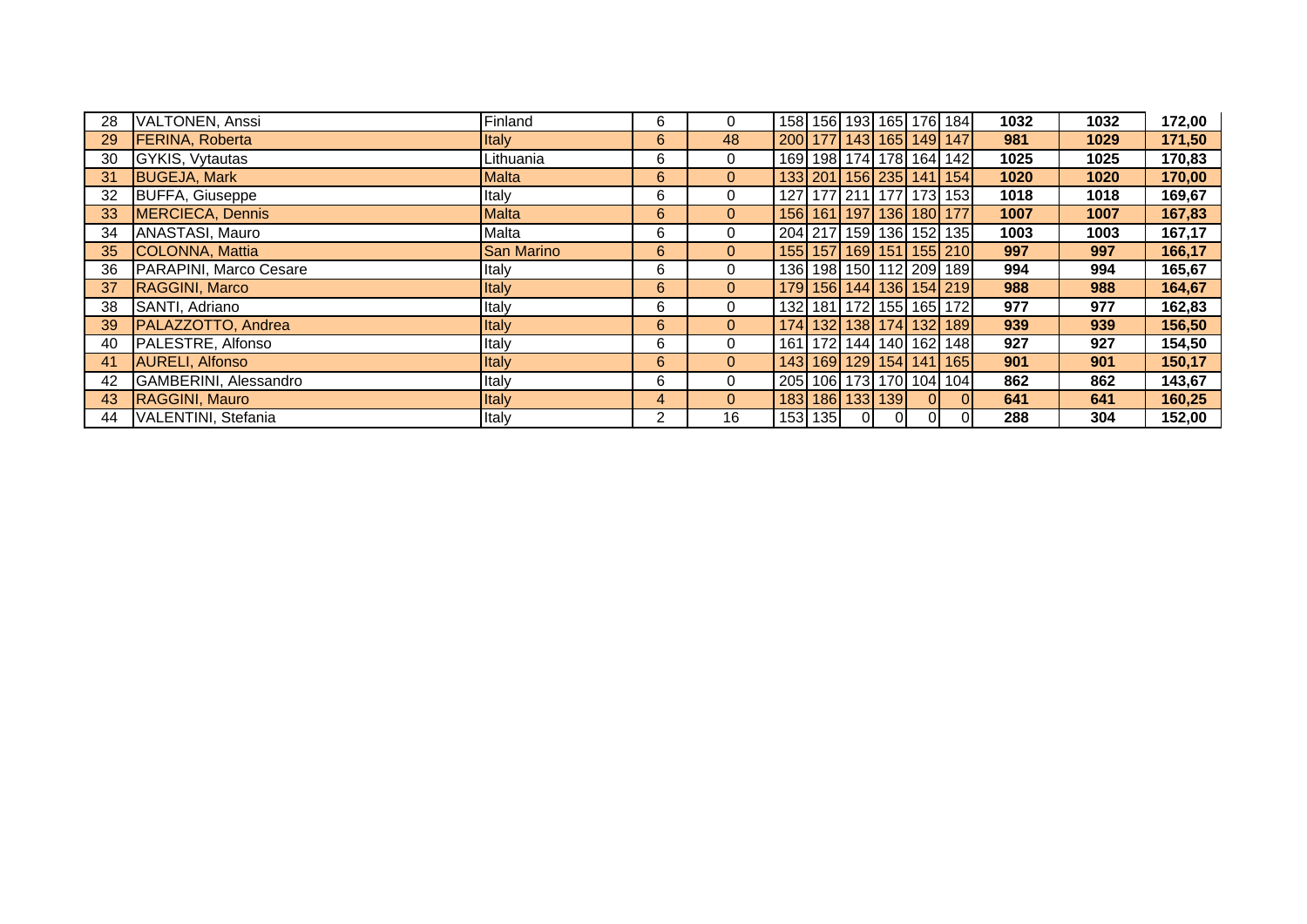



|                |                                      |                |                 |                      |            |                |                | <b>GAME</b>             |   |                |      | <b>TOTAL</b>            |        |
|----------------|--------------------------------------|----------------|-----------------|----------------------|------------|----------------|----------------|-------------------------|---|----------------|------|-------------------------|--------|
| <b>SEED</b>    | <b>PLAYER NAME</b>                   | <b>COUNTRY</b> |                 | <b>GAME HANDICAP</b> | $\bar{1}$  | $\overline{2}$ | 3 <sup>1</sup> | $\blacktriangle$        | 5 | 6 <sup>1</sup> |      | <b>SCRATCH HANDICAP</b> | AVG.   |
|                | <b>BOCCATO, Marco</b>                | Italy          | 6               | $\overline{0}$       |            |                |                | 178 253 203 233 245 181 |   |                | 1293 | 1293                    | 215,50 |
| 2              | TOMAS, Cheska                        | Netherlands    | 6               | 48                   |            |                |                | 165 198 211 217 214 199 |   |                | 1204 | 1252                    | 208,67 |
| 3              | ROSSI, Federico                      | Italy          | $6\overline{6}$ | $\overline{0}$       |            |                |                | 209 197 235 167 173 240 |   |                | 1221 | 1221                    | 203,50 |
| $\overline{4}$ | DIENI, Pasquale                      | Italy          | 6               | 0                    |            |                |                | 170 188 289 174 183 179 |   |                | 1183 | 1183                    | 197,17 |
| 5              | <b>ENDRIZZI, Massimo</b>             | Italy          | 6               | $\boldsymbol{0}$     |            |                |                | 182 209 193 185 180 233 |   |                | 1182 | 1182                    | 197,00 |
| 6              | PASCUAL POTOT, Erwin                 | Spain          | 6               | $\Omega$             |            |                |                | 174 169 208 160 237 222 |   |                | 1170 | 1170                    | 195,00 |
|                | <b>FELICI, Paolo</b>                 | Italy          | 6               | $\overline{0}$       | <b>189</b> |                |                | 198 214 201 178 178     |   |                | 1158 | 1158                    | 193,00 |
| 8              | RAGGINI, Marco                       | Italy          | 6               | $\mathbf 0$          |            |                |                | 188 235 169 200 212 151 |   |                | 1155 | 1155                    | 192,50 |
| 9              | PEREZ, Moisés                        | Spain          | 6               | $\overline{0}$       | 211        |                |                | 186 174 181 204 198     |   |                | 1154 | 1154                    | 192,33 |
| 10             | FERINA, Roberta                      | Italy          | 6               | $\overline{48}$      | 196        |                |                | 157 208 199 179 164     |   |                | 1103 | 1151                    | 191,83 |
| 11             | <b>DI FRANCESCO, Antonio</b>         | Italy          | 6               | $\mathbf{0}$         |            |                |                | 159 202 150 190 203 216 |   |                | 1120 | 1120                    | 186,67 |
| 12             | FATU, Valentin                       | Romania        | 6               | $\mathbf 0$          |            |                |                | 204 191 163 212 190 160 |   |                | 1120 | 1120                    | 186,67 |
| 13             | <b>GORRIERI, Vittorio</b>            | Italy          | 6               | $\overline{0}$       |            |                |                | 244 179 142 194 192 167 |   |                | 1118 | 1118                    | 186,33 |
| 14             | ZINGALES, Gino                       | Italy          | 6               | $\mathbf 0$          |            |                |                | 184 208 181 195 158 183 |   |                | 1109 | 1109                    | 184,83 |
| 15             | <b>PROVENZI, Pamela</b>              | Italy          | 6               | 48                   |            |                |                | 182 169 167 203 165 175 |   |                | 1061 | 1109                    | 184,83 |
| 16             | PRATO, Sandro                        | Italy          | 6               | 0                    |            |                |                | 146 214 234 181 152 180 |   |                | 1107 | 1107                    | 184,50 |
| 17             | <b>INGA, Marco</b>                   | Italy          | 6               | $\mathbf{0}$         |            |                |                | 202 188 159 213 172 171 |   |                | 1105 | 1105                    | 184,17 |
| 18             | CARUANA SCICLUNA, Justim             | Malta          | 6               | $\mathbf 0$          |            |                |                | 213 168 161 165 203 186 |   |                | 1096 | 1096                    | 182,67 |
| 19             | <b>BASILE, Filippo</b>               | Italy          | 6               | $\overline{0}$       |            |                |                | 163 191 164 193 213 172 |   |                | 1096 | 1096                    | 182,67 |
| 20             | SEVERINO, Tiziano                    | Italy          | 6               | 0                    | 200        |                |                | 193 211 166 148 168     |   |                | 1086 | 1086                    | 181,00 |
| 21             | <b>PRANDI, Federico</b>              | Italy          | 6               | $\overline{0}$       | 211        |                |                | 189 200 154 145 183     |   |                | 1082 | 1082                    | 180,33 |
| 22             | CASTILLO LEONGSON, Sammy             | Spain          | 6               | $\Omega$             |            |                |                | 163 179 182 203 173 182 |   |                | 1082 | 1082                    | 180,33 |
| 23             | MEDVEDITSKOV, Alexander              | <b>Russia</b>  | $6\phantom{a}$  | $\Omega$             |            |                |                | 190 192 172 198 181 144 |   |                | 1077 | 1077                    | 179,50 |
| 24             | MOZZONE, Alessandro                  | Italy          | 6               | 0                    |            |                |                | 159 155 223 208 166 165 |   |                | 1076 | 1076                    | 179,33 |
| 25             | <b>PUERTA ZURITA, Juan Francisco</b> | Spain          | $6\phantom{a}$  | $\mathbf{0}$         |            |                |                | 155 199 190 164 185 177 |   |                | 1070 | 1070                    | 178,33 |
| 26             | GIULIANI, Luciano                    | Italy          | 6               | 0                    |            |                |                | 179 178 167 184 146 214 |   |                | 1068 | 1068                    | 178,00 |
| 27             | <b>ALONSO FARRACES, Daniel</b>       | Spain          | $6\phantom{a}$  | $\Omega$             |            |                |                | 202 154 214 130 150 209 |   |                | 1059 | 1059                    | 176,50 |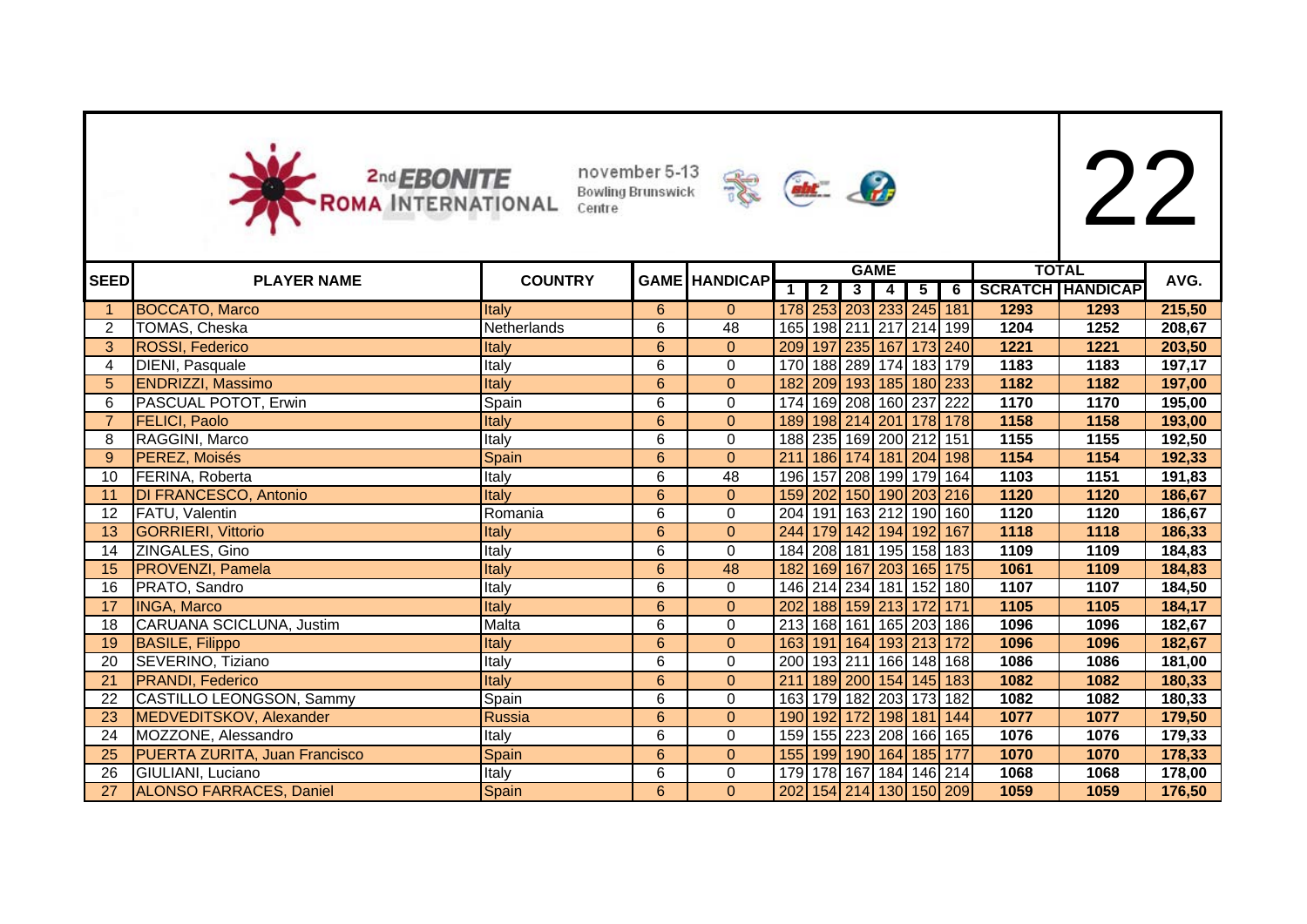| 28 | <b>IPARAPINI, Marco Cesare</b>   | <b>Italy</b>   |    |  |  | 148   200   147   165   218   176     | 1054 | 1054 | 175,67 |
|----|----------------------------------|----------------|----|--|--|---------------------------------------|------|------|--------|
| 29 | <b>IROMERO PENA, José Manuel</b> | Spain          |    |  |  | 193   145   165   166   200   178     | 1047 | 1047 | 174.50 |
| 30 | SPADAVECCHIA, Andrea             | <b>Ital</b>    |    |  |  | 202  154  195  159  180  149          | 1039 | 1039 | 173.17 |
| 94 | <b>IFABBIETTI</b><br>. Seraio    | <b>I</b> ltaly | 6. |  |  | 191   196   149   185   171   139   1 | 1031 | 1031 | 171.83 |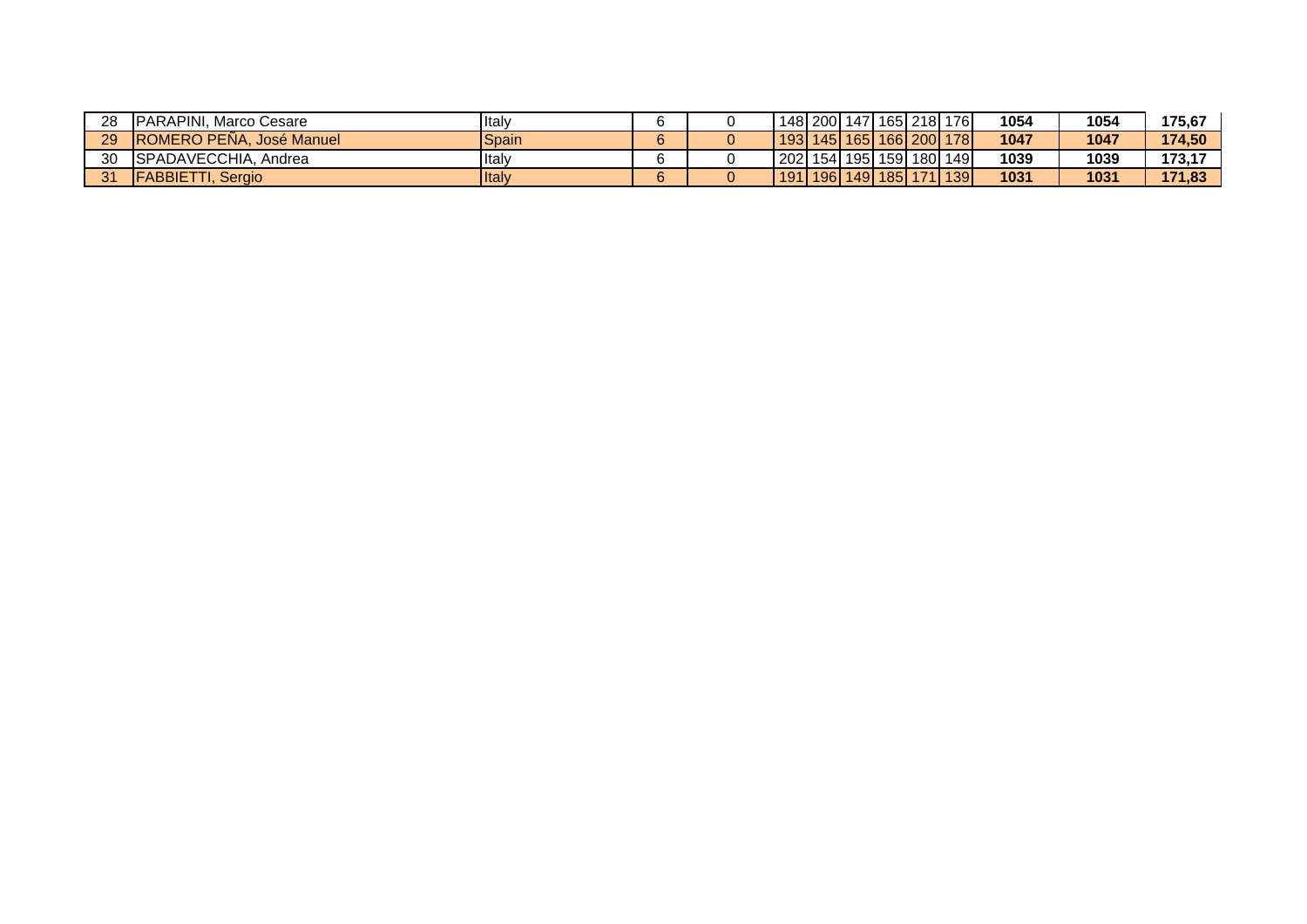



FINAL STEP

|                |                                 |                |                |                      |                |                 |             | <b>GAME</b>     |                |                          |          | <b>TOTAL</b>            | AVG.   |
|----------------|---------------------------------|----------------|----------------|----------------------|----------------|-----------------|-------------|-----------------|----------------|--------------------------|----------|-------------------------|--------|
| <b>SEED</b>    | <b>PLAYER NAME</b>              | <b>COUNTRY</b> |                | <b>GAME HANDICAP</b> |                | 2 <sup>1</sup>  | $3^{\circ}$ | 4               | 5              | $\overline{\phantom{a}}$ |          | <b>SCRATCH HANDICAP</b> |        |
|                | <b>GAGENOIU, Romeo</b>          | Romania        | 4              | $\overline{0}$       | 244            |                 |             | 185 224 205     | 01             | $\overline{0}$           | 858      | 858                     | 214,50 |
| $\overline{2}$ | SPITERI, Mark                   | Malta          | 4              | 0                    |                | 226 184 176 247 |             |                 | 0I             | $\overline{0}$           | 833      | 833                     | 208,25 |
| 3              | PENNESE, Dario                  | Italy          | 4              | $\mathbf{0}$         |                | 193 265 201 157 |             |                 | ΟI             | $\overline{0}$           | 816      | 816                     | 204,00 |
| 4              | GUALDI, Andrea                  | Italy          | 4              | $\pmb{0}$            |                | 232 211 179 187 |             |                 | οI             | $\overline{0}$           | 809      | 809                     | 202,25 |
| 5              | <b>FORMISANO, Raffaele</b>      | Italy          | $\overline{4}$ | $\mathbf{0}$         |                | 219 171 172 242 |             |                 | $\overline{0}$ | $\overline{0}$           | 804      | 804                     | 201,00 |
| 6              | SPADA, Amedeo                   | Italy          | 4              | 0                    |                | 205 206 179 192 |             |                 | ٥I             | $\overline{0}$           | 782      | 782                     | 195,50 |
|                | <b>SULLIVAN, Neil</b>           | <b>Malta</b>   | $\overline{4}$ | $\overline{0}$       |                |                 |             | 184 187 199 206 | ΟI             | $\overline{0}$           | 776      | 776                     | 194,00 |
| 8              | <b>DE ANGELIS, Marco</b>        | Italy          | 4              | $\mathbf 0$          |                |                 |             | 209 161 221 180 | $\overline{0}$ | $\overline{0}$           | 771      | 771                     | 192,75 |
| 9              | <b>MADDALONI, Enrico</b>        | <b>Italy</b>   | 4              | $\Omega$             |                |                 |             | 189 189 185 206 | 0              | $\overline{0}$           | 769      | 769                     | 192,25 |
| 10             | DEL OLMO DE LA FUENTE, Sara     | Spain          | 4              | 32                   |                |                 |             | 178 208 141 206 | 0I             | $\overline{0}$           | 733      | 765                     | 191,25 |
| 11             | MIHAITA, Gogoasa                | Romania        | $\overline{4}$ | $\overline{0}$       |                |                 |             | 191 185 210 179 | 0              | 0                        | 765      | 765                     | 191,25 |
| 12             | ROSSI, Federico                 | Italy          | 4              | $\mathbf 0$          |                | 199 166 181     |             | 193             | 0I             | $\overline{0}$           | 739      | 739                     | 184,75 |
| 13             | <b>CASTILLO LEONGSON, Sammy</b> | Spain          | 4              | $\overline{0}$       | 221            |                 | 174 154     | 186             | ΟI             | $\overline{0}$           | 735      | 735                     | 183,75 |
| 14             | SCIASCIA, Giuseppe              | Italy          | 4              | 0                    | 161            | 173 209 191     |             |                 | 0I             | $\overline{0}$           | 734      | 734                     | 183,50 |
| 15             | CAIVANO, Antonio                | Italy          | 4              | $\mathbf{0}$         | 195            |                 | 167 165 183 |                 | ΟI             | $\overline{0}$           | 710      | 710                     | 177,50 |
| 16             | IEVA, Carlo                     | Italy          | 4              | $\mathbf 0$          |                |                 |             | 137 194 197 180 | οI             | $\Omega$                 | 708      | 708                     | 177,00 |
| 17             | <b>ALONSO FARRACES, Daniel</b>  | Spain          | $\overline{4}$ | $\Omega$             |                |                 |             | 139 184 190 178 | ΟI             | $\overline{0}$           | 691      | 691                     | 172,75 |
| 18             | DI BENEDETTO, Helga             | Italy          | 4              | 32                   |                | 143 164 212 131 |             |                 | οI             | $\overline{0}$           | 650      | 682                     | 170,50 |
| 19             | <b>BRANCHESI, Massimo</b>       | <b>Italy</b>   | $\overline{4}$ | $\overline{0}$       |                | 161 184 205     |             | 126             | ΟI             | $\overline{0}$           | 676      | 676                     | 169,00 |
| 20             | <b>BULAN, Marius</b>            | Romania        | 4              | $\Omega$             |                |                 |             | 160 124 215 166 | 0I             | $\overline{0}$           | 665      | 665                     | 166,25 |
| 21             | <b>JIMENEZ GONZALEZ, Monica</b> | Spain          | $\overline{4}$ | 32                   |                |                 |             | 151 173 152 155 | $\overline{0}$ | $\overline{0}$           | 631      | 663                     | 165,75 |
| 22             | TEDONE, Giuseppe                | Italy          | 0              | 0                    | $\overline{0}$ | 0I              | 0I          | 0I              | 0I             | $\overline{0}$           | $\bf{0}$ | $\bf{0}$                | 0,00   |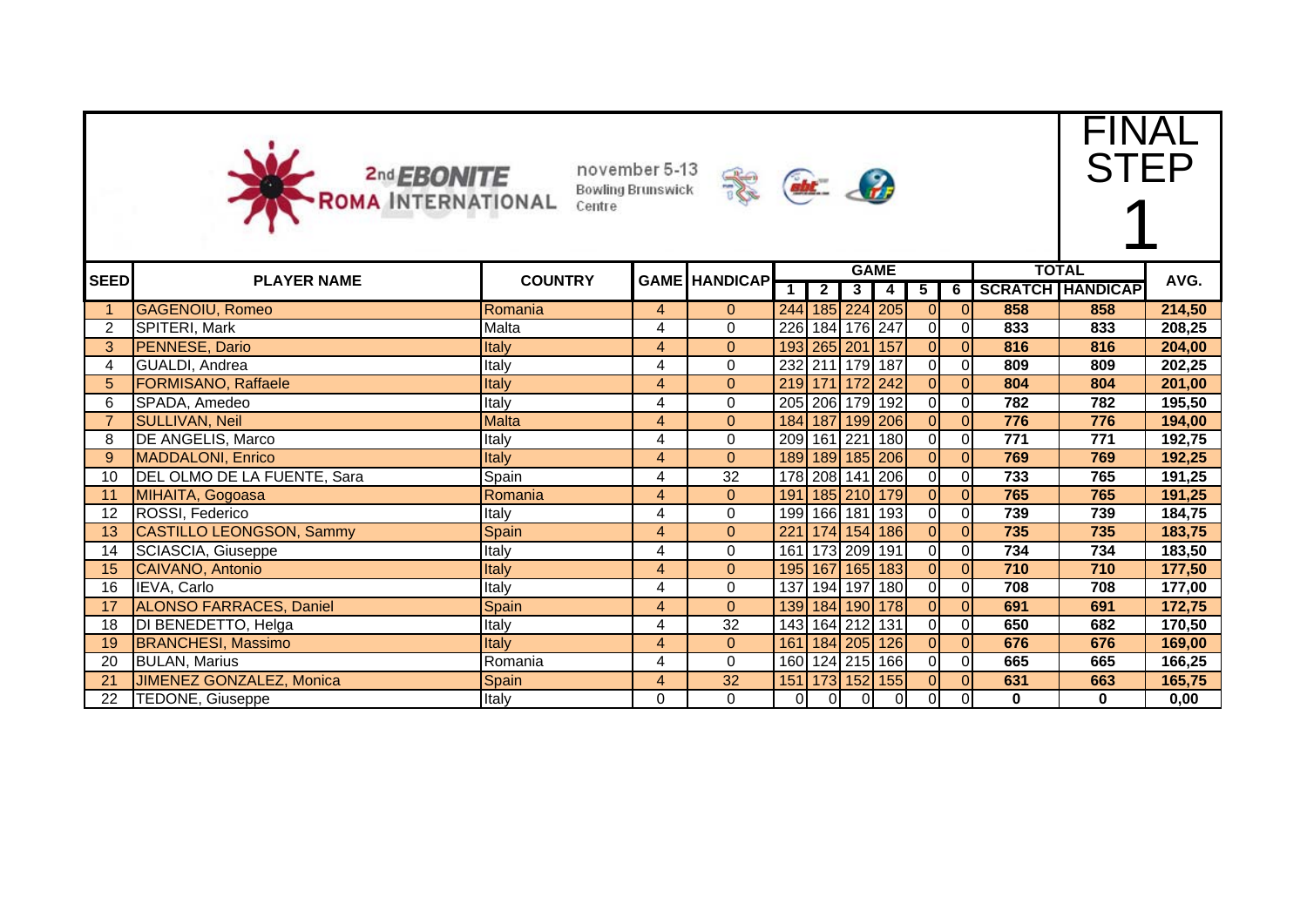



FINAL

STEP

| <b>SEED</b>    | <b>PLAYER NAME</b>            | <b>COUNTRY</b> |                | <b>GAME HANDICAP</b> |  |                |                         | <b>GAME</b>           |                         |                |                  | <b>TOTAL</b>            | AVG.   |
|----------------|-------------------------------|----------------|----------------|----------------------|--|----------------|-------------------------|-----------------------|-------------------------|----------------|------------------|-------------------------|--------|
|                |                               |                |                |                      |  | $\overline{2}$ | $\overline{\mathbf{3}}$ | 4                     | 5                       | 6              |                  | <b>SCRATCH HANDICAP</b> |        |
|                | RADI, Tommaso                 | <b>Italy</b>   | $\overline{4}$ | $\mathbf{0}$         |  |                |                         | 211 248 186 187       | $\overline{0}$          | $\overline{O}$ | 832              | 832                     | 208,00 |
| $\overline{2}$ | SULLIVAN, Neil                | Malta          | 4              | $\mathbf{0}$         |  |                |                         | 213 211 168 224       | $\overline{O}$          | 0I             | 816              | 816                     | 204,00 |
| 3 <sup>1</sup> | <b>DE FILIPPI</b> , Pierpaolo | Italy          | $\overline{4}$ | $\overline{0}$       |  |                |                         | 262 190 163 201       | 0                       | $\overline{0}$ | 816              | 816                     | 204,00 |
|                | <b>DE ANGELIS, Marco</b>      | Italy          | 4              | $\mathbf{0}$         |  |                |                         | 163 202 245 186       | $\overline{O}$          | $\overline{0}$ | 796              | 796                     | 199,00 |
| 5 <sup>5</sup> | <b>COLOMBANI, Piero</b>       | Italy          | $\overline{4}$ | $\overline{0}$       |  |                |                         | 163 199 254 171       | 0                       | $\overline{0}$ | 787              | 787                     | 196,75 |
| 6              | GAGENOIU, Romeo               | Romania        | 4              | 0                    |  |                |                         | 176 212 185 213       | $\overline{O}$          | $\overline{0}$ | 786              | 786                     | 196,50 |
|                | <b>TUCCIMEI, Saverio</b>      | Italy          | $\overline{4}$ | $\Omega$             |  |                |                         | 244 176 177 170       | 0                       | $\overline{0}$ | 767              | 767                     | 191,75 |
| 8              | <b>KEITURI, Petri</b>         | Finland        | 4              | $\Omega$             |  |                |                         | 181 213 190 175       | οI                      | $\Omega$       | 759              | 759                     | 189,75 |
| 9              | <b>FROUVELLE, Serge</b>       | France         | $\overline{4}$ | $\Omega$             |  |                |                         | 189 181 174 212       | οI                      | $\overline{0}$ | 756              | 756                     | 189,00 |
| 10             | DEL OLMO DE LA FUENTE, Sara   | Spain          | 4              | $\overline{32}$      |  |                |                         | 147 188 176 212       | $\overline{0}$          | $\overline{0}$ | $\overline{723}$ | 755                     | 188,75 |
| 11             | SPITERI, Mark                 | <b>Malta</b>   | $\overline{4}$ | $\overline{0}$       |  |                |                         | 187 201 195 168       | οI                      | $\overline{0}$ | 751              | 751                     | 187,75 |
| 12             | MADDALONI, Antonio            | Italy          | 4              | $\Omega$             |  |                |                         | 166 199 199 179       | οI                      | $\Omega$       | 743              | 743                     | 185,75 |
| 13             | <b>TOMAS, Cheska</b>          | Netherlands    | $\overline{4}$ | 32                   |  |                |                         | 165 155 189 193       | οI                      | $\Omega$       | 702              | 734                     | 183,50 |
| 14             | BALZANO, Annalisa             | Italy          | 4              | 32                   |  |                |                         | 151   189   169   190 | οI                      | $\Omega$       | 699              | 731                     | 182,75 |
| 15             | <b>MADDALONI, Enrico</b>      | Italy          | $\overline{4}$ | $\overline{0}$       |  |                |                         | 177 183 185 185       | $\overline{\mathsf{O}}$ | $\overline{0}$ | 730              | 730                     | 182,50 |
| 16             | GONZALEZ, Jose María          | Spain          | 4              | 0                    |  |                |                         | 169 213 164 171       | $\overline{0}$          | $\overline{0}$ | 717              | 717                     | 179,25 |
| 17             | <b>GUALDI, Andrea</b>         | Italy          | $\overline{4}$ | $\overline{0}$       |  |                |                         | 176 148 192 189       | $\overline{\mathsf{O}}$ | $\overline{0}$ | 705              | 705                     | 176,25 |
| 18             | SPADA, Amedeo                 | Italy          | 4              | 0                    |  |                |                         | 190 190 162 154       | $\overline{O}$          | $\Omega$       | 696              | 696                     | 174,00 |
| 19             | <b>MADDALONI, Domenico</b>    | Italy          | $\overline{4}$ | $\Omega$             |  |                |                         | 155 185 212 144       | 0                       | $\overline{0}$ | 696              | 696                     | 174,00 |
| 20             | FORMISANO, Raffaele           | Italy          | 4              | 0                    |  |                |                         | 176 189 155 167       | $\overline{O}$          | $\overline{0}$ | 687              | 687                     | 171,75 |
| 21             | PENNESE, Dario                | Italy          | $\overline{4}$ | $\Omega$             |  |                |                         | 201 167 136 182       | οI                      | $\Omega$       | 686              | 686                     | 171,50 |
| 22             | <b>DE ANGELIS, Gianluca</b>   | Italy          | 4              | 0                    |  |                |                         | 141 172 146 161       | $\overline{0}$          | 0I             | 620              | 620                     | 155,00 |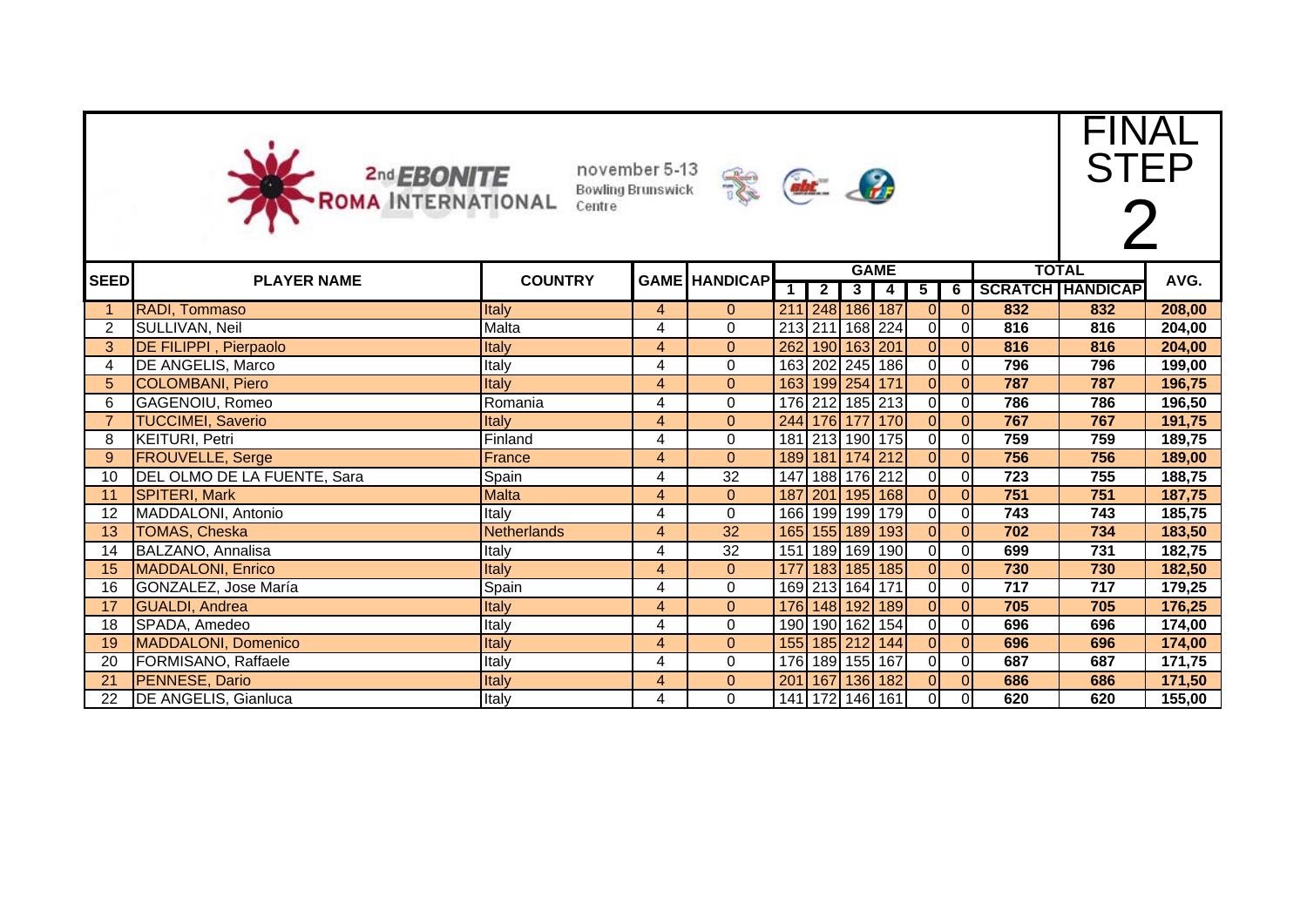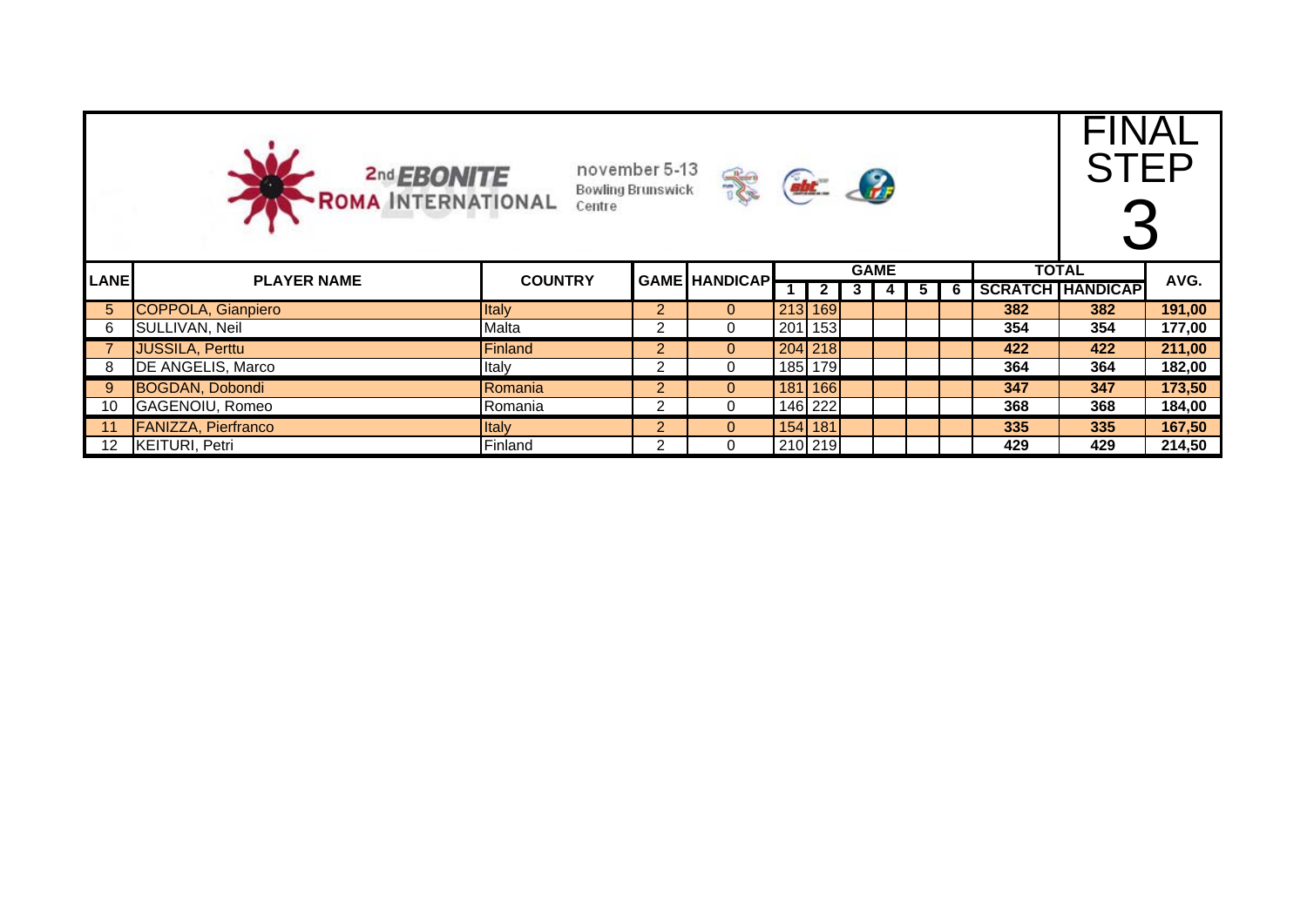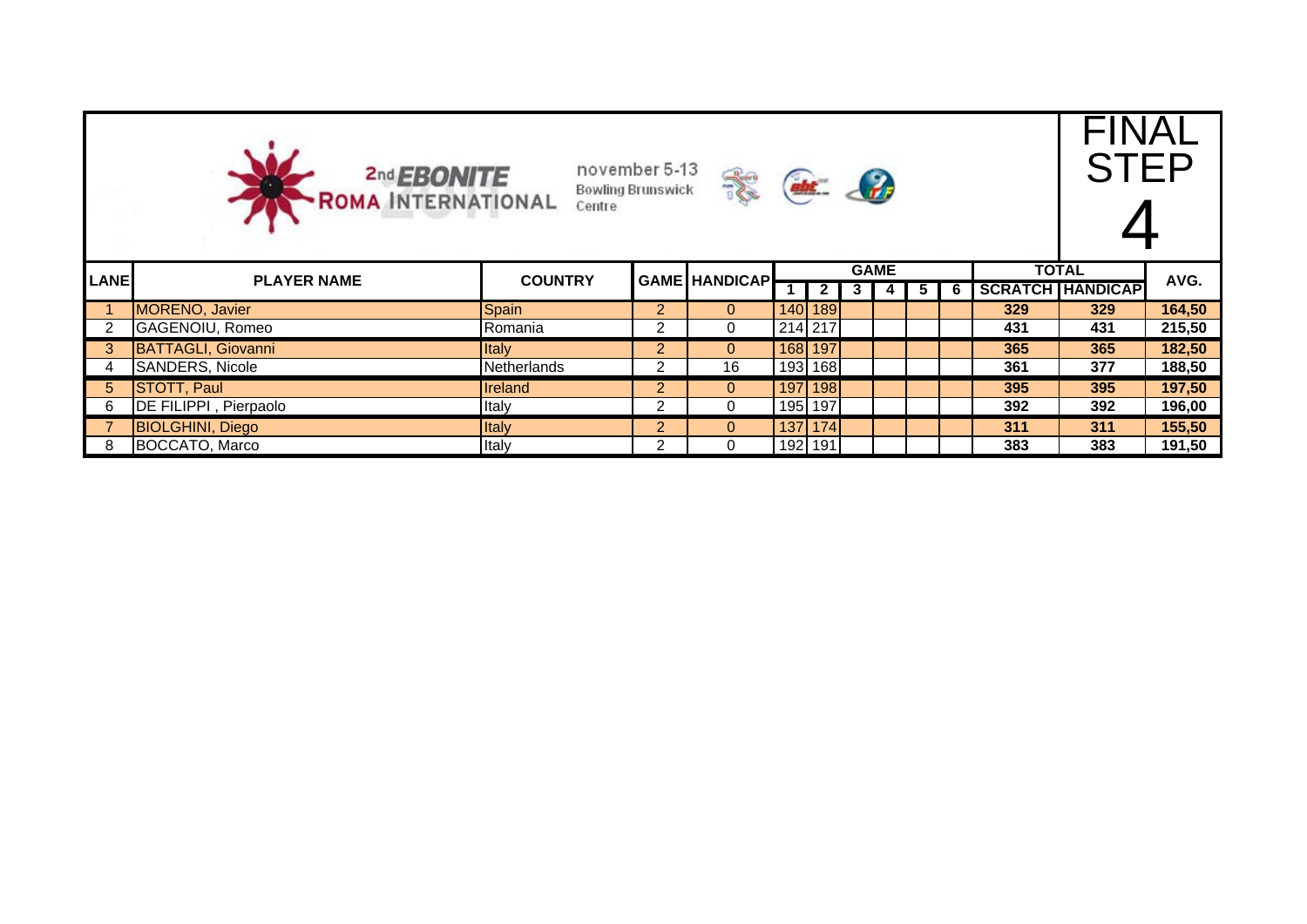|             | november 5-13<br>2nd <b>EBONITE</b><br>$\left\langle \cdot \right\rangle$<br><b>Bowling Brunswick</b><br>-ROMA INTERNATIONAL<br>Centre<br><b>TOTAL</b> |                |                |                |  |           |   |  |    |   |     |                         | STFF   |
|-------------|--------------------------------------------------------------------------------------------------------------------------------------------------------|----------------|----------------|----------------|--|-----------|---|--|----|---|-----|-------------------------|--------|
| <b>LANE</b> | <b>GAME</b><br><b>GAME HANDICAP</b>                                                                                                                    |                |                |                |  |           |   |  |    |   |     |                         | AVG.   |
|             | <b>PLAYER NAME</b>                                                                                                                                     | <b>COUNTRY</b> |                |                |  | 2         | J |  | Ð. | 6 |     | <b>SCRATCH HANDICAP</b> |        |
| 17          | <b>KEITURI, Petri</b>                                                                                                                                  | Finland        | $\overline{2}$ | $\overline{0}$ |  | 171   198 |   |  |    |   | 369 | 369                     | 184,50 |
| 18          | BOCCATO, Marco                                                                                                                                         | Italy          |                | 0              |  | 234 179   |   |  |    |   | 413 | 413                     | 206,50 |
| 19          | <b>REVIGLIO, Marco</b>                                                                                                                                 | <b>Italy</b>   | $\overline{2}$ | $\mathbf{0}$   |  | 174 211   |   |  |    |   | 385 | 385                     | 192,50 |
| 20          | COPPOLA, Gianpiero                                                                                                                                     | Italy          |                | 0              |  | 171 204   |   |  |    |   | 375 | 375                     | 187,50 |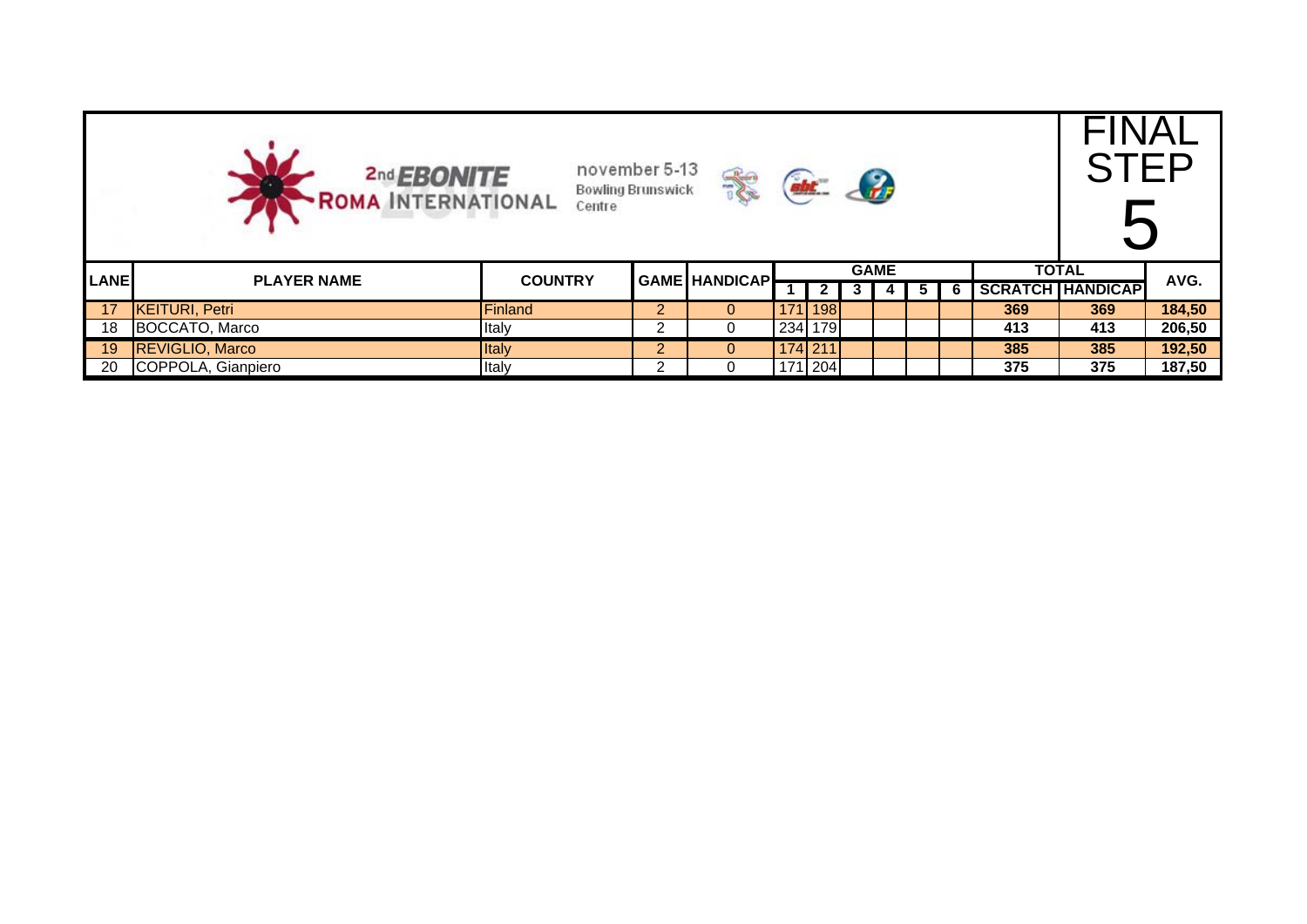|             | november 5-13<br>2nd <b>EBONITE</b><br>$\frac{2}{\sqrt{2}}$<br><b>Bowling Brunswick</b><br>-ROMA INTERNATIONAL<br>Centre<br><b>GAME</b> |                |  |                      |     |   |  |  |   |   |     |                         | STFF   |
|-------------|-----------------------------------------------------------------------------------------------------------------------------------------|----------------|--|----------------------|-----|---|--|--|---|---|-----|-------------------------|--------|
| <b>LANE</b> | <b>PLAYER NAME</b>                                                                                                                      | <b>COUNTRY</b> |  | <b>GAME HANDICAP</b> |     |   |  |  |   |   |     | <b>TOTAL</b>            | AVG.   |
|             |                                                                                                                                         |                |  |                      |     | 2 |  |  | ວ | 6 |     | <b>SCRATCH HANDICAP</b> |        |
| 5           | RODRIGUEZ, Paco                                                                                                                         | Spain          |  | $\overline{0}$       | 243 |   |  |  |   |   | 243 | 243                     | 243,00 |
|             | REVIGLIO, Marco                                                                                                                         | Italy          |  | 0                    | 214 |   |  |  |   |   | 214 | 214                     | 214,00 |
| -9          | <b>STOTT, Paul</b>                                                                                                                      | <b>Ireland</b> |  | $\overline{0}$       | 170 |   |  |  |   |   | 170 | 170                     | 170,00 |
| 10          | BOCCATO, Marco                                                                                                                          | Italy          |  | 0                    | 197 |   |  |  |   |   | 197 | 197                     | 197,00 |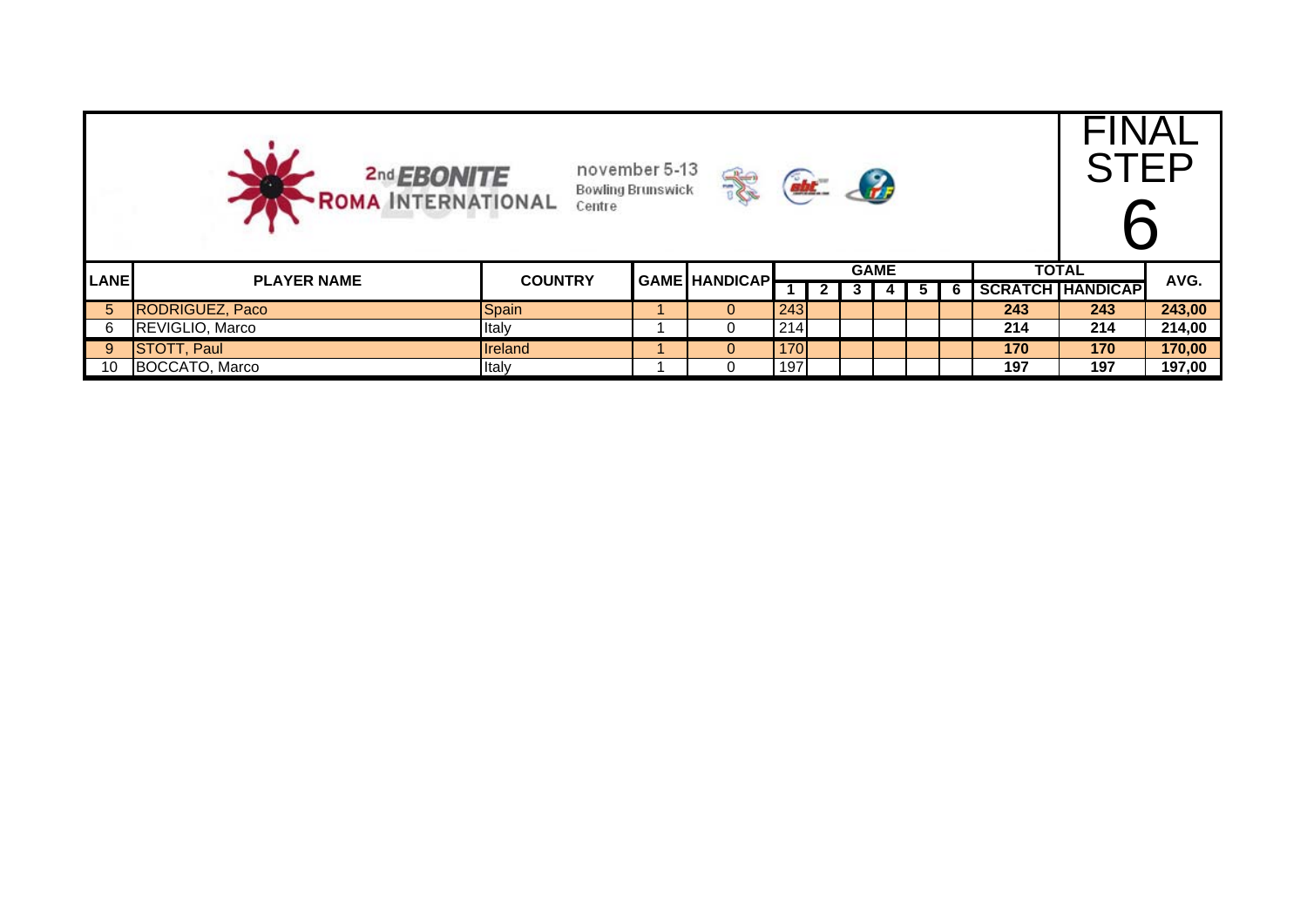|                | november 5-13<br>2nd <b>EBONITE</b><br>$\mathcal{L}_r$<br><b>Bowling Brunswick</b><br><b>- ROMA INTERNATIONAL</b><br>Centre<br><b>GAME</b><br><b>GAME HANDICAP</b> |                |  |              |     |   |  |  |    |   |     |                         | $\overline{\mathsf{u}}$<br>STEP |
|----------------|--------------------------------------------------------------------------------------------------------------------------------------------------------------------|----------------|--|--------------|-----|---|--|--|----|---|-----|-------------------------|---------------------------------|
| <b>LANE</b>    | <b>PLAYER NAME</b>                                                                                                                                                 | <b>COUNTRY</b> |  |              |     |   |  |  |    |   |     | <b>TOTAL</b>            | AVG.                            |
|                |                                                                                                                                                                    |                |  |              |     | 2 |  |  | Ð. | 6 |     | <b>SCRATCH HANDICAP</b> |                                 |
| 5 <sup>1</sup> | <b>RODRIGUEZ, Paco</b>                                                                                                                                             | Spain          |  | $\mathbf{0}$ | 186 |   |  |  |    |   | 186 | 186                     | 186,00                          |
| 6              | BOCCATO, Marco                                                                                                                                                     | Italy          |  |              | 192 |   |  |  |    |   | 192 | 192                     | 192,00                          |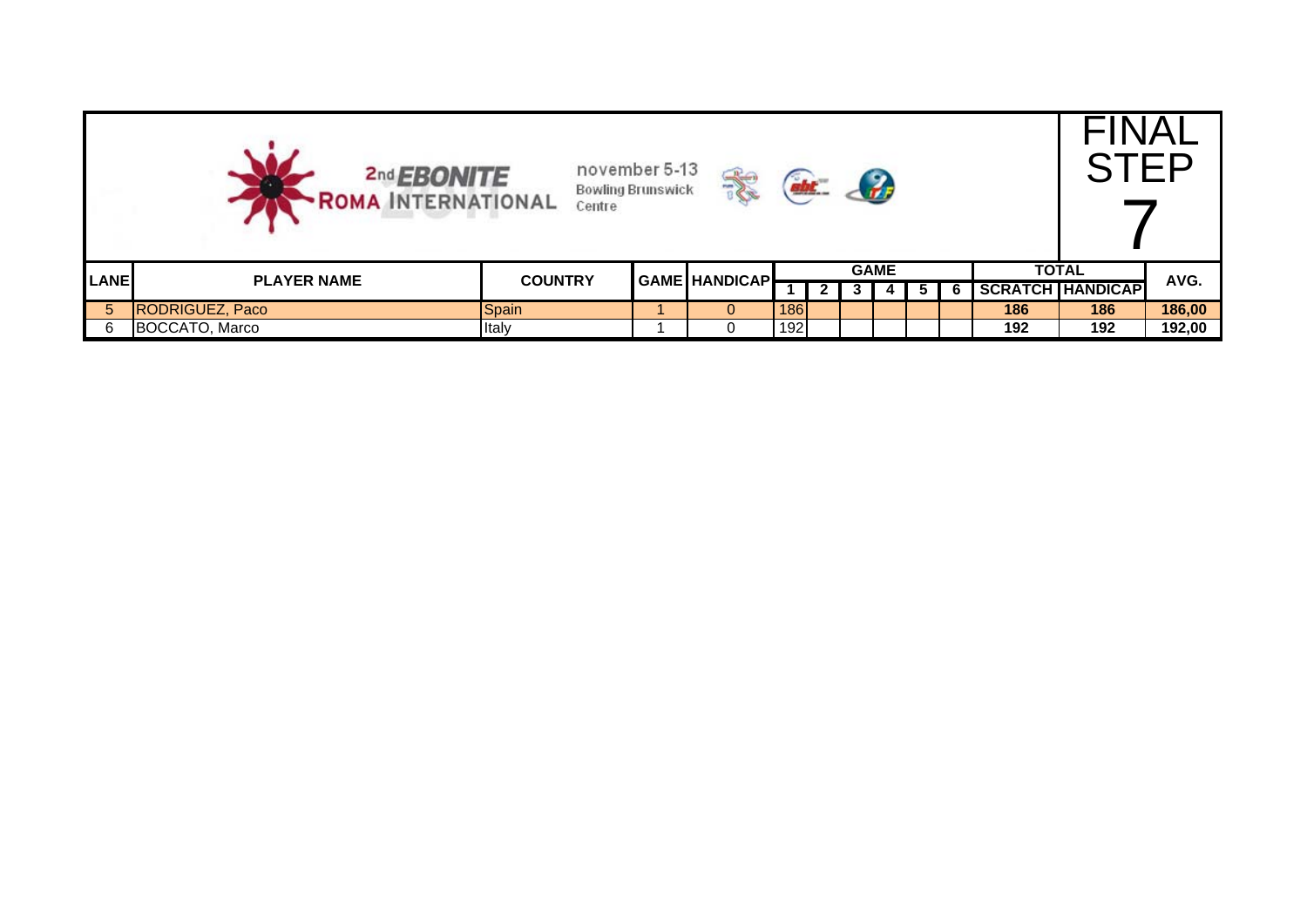

november 5-13





|             |                               |                    |   |                      |                  |                         | <b>GAME</b>     |                         |   |                         | <b>TOTAL</b> |        |  |
|-------------|-------------------------------|--------------------|---|----------------------|------------------|-------------------------|-----------------|-------------------------|---|-------------------------|--------------|--------|--|
| <b>SEED</b> | <b>PLAYER NAME</b>            | <b>COUNTRY</b>     |   | <b>GAME HANDICAP</b> |                  | $\overline{\mathbf{2}}$ | $3 \mid 4 \mid$ | $5\sqrt{ }$             | 6 | <b>SCRATCH HANDICAP</b> |              | AVG.   |  |
|             | <b>BIOLGHINI, Diego</b>       | Italy              | 6 | $\overline{0}$       |                  |                         |                 | 213 254 217 233 234 208 |   | 1359                    | 1359         | 226,50 |  |
|             | MORENO, Javier                | Spain              | 6 | $\Omega$             |                  |                         |                 | 224 225 200 277 202 198 |   | 1326                    | 1326         | 221,00 |  |
| 3           | STOTT, Paul                   | Ireland            | 6 | $\Omega$             | $\overline{227}$ |                         |                 | 257 237 169 208 218     |   | 1316                    | 1316         | 219,33 |  |
|             | CANEVARI, Andrea              | Italy              | 6 | $\mathbf 0$          |                  |                         |                 | 178 165 225 289 218 237 |   | 1312                    | 1312         | 218,67 |  |
| 5           | <b>BATTAGLI, Giovanni</b>     | Italy              | 6 | $\overline{0}$       |                  |                         |                 | 233 242 214 236 170 217 |   | 1312                    | 1312         | 218,67 |  |
| 6           | <b>REVIGLIO, Marco</b>        | Italy              | 6 | $\mathbf 0$          |                  |                         |                 | 210 244 209 221 245 182 |   | 1311                    | 1311         | 218,50 |  |
|             | RODRIGUEZ, Paco               | Spain              | 6 | $\overline{0}$       |                  |                         |                 | 247 176 205 215 233 224 |   | 1300                    | 1300         | 216,67 |  |
| 8           | ACIN, Ion                     | Spain              | 6 | 0                    |                  |                         |                 | 217 215 195 254 193 222 |   | 1296                    | 1296         | 216,00 |  |
| 9           | <b>FANIZZA, Pierfranco</b>    | Italy              | 6 | $\overline{0}$       |                  |                         |                 | 200 216 211 252 205 210 |   | 1294                    | 1294         | 215,67 |  |
| 10          | <b>BOCCATO, Marco</b>         | Italy              | 6 | 0                    |                  |                         |                 | 178 253 203 233 245 181 |   | 1293                    | 1293         | 215,50 |  |
| 11          | <b>BOGDAN, Dobondi</b>        | Romania            | 6 | $\overline{0}$       |                  |                         |                 | 237 249 212 178 215 200 |   | 1291                    | 1291         | 215,17 |  |
| 12          | SPAGNOLI, Davide              | Italy              | 6 | 0                    |                  |                         |                 | 229 238 227 233 170 192 |   | 1289                    | 1289         | 214,83 |  |
| 13          | <b>JUSSILA, Perttu</b>        | Finland            | 6 | $\overline{0}$       |                  |                         |                 | 177 196 179 256 244 228 |   | 1280                    | 1280         | 213,33 |  |
| 14          | SILLETTI, Alessandro          | Italy              | 6 | $\mathbf 0$          |                  |                         |                 | 185 274 181 256 165 210 |   | 1271                    | 1271         | 211,83 |  |
| 15          | COPPOLA, Gianpiero            | Italy              | 6 | $\overline{0}$       |                  |                         |                 | 219 183 216 200 203 247 |   | 1268                    | 1268         | 211,33 |  |
| 16          | <b>SANDERS, Nicole</b>        | Netherlands        | 6 | $\overline{48}$      |                  |                         |                 | 178 177 199 245 205 215 |   | 1219                    | 1267         | 211,17 |  |
| -17         | <b>DE FILIPPI</b> , Pierpaolo | Italy              | 6 | $\overline{0}$       |                  |                         |                 | 224 201 254 203 145 235 |   | 1262                    | 1262         | 210,33 |  |
| 18          | GONZALEZ, Jose María          | Spain              | 6 | $\mathbf 0$          |                  |                         |                 | 223 217 267 159 212 184 |   | 1262                    | 1262         | 210,33 |  |
| 19          | <b>MADDALONI, Antonio</b>     | Italy              | 6 | $\overline{0}$       |                  |                         |                 | 224 199 209 223 202 204 |   | 1261                    | 1261         | 210,17 |  |
| 20          | RADI, Tommaso                 | Italy              | 6 | 0                    |                  |                         |                 | 214 192 215 170 231 238 |   | 1260                    | 1260         | 210,00 |  |
| 21          | <b>COLOMBANI, Piero</b>       | Italy              | 6 | $\overline{0}$       |                  |                         |                 | 243 204 166 198 202 244 |   | 1257                    | 1257         | 209,50 |  |
| 22          | DE ANGELIS, Gianluca          | Italy              | 6 | $\mathbf 0$          |                  |                         |                 | 170 215 181 228 243 218 |   | 1255                    | 1255         | 209,17 |  |
| 23          | <b>BALZANO, Annalisa</b>      | Italy              | 6 | 48                   |                  |                         |                 | 200 214 213 180 195 204 |   | 1206                    | 1254         | 209,00 |  |
| 24          | FROUVELLE, Serge              | France             | 6 | $\mathbf 0$          |                  |                         |                 | 173 193 229 163 257 237 |   | 1252                    | 1252         | 208,67 |  |
| 25          | <b>TOMAS, Cheska</b>          | <b>Netherlands</b> | 6 | 48                   |                  |                         |                 | 165 198 211 217 214 199 |   | 1204                    | 1252         | 208,67 |  |
| 26          | MADDALONI, Domenico           | Italy              | 6 | $\mathbf 0$          |                  |                         |                 | 190 165 220 211 238 224 |   | 1248                    | 1248         | 208,00 |  |
| 27          | <b>TUCCIMEI, Saverio</b>      | Italy              | 6 | $\Omega$             |                  |                         |                 | 225 203 186 202 194 237 |   | 1247                    | 1247         | 207,83 |  |
| 28          | <b>KEITURI, Petri</b>         | Finland            | 6 | 0                    |                  |                         |                 | 232 238 192 177 179 221 |   | 1239                    | 1239         | 206,50 |  |
| 29          | <b>GAGENOIU, Romeo</b>        | Romania            | 6 | $\overline{0}$       |                  |                         |                 | 236 170 215 224 219 175 |   | 1239                    | 1239         | 206,50 |  |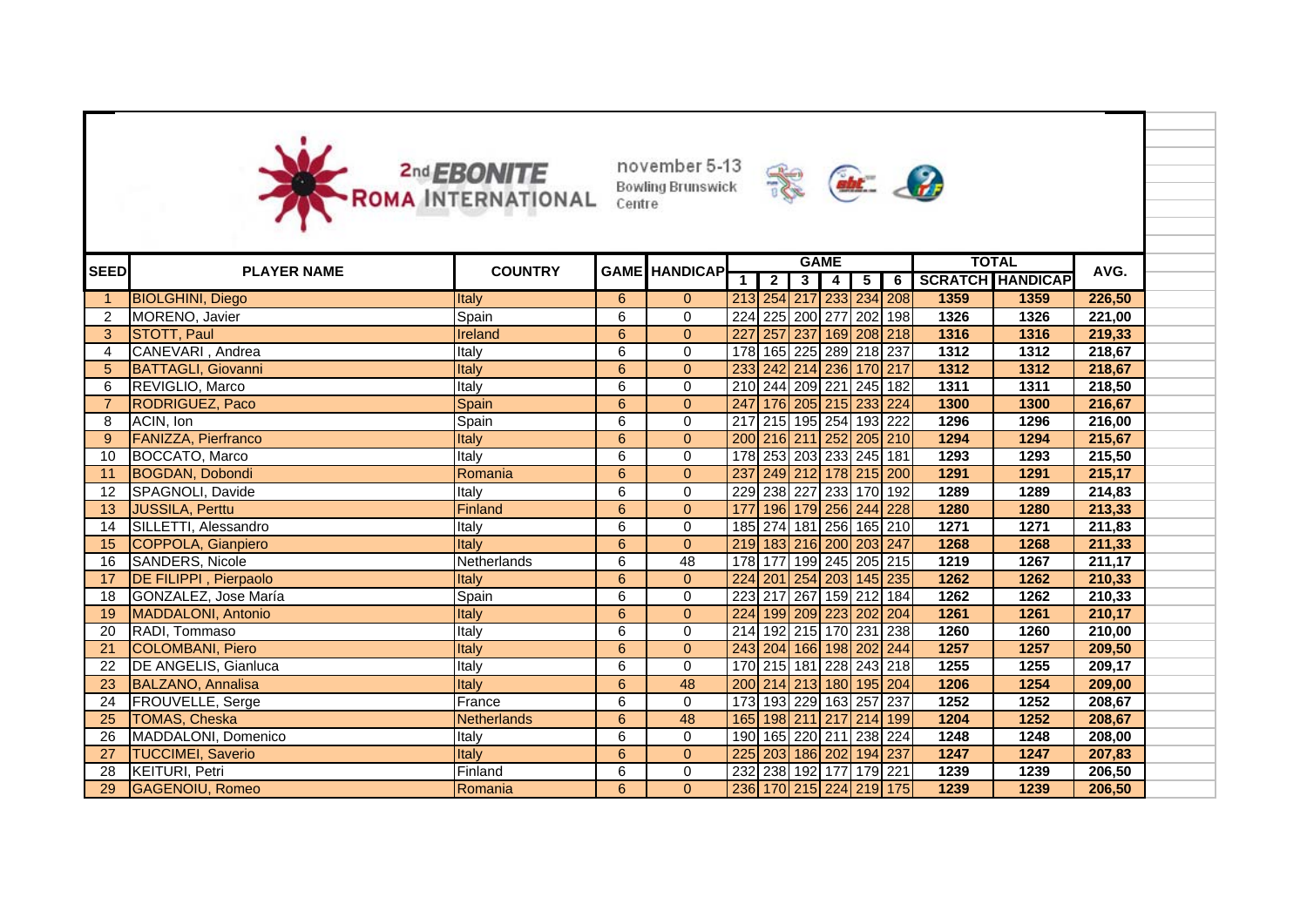| 30 | MIHAITA, Gogoasa             | Romania       | 6               | $\mathbf 0$    | 199 174 203 233 205 221    |  |  | 1235              | 1235              | 205,83 |  |
|----|------------------------------|---------------|-----------------|----------------|----------------------------|--|--|-------------------|-------------------|--------|--|
| 31 | <b>MADDALONI, Enrico</b>     | Italy         | 6               | $\Omega$       | 237 207 175 198 209 199    |  |  | 1225              | 1225              | 204,17 |  |
| 32 | ROSSI, Federico              | Italy         | 6               | $\mathbf 0$    | 209 197 235 167 173 240    |  |  | 1221              | 1221              | 203,50 |  |
| 33 | SPADA, Amedeo                | Italy         | $6\phantom{1}$  | $\overline{0}$ | 212 213 199 181 198 217    |  |  | 1220              | 1220              | 203,33 |  |
| 34 | DEL OLMO DE LA FUENTE, Sara  | Spain         | 6               | 48             | 194 174 237 220 167 178    |  |  | 1170              | 1218              | 203,00 |  |
| 35 | <b>SPITERI, Mark</b>         | <b>Malta</b>  | $6\phantom{1}$  | $\mathbf{0}$   | 231 195 225 181 211<br>172 |  |  | 1215              | 1215              | 202,50 |  |
| 36 | <b>BULAN, Marius</b>         | Romania       | 6               | $\mathbf 0$    | 233 221 210 209 140 199    |  |  | $\overline{1212}$ | $\overline{1212}$ | 202,00 |  |
| 37 | JIMENEZ GONZALEZ, Monica     | Spain         | 6               | 48             | 210 210 182 194 162 204    |  |  | 1162              | 1210              | 201,67 |  |
| 38 | <b>DE ANGELIS, Marco</b>     | Italy         | 6               | $\mathbf 0$    | 176 203 157 228 220 225    |  |  | 1209              | 1209              | 201,50 |  |
| 39 | DI BENEDETTO, Helga          | Italy         | 6               | 48             | 199 213 166 192 222 165    |  |  | 1157              | 1205              | 200,83 |  |
| 40 | IEVA, Carlo                  | Italy         | 6               | $\mathbf 0$    | 192 222 201 179 216 191    |  |  | 1201              | 1201              | 200,17 |  |
| 41 | <b>FORMISANO, Raffaele</b>   | <b>Italy</b>  | $6\phantom{1}$  | $\overline{0}$ | 229 181 217 205 197 171    |  |  | 1200              | 1200              | 200,00 |  |
| 42 | <b>GUALDI</b> , Andrea       | Italy         | 6               | $\pmb{0}$      | 183 174 201 226 189<br>223 |  |  | 1196              | 1196              | 199,33 |  |
| 43 | CAIVANO, Antonio             | Italy         | 6               | $\Omega$       | 232 183 200 217 182<br>181 |  |  | 1195              | 1195              | 199,17 |  |
| 44 | TEDONE, Giuseppe             | Italy         | 6               | $\mathbf 0$    | 185 183 158 235 223 210    |  |  | 1194              | 1194              | 199,00 |  |
| 45 | <b>SCIASCIA, Giuseppe</b>    | Italy         | $6\phantom{1}$  | $\mathbf{0}$   | 202 205 180 246 161 200    |  |  | 1194              | 1194              | 199,00 |  |
| 46 | PENNESE, Dario               | Italy         | 6               | $\Omega$       | 175 167 214 232 240 166    |  |  | 1194              | 1194              | 199,00 |  |
| 47 | <b>BRANCHESI, Massimo</b>    | Italy         | $6\phantom{1}6$ | $\overline{0}$ | 201 219 212 140 208 213    |  |  | 1193              | 1193              | 198,83 |  |
| 48 | CARANNANTE, Tiziana          | Malta         | 6               | 48             | 192 198 189 179 158<br>229 |  |  | 1145              | 1193              | 198,83 |  |
| 49 | <b>DI FRANCESCO, Antonio</b> | Italy         | 6               | $\overline{0}$ | 224 170 198 214 202 182    |  |  | 1190              | 1190              | 198,33 |  |
| 50 | PRATO, Sandro                | Italy         | 6               | 0              | 203 178 230 200 190 188    |  |  | 1189              | 1189              | 198,17 |  |
| 51 | MEDVEDITSKOV, Alexander      | <b>Russia</b> | $6\phantom{1}$  | $\mathbf{0}$   | 269 245 189 156 159 171    |  |  | 1189              | 1189              | 198,17 |  |
| 52 | DIAZ, Ricardo Gonzales       | Philippines   | 6               | $\mathbf 0$    | 204 219 183 193 223 163    |  |  | 1185              | 1185              | 197,50 |  |
| 53 | IORIO, Aldo                  | Italy         | $\overline{6}$  | $\mathbf{0}$   | 228 169 193 205 228 161    |  |  | 1184              | 1184              | 197,33 |  |
| 54 | ARPA, Kennith                | Malta         | 6               | $\mathbf 0$    | 215 192 173 198 184 221    |  |  | 1183              | 1183              | 197,17 |  |
| 55 | <b>DIENI, Pasquale</b>       | Italy         | 6               | $\overline{0}$ | 170 188 289 174 183 179    |  |  | 1183              | 1183              | 197,17 |  |
| 56 | ENDRIZZI, Massimo            | Italy         | 6               | $\mathbf 0$    | 182 209 193 185 180 233    |  |  | 1182              | 1182              | 197,00 |  |
| 57 | <b>PASCUAL POTOT, Erwin</b>  | Spain         | $6\phantom{1}$  | $\mathbf{0}$   | 162 161 196 246 193 224    |  |  | 1182              | 1182              | 197,00 |  |
| 58 | ANZI, Gian Claudio           | Italy         | 6               | $\mathbf 0$    | 224 167 193 172 235 191    |  |  | 1182              | 1182              | 197,00 |  |
| 59 | QUATELA, Nunzio              | Italy         | $6\phantom{1}$  | $\Omega$       | 164 201 235 183 210 185    |  |  | 1178              | 1178              | 196,33 |  |
| 60 | MEDAGLIA, Mario              | Italy         | 6               | $\mathbf 0$    | 166 201 235 204 214<br>157 |  |  | 1177              | 1177              | 196,17 |  |
| 61 | <b>DE CENZO, Piero</b>       | Italy         | 6               | $\overline{0}$ | 170 208 195 233 206 165    |  |  | 1177              | 1177              | 196,17 |  |
| 62 | POLIZZOTTO, Salvatore        | Italy         | $\overline{6}$  | 0              | 201 226 160 214 203<br>167 |  |  | 1171              | 1171              | 195,17 |  |
| 63 | REZZI, Daniele               | Italy         | $6\phantom{1}$  | $\mathbf{0}$   | 180 186 179 245 184 197    |  |  | 1171              | 1171              | 195,17 |  |
| 64 | WARNAKULASURYIA, Suranga     | Sri Lanka     | 6               | $\mathbf 0$    | 156 202 229 217 137<br>229 |  |  | 1170              | 1170              | 195,00 |  |
| 65 | SALA, Alba                   | Italy         | $6\phantom{1}$  | 48             | 205 248 178 141 159 190    |  |  | $\overline{1121}$ | 1169              | 194,83 |  |
| 66 | RANIERI, Simone              | Italy         | 6               | $\mathbf 0$    | 145 163 206 195 204 255    |  |  | 1168              | 1168              | 194,67 |  |
| 67 | ZINGALES, Gino               | Italy         | 6               | $\overline{0}$ | 167 217 198 196 183<br>207 |  |  | 1168              | 1168              | 194,67 |  |
| 68 | MANALILI, Glenn Conrad       | Philippines   | 6               | $\Omega$       | 175 210 189 157 203 231    |  |  | 1165              | 1165              | 194,17 |  |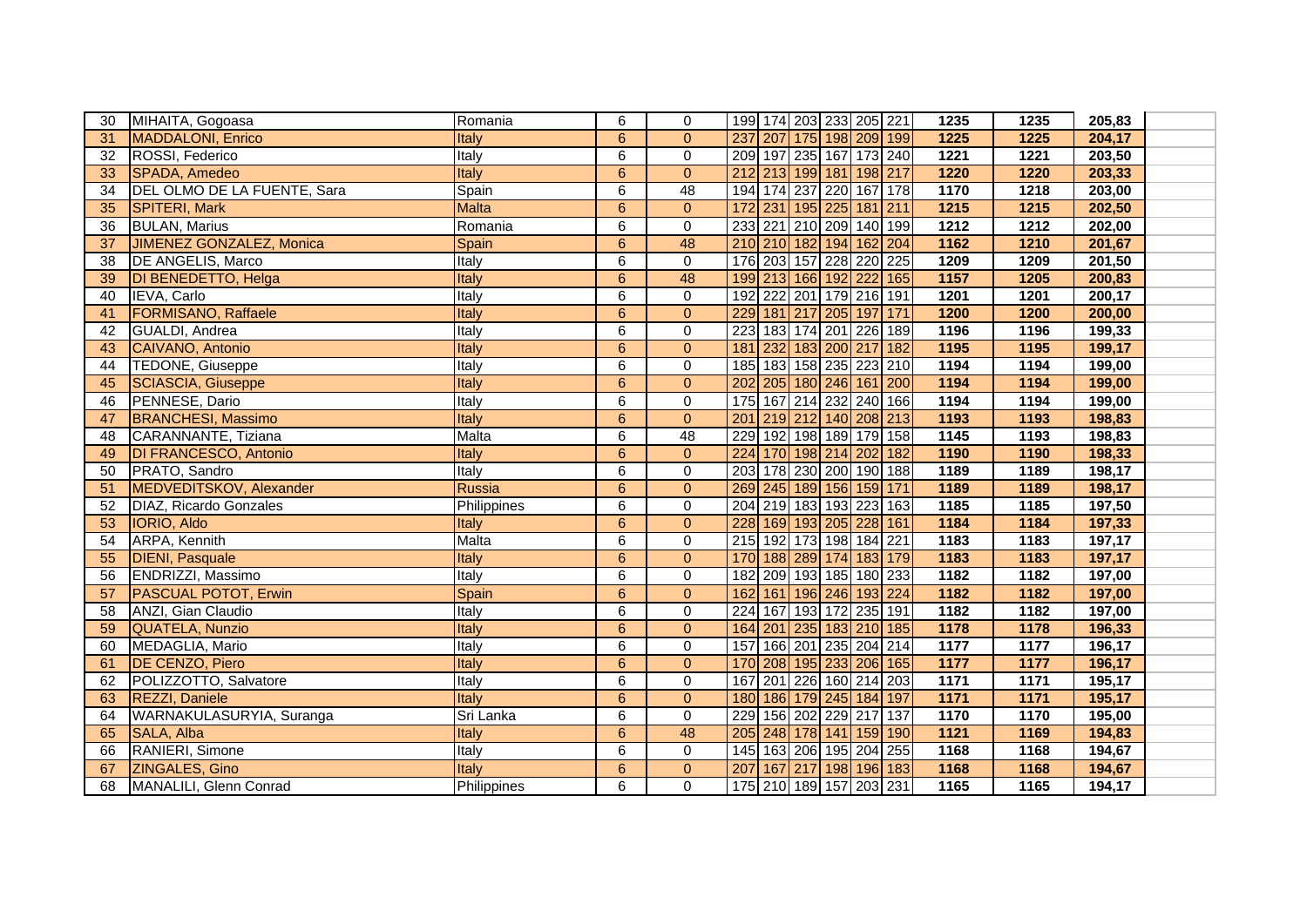| 69  | SAGUINSIN, Ferde Gil             | Philippines        | 6              | $\overline{0}$ | 188 187 182 165 219 224       | 1165 | 1165 | 194,17 |  |
|-----|----------------------------------|--------------------|----------------|----------------|-------------------------------|------|------|--------|--|
| 70  | D ERCOLE, Roberto                | Italy              | 6              | $\Omega$       | 209 187 207 187 186 189       | 1165 | 1165 | 194,17 |  |
| 71  | ZEPPI, Paolo                     | Italy              | $6\phantom{1}$ | $\overline{0}$ | 160 159 214 237 158 234       | 1162 | 1162 | 193,67 |  |
| 72  | FATU, Valentin                   | Romania            | 6              | $\mathbf 0$    | 189 181 199 204 209 180       | 1162 | 1162 | 193,67 |  |
| 73  | <b>KUDELYA, Sergey</b>           | Russia             | 6              | $\Omega$       | 195 174 219 169 214 190       | 1161 | 1161 | 193,50 |  |
| 74  | INGA, Marco                      | Italy              | 6              | $\mathbf 0$    | 209 185 168 188 255<br>153    | 1158 | 1158 | 193,00 |  |
| 75  | VACCARO, Francesco               | Italy              | $6\phantom{1}$ | $\overline{0}$ | 195 185 161 181 210 226       | 1158 | 1158 | 193,00 |  |
| 76  | FELICI, Paolo                    | Italy              | 6              | $\mathbf 0$    | 198 214 201 178 178<br>189    | 1158 | 1158 | 193,00 |  |
| 77  | <b>GYKIS, Vytautas</b>           | Lithuania          | 6              | $\overline{0}$ | 212 211 184 172 170<br>209    | 1158 | 1158 | 193,00 |  |
| 78  | CAPOBIANCHI, angelo              | Italy              | 6              | $\overline{0}$ | 196 211 189 193 141<br>228    | 1158 | 1158 | 193,00 |  |
| 79  | RAGGINI, Marco                   | Italy              | $\overline{6}$ | $\mathbf{0}$   | 188 235 169 200 212 151       | 1155 | 1155 | 192,50 |  |
| 80  | BELLOMONTE, Francesco            | Italy              | 6              | $\mathbf 0$    | 220 173 165 206 181 209       | 1154 | 1154 | 192,33 |  |
| 81  | PEREZ, Moisés                    | Spain              | $6\phantom{1}$ | $\mathbf{0}$   | 186 174 181 204 198<br>211    | 1154 | 1154 | 192,33 |  |
| 82  | SENNA, Giuseppe                  | Italy              | 6              | $\mathbf 0$    | 155 220 178 169 237 195       | 1154 | 1154 | 192,33 |  |
| 83  | <b>FABBIETTI, Sergio</b>         | Italy              | 6              | $\Omega$       | 161 188 226 211 212 154       | 1152 | 1152 | 192,00 |  |
| 84  | FERINA, Roberta                  | Italy              | 6              | 48             | 196 157 208 199 179 164       | 1103 | 1151 | 191,83 |  |
| 85  | <b>FUSCO, Raffaella</b>          | Italy              | 6              | 48             | 169 160 153 190 229 201       | 1102 | 1150 | 191,67 |  |
| 86  | MARTINO, Alessandro              | Italy              | 6              | $\mathbf 0$    | 162 205 215 179 204 185       | 1150 | 1150 | 191,67 |  |
| 87  | <b>TARASE, Marcel</b>            | Romania            | 6              | $\Omega$       | 194 192 226 176 203 158       | 1149 | 1149 | 191,50 |  |
| 88  | GIULIANI, Luciano                | Italy              | 6              | $\mathbf 0$    | 179 155 182 168 216 245       | 1145 | 1145 | 190,83 |  |
| 89  | <b>SULLIVAN, Neil</b>            | <b>Malta</b>       | 6              | $\overline{0}$ | 188 171 188 189 195 214       | 1145 | 1145 | 190,83 |  |
| 90  | VARCHETTA, Gennaro               | Italy              | 6              | $\mathbf{0}$   | 195 201 196 158 193 202       | 1145 | 1145 | 190,83 |  |
| 91  | <b>FARRIS, Mauro</b>             | Italy              | $6\phantom{1}$ | $\mathbf{0}$   | 176 198 188 231 167 182       | 1142 | 1142 | 190,33 |  |
| 92  | FIORENTINO, Antonino             | Italy              | 6              | $\mathbf 0$    | 180 209 145 149 279 179       | 1141 | 1141 | 190,17 |  |
| 93  | MOZZONE, Alessandro              | Italy              | 6              | $\overline{0}$ | 165 221 173 245 167 169       | 1140 | 1140 | 190,00 |  |
| 94  | DELL'AMICO, Massimo              | Italy              | 6              | $\pmb{0}$      | 196 188 184 196 170 204       | 1138 | 1138 | 189,67 |  |
| 95  | <b>ODDI</b> , Stefano            | Italy              | 6              | $\mathbf{0}$   | 201 169 189 178 199 202       | 1138 | 1138 | 189,67 |  |
| 96  | MATRULLO, Maria Rosaria          | Italy              | 6              | 48             | 176 204 176 212 151 171       | 1090 | 1138 | 189,67 |  |
| 97  | SUAREZ, Jorge                    | Spain              | $6\phantom{1}$ | $\mathbf{0}$   | 200 184 186 222 201 145       | 1138 | 1138 | 189,67 |  |
| 98  | FATU, Ion                        | Romania            | 6              | $\mathbf 0$    | 219 177 189 199 188 162       | 1134 | 1134 | 189,00 |  |
| 99  | DELVINO, Angelo                  | Italy              | $6\phantom{1}$ | $\Omega$       | 164 206 166 160 245 192       | 1133 | 1133 | 188,83 |  |
| 100 | SEBASTIANELLI, Massimo           | Italy              | 6              | $\mathbf 0$    | 214 141 200 167 180<br>231    | 1133 | 1133 | 188,83 |  |
| 101 | <b>CARAFA, Antonio</b>           | Italy              | 6              | $\overline{0}$ | 224 193 179 179 144 213       | 1132 | 1132 | 188,67 |  |
| 102 | PROVENZI, Pamela                 | Italy              | 6              | 48             | 169 207 171 177<br>176<br>183 | 1083 | 1131 | 188,50 |  |
| 103 | <b>URBISTAZU, Gabriela</b>       | Spain              | 6              | 48             | 239 185 170 166 156<br>167    | 1083 | 1131 | 188,50 |  |
| 104 | PARISI, Claudio                  | Italy              | 6              | $\pmb{0}$      | 139 228 209 169 163 222       | 1130 | 1130 | 188,33 |  |
| 105 | <b>FIGUEROA, Maria Rafaelita</b> | <b>Philippines</b> | $6\phantom{1}$ | 48             | 166 208 190 200 148 170       | 1082 | 1130 | 188,33 |  |
| 106 | <b>FERETTI, Paolo</b>            | Italy              | 6              | $\mathbf 0$    | 185 189 148 180 190 233       | 1125 | 1125 | 187,50 |  |
|     | 107 CIATTONI, Simona             | Italy              | 6              | 48             | 164 220 177 157 210 148       | 1076 | 1124 | 187,33 |  |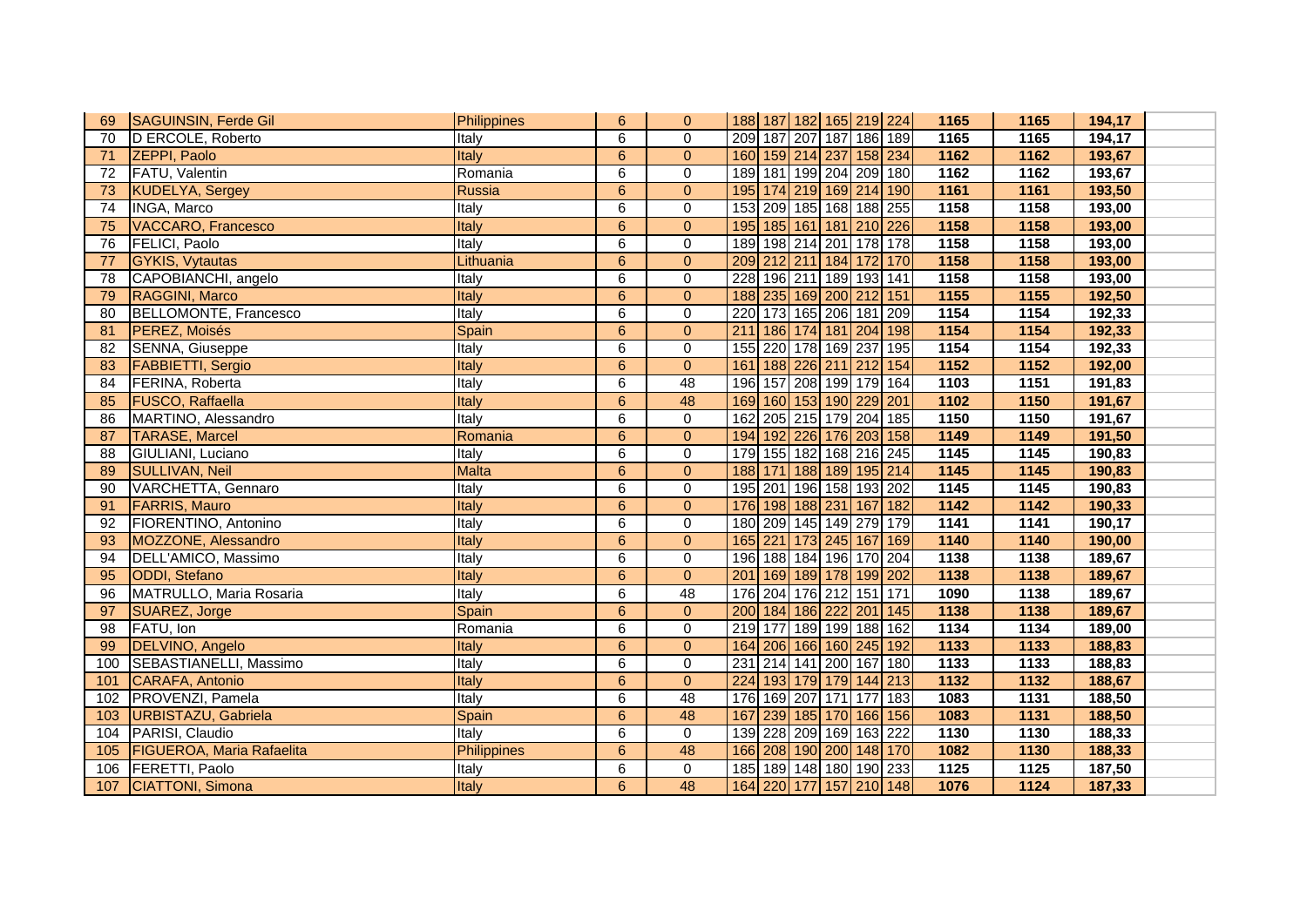|                  | 108 ZACCARIA, Osvaldo            | Italy                | 6              | $\mathbf 0$    | 195 203 178 188 159 199<br>1122<br>1122<br>187,00                 |
|------------------|----------------------------------|----------------------|----------------|----------------|-------------------------------------------------------------------|
| 109              | <b>CERRONI, Claudio</b>          | Italy                | 6              | $\Omega$       | 175 195 197 223 144 186<br>1120<br>1120<br>186,67                 |
| 110              | NOLAN, Pat                       | <b>United States</b> | 6              | 0              | 198 178 213 165 187 179<br>1120<br>1120<br>186,67                 |
| 111              | <b>TORSANI, Leandro</b>          | Italy                | $6\phantom{1}$ | $\Omega$       | 204 184 191 128 145 267<br>1119<br>1119<br>186,50                 |
| 112              | TOMARELLI, Rodolfo               | Italy                | 6              | $\Omega$       | 175 184 190 209 177 183<br>1118<br>1118<br>186,33                 |
| 113              | <b>GORRIERI, Vittorio</b>        | Italy                | $6\phantom{1}$ | $\Omega$       | 244 179 142 194 192 167<br>1118<br>1118<br>186,33                 |
| 114              | <b>TROIANI, Marco</b>            | Italy                | 6              | $\mathbf 0$    | 238 152 182 176 178 191<br>$\overline{1117}$<br>1117<br>186,17    |
| 115              | <b>POLIMENI, Roberto</b>         | Italy                | 6              | $\overline{0}$ | 182 211 161 210 169 184<br>1117<br>1117<br>186,17                 |
| 116              | MARIAN PEREZ, Juan               | Spain                | 6              | $\Omega$       | 222 176 172 203 167 177<br>1117<br>1117<br>186,17                 |
| 117              | <b>ARCIDIACONO, Giuseppina</b>   | Italy                | $6\phantom{1}$ | 48             | 174 176 156 226 175<br>1069<br>$\overline{1117}$<br>162<br>186,17 |
| 118              | ROSSONI, Sandro                  | <b>Italy</b>         | 6              | $\mathbf 0$    | 1115<br>183 200 191 156 192 193<br>1115<br>185,83                 |
| 119              | SPADAVECCHIA, Andrea             | Italy                | 6              | $\Omega$       | 193 169 183 213 152 204<br>1114<br>1114<br>185,67                 |
| 120              | SPADAVECCHIA, Renato             | Italy                | 6              | 0              | 163 166 189 256 196<br>1114<br>144<br>1114<br>185,67              |
| 121              | GONZALEZ, Raul                   | Spain                | 6              | $\overline{0}$ | 223 142 189 202 177<br>$\overline{1112}$<br>179<br>1112<br>185,33 |
| 122              | CARUANA SCICLUNA, Justim         | Malta                | 6              | $\Omega$       | 170 155 210 177 208 188<br>1108<br>1108<br>184,67                 |
| 123              | <b>FIGONI, Franco</b>            | Italy                | $6\phantom{a}$ | $\overline{0}$ | 173 181 247 169 158 180<br>1108<br>1108<br>184,67                 |
| 124              | <b>BURKE, Simon</b>              | Malta                | 6              | $\mathbf 0$    | 201 158 190 153 188 217<br>1107<br>1107<br>184,50                 |
| 125              | <b>PRATESI, Stefano</b>          | Italy                | 6              | $\Omega$       | 178 206 181 169 189 184<br>1107<br>1107<br>184,50                 |
| 126              | HOANG, Phong                     | Spain                | 6              | $\Omega$       | 144 184 209 191 198 181<br>1107<br>1107<br>184,50                 |
| 127              | <b>FIORENTIN, Lorenzo</b>        | Italy                | 6              | $\overline{0}$ | 156 194 182<br>1106<br>214 188 172<br>1106<br>184,33              |
|                  | 128 DE BARTOLO, Antonio          | Italy                | 6              | 0              | 1106<br>1106<br>213 180 164 192 202 155<br>184,33                 |
| 129              | Di DOMIZIO, Tullio               | Italy                | 6              | $\Omega$       | 1105<br>178 157 205 188 177<br>  200<br>1105<br>184,17            |
| 130              | PETRACCA, Alberto                | Italy                | 6              | $\mathbf 0$    | 178 215 169 152 208 182<br>1104<br>1104<br>184,00                 |
| 131              | MERCIECA, Dennis                 | <b>Malta</b>         | 6              | $\Omega$       | 183 181 192 200 174 174<br>1104<br>1104<br>184,00                 |
| 132              | CASTAGNA, Marzia                 | Italy                | 6              | 48             | 144 180 183 199 195 155<br>1056<br>1104<br>184,00                 |
| 133              | <b>TIRAGALLO, Maria Vittoria</b> | Italy                | $6\phantom{1}$ | 48             | 180 160 131 190 186 207<br>1054<br>1102<br>183,67                 |
| 134              | GRECU, Ion                       | Romania              | 6              | $\mathbf 0$    | 150 195 188 171 182 215<br>1101<br>1101<br>183,50                 |
| 135              | <b>CUTINI CALISTI, Claudio</b>   | Italy                | 6              | $\Omega$       | 181 183 189 148 211 189<br>1101<br>1101<br>183,50                 |
| 136              | FRIONI, Pamela                   | Italy                | 6              | 48             | 202 178 177 141 186 169<br>1053<br>1101<br>183,50                 |
| $\overline{137}$ | <b>TARICEANU, Alexandru</b>      | Romania              | 6              | $\Omega$       | 157 170 221 173 190 189<br>1100<br>1100<br>183,33                 |
| 138              | STEFANI, Massimo                 | <b>Italy</b>         | 6              | $\Omega$       | 167 156 176 222 228 151<br>1100<br>1100<br>183,33                 |
| 139              | <b>CASTILLO LEONGSON, Sammy</b>  | Spain                | 6              | $\Omega$       | 182 214 176 160 190<br>177<br>1099<br>1099<br>183,17              |
| 140              | TORREGROSSA, Letizia             | Italy                | 6              | 48             | 186 201 215 152<br>157<br>140<br>1051<br>1099<br>183,17           |
| 141              | DI TOMMASO, Ruggiero             | Italy                | 6              | $\overline{0}$ | 179 154 197 139 226<br>202<br>1097<br>1097<br>182,83              |
| 142              | CHIERELEISON, Dario              | Italy                | 6              | 0              | 145 227 136 171<br>224<br>194<br>1097<br>1097<br>182,83           |
| 143              | VALTONEN, Anssi                  | <b>Finland</b>       | $6\phantom{1}$ | $\overline{0}$ | 180 222 193 131 151<br>220<br>1097<br>1097<br>182,83              |
| 144              | RIUS SALA, Antonia               | Spain                | 6              | 48             | 173 159 166 174 199<br>1048<br>177<br>1096<br>182,67              |
| 145              | BASILE, Filippo                  | Italy                | 6              | $\Omega$       | 163 191 164 193 213 172<br>1096<br>1096<br>182,67                 |
|                  | 146 MORLINO, Angelo              | Italy                | 6              | $\Omega$       | 182 180 185 186 168 194<br>1095<br>182,50<br>1095                 |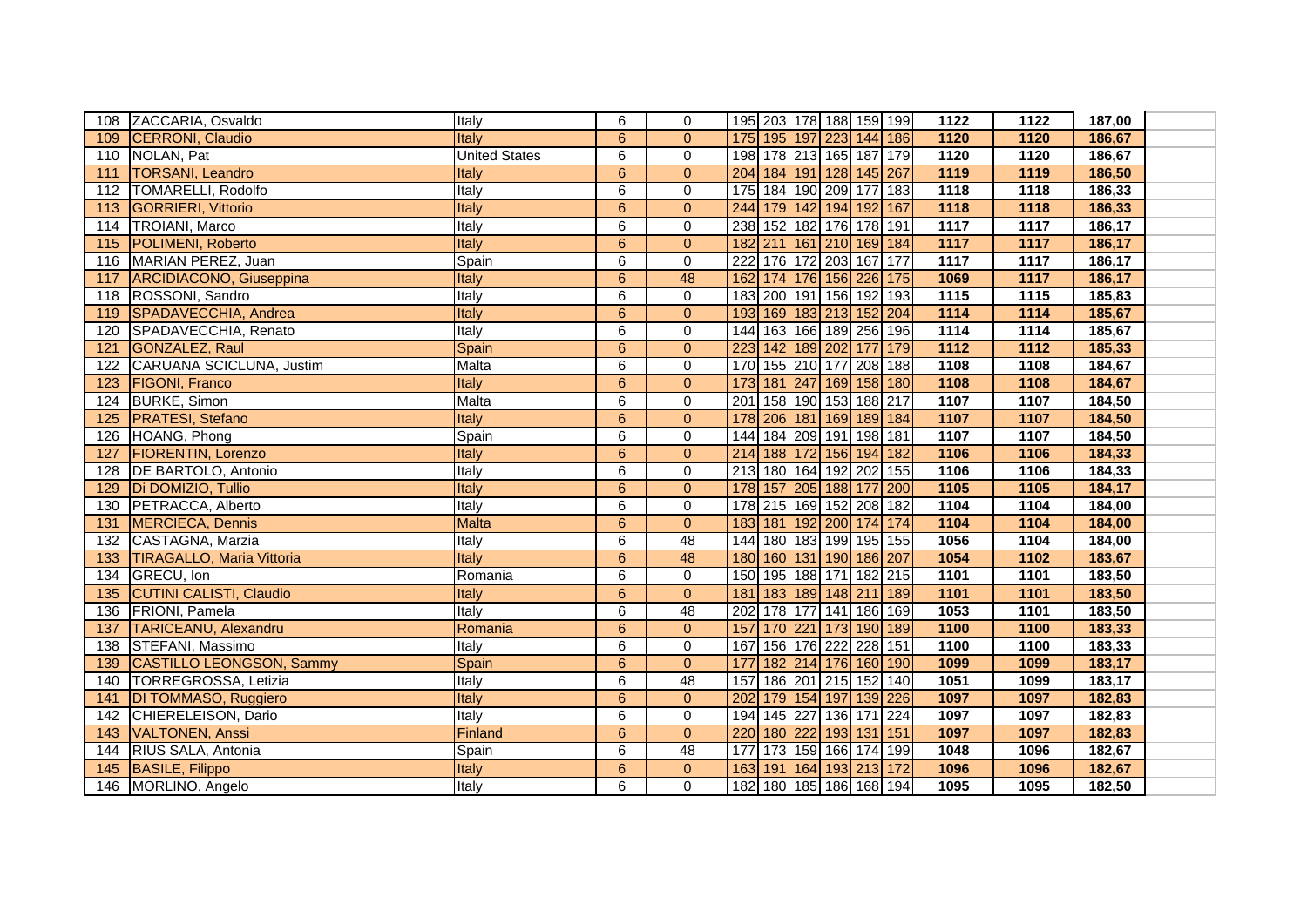| 147 | SPADA, Alessandro                    | Italy        | 6              | $\overline{0}$ | 149 206 254 187 153 146    | 1095<br>1095 | 182,50              |
|-----|--------------------------------------|--------------|----------------|----------------|----------------------------|--------------|---------------------|
| 148 | <b>BRETTI, Maurizio</b>              | Italy        | 6              | $\Omega$       | 202 175 179 173 153 212    | 1094<br>1094 | 182,33              |
|     | 149 ANASTASI, Mauro                  | <b>Malta</b> | $6\phantom{a}$ | $\overline{0}$ | 203 160 204 180 191 154    | 1092<br>1092 | 182,00              |
| 150 | PARAPINI, Marco Cesare               | Italy        | 6              | $\mathbf 0$    | 182 178 171 150 186 224    | 1091<br>1091 | 181,83              |
| 151 | <b>FRASCA, Giuseppe</b>              | Italy        | 6              | $\Omega$       | 163 196 171 159 191 211    | 1091<br>1091 | 181,83              |
| 152 | BORG, Sammy                          | Malta        | 6              | $\mathbf 0$    | 158 195 188 176 208 164    | 1089<br>1089 | 181,50              |
| 153 | TIMPANO, Romano                      | Italy        | 6              | $\overline{0}$ | 181 191 247 153 159 157    | 1088<br>1088 | 181,33              |
| 154 | ELENA, Grazia                        | Italy        | 6              | 48             | 149 159 158 200 194 179    | 1039<br>1087 | 181,17              |
|     | 155 SEVERINO, Tiziano                | Italy        | 6              | $\mathbf{0}$   | 200 193 211 166 148 168    | 1086<br>1086 | 181,00              |
| 156 | PELLEGRINI, Marco                    | Italy        | 6              | $\mathbf 0$    | 188 159 209 199 178<br>152 | 1085<br>1085 | 180,83              |
| 157 | <b>BOSCHINI, Giovanni</b>            | <b>Italy</b> | $6\phantom{1}$ | $\Omega$       | 198 139 189 192 199 168    | 1085<br>1085 | 180,83              |
| 158 | <b>BOTTICELLI, Bruno</b>             | Italy        | 6              | $\mathbf 0$    | 184 182 203 173 140 202    | 1084<br>1084 | 180,67              |
| 159 | CHIARALUCE, Cesare                   | Italy        | $6\phantom{1}$ | $\overline{0}$ | 152 178 185 162 228 179    | 1084<br>1084 | 180,67              |
| 160 | TEDONE, Aldino                       | Italy        | 6              | $\mathbf 0$    | 169 176 198 173 176<br>191 | 1083<br>1083 | 180,50              |
| 161 | GARCIA PRADO, Lola                   | Spain        | 6              | 48             | 160 178 214 154 159 170    | 1035<br>1083 | 180,50              |
| 162 | <b>PRANDI, Federico</b>              | Italy        | 6              | $\mathbf 0$    | 211 189 200 154 145 183    | 1082<br>1082 | 180,33              |
| 163 | <b>PESCE, Ernesto</b>                | Italy        | $6\phantom{1}$ | $\overline{0}$ | 203 174 153 204 161 186    | 1081<br>1081 | 180,17              |
| 164 | OMONSKY, Manfred                     | Spain        | 6              | $\Omega$       | 154 183 213 204 167 160    | 1081<br>1081 | 180,17              |
| 165 | LUZI, Cristiano                      | Italy        | 6              | $\Omega$       | 222 198 147 141 187<br>184 | 1079<br>1079 | 179,83              |
| 166 | <b>BULZIS, Gianmarco</b>             | Italy        | 6              | $\mathbf 0$    | 175 179 201 171 186 167    | 1079<br>1079 | 179,83              |
| 167 | <b>PILOTTI, Roberto</b>              | Italy        | 6              | $\overline{0}$ | 189 190 167 173 185 169    | 1073<br>1073 | 178,83              |
|     | 168 TARANTINO, Maurizio              | Italy        | 6              | $\Omega$       | 185 141 209 167 175 195    | 1072<br>1072 | 178,67              |
| 169 | CARUSO, Enrico                       | Italy        | 6              | $\overline{0}$ | 207 165 185 163 170 182    | 1072<br>1072 | 178,67              |
| 170 | CARTA, Stefania                      | Italy        | 6              | 48             | 164 179 149 161 207 163    | 1023<br>1071 | 178,50              |
| 171 | CAFARO, Luciana                      | Italy        | 6              | 48             | 178 160 164 160 180 180    | 1022<br>1070 | 178,33              |
| 172 | DI SISTO, Massimiliano               | Italy        | 6              | $\mathbf 0$    | 168 166 200 179 178 179    | 1070<br>1070 | 178,33              |
| 173 | <b>PUERTA ZURITA, Juan Francisco</b> | Spain        | $6\phantom{1}$ | $\overline{0}$ | 155 199 190 164 185 177    | 1070<br>1070 | 178,33              |
| 174 | LUCARELLI, Luigi                     | Italy        | 6              | $\Omega$       | 158 164 167 190 180 209    | 1068<br>1068 | 178,00              |
| 175 | MANCINI, Alessandro                  | Italy        | $6\phantom{1}$ | $\overline{0}$ | 150 210 188 172 171 176    | 1067<br>1067 | 177,83              |
| 176 | IACOMINO, Maria Rosaria              | Italy        | 6              | 48             | 148 162 191 189 169 160    | 1019<br>1067 | 177,83              |
| 177 | PAPARAZZO, Francesco                 | Italy        | 6              | $\Omega$       | 208 172 208 157 167 155    | 1067<br>1067 | 177,83              |
| 178 | DEL GAUDIO, Ferdinando               | <b>Italy</b> | 6              | 0              | 174 181 158 195 156 200    | 1064<br>1064 | 177,33              |
| 179 | <b>VAGNOLI, Roberto</b>              | Italy        | 6              | $\overline{0}$ | 186 166 157 179 188 188    | 1064<br>1064 | 177,33              |
| 180 | HAYOUN, Oren                         | Israel       | 6              | $\mathbf 0$    | 160 164 203 200 155 182    | 1064<br>1064 | 177,33              |
| 181 | <b>GIULIANI, Christian</b>           | Italy        | 6              | $\overline{0}$ | 196 162 171 188 152 194    | 1063<br>1063 | 177,17              |
| 182 | STOCCHI, Bruno                       | Italy        | 6              | $\mathbf 0$    | 159 150 204 175 191 184    | 1063<br>1063 | $\overline{177,17}$ |
| 183 | <b>IACOVISSI, Alberto</b>            | Italy        | 6              | $\Omega$       | 175 182 170 197 158 180    | 1062<br>1062 | 177,00              |
| 184 | NICOLOSI, Antonino                   | Italy        | 6              | $\Omega$       | 199 155 198 144 210 156    | 1062<br>1062 | 177,00              |
| 185 | ROSSI, Melania                       | Italy        | 6              | 48             | 167 157 170 175 178 166    | 1013<br>1061 | 176,83              |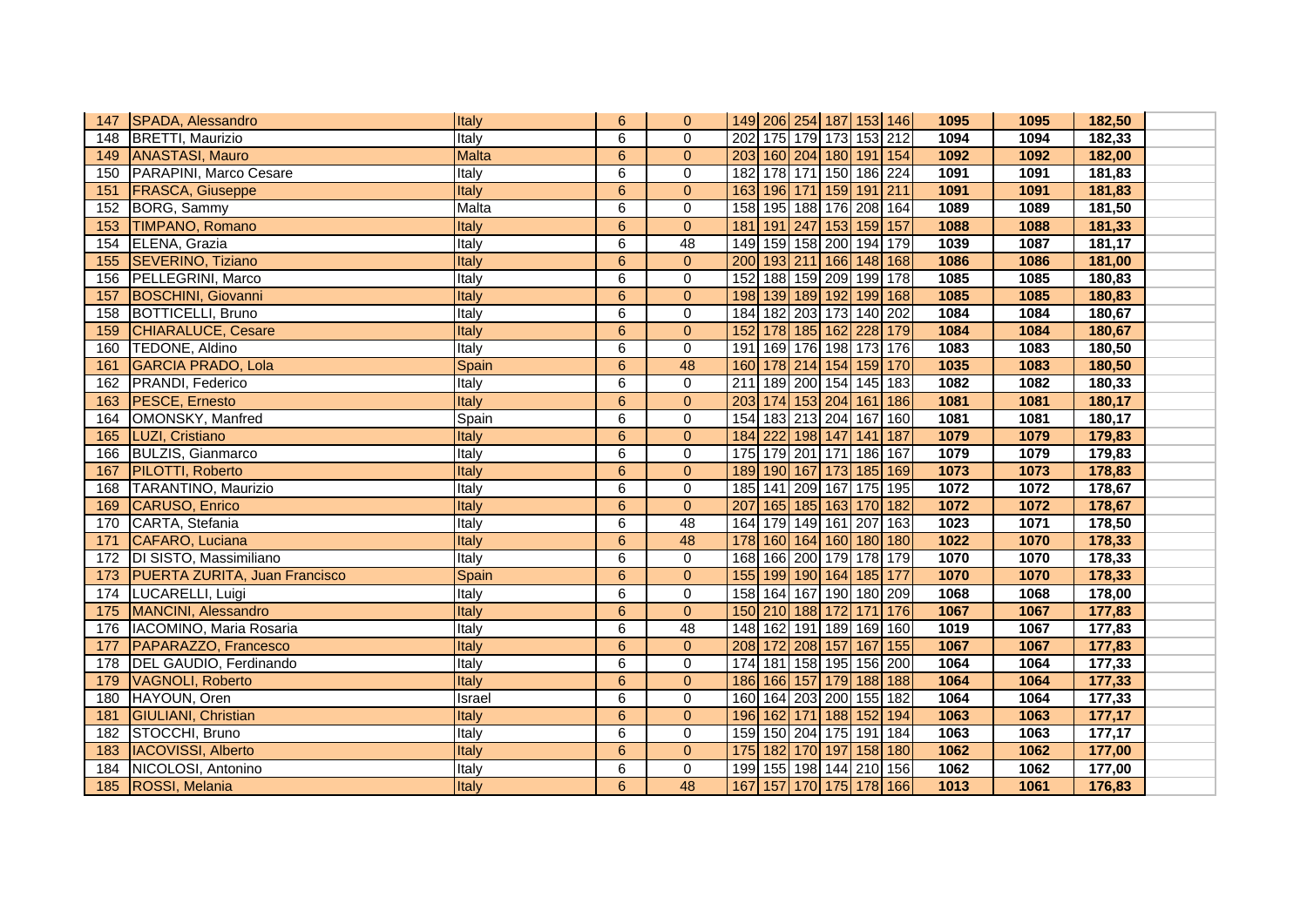| 186 | <b>BISCOCHO, Hommer Mijares</b> | Philippines  | 6              | $\mathbf 0$     | 151 191 166 217 179 157    |                     |     | 1061 | 1061 | 176,83 |  |
|-----|---------------------------------|--------------|----------------|-----------------|----------------------------|---------------------|-----|------|------|--------|--|
| 187 | ALONSO FARRACES, Daniel         | Spain        | 6              | $\Omega$        | 202 154 214 130 150 209    |                     |     | 1059 | 1059 | 176,50 |  |
| 188 | SERRANO, Jose Luís              | Spain        | 6              | $\mathbf 0$     | 173 184 169 168 198 165    |                     |     | 1057 | 1057 | 176,17 |  |
| 189 | <b>ROSSI, Remo</b>              | Italy        | $6\phantom{1}$ | $\overline{0}$  | 173 198 189 189 143 165    |                     |     | 1057 | 1057 | 176,17 |  |
| 190 | RONDAN, Aly                     | Italy        | 6              | $\mathbf 0$     | 182                        | 183 205 172 178 137 |     | 1057 | 1057 | 176,17 |  |
| 191 | <b>RUGGIERO, Emilio</b>         | Italy        | 6              | $\overline{0}$  | 163 189 170 188 166 180    |                     |     | 1056 | 1056 | 176,00 |  |
| 192 | NIGRO, Antonio                  | Italy        | 6              | 0               | 184 172 169 184 169<br>178 |                     |     | 1056 | 1056 | 176,00 |  |
| 193 | MATTALINI, Monica               | Italy        | $6\phantom{1}$ | 48              | 142                        | 180 159 179 180 167 |     | 1007 | 1055 | 175,83 |  |
| 194 | GIOVANNINI, Gianmaria           | Italy        | 6              | $\mathbf 0$     | 192 204 160 140 177 181    |                     |     | 1054 | 1054 | 175,67 |  |
| 195 | <b>ZONCU, Carlo</b>             | Italy        | $6\phantom{1}$ | $\overline{0}$  | 203 169 188 166 129 198    |                     |     | 1053 | 1053 | 175,50 |  |
| 196 | FERMO, Randy                    | Philippines  | 6              | $\mathbf 0$     | 186 197 146 176 157 191    |                     |     | 1053 | 1053 | 175,50 |  |
| 197 | <b>KEITURI, Margit</b>          | Finland      | 6              | 48              | 145 147 180 212 150 171    |                     |     | 1005 | 1053 | 175,50 |  |
| 198 | GIUSTINI, Sara                  | Italy        | 6              | 48              | 204 179 191 113 146 170    |                     |     | 1003 | 1051 | 175,17 |  |
| 199 | SPELNDIANI, Nedo                | Italy        | 6              | $\Omega$        | 228 168 135 191 168<br>161 |                     |     | 1051 | 1051 | 175,17 |  |
| 200 | MARCHIORI, Gianni               | Italy        | 6              | $\mathbf 0$     | 185 191 185 153 170 167    |                     |     | 1051 | 1051 | 175,17 |  |
| 201 | DE GIOIA, Paolo                 | Italy        | 6              | $\overline{0}$  | 173 180 169 170 207 152    |                     |     | 1051 | 1051 | 175,17 |  |
| 202 | DIOTALLEVI, Alfredo             | Italy        | 6              | $\mathbf 0$     | 174 196 174 156 202 149    |                     |     | 1051 | 1051 | 175,17 |  |
| 203 | DELCARMINE, Alessandro          | Italy        | 6              | $\overline{0}$  | 149 198 179 154 161 209    |                     |     | 1050 | 1050 | 175,00 |  |
| 204 | ROMERO PEÑA, José Manuel        | Spain        | 6              | $\Omega$        | 193 145 165 166 200 178    |                     |     | 1047 | 1047 | 174,50 |  |
| 205 | RAGGINI, Mauro                  | <b>Italy</b> | $6\phantom{1}$ | $\overline{0}$  | 190 194 163 178 180 140    |                     |     | 1045 | 1045 | 174,17 |  |
| 206 | PARRONE, Giovanni               | Italy        | 6              | $\mathbf 0$     | 155 170 174 172 193 180    |                     |     | 1044 | 1044 | 174,00 |  |
| 207 | <b>VILLA, Michele</b>           | Italy        | 6              | $\mathbf{0}$    | 196 206 148 188 152 154    |                     |     | 1044 | 1044 | 174,00 |  |
| 208 | CHIRICO, Daniele                | <b>Italy</b> | $\overline{6}$ | $\mathbf 0$     | 157 155 192 169 188 182    |                     |     | 1043 | 1043 | 173,83 |  |
| 209 | ROVOLETTO, Luca                 | Italy        | $6\phantom{1}$ | $\overline{0}$  | 184 180 199 162 159 159    |                     |     | 1043 | 1043 | 173,83 |  |
| 210 | NARDELLI, Stefano               | Italy        | 6              | $\mathbf 0$     | 140 162 165 244 160 169    |                     |     | 1040 | 1040 | 173,33 |  |
| 211 | <b>FRAIOLI, Luca</b>            | Italy        | $6\phantom{1}$ | $\overline{0}$  | 172 179 182 156 159 191    |                     |     | 1039 | 1039 | 173,17 |  |
| 212 | AMBROSI, Claudio                | Italy        | 6              | $\mathbf 0$     | 164 167 188 163 177 179    |                     |     | 1038 | 1038 | 173,00 |  |
| 213 | <b>PUPILLI, Francesco</b>       | Italy        | $6\phantom{1}$ | $\overline{0}$  | 164 178 187 157 195 157    |                     |     | 1038 | 1038 | 173,00 |  |
| 214 | CLAUDIO, Angelantonio           | Italy        | 6              | $\pmb{0}$       | 158 172 199 141 174 193    |                     |     | 1037 | 1037 | 172,83 |  |
| 215 | MORO, Mauro                     | Italy        | $6\phantom{1}$ | $\Omega$        | 197 167 215 147 139 171    |                     |     | 1036 | 1036 | 172,67 |  |
| 216 | GIUFFRIDA, Carmelina            | Italy        | 6              | $\overline{48}$ | 147                        | 163 214 153 167 143 |     | 987  | 1035 | 172,50 |  |
| 217 | SINI, Guglielmo                 | Italy        | 6              | $\overline{0}$  | 193 168 142 144 161        |                     | 226 | 1034 | 1034 | 172,33 |  |
| 218 | APERI, Simone                   | Italy        | $\overline{6}$ | $\mathbf 0$     | 155 231 143 176 161 167    |                     |     | 1033 | 1033 | 172,17 |  |
| 219 | <b>DI PAOLANTONIO, Monica</b>   | Italy        | 6              | 48              | 147                        | 170 152 208 168 140 |     | 985  | 1033 | 172,17 |  |
| 220 | CORSALE, Antonino               | Italy        | 6              | $\mathbf 0$     | 173 159 164 143 199 194    |                     |     | 1032 | 1032 | 172,00 |  |
| 221 | NASTRI, Amedeo                  | Italy        | $6\phantom{1}$ | $\overline{0}$  | 163 201 166 149 159 194    |                     |     | 1032 | 1032 | 172,00 |  |
| 222 | <b>BUGEJA, Mark</b>             | Malta        | 6              | $\mathbf 0$     | 205 193 124 174 148 188    |                     |     | 1032 | 1032 | 172,00 |  |
| 223 | MONTESI, Enrico                 | Italy        | 6              | $\overline{0}$  | 140 177 201 147 176 190    |                     |     | 1031 | 1031 | 171,83 |  |
| 224 | CIFERNI, Antonio                | Italy        | 6              | $\Omega$        | 181 185 176 158 156 175    |                     |     | 1031 | 1031 | 171,83 |  |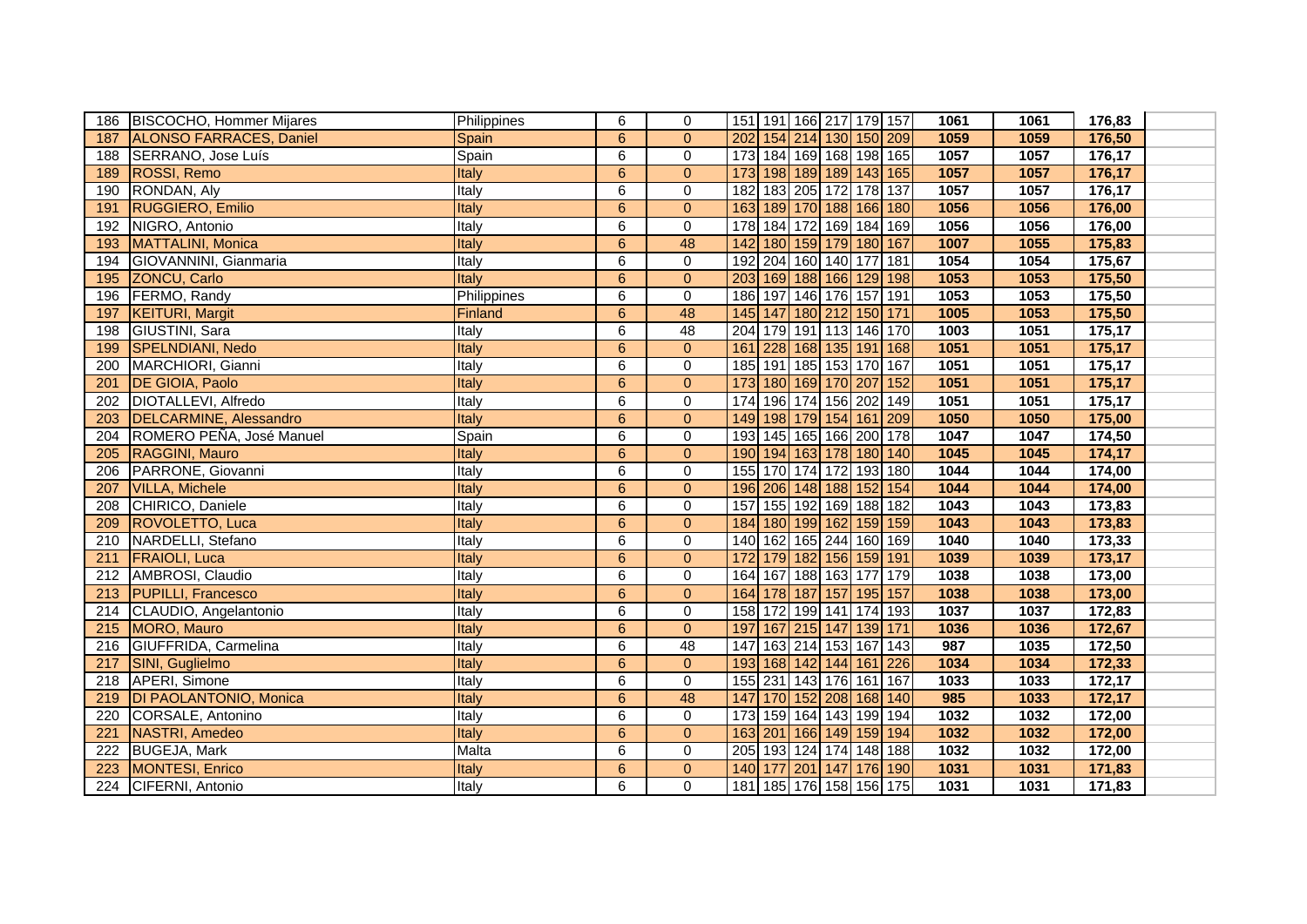| 225 | <b>GIUFFRIDA, Alfio</b>            | Italy              | 6              | $\overline{0}$ | 167 177 193 171 155 165 |  |                     | 1028 | 1028 | 171,33 |  |
|-----|------------------------------------|--------------------|----------------|----------------|-------------------------|--|---------------------|------|------|--------|--|
| 226 | SALOMONE, Paola                    | Italy              | 6              | 48             | 114 151 194 142 180 197 |  |                     | 978  | 1026 | 171,00 |  |
| 227 | MOROTTI, Dante                     | Italy              | $6\phantom{1}$ | $\mathbf{0}$   | 199 175 190 170 147 144 |  |                     | 1025 | 1025 | 170,83 |  |
| 228 | SCIASCIA, Stefano                  | Italy              | 6              | $\mathbf 0$    | 184 154 158 188 166 174 |  |                     | 1024 | 1024 | 170,67 |  |
| 229 | <b>BIANCHINI, Villelmo</b>         | Italy              | 6              | $\Omega$       | 172 189 146 170 178 169 |  |                     | 1024 | 1024 | 170,67 |  |
| 230 | PIRACCINI, Stefano                 | Italy              | 6              | 0              | 156                     |  | 126 214 220 162 146 | 1024 | 1024 | 170,67 |  |
| 231 | <b>FULVO, Michele</b>              | Italy              | $6\phantom{1}$ | $\overline{0}$ | 174 198 172 174 147 158 |  |                     | 1023 | 1023 | 170,50 |  |
| 232 | PALAZZOTTO, Andrea                 | Italy              | 6              | $\mathbf 0$    | 199                     |  | 177 175 168 188 115 | 1022 | 1022 | 170,33 |  |
| 233 | LO PALCO, Aldo                     | Italy              | 6              | $\overline{0}$ | 174                     |  | 164 187 168 170 158 | 1021 | 1021 | 170,17 |  |
| 234 | FEDELI, Andrea                     | Italy              | 6              | $\mathbf 0$    | 168 165 143 172 238 135 |  |                     | 1021 | 1021 | 170,17 |  |
| 235 | <b>TONNO, Giuseppe</b>             | Italy              | $6\phantom{1}$ | $\Omega$       | 165 189 117 145 231 173 |  |                     | 1020 | 1020 | 170,00 |  |
| 236 | PASTORI, Roberto                   | Italy              | 6              | 0              | 149 188 145 167 158 211 |  |                     | 1018 | 1018 | 169,67 |  |
| 237 | <b>GUIDI</b> , Andrea              | Italy              | 6              | $\overline{0}$ | 154 143 182 135 204 200 |  |                     | 1018 | 1018 | 169,67 |  |
| 238 | <b>BUFFA, Giuseppe</b>             | Italy              | 6              | $\mathbf 0$    | 127                     |  | 177 211 177 173 153 | 1018 | 1018 | 169,67 |  |
| 239 | VATTERONI, Simonetta               | Italy              | $6\phantom{1}$ | 48             | 169 162 168 174 150 147 |  |                     | 970  | 1018 | 169,67 |  |
| 240 | GARCIA ESGUEVILLAS, Angel          | Spain              | 6              | $\mathbf 0$    | 198 154 178 166 161 160 |  |                     | 1017 | 1017 | 169,50 |  |
| 241 | RACADIO, Mario                     | <b>Philippines</b> | 6              | $\Omega$       | 173 125 126 201 213 178 |  |                     | 1016 | 1016 | 169,33 |  |
| 242 | BENVENGA, Fabrizio                 | Italy              | 6              | $\mathbf 0$    | 183 146 169 168 165 183 |  |                     | 1014 | 1014 | 169,00 |  |
| 243 | COLONNA, Mattia                    | San Marino         | $6\phantom{1}$ | $\mathbf{0}$   | 138 216 163 167 162 166 |  |                     | 1012 | 1012 | 168,67 |  |
| 244 | FABI, Massimo                      | Italy              | 6              | $\mathbf 0$    | 176 165 168 157 136 209 |  |                     | 1011 | 1011 | 168,50 |  |
| 245 | <b>ISOPPO, Massimo</b>             | <b>Italy</b>       | $6\phantom{1}$ | $\overline{0}$ | 175 179 175 166 137 178 |  |                     | 1010 | 1010 | 168,33 |  |
| 246 | SATTANINO, Alessandro              | Italy              | 6              | $\mathbf 0$    | 225 157 201 127 144 156 |  |                     | 1010 | 1010 | 168,33 |  |
| 247 | <b>SIEGATO, Denis</b>              | Italy              | 6              | $\Omega$       | 198 211 189 109 149 153 |  |                     | 1009 | 1009 | 168,17 |  |
| 248 | <b>SERRANO GARCIA, Oscar</b>       | Spain              | 6              | 0              | 176 185 118 174 153 201 |  |                     | 1007 | 1007 | 167,83 |  |
| 249 | <b>PASTORELLI, Massimiliano</b>    | Italy              | $6\phantom{1}$ | $\overline{0}$ | 171 148 173 164 180 170 |  |                     | 1006 | 1006 | 167,67 |  |
| 250 | GIOVANNELLI, Maurizio              | Italy              | 6              | $\mathbf 0$    | 136 171 152 194 200 152 |  |                     | 1005 | 1005 | 167,50 |  |
| 251 | <b>FERRARESI, Mario</b>            | Italy              | $6\phantom{1}$ | $\mathbf{0}$   | 165 175 182 186 155 142 |  |                     | 1005 | 1005 | 167,50 |  |
| 252 | BETTACCHI, Alfredo                 | Italy              | 6              | $\mathbf 0$    | 183 207 153 162 119 180 |  |                     | 1004 | 1004 | 167,33 |  |
| 253 | BENNARDO, Vincenzo                 | Italy              | 6              | $\overline{0}$ | 157 169 157 198 162 161 |  |                     | 1004 | 1004 | 167,33 |  |
| 254 | SAID, Stephanie                    | Malta              | 6              | 48             | 161 131 185 172 168 138 |  |                     | 955  | 1003 | 167,17 |  |
| 255 | <b>GIGLIESI MORRESI, Francesco</b> | Italy              | $6\phantom{1}$ | $\overline{0}$ | 166 146 164 172 159 195 |  |                     | 1002 | 1002 | 167,00 |  |
| 256 | PINNA, Giorgio                     | Italy              | 6              | $\mathbf 0$    | 166 212 155 126 172 171 |  |                     | 1002 | 1002 | 167,00 |  |
| 257 | <b>CICCONE, Generoso</b>           | Italy              | 6              | $\overline{0}$ | 130 191 185 161 165 170 |  |                     | 1002 | 1002 | 167,00 |  |
| 258 | VITIELLO, Diego                    | Italy              | 6              | $\mathbf 0$    | 143                     |  | 168 179 125 191 193 | 999  | 999  | 166,50 |  |
| 259 | <b>GAGLIARDI, Domenico</b>         | Italy              | $6\phantom{1}$ | $\overline{0}$ | 164 167 187 150 139 192 |  |                     | 999  | 999  | 166,50 |  |
| 260 | GAMBERINI, Alessandro              | Italy              | 6              | 0              | 188 164 135 168 166 178 |  |                     | 999  | 999  | 166,50 |  |
| 261 | MUROLO, Francesco                  | Italy              | $6\phantom{1}$ | $\overline{0}$ | 170 130 155 216 181 147 |  |                     | 999  | 999  | 166,50 |  |
| 262 | SERRANO MASA, Rafael               | Spain              | 6              | $\mathbf 0$    | 162 195 156 162 150 173 |  |                     | 998  | 998  | 166,33 |  |
| 263 | ABBRUSCATO, Gabriele               | <b>Italy</b>       | 6              | $\Omega$       | 199 163 191 141 123 180 |  |                     | 997  | 997  | 166,17 |  |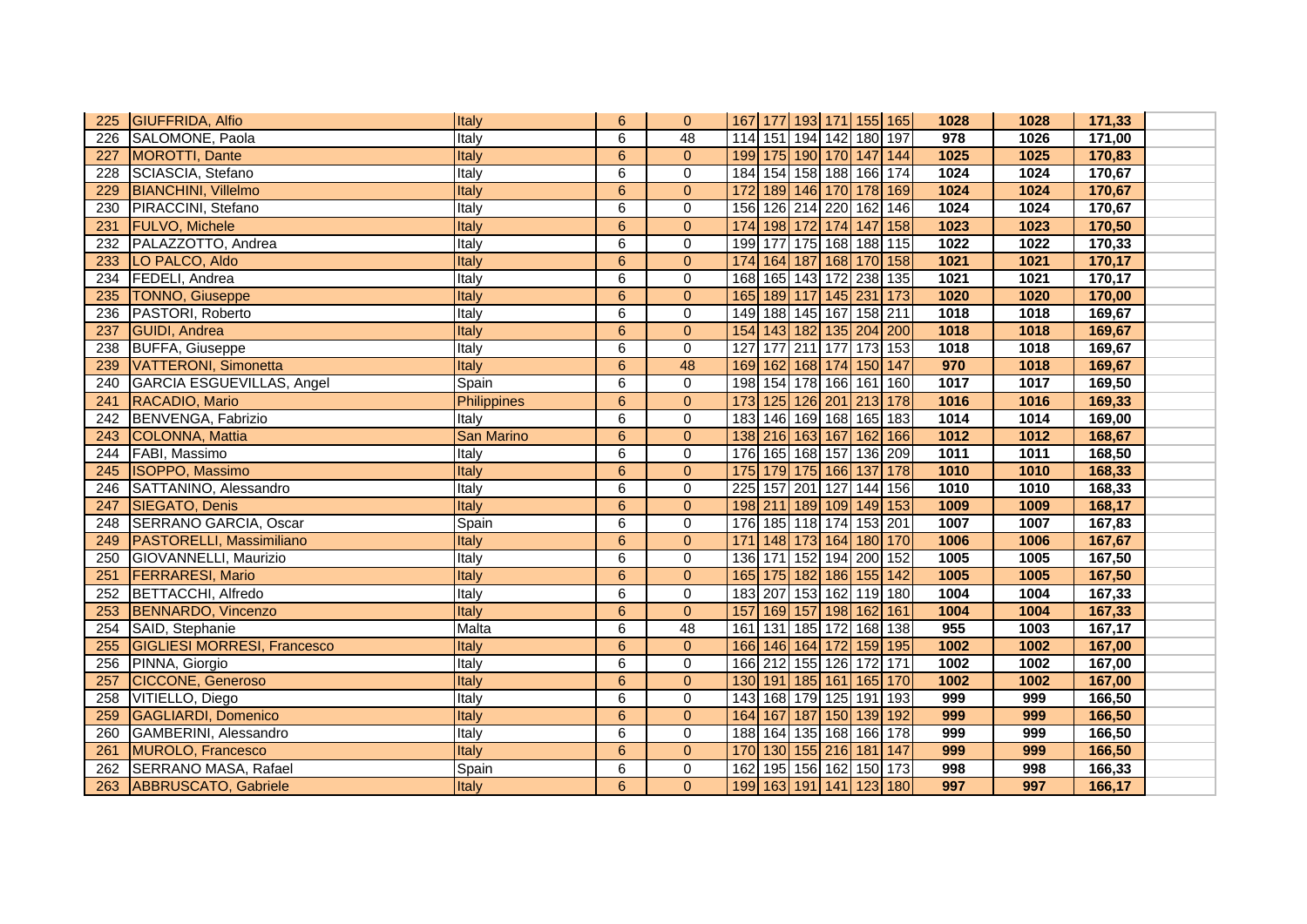| 264 | RAMONDINI, Paolo                | Italy        | 6                | $\mathbf 0$     | 154 177 175 151 171 168    |  |                  | 996 | 996              | 166,00 |  |
|-----|---------------------------------|--------------|------------------|-----------------|----------------------------|--|------------------|-----|------------------|--------|--|
| 265 | PALESTRE, Alfonso               | Italy        | 6                | $\Omega$        | 165 228 142 188 157 116    |  |                  | 996 | 996              | 166,00 |  |
| 266 | MESSINA, Francesca              | Italy        | 6                | 48              | 142 141 201 169 131 163    |  |                  | 947 | 995              | 165,83 |  |
| 267 | SANTONOCITO, Antonio            | Italy        | $6\phantom{1}$   | $\overline{0}$  | 145 176 143 183 164 183    |  |                  | 994 | 994              | 165,67 |  |
| 268 | SURIANO, Elena                  | Italy        | 6                | 48              | 185 159 136 172 123<br>171 |  |                  | 946 | 994              | 165,67 |  |
| 269 | PARENTI, Paolo                  | Italy        | $\boldsymbol{6}$ | $\mathbf{0}$    | 185 192 145 148 176 145    |  |                  | 991 | 991              | 165,17 |  |
| 270 | PASCARELLA, Emilio              | Italy        | 6                | $\mathbf 0$     | 169 182 146 187 149<br>157 |  |                  | 990 | 990              | 165,00 |  |
| 271 | <b>CECCHINELLI, Fabio</b>       | Italy        | 6                | $\overline{0}$  | 200 133 138 190 140 186    |  |                  | 987 | 987              | 164,50 |  |
| 272 | SCIALDONE, Giovanni             | Italy        | $\overline{6}$   | 0               | 179 160 176 124 189<br>157 |  |                  | 985 | 985              | 164,17 |  |
| 273 | <b>VALENTINI</b> , Stefania     | Italy        | $6\phantom{1}$   | 48              | 139 168 168 151 162 148    |  |                  | 936 | 984              | 164,00 |  |
| 274 | CARADIO, Vincenzo               | Italy        | 6                | $\mathbf 0$     | 195 158 152 159 130 189    |  |                  | 983 | 983              | 163,83 |  |
| 275 | FONZO, Franca                   | <b>Italy</b> | $6\phantom{1}$   | 48              | 158 139 125 171 167 175    |  |                  | 935 | 983              | 163,83 |  |
| 276 | <b>FARINA, Saverio</b>          | Italy        | 6                | $\mathsf 0$     | 154 163 148 189 187 142    |  |                  | 983 | 983              | 163,83 |  |
| 277 | <b>BRUNO, Giovanni</b>          | Italy        | 6                | $\Omega$        | 142 153 177 182 151 177    |  |                  | 982 | 982              | 163,67 |  |
| 278 | PICCOLO, Luigi                  | Italy        | 6                | $\mathbf 0$     | 175 158 193 147 159 149    |  |                  | 981 | 981              | 163,50 |  |
| 279 | <b>TOZZI, Stefano</b>           | Italy        | $6\phantom{1}$   | $\overline{0}$  | 184 129 153 173 184 157    |  |                  | 980 | 980              | 163,33 |  |
| 280 | GALLI, Simonetta                | Italy        | 6                | 48              | 180 123 153 159 143 173    |  |                  | 931 | 979              | 163,17 |  |
| 281 | <b>SLOAN, Christopher</b>       | Ireland      | $6\phantom{1}6$  | $\overline{0}$  | 199 147 125 216 133 158    |  |                  | 978 | 978              | 163,00 |  |
| 282 | SANTI, Adriano                  | Italy        | 6                | $\mathbf 0$     | 132 181 172 155 165 172    |  |                  | 977 | 977              | 162,83 |  |
| 283 | CIPOTANI, Angelo                | Italy        | 6                | $\overline{0}$  | 164 157 166 127 210 151    |  |                  | 975 | 975              | 162,50 |  |
| 284 | MONACHESI, Andrea               | Italy        | 6                | 0               | 151 149 184 172 189 130    |  |                  | 975 | 975              | 162,50 |  |
| 285 | <b>AMATO, Fedele</b>            | Italy        | $6\phantom{1}$   | $\overline{0}$  | 150 173 165 141 165 180    |  |                  | 974 | 974              | 162,33 |  |
| 286 | ESTIVO, Renato                  | Italy        | 6                | $\mathbf 0$     | 122 177 172 165 159 178    |  |                  | 973 | 973              | 162,17 |  |
| 287 | PERNA, Fiorella                 | Italy        | $\overline{6}$   | 48              | 133 138 123 183 178 169    |  |                  | 924 | 972              | 162,00 |  |
| 288 | <b>TASCHINI</b> , Antonella     | Italy        | 6                | 48              | 181 189 124 145 136 149    |  |                  | 924 | $\overline{972}$ | 162,00 |  |
| 289 | MICCOLI, Cosimo                 | Italy        | 6                | $\overline{0}$  | 175 152 142 161 170 171    |  |                  | 971 | 971              | 161,83 |  |
| 290 | STRACQUALURSI, Valter           | Italy        | 6                | $\pmb{0}$       | 162 157 178 149 165 156    |  |                  | 967 | 967              | 161,17 |  |
| 291 | <b>ANACLERIA, Francesco</b>     | Italy        | $6\phantom{1}$   | $\overline{0}$  | 150 195 167 176 108 166    |  |                  | 962 | 962              | 160,33 |  |
| 292 | GAROFALO, Giuseppe              | Italy        | 6                | $\mathbf 0$     | 163 166 164 157 156 153    |  |                  | 959 | 959              | 159,83 |  |
| 293 | <b>BATTAGLIA, Gabriele</b>      | Italy        | $6\phantom{1}$   | $\overline{0}$  | 139 164 150 140 229 135    |  |                  | 957 | 957              | 159,50 |  |
| 294 | LENUTA, Petrut                  | Romania      | 6                | $\overline{48}$ | 139 130 149 156 172 162    |  |                  | 908 | 956              | 159,33 |  |
| 295 | MARROCCO, Valentino             | Italy        | 6                | $\overline{0}$  | 123 132 170 171<br>152     |  | $\overline{205}$ | 953 | 953              | 158,83 |  |
| 296 | <b>VINCIGUERRA, Giuseppe</b>    | Italy        | $\overline{6}$   | 0               | 171 126 167 126 160<br>202 |  |                  | 952 | 952              | 158,67 |  |
| 297 | <b>BONIFACIO, Gerardo</b>       | Italy        | $\boldsymbol{6}$ | $\overline{0}$  | 125 159 165 176 198 129    |  |                  | 952 | 952              | 158,67 |  |
| 298 | SELVAZZO, Enrico                | Italy        | 6                | $\mathbf 0$     | 153 143 175 144 193 142    |  |                  | 950 | 950              | 158,33 |  |
| 299 | <b>TEJADA ALBA, Juan Carlos</b> | Spain        | 6                | $\bf 0$         | 137 148 204 165 131 161    |  |                  | 946 | 946              | 157,67 |  |
| 300 | QUINTIERI, Luigi Antonio        | Italy        | 6                | $\mathbf 0$     | 116 196 180 167 128 159    |  |                  | 946 | 946              | 157,67 |  |
| 301 | SARAO, Giorgio                  | Italy        | 6                | $\overline{0}$  | 144 131 157 155 209 150    |  |                  | 946 | 946              | 157,67 |  |
| 302 | CATTANEO, Susi                  | <b>Italy</b> | 6                | $\overline{48}$ | 166 145 147 171 130 139    |  |                  | 898 | 946              | 157,67 |  |